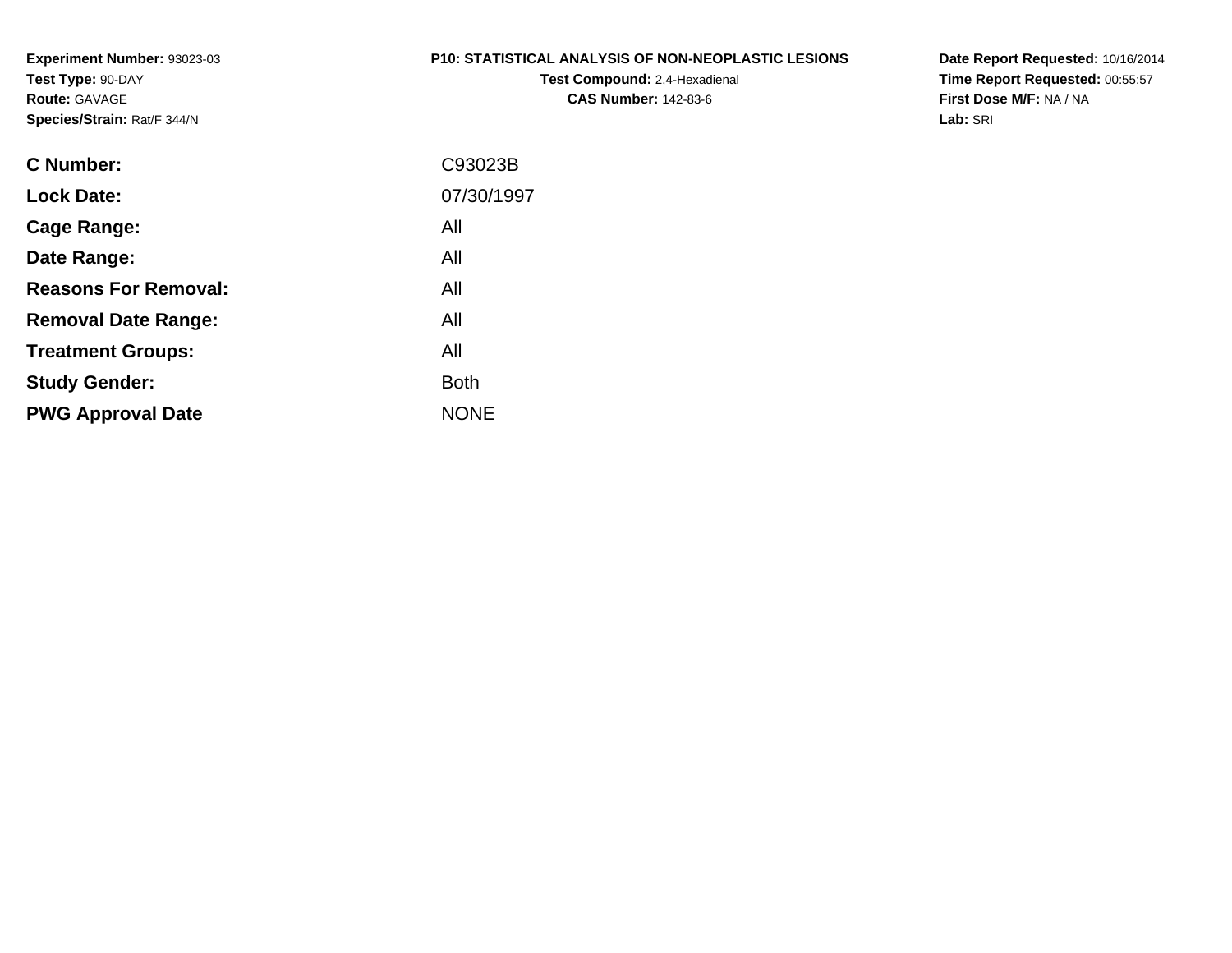#### **P10: STATISTICAL ANALYSIS OF NON-NEOPLASTIC LESIONS**

**Test Compound:** 2,4-Hexadienal **CAS Number:** 142-83-6

**Date Report Requested:** 10/16/2014**Time Report Requested:** 00:55:57**First Dose M/F:** NA / NA**Lab:** SRI

# **SUMMARY OF STATISTICALLY SIGNIFICANT (P<=.05) RESULTS IN THE ANALYSIS OF 2,4-HEXADIENAL**

| <b>MALE RAT</b>                  |                             |
|----------------------------------|-----------------------------|
| Organ                            | <b>Morphology</b>           |
| Heart                            | Cardiomyopathy              |
| Kidney                           | Hydronephrosis              |
| Lung                             | Inflammation Chronic        |
| Lung: Alveolar Epith             | Hyperplasia                 |
| Nose                             | Exudate                     |
| Nose: Olfactory Epi              | Atrophy                     |
| Nose: Turbinate                  | Osteofibrosis               |
| Stomach, Forestomach             | Foreign Body                |
|                                  | Inflammation Chronic        |
| Stomach, Forestomach: Epithelium | Degeneration                |
|                                  | Hyperplasia                 |
| <b>FEMALE RAT</b>                |                             |
| Organ                            | <b>Morphology</b>           |
| Liver                            | Hepatodiaphragmatic Nodule  |
| Nose: Olfactory Epi              | <b>Necrosis</b>             |
| Ovary                            | Cyst                        |
| Stomach, Forestomach             | Foreign Body                |
|                                  | <b>Inflammation Chronic</b> |
| Stomach, Forestomach: Epithelium | Hyperplasia                 |
|                                  |                             |

Degeneration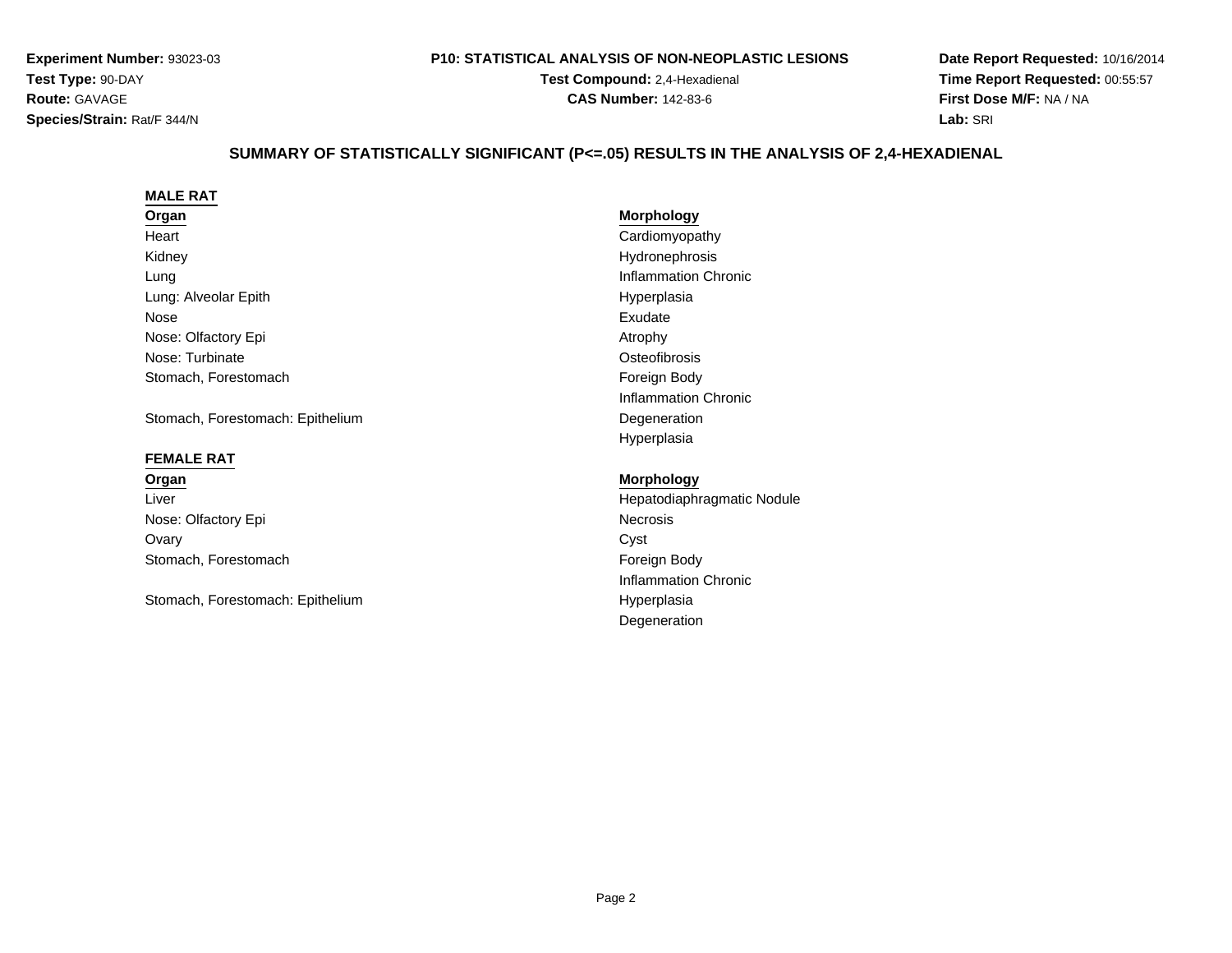### **P10: STATISTICAL ANALYSIS OF NON-NEOPLASTIC LESIONS**

**Test Compound:** 2,4-Hexadienal

**CAS Number:** 142-83-6

**Date Report Requested:** 10/16/2014 **Time Report Requested:** 00:55:57**First Dose M/F:** NA / NA**Lab:** SRI

| <b>MALE</b>                              |                      |                        |                       |                       |                       |                        |  |  |  |
|------------------------------------------|----------------------|------------------------|-----------------------|-----------------------|-----------------------|------------------------|--|--|--|
| <b>DOSE</b>                              | <b>MG/KG/DY</b><br>0 | 7.5<br><b>MG/KG/DY</b> | <b>MG/KG/DY</b><br>15 | <b>MG/KG/DY</b><br>30 | <b>MG/KG/DY</b><br>60 | <b>MG/KG/DY</b><br>120 |  |  |  |
| <b>Adrenal Cortex</b>                    |                      |                        |                       |                       |                       |                        |  |  |  |
| <b>Accessory Adrenal Cortical Nodule</b> |                      |                        |                       |                       |                       |                        |  |  |  |
| <b>LESION RATES</b>                      |                      |                        |                       |                       |                       |                        |  |  |  |
| <b>OVERALL(a)</b>                        | $1/10(10\%)$         | $0/0 (0\%)$            | $0/0 (0\%)$           | $0/0 (0\%)$           | $0/0 (0\%)$           | 2/10(20%)              |  |  |  |
| POLY-3 RATE (b)                          | 1/10.00              | 0/0.00                 | 0/0.00                | 0/0.00                | 0/0.00                | 2/10.00                |  |  |  |
| POLY-3 PERCENT (g)                       | 10%                  | 0%                     | 0%                    | $0\%$                 | 0%                    | 20%                    |  |  |  |
| <b>TERMINAL (d)</b>                      | $1/10(10\%)$         | $0/0 (0\%)$            | $0/0 (0\%)$           | $0/0 (0\%)$           | $0/0 (0\%)$           | 2/10 (20%)             |  |  |  |
| <b>FIRST INCIDENCE</b>                   | 94(T)                | $\qquad \qquad \cdots$ | $---$                 | ---                   | ---                   | 94(T)                  |  |  |  |
| <b>STATISTICAL TESTS</b>                 |                      |                        |                       |                       |                       |                        |  |  |  |
| POLY <sub>3</sub>                        | (e)                  | (e)                    | (e)                   | (e)                   | (e)                   | $P = 0.500$            |  |  |  |
| <b>POLY 1.5</b>                          | (e)                  | (e)                    | (e)                   | (e)                   | (e)                   | $P = 0.500$            |  |  |  |
| POLY <sub>6</sub>                        | (e)                  | (e)                    | (e)                   | (e)                   | (e)                   | $P = 0.500$            |  |  |  |
| <b>COCH-ARM / FISHERS</b>                | $P=0.377$            | (e)                    | (e)                   | (e)                   | (e)                   | $P = 0.500$            |  |  |  |
| <b>MAX-ISO-POLY-3</b>                    | (e)                  | (e)                    | (e)                   | (e)                   | (e)                   | $P=0.274$              |  |  |  |
| <b>HISTCONT SAME RTE</b>                 |                      |                        |                       |                       |                       |                        |  |  |  |
| <b>HISTCONT ALL RTES</b>                 |                      |                        |                       |                       |                       |                        |  |  |  |
| <b>CURR VS HC SAME RTE</b>               |                      |                        |                       |                       |                       |                        |  |  |  |
| <b>CURR VS HC ALL RTES</b>               |                      |                        |                       |                       |                       |                        |  |  |  |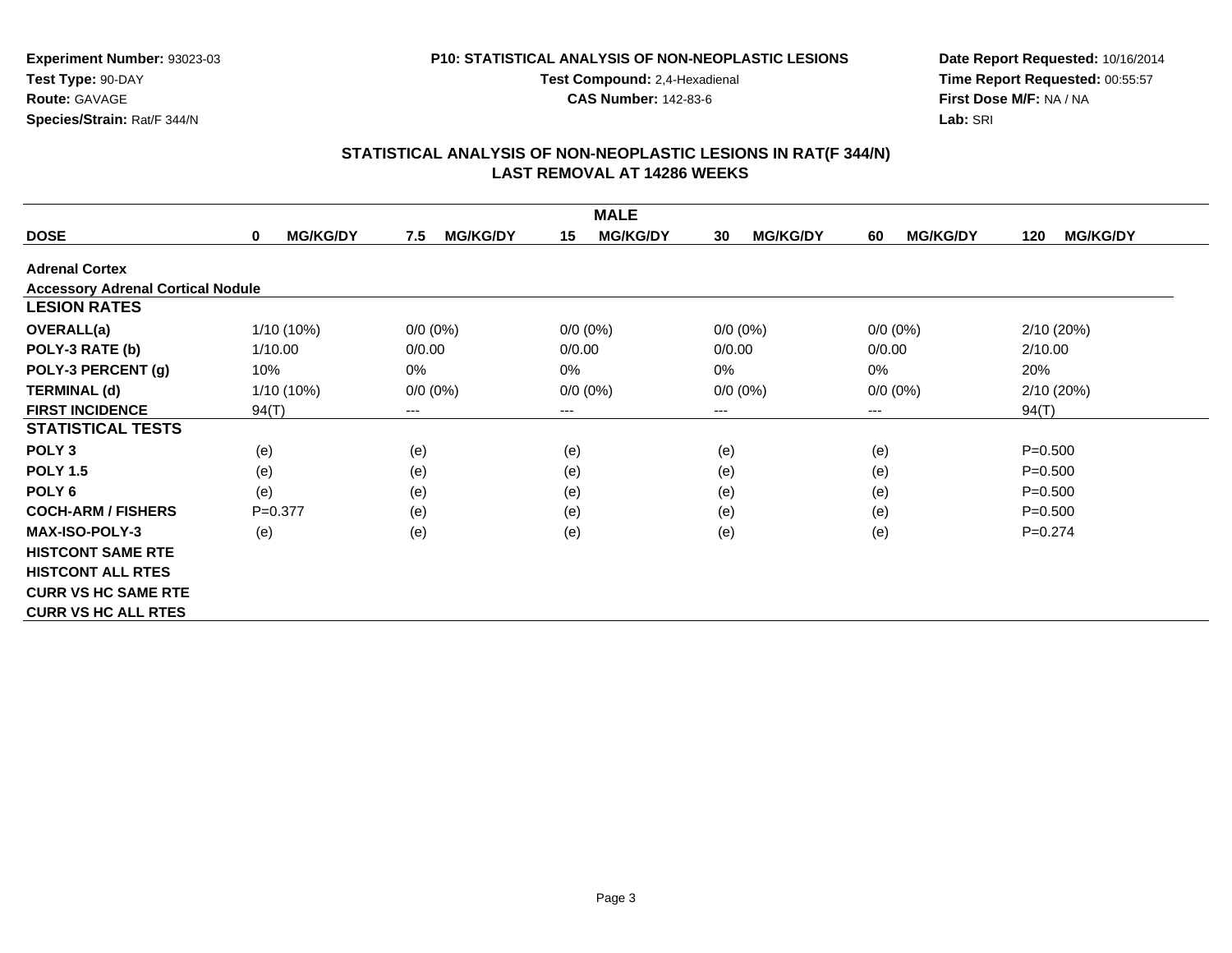### **P10: STATISTICAL ANALYSIS OF NON-NEOPLASTIC LESIONS**

**Test Compound:** 2,4-Hexadienal **CAS Number:** 142-83-6

**Date Report Requested:** 10/16/2014**Time Report Requested:** 00:55:57**First Dose M/F:** NA / NA**Lab:** SRI

|                            |                                 |                        | <b>MALE</b>           |                       |                       |                        |
|----------------------------|---------------------------------|------------------------|-----------------------|-----------------------|-----------------------|------------------------|
| <b>DOSE</b>                | <b>MG/KG/DY</b><br>$\mathbf{0}$ | <b>MG/KG/DY</b><br>7.5 | <b>MG/KG/DY</b><br>15 | <b>MG/KG/DY</b><br>30 | 60<br><b>MG/KG/DY</b> | <b>MG/KG/DY</b><br>120 |
| <b>Adrenal Cortex</b>      |                                 |                        |                       |                       |                       |                        |
| Hypertrophy                |                                 |                        |                       |                       |                       |                        |
| <b>LESION RATES</b>        |                                 |                        |                       |                       |                       |                        |
| <b>OVERALL(a)</b>          | 1/10 (10%)                      | $0/0 (0\%)$            | $0/0 (0\%)$           | $0/0 (0\%)$           | $0/0 (0\%)$           | $0/10(0\%)$            |
| POLY-3 RATE (b)            | 1/10.00                         | 0/0.00                 | 0/0.00                | 0/0.00                | 0/0.00                | 0/10.00                |
| POLY-3 PERCENT (g)         | 10%                             | 0%                     | 0%                    | 0%                    | 0%                    | 0%                     |
| <b>TERMINAL (d)</b>        | 1/10 (10%)                      | $0/0 (0\%)$            | $0/0$ $(0%)$          | $0/0 (0\%)$           | $0/0 (0\%)$           | $0/10(0\%)$            |
| <b>FIRST INCIDENCE</b>     | 94(T)                           | ---                    | ---                   | ---                   | $\cdots$              | $--$                   |
| <b>STATISTICAL TESTS</b>   |                                 |                        |                       |                       |                       |                        |
| POLY <sub>3</sub>          | (e)                             | (e)                    | (e)                   | (e)                   | (e)                   | $P = 0.500N$           |
| <b>POLY 1.5</b>            | (e)                             | (e)                    | (e)                   | (e)                   | (e)                   | $P = 0.500N$           |
| POLY 6                     | (e)                             | (e)                    | (e)                   | (e)                   | (e)                   | $P = 0.500N$           |
| <b>COCH-ARM / FISHERS</b>  | $P=0.304N$                      | (e)                    | (e)                   | (e)                   | (e)                   | $P = 0.500N$           |
| <b>MAX-ISO-POLY-3</b>      | (e)                             | (e)                    | (e)                   | (e)                   | (e)                   | P=0.159N               |
| <b>HISTCONT SAME RTE</b>   |                                 |                        |                       |                       |                       |                        |
| <b>HISTCONT ALL RTES</b>   |                                 |                        |                       |                       |                       |                        |
| <b>CURR VS HC SAME RTE</b> |                                 |                        |                       |                       |                       |                        |
| <b>CURR VS HC ALL RTES</b> |                                 |                        |                       |                       |                       |                        |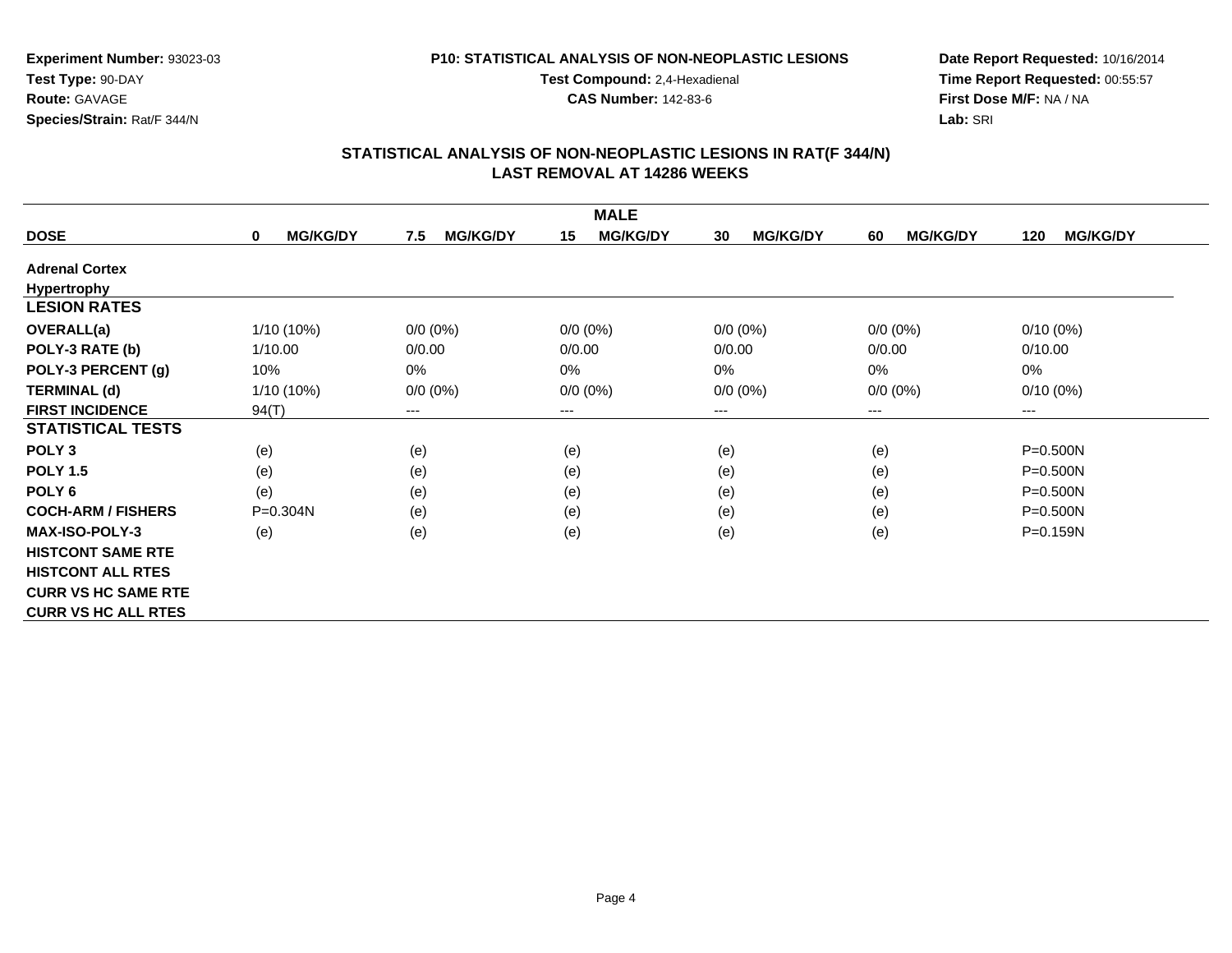### **P10: STATISTICAL ANALYSIS OF NON-NEOPLASTIC LESIONS**

**Test Compound:** 2,4-Hexadienal

**CAS Number:** 142-83-6

**Date Report Requested:** 10/16/2014 **Time Report Requested:** 00:55:57**First Dose M/F:** NA / NA**Lab:** SRI

|                                         |                                |                        | <b>MALE</b>           |                       |                       |                        |
|-----------------------------------------|--------------------------------|------------------------|-----------------------|-----------------------|-----------------------|------------------------|
| <b>DOSE</b>                             | <b>MG/KG/DY</b><br>$\mathbf 0$ | <b>MG/KG/DY</b><br>7.5 | <b>MG/KG/DY</b><br>15 | <b>MG/KG/DY</b><br>30 | <b>MG/KG/DY</b><br>60 | <b>MG/KG/DY</b><br>120 |
| <b>Bone Marrow</b>                      |                                |                        |                       |                       |                       |                        |
| <b>Infiltration Cellular Histiocyte</b> |                                |                        |                       |                       |                       |                        |
| <b>LESION RATES</b>                     |                                |                        |                       |                       |                       |                        |
| <b>OVERALL(a)</b>                       | $0/10(0\%)$                    | $0/0 (0\%)$            | $0/0 (0\%)$           | $0/0 (0\%)$           | $0/0 (0\%)$           | $0/10(0\%)$            |
| POLY-3 RATE (b)                         | 0/10.00                        | 0/0.00                 | 0/0.00                | 0/0.00                | 0/0.00                | 0/10.00                |
| POLY-3 PERCENT (g)                      | $0\%$                          | 0%                     | 0%                    | $0\%$                 | 0%                    | $0\%$                  |
| <b>TERMINAL (d)</b>                     | $0/10(0\%)$                    | $0/0 (0\%)$            | $0/0 (0\%)$           | $0/0 (0\%)$           | $0/0 (0\%)$           | $0/10(0\%)$            |
| <b>FIRST INCIDENCE</b>                  | ---                            | ---                    | $--$                  | ---                   | ---                   | $--$                   |
| <b>STATISTICAL TESTS</b>                |                                |                        |                       |                       |                       |                        |
| POLY <sub>3</sub>                       | (n)                            | (n)                    | (n)                   | (n)                   | (n)                   | (n)                    |
| <b>POLY 1.5</b>                         | (n)                            | (n)                    | (n)                   | (n)                   | (n)                   | (n)                    |
| POLY 6                                  | (n)                            | (n)                    | (n)                   | (n)                   | (n)                   | (n)                    |
| <b>COCH-ARM / FISHERS</b>               | (n)                            | (n)                    | (n)                   | (n)                   | (n)                   | (n)                    |
| <b>MAX-ISO-POLY-3</b>                   | (n)                            | (n)                    | (n)                   | (n)                   | (n)                   | (n)                    |
| <b>HISTCONT SAME RTE</b>                |                                |                        |                       |                       |                       |                        |
| <b>HISTCONT ALL RTES</b>                |                                |                        |                       |                       |                       |                        |
| <b>CURR VS HC SAME RTE</b>              |                                |                        |                       |                       |                       |                        |
| <b>CURR VS HC ALL RTES</b>              |                                |                        |                       |                       |                       |                        |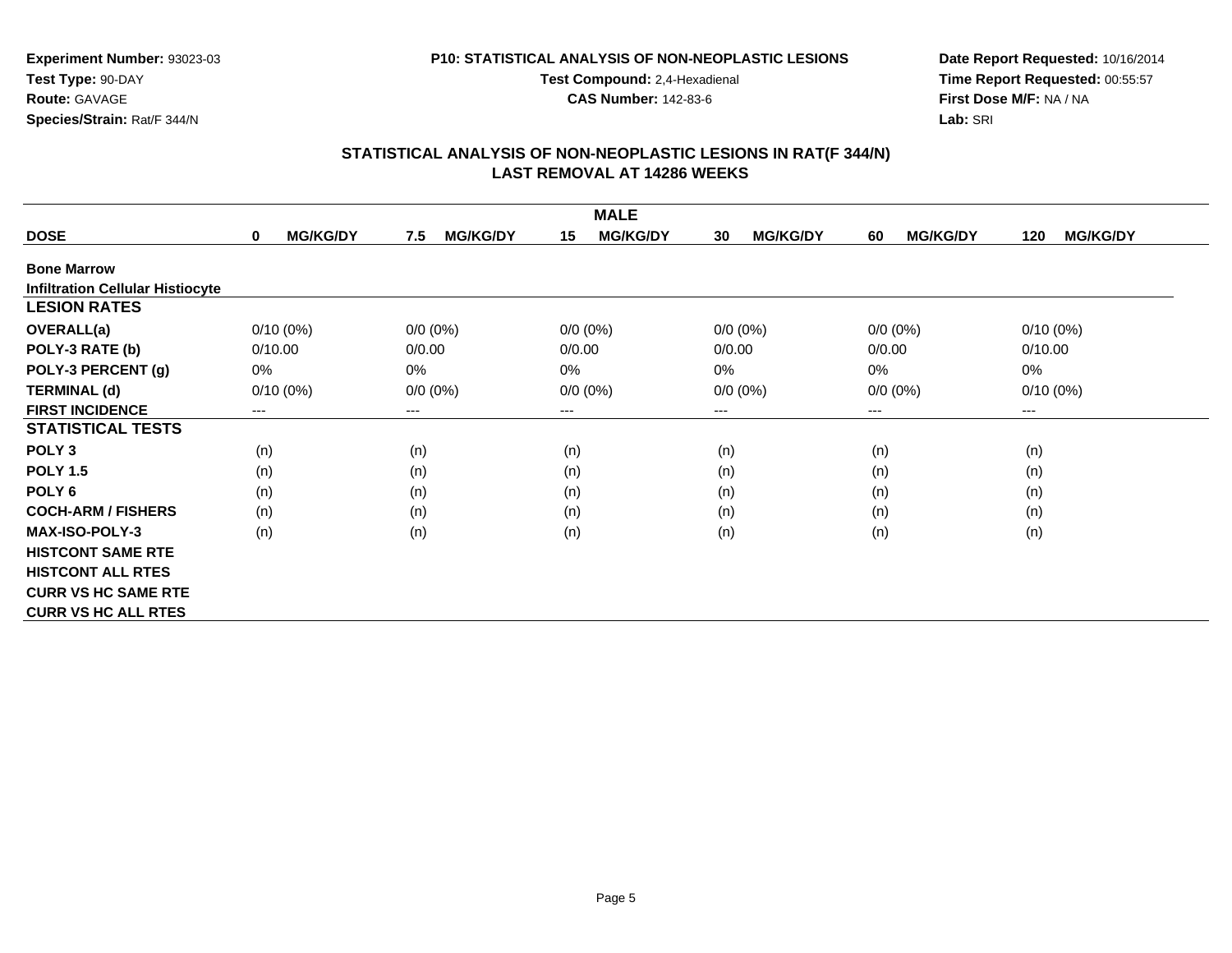### **P10: STATISTICAL ANALYSIS OF NON-NEOPLASTIC LESIONS**

**Test Compound:** 2,4-Hexadienal **CAS Number:** 142-83-6

**Date Report Requested:** 10/16/2014 **Time Report Requested:** 00:55:57**First Dose M/F:** NA / NA**Lab:** SRI

|                            |                                |                        | <b>MALE</b>           |                       |                       |                        |
|----------------------------|--------------------------------|------------------------|-----------------------|-----------------------|-----------------------|------------------------|
| <b>DOSE</b>                | <b>MG/KG/DY</b><br>$\mathbf 0$ | <b>MG/KG/DY</b><br>7.5 | <b>MG/KG/DY</b><br>15 | <b>MG/KG/DY</b><br>30 | <b>MG/KG/DY</b><br>60 | <b>MG/KG/DY</b><br>120 |
| Heart                      |                                |                        |                       |                       |                       |                        |
| Cardiomyopathy             |                                |                        |                       |                       |                       |                        |
| <b>LESION RATES</b>        |                                |                        |                       |                       |                       |                        |
| <b>OVERALL(a)</b>          | 5/10 (50%)                     | $0/0 (0\%)$            | $0/0 (0\%)$           | $0/0 (0\%)$           | $0/0 (0\%)$           | $0/10(0\%)$            |
| POLY-3 RATE (b)            | 5/10.00                        | 0/0.00                 | 0/0.00                | 0/0.00                | 0/0.00                | 0/10.00                |
| POLY-3 PERCENT (g)         | 50%                            | 0%                     | 0%                    | 0%                    | 0%                    | $0\%$                  |
| <b>TERMINAL (d)</b>        | 5/10 (50%)                     | $0/0 (0\%)$            | $0/0 (0\%)$           | $0/0 (0\%)$           | $0/0 (0\%)$           | $0/10(0\%)$            |
| <b>FIRST INCIDENCE</b>     | 94(T)                          | ---                    | $--$                  | ---                   | ---                   | ---                    |
| <b>STATISTICAL TESTS</b>   |                                |                        |                       |                       |                       |                        |
| POLY <sub>3</sub>          | (e)                            | (e)                    | (e)                   | (e)                   | (e)                   | P=0.008N**             |
| <b>POLY 1.5</b>            | (e)                            | (e)                    | (e)                   | (e)                   | (e)                   | P=0.008N**             |
| POLY <sub>6</sub>          | (e)                            | (e)                    | (e)                   | (e)                   | (e)                   | P=0.008N**             |
| <b>COCH-ARM / FISHERS</b>  | P=0.010N**                     | (e)                    | (e)                   | (e)                   | (e)                   | P=0.016N*              |
| <b>MAX-ISO-POLY-3</b>      | (e)                            | (e)                    | (e)                   | (e)                   | (e)                   | P=0.001N**             |
| <b>HISTCONT SAME RTE</b>   |                                |                        |                       |                       |                       |                        |
| <b>HISTCONT ALL RTES</b>   |                                |                        |                       |                       |                       |                        |
| <b>CURR VS HC SAME RTE</b> |                                |                        |                       |                       |                       |                        |
| <b>CURR VS HC ALL RTES</b> |                                |                        |                       |                       |                       |                        |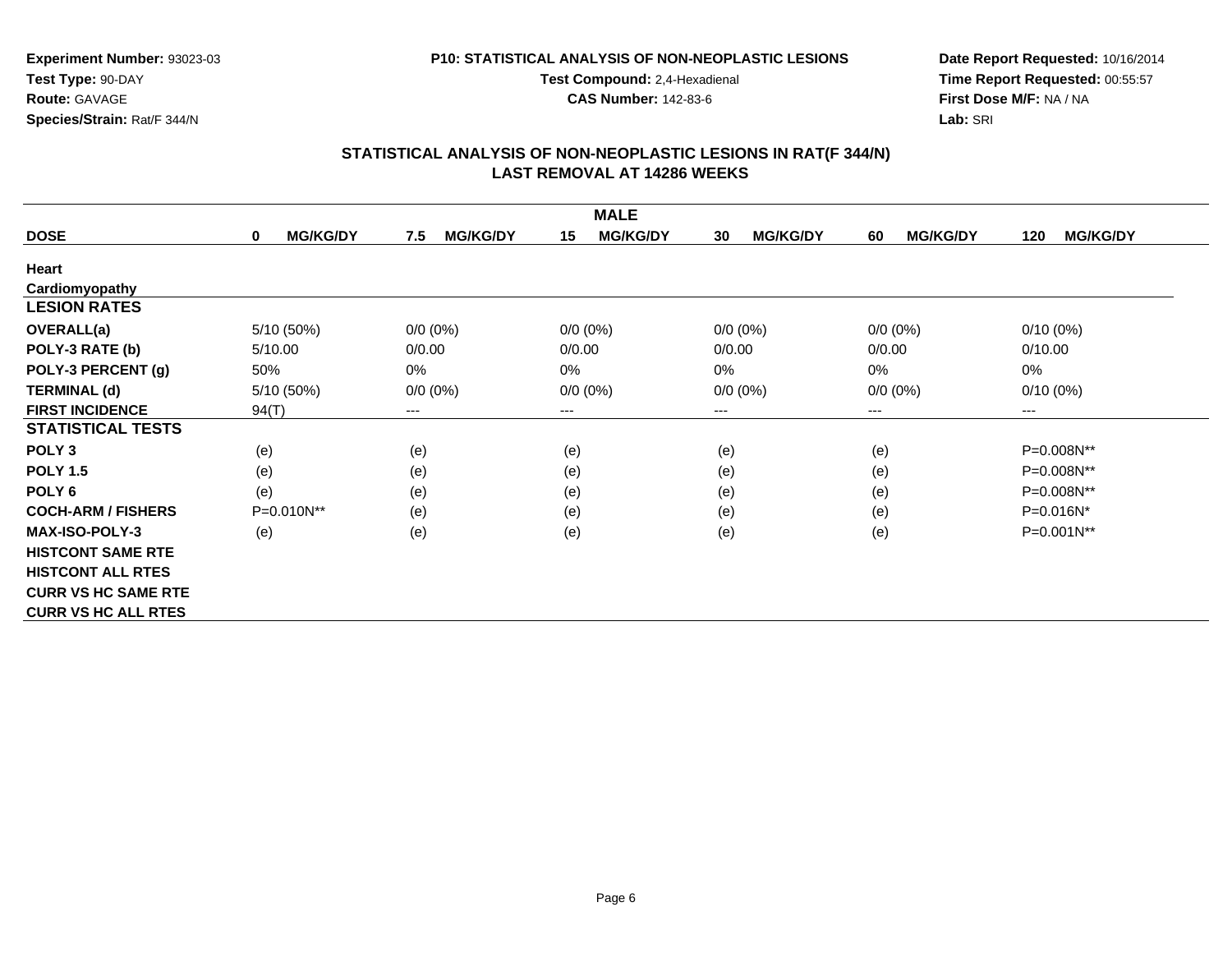### **P10: STATISTICAL ANALYSIS OF NON-NEOPLASTIC LESIONS**

**Test Compound:** 2,4-Hexadienal **CAS Number:** 142-83-6

**Date Report Requested:** 10/16/2014 **Time Report Requested:** 00:55:57**First Dose M/F:** NA / NA**Lab:** SRI

|                            |                      |                        | <b>MALE</b>           |                       |                       |                        |
|----------------------------|----------------------|------------------------|-----------------------|-----------------------|-----------------------|------------------------|
| <b>DOSE</b>                | <b>MG/KG/DY</b><br>0 | <b>MG/KG/DY</b><br>7.5 | <b>MG/KG/DY</b><br>15 | <b>MG/KG/DY</b><br>30 | <b>MG/KG/DY</b><br>60 | <b>MG/KG/DY</b><br>120 |
| Kidney                     |                      |                        |                       |                       |                       |                        |
| <b>Hydronephrosis</b>      |                      |                        |                       |                       |                       |                        |
| <b>LESION RATES</b>        |                      |                        |                       |                       |                       |                        |
| <b>OVERALL(a)</b>          | $0/10(0\%)$          | $0/0 (0\%)$            | $0/0 (0\%)$           | $0/0 (0\%)$           | 1/1 (100%)            | $0/10(0\%)$            |
| POLY-3 RATE (b)            | 0/10.00              | 0/0.00                 | 0/0.00                | 0/0.00                | 1/1.00                | 0/10.00                |
| POLY-3 PERCENT (g)         | 0%                   | 0%                     | 0%                    | 0%                    | 100%                  | 0%                     |
| <b>TERMINAL (d)</b>        | $0/10(0\%)$          | $0/0 (0\%)$            | $0/0 (0\%)$           | $0/0 (0\%)$           | 1/1 (100%)            | $0/10(0\%)$            |
| <b>FIRST INCIDENCE</b>     | ---                  | $---$                  | $--$                  | $--$                  | 94(T)                 | ---                    |
| <b>STATISTICAL TESTS</b>   |                      |                        |                       |                       |                       |                        |
| POLY <sub>3</sub>          | (e)                  | (e)                    | (e)                   | (e)                   | $P = 0.091$           | (e)                    |
| <b>POLY 1.5</b>            | (e)                  | (e)                    | (e)                   | (e)                   | $P = 0.091$           | (e)                    |
| POLY <sub>6</sub>          | (e)                  | (e)                    | (e)                   | (e)                   | $P = 0.091$           | (e)                    |
| <b>COCH-ARM / FISHERS</b>  | $P = 0.700$          | (e)                    | (e)                   | (e)                   | $P = 0.091$           | (e)                    |
| <b>MAX-ISO-POLY-3</b>      | (e)                  | (e)                    | (e)                   | (e)                   | P=0.000**             | (e)                    |
| <b>HISTCONT SAME RTE</b>   |                      |                        |                       |                       |                       |                        |
| <b>HISTCONT ALL RTES</b>   |                      |                        |                       |                       |                       |                        |
| <b>CURR VS HC SAME RTE</b> |                      |                        |                       |                       |                       |                        |
| <b>CURR VS HC ALL RTES</b> |                      |                        |                       |                       |                       |                        |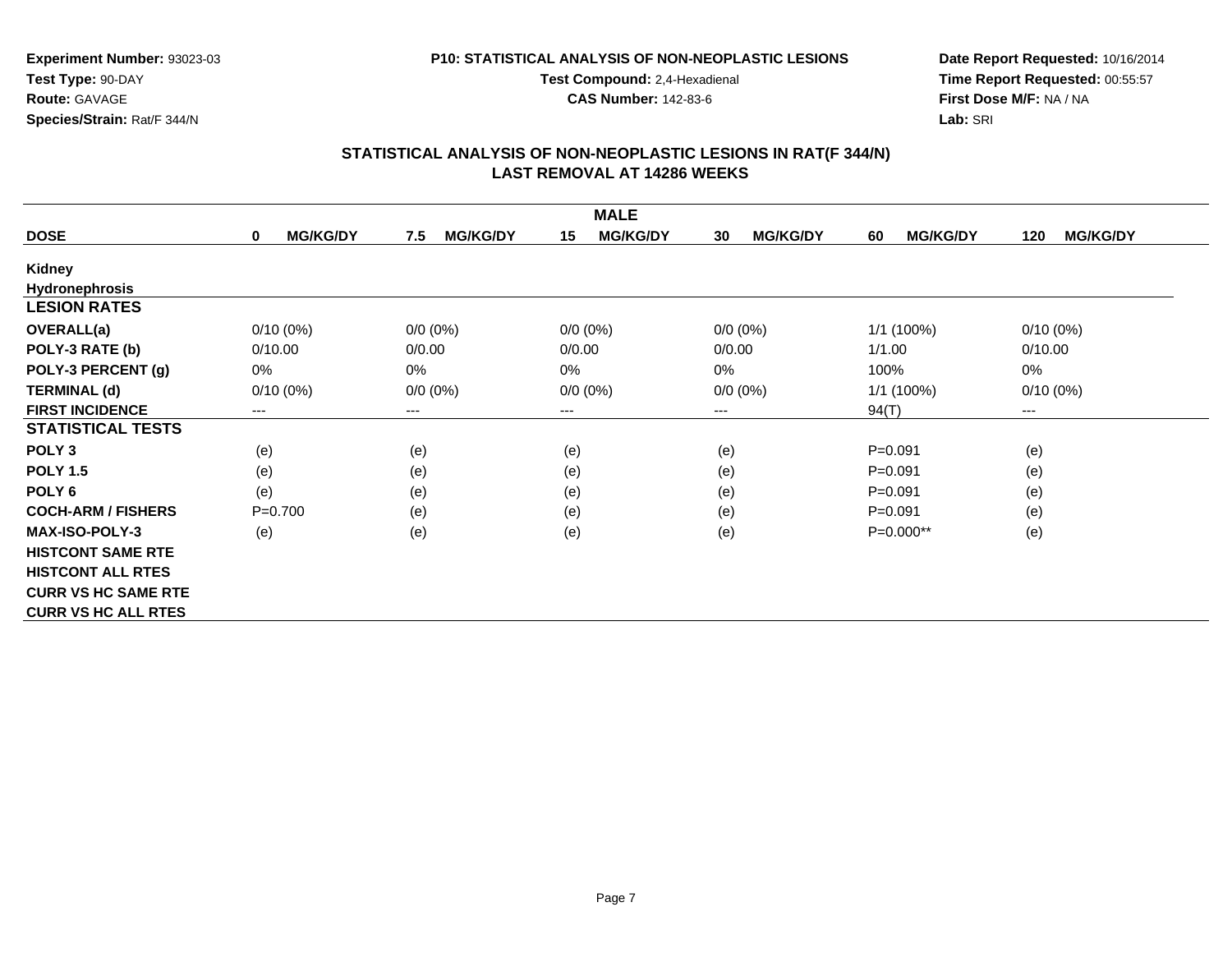#### **P10: STATISTICAL ANALYSIS OF NON-NEOPLASTIC LESIONS**

**Test Compound:** 2,4-Hexadienal

**CAS Number:** 142-83-6

**Date Report Requested:** 10/16/2014 **Time Report Requested:** 00:55:57**First Dose M/F:** NA / NA**Lab:** SRI

|                             |                                |                        | <b>MALE</b>            |                       |                       |                        |
|-----------------------------|--------------------------------|------------------------|------------------------|-----------------------|-----------------------|------------------------|
| <b>DOSE</b>                 | <b>MG/KG/DY</b><br>$\mathbf 0$ | 7.5<br><b>MG/KG/DY</b> | <b>MG/KG/DY</b><br>15  | <b>MG/KG/DY</b><br>30 | <b>MG/KG/DY</b><br>60 | <b>MG/KG/DY</b><br>120 |
| Kidney                      |                                |                        |                        |                       |                       |                        |
| <b>Inflammation Chronic</b> |                                |                        |                        |                       |                       |                        |
| <b>LESION RATES</b>         |                                |                        |                        |                       |                       |                        |
| <b>OVERALL(a)</b>           | $0/10(0\%)$                    | $0/0 (0\%)$            | $0/0 (0\%)$            | $0/0 (0\%)$           | $0/1$ $(0%)$          | $0/10(0\%)$            |
| POLY-3 RATE (b)             | 0/10.00                        | 0/0.00                 | 0/0.00                 | 0/0.00                | 0/1.00                | 0/10.00                |
| POLY-3 PERCENT (g)          | $0\%$                          | 0%                     | 0%                     | $0\%$                 | 0%                    | $0\%$                  |
| <b>TERMINAL (d)</b>         | $0/10(0\%)$                    | $0/0 (0\%)$            | $0/0 (0\%)$            | $0/0 (0\%)$           | $0/1$ $(0%)$          | $0/10(0\%)$            |
| <b>FIRST INCIDENCE</b>      | $\qquad \qquad \cdots$         | ---                    | $\qquad \qquad \cdots$ | $--$                  | ---                   | $\qquad \qquad \cdots$ |
| <b>STATISTICAL TESTS</b>    |                                |                        |                        |                       |                       |                        |
| POLY <sub>3</sub>           | (n)                            | (n)                    | (n)                    | (n)                   | (n)                   | (n)                    |
| <b>POLY 1.5</b>             | (n)                            | (n)                    | (n)                    | (n)                   | (n)                   | (n)                    |
| POLY <sub>6</sub>           | (n)                            | (n)                    | (n)                    | (n)                   | (n)                   | (n)                    |
| <b>COCH-ARM / FISHERS</b>   | (n)                            | (n)                    | (n)                    | (n)                   | (n)                   | (n)                    |
| <b>MAX-ISO-POLY-3</b>       | (n)                            | (n)                    | (n)                    | (n)                   | (n)                   | (n)                    |
| <b>HISTCONT SAME RTE</b>    |                                |                        |                        |                       |                       |                        |
| <b>HISTCONT ALL RTES</b>    |                                |                        |                        |                       |                       |                        |
| <b>CURR VS HC SAME RTE</b>  |                                |                        |                        |                       |                       |                        |
| <b>CURR VS HC ALL RTES</b>  |                                |                        |                        |                       |                       |                        |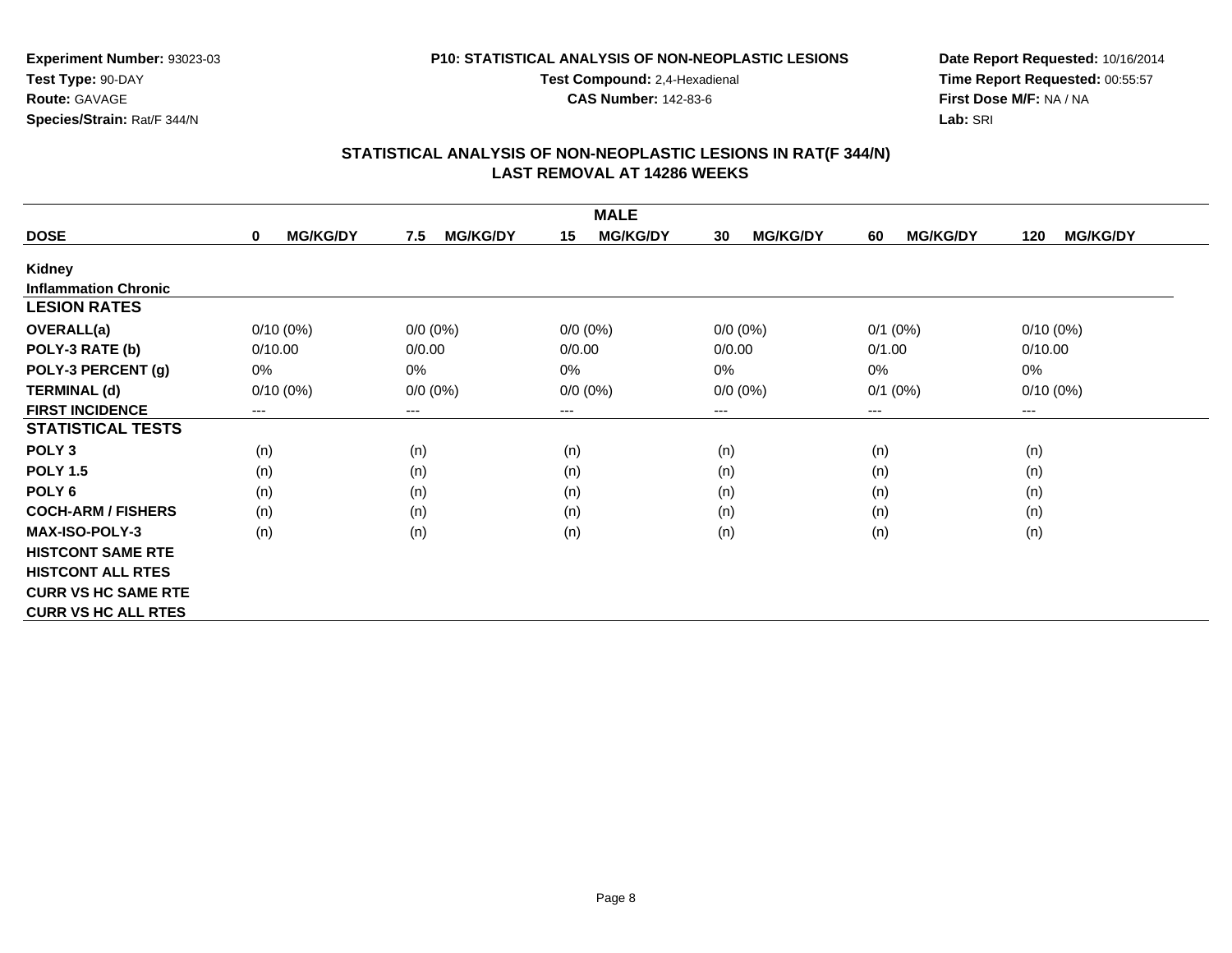### **P10: STATISTICAL ANALYSIS OF NON-NEOPLASTIC LESIONS**

**Test Compound:** 2,4-Hexadienal **CAS Number:** 142-83-6

**Date Report Requested:** 10/16/2014**Time Report Requested:** 00:55:57**First Dose M/F:** NA / NA**Lab:** SRI

|                            |                      |                        | <b>MALE</b>           |                       |                       |                        |
|----------------------------|----------------------|------------------------|-----------------------|-----------------------|-----------------------|------------------------|
| <b>DOSE</b>                | <b>MG/KG/DY</b><br>0 | <b>MG/KG/DY</b><br>7.5 | <b>MG/KG/DY</b><br>15 | <b>MG/KG/DY</b><br>30 | <b>MG/KG/DY</b><br>60 | <b>MG/KG/DY</b><br>120 |
| Kidney                     |                      |                        |                       |                       |                       |                        |
| Nephropathy                |                      |                        |                       |                       |                       |                        |
| <b>LESION RATES</b>        |                      |                        |                       |                       |                       |                        |
| <b>OVERALL(a)</b>          | 2/10 (20%)           | $0/0 (0\%)$            | $0/0 (0\%)$           | $0/0 (0\%)$           | $0/1$ (0%)            | $0/10(0\%)$            |
| POLY-3 RATE (b)            | 2/10.00              | 0/0.00                 | 0/0.00                | 0/0.00                | 0/1.00                | 0/10.00                |
| POLY-3 PERCENT (g)         | 20%                  | 0%                     | 0%                    | $0\%$                 | 0%                    | 0%                     |
| <b>TERMINAL (d)</b>        | 2/10 (20%)           | $0/0 (0\%)$            | $0/0 (0\%)$           | $0/0 (0\%)$           | $0/1$ (0%)            | $0/10(0\%)$            |
| <b>FIRST INCIDENCE</b>     | 94(T)                | ---                    | ---                   | ---                   | $---$                 | $---$                  |
| <b>STATISTICAL TESTS</b>   |                      |                        |                       |                       |                       |                        |
| POLY <sub>3</sub>          | (e)                  | (e)                    | (e)                   | (e)                   | $P=0.786N$            | P=0.227N               |
| <b>POLY 1.5</b>            | (e)                  | (e)                    | (e)                   | (e)                   | P=0.786N              | $P=0.227N$             |
| POLY <sub>6</sub>          | (e)                  | (e)                    | (e)                   | (e)                   | $P=0.786N$            | $P=0.227N$             |
| <b>COCH-ARM / FISHERS</b>  | $P=0.127N$           | (e)                    | (e)                   | (e)                   | $P = 0.818N$          | $P = 0.237N$           |
| <b>MAX-ISO-POLY-3</b>      | (e)                  | (e)                    | (e)                   | (e)                   | P=0.369N              | P=0.067N               |
| <b>HISTCONT SAME RTE</b>   |                      |                        |                       |                       |                       |                        |
| <b>HISTCONT ALL RTES</b>   |                      |                        |                       |                       |                       |                        |
| <b>CURR VS HC SAME RTE</b> |                      |                        |                       |                       |                       |                        |
| <b>CURR VS HC ALL RTES</b> |                      |                        |                       |                       |                       |                        |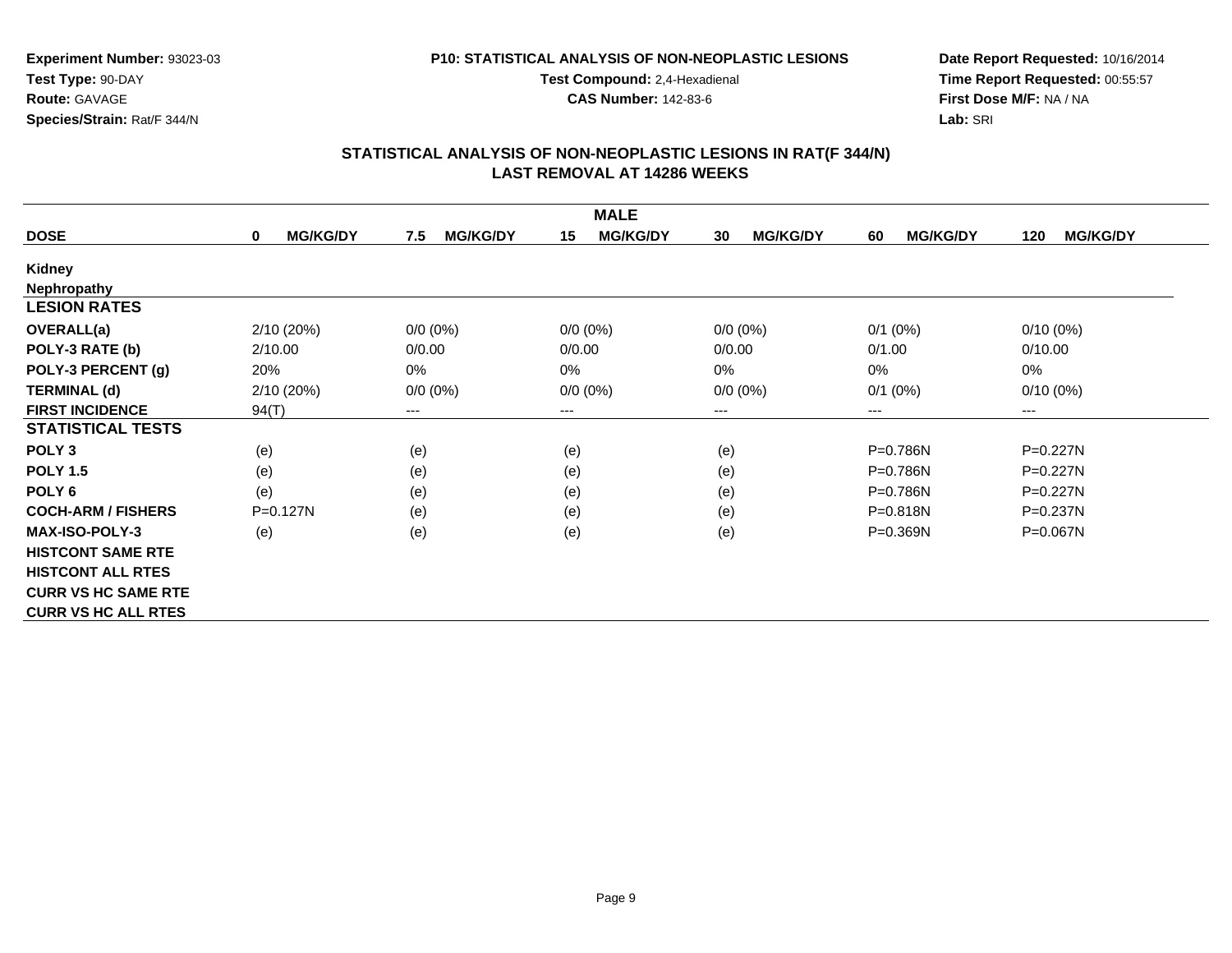### **P10: STATISTICAL ANALYSIS OF NON-NEOPLASTIC LESIONS**

**Test Compound:** 2,4-Hexadienal

**CAS Number:** 142-83-6

**Date Report Requested:** 10/16/2014**Time Report Requested:** 00:55:57**First Dose M/F:** NA / NA**Lab:** SRI

| <b>MALE</b>                |                                |                        |                        |                       |                       |                        |  |  |
|----------------------------|--------------------------------|------------------------|------------------------|-----------------------|-----------------------|------------------------|--|--|
| <b>DOSE</b>                | <b>MG/KG/DY</b><br>$\mathbf 0$ | <b>MG/KG/DY</b><br>7.5 | <b>MG/KG/DY</b><br>15  | <b>MG/KG/DY</b><br>30 | <b>MG/KG/DY</b><br>60 | <b>MG/KG/DY</b><br>120 |  |  |
| Liver                      |                                |                        |                        |                       |                       |                        |  |  |
| Hepatodiaphragmatic Nodule |                                |                        |                        |                       |                       |                        |  |  |
| <b>LESION RATES</b>        |                                |                        |                        |                       |                       |                        |  |  |
| OVERALL(a)                 | 1/10 (10%)                     | $0/0 (0\%)$            | $0/0 (0\%)$            | $0/0 (0\%)$           | $0/0 (0\%)$           | $0/10(0\%)$            |  |  |
| POLY-3 RATE (b)            | 1/10.00                        | 0/0.00                 | 0/0.00                 | 0/0.00                | 0/0.00                | 0/10.00                |  |  |
| POLY-3 PERCENT (g)         | 10%                            | 0%                     | 0%                     | $0\%$                 | $0\%$                 | 0%                     |  |  |
| <b>TERMINAL (d)</b>        | 1/10 (10%)                     | $0/0 (0\%)$            | $0/0 (0\%)$            | $0/0 (0\%)$           | $0/0 (0\%)$           | $0/10(0\%)$            |  |  |
| <b>FIRST INCIDENCE</b>     | 94(T)                          | $---$                  | $\qquad \qquad \cdots$ | $---$                 | ---                   | ---                    |  |  |
| <b>STATISTICAL TESTS</b>   |                                |                        |                        |                       |                       |                        |  |  |
| POLY <sub>3</sub>          | (e)                            | (e)                    | (e)                    | (e)                   | (e)                   | $P = 0.500N$           |  |  |
| <b>POLY 1.5</b>            | (e)                            | (e)                    | (e)                    | (e)                   | (e)                   | $P = 0.500N$           |  |  |
| POLY <sub>6</sub>          | (e)                            | (e)                    | (e)                    | (e)                   | (e)                   | $P = 0.500N$           |  |  |
| <b>COCH-ARM / FISHERS</b>  | $P = 0.304N$                   | (e)                    | (e)                    | (e)                   | (e)                   | $P = 0.500N$           |  |  |
| <b>MAX-ISO-POLY-3</b>      | (e)                            | (e)                    | (e)                    | (e)                   | (e)                   | $P = 0.159N$           |  |  |
| <b>HISTCONT SAME RTE</b>   |                                |                        |                        |                       |                       |                        |  |  |
| <b>HISTCONT ALL RTES</b>   |                                |                        |                        |                       |                       |                        |  |  |
| <b>CURR VS HC SAME RTE</b> |                                |                        |                        |                       |                       |                        |  |  |
| <b>CURR VS HC ALL RTES</b> |                                |                        |                        |                       |                       |                        |  |  |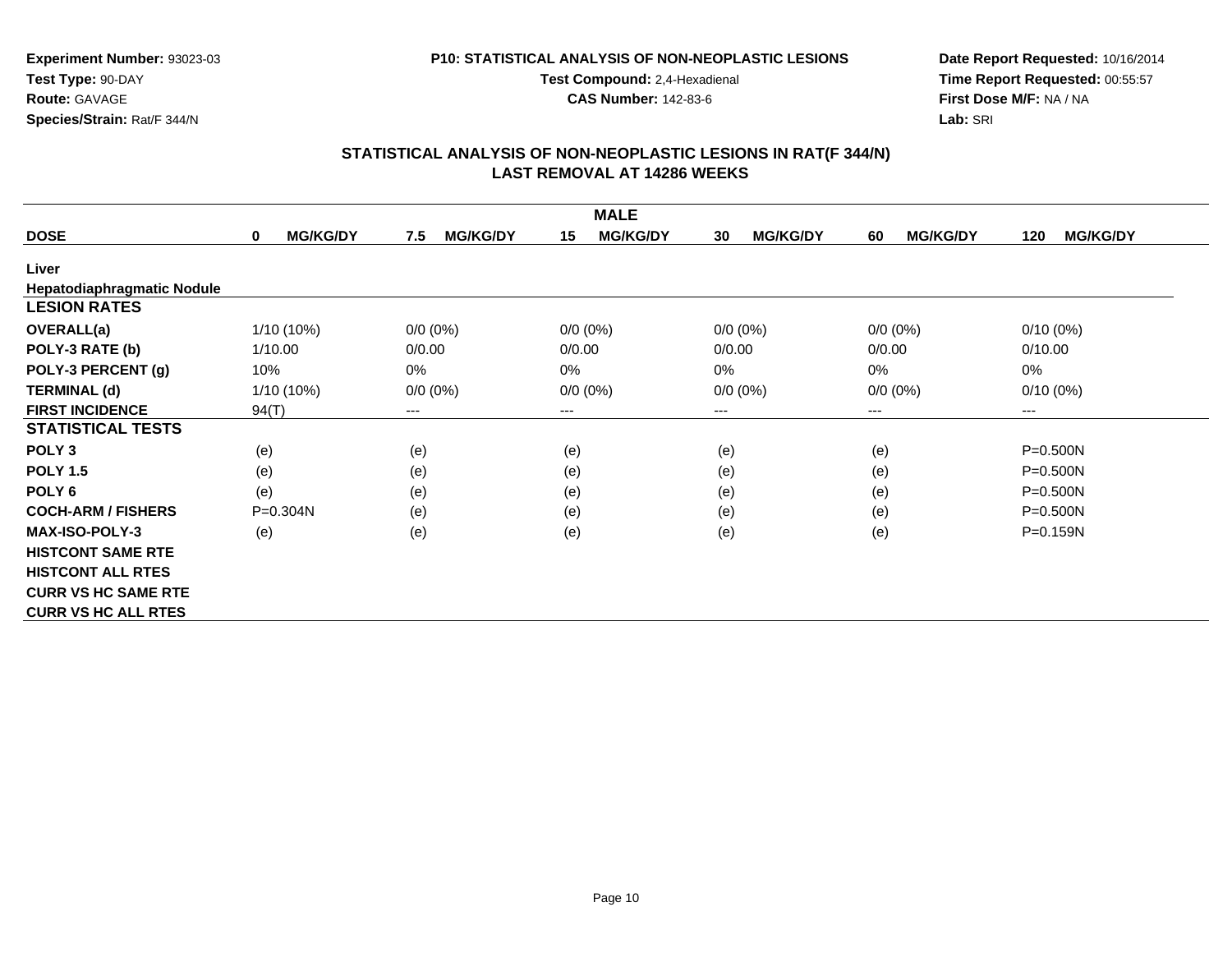### **P10: STATISTICAL ANALYSIS OF NON-NEOPLASTIC LESIONS**

**Test Compound:** 2,4-Hexadienal

**CAS Number:** 142-83-6

**Date Report Requested:** 10/16/2014 **Time Report Requested:** 00:55:57**First Dose M/F:** NA / NA**Lab:** SRI

| <b>MALE</b>                             |                      |                        |                       |                       |                       |                        |  |  |
|-----------------------------------------|----------------------|------------------------|-----------------------|-----------------------|-----------------------|------------------------|--|--|
| <b>DOSE</b>                             | <b>MG/KG/DY</b><br>0 | <b>MG/KG/DY</b><br>7.5 | <b>MG/KG/DY</b><br>15 | <b>MG/KG/DY</b><br>30 | <b>MG/KG/DY</b><br>60 | <b>MG/KG/DY</b><br>120 |  |  |
| Liver                                   |                      |                        |                       |                       |                       |                        |  |  |
| <b>Infiltration Cellular Mixed Cell</b> |                      |                        |                       |                       |                       |                        |  |  |
| <b>LESION RATES</b>                     |                      |                        |                       |                       |                       |                        |  |  |
| <b>OVERALL(a)</b>                       | $0/10(0\%)$          | $0/0 (0\%)$            | $0/0 (0\%)$           | $0/0 (0\%)$           | $0/0 (0\%)$           | 1/10 (10%)             |  |  |
| POLY-3 RATE (b)                         | 0/10.00              | 0/0.00                 | 0/0.00                | 0/0.00                | 0/0.00                | 1/10.00                |  |  |
| POLY-3 PERCENT (g)                      | 0%                   | 0%                     | $0\%$                 | 0%                    | 0%                    | 10%                    |  |  |
| <b>TERMINAL (d)</b>                     | $0/10(0\%)$          | $0/0 (0\%)$            | $0/0 (0\%)$           | $0/0 (0\%)$           | $0/0 (0\%)$           | 1/10 (10%)             |  |  |
| <b>FIRST INCIDENCE</b>                  | $---$                | $\qquad \qquad \cdots$ | $---$                 | ---                   | ---                   | 94(T)                  |  |  |
| <b>STATISTICAL TESTS</b>                |                      |                        |                       |                       |                       |                        |  |  |
| POLY <sub>3</sub>                       | (e)                  | (e)                    | (e)                   | (e)                   | (e)                   | $P = 0.500$            |  |  |
| <b>POLY 1.5</b>                         | (e)                  | (e)                    | (e)                   | (e)                   | (e)                   | $P = 0.500$            |  |  |
| POLY <sub>6</sub>                       | (e)                  | (e)                    | (e)                   | (e)                   | (e)                   | $P = 0.500$            |  |  |
| <b>COCH-ARM / FISHERS</b>               | $P = 0.304$          | (e)                    | (e)                   | (e)                   | (e)                   | $P = 0.500$            |  |  |
| <b>MAX-ISO-POLY-3</b>                   | (e)                  | (e)                    | (e)                   | (e)                   | (e)                   | $P = 0.159$            |  |  |
| <b>HISTCONT SAME RTE</b>                |                      |                        |                       |                       |                       |                        |  |  |
| <b>HISTCONT ALL RTES</b>                |                      |                        |                       |                       |                       |                        |  |  |
| <b>CURR VS HC SAME RTE</b>              |                      |                        |                       |                       |                       |                        |  |  |
| <b>CURR VS HC ALL RTES</b>              |                      |                        |                       |                       |                       |                        |  |  |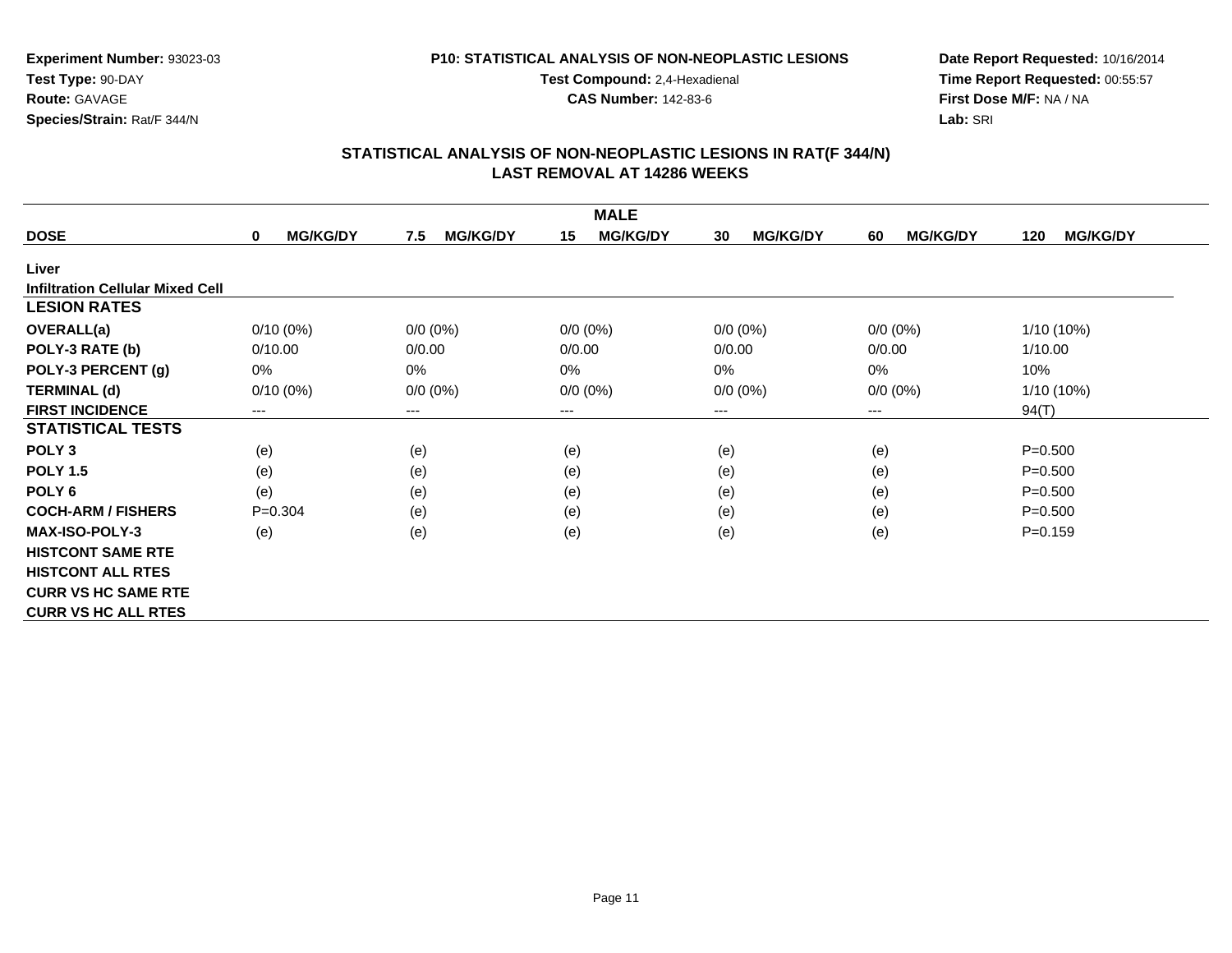### **P10: STATISTICAL ANALYSIS OF NON-NEOPLASTIC LESIONS**

**Test Compound:** 2,4-Hexadienal

**CAS Number:** 142-83-6

**Date Report Requested:** 10/16/2014**Time Report Requested:** 00:55:57**First Dose M/F:** NA / NA**Lab:** SRI

| <b>MALE</b>                |                      |                        |                       |                       |                       |                        |  |  |
|----------------------------|----------------------|------------------------|-----------------------|-----------------------|-----------------------|------------------------|--|--|
| <b>DOSE</b>                | <b>MG/KG/DY</b><br>0 | <b>MG/KG/DY</b><br>7.5 | <b>MG/KG/DY</b><br>15 | <b>MG/KG/DY</b><br>30 | 60<br><b>MG/KG/DY</b> | <b>MG/KG/DY</b><br>120 |  |  |
| Lung                       |                      |                        |                       |                       |                       |                        |  |  |
| <b>Foreign Body</b>        |                      |                        |                       |                       |                       |                        |  |  |
| <b>LESION RATES</b>        |                      |                        |                       |                       |                       |                        |  |  |
| <b>OVERALL(a)</b>          | $0/10(0\%)$          | $0/0 (0\%)$            | $0/0 (0\%)$           | $0/0 (0\%)$           | $0/1$ (0%)            | 1/10 (10%)             |  |  |
| POLY-3 RATE (b)            | 0/10.00              | 0/0.00                 | 0/0.00                | 0/0.00                | 0/1.00                | 1/10.00                |  |  |
| POLY-3 PERCENT (g)         | 0%                   | 0%                     | 0%                    | $0\%$                 | 0%                    | 10%                    |  |  |
| <b>TERMINAL (d)</b>        | $0/10(0\%)$          | $0/0 (0\%)$            | $0/0 (0\%)$           | $0/0 (0\%)$           | $0/1$ (0%)            | 1/10 (10%)             |  |  |
| <b>FIRST INCIDENCE</b>     | ---                  | ---                    | ---                   | ---                   | $---$                 | 94(T)                  |  |  |
| <b>STATISTICAL TESTS</b>   |                      |                        |                       |                       |                       |                        |  |  |
| POLY <sub>3</sub>          | (e)                  | (e)                    | (e)                   | (e)                   | (e)                   | $P = 0.500$            |  |  |
| <b>POLY 1.5</b>            | (e)                  | (e)                    | (e)                   | (e)                   | (e)                   | $P = 0.500$            |  |  |
| POLY <sub>6</sub>          | (e)                  | (e)                    | (e)                   | (e)                   | (e)                   | $P = 0.500$            |  |  |
| <b>COCH-ARM / FISHERS</b>  | $P = 0.300$          | (e)                    | (e)                   | (e)                   | (e)                   | $P = 0.500$            |  |  |
| <b>MAX-ISO-POLY-3</b>      | (e)                  | (e)                    | (e)                   | (e)                   | (e)                   | $P = 0.159$            |  |  |
| <b>HISTCONT SAME RTE</b>   |                      |                        |                       |                       |                       |                        |  |  |
| <b>HISTCONT ALL RTES</b>   |                      |                        |                       |                       |                       |                        |  |  |
| <b>CURR VS HC SAME RTE</b> |                      |                        |                       |                       |                       |                        |  |  |
| <b>CURR VS HC ALL RTES</b> |                      |                        |                       |                       |                       |                        |  |  |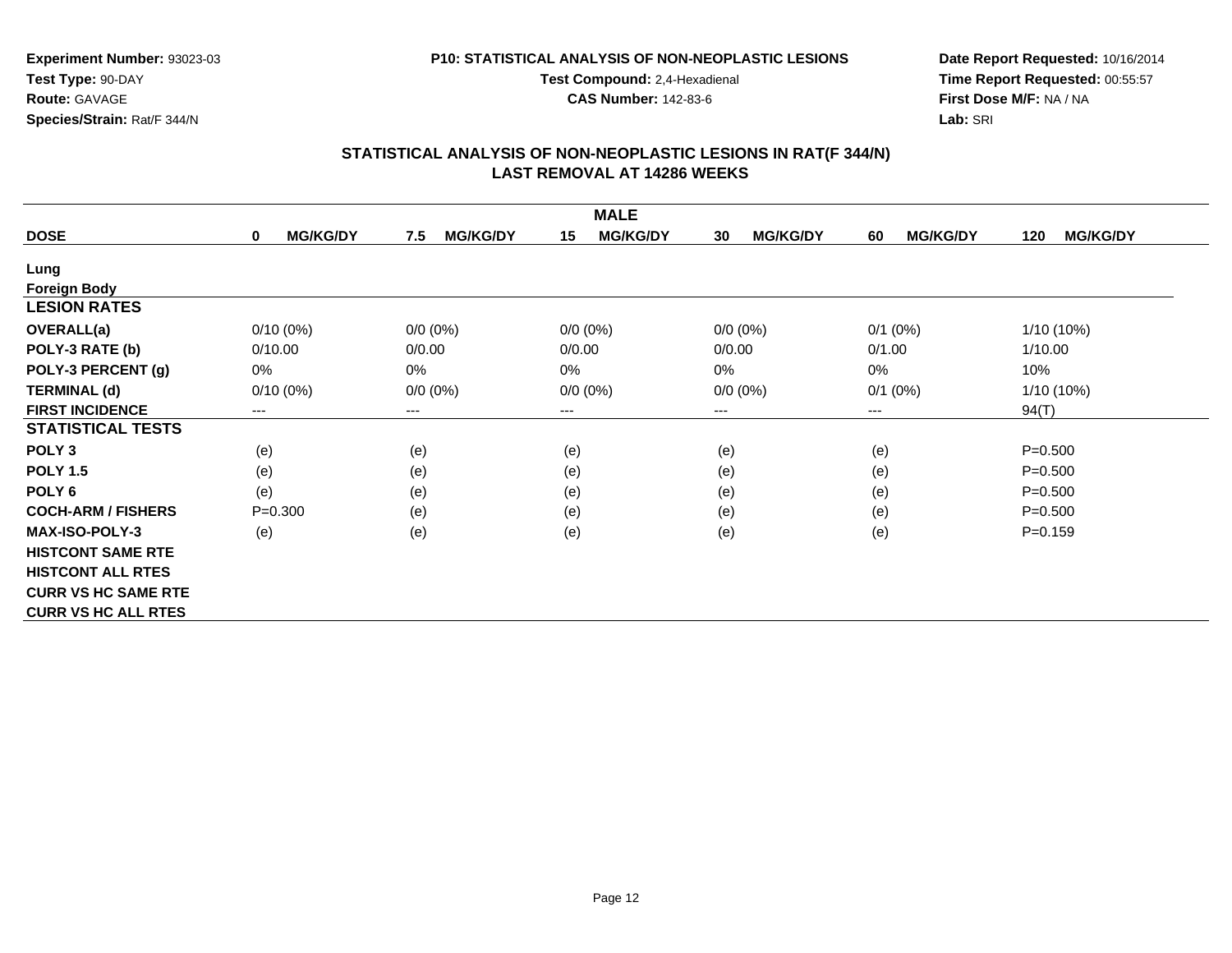### **P10: STATISTICAL ANALYSIS OF NON-NEOPLASTIC LESIONS**

**Test Compound:** 2,4-Hexadienal

**CAS Number:** 142-83-6

**Date Report Requested:** 10/16/2014**Time Report Requested:** 00:55:57**First Dose M/F:** NA / NA**Lab:** SRI

| <b>MALE</b>                |                                |                        |                        |                        |                       |                        |  |
|----------------------------|--------------------------------|------------------------|------------------------|------------------------|-----------------------|------------------------|--|
| <b>DOSE</b>                | <b>MG/KG/DY</b><br>$\mathbf 0$ | <b>MG/KG/DY</b><br>7.5 | <b>MG/KG/DY</b><br>15  | <b>MG/KG/DY</b><br>30  | <b>MG/KG/DY</b><br>60 | <b>MG/KG/DY</b><br>120 |  |
| Lung                       |                                |                        |                        |                        |                       |                        |  |
| Hemorrhage                 |                                |                        |                        |                        |                       |                        |  |
| <b>LESION RATES</b>        |                                |                        |                        |                        |                       |                        |  |
| <b>OVERALL(a)</b>          | $0/10(0\%)$                    | $0/0 (0\%)$            | $0/0(0\%)$             | $0/0 (0\%)$            | $0/1$ (0%)            | $1/10(10\%)$           |  |
| POLY-3 RATE (b)            | 0/10.00                        | 0/0.00                 | 0/0.00                 | 0/0.00                 | 0/1.00                | 1/10.00                |  |
| POLY-3 PERCENT (g)         | $0\%$                          | 0%                     | 0%                     | 0%                     | 0%                    | 10%                    |  |
| <b>TERMINAL (d)</b>        | $0/10(0\%)$                    | $0/0 (0\%)$            | $0/0 (0\%)$            | $0/0 (0\%)$            | $0/1$ (0%)            | 1/10 (10%)             |  |
| <b>FIRST INCIDENCE</b>     | ---                            | $---$                  | $\qquad \qquad \cdots$ | $\qquad \qquad \cdots$ | $---$                 | 94(T)                  |  |
| <b>STATISTICAL TESTS</b>   |                                |                        |                        |                        |                       |                        |  |
| POLY <sub>3</sub>          | (e)                            | (e)                    | (e)                    | (e)                    | (e)                   | $P = 0.500$            |  |
| <b>POLY 1.5</b>            | (e)                            | (e)                    | (e)                    | (e)                    | (e)                   | $P = 0.500$            |  |
| POLY <sub>6</sub>          | (e)                            | (e)                    | (e)                    | (e)                    | (e)                   | $P = 0.500$            |  |
| <b>COCH-ARM / FISHERS</b>  | $P = 0.300$                    | (e)                    | (e)                    | (e)                    | (e)                   | $P = 0.500$            |  |
| <b>MAX-ISO-POLY-3</b>      | (e)                            | (e)                    | (e)                    | (e)                    | (e)                   | $P=0.159$              |  |
| <b>HISTCONT SAME RTE</b>   |                                |                        |                        |                        |                       |                        |  |
| <b>HISTCONT ALL RTES</b>   |                                |                        |                        |                        |                       |                        |  |
| <b>CURR VS HC SAME RTE</b> |                                |                        |                        |                        |                       |                        |  |
| <b>CURR VS HC ALL RTES</b> |                                |                        |                        |                        |                       |                        |  |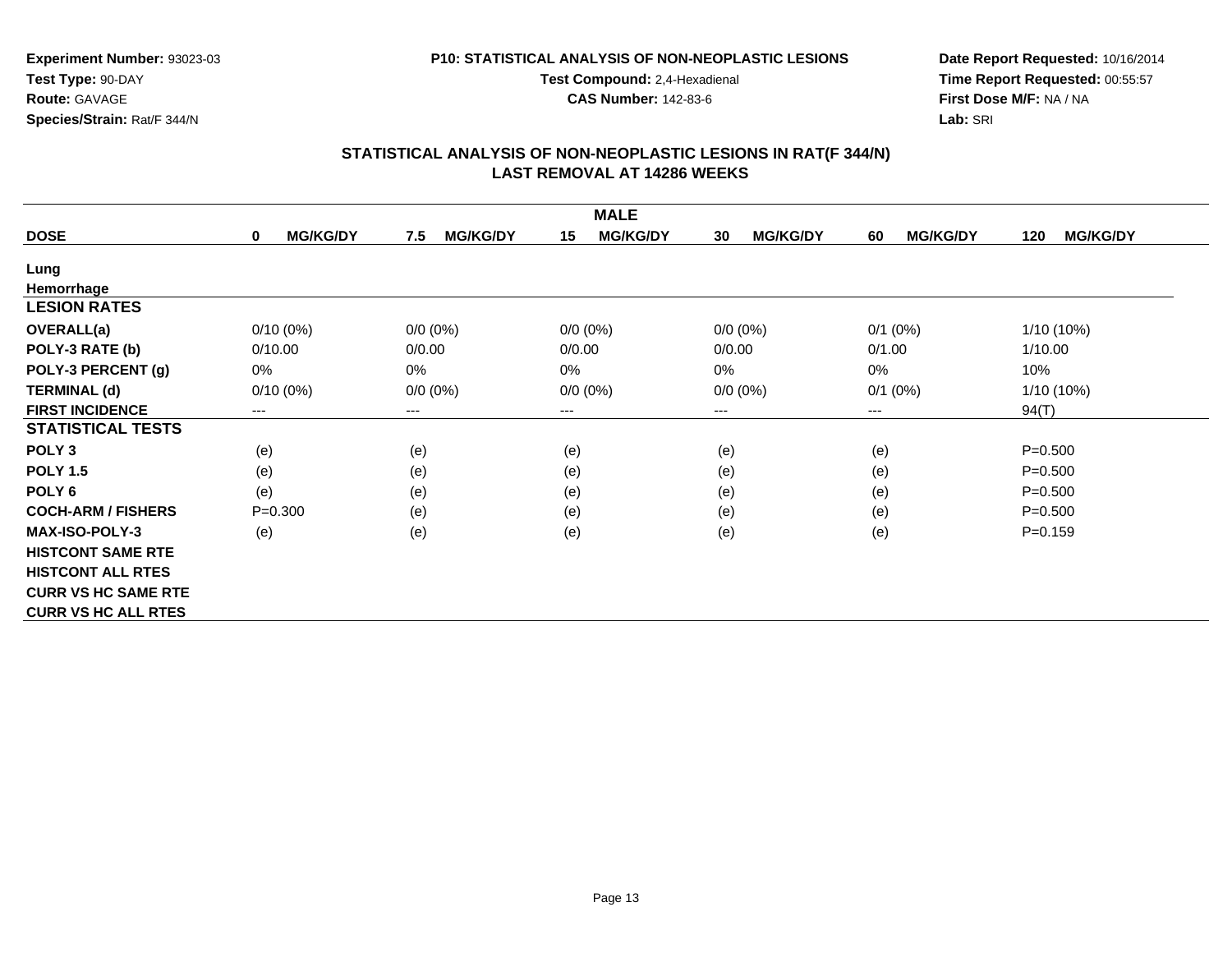### **P10: STATISTICAL ANALYSIS OF NON-NEOPLASTIC LESIONS**

**Test Compound:** 2,4-Hexadienal

**CAS Number:** 142-83-6

**Date Report Requested:** 10/16/2014 **Time Report Requested:** 00:55:57**First Dose M/F:** NA / NA**Lab:** SRI

| <b>MALE</b>                 |                                |                        |                       |                       |                       |                        |  |
|-----------------------------|--------------------------------|------------------------|-----------------------|-----------------------|-----------------------|------------------------|--|
| <b>DOSE</b>                 | <b>MG/KG/DY</b><br>$\mathbf 0$ | <b>MG/KG/DY</b><br>7.5 | <b>MG/KG/DY</b><br>15 | <b>MG/KG/DY</b><br>30 | <b>MG/KG/DY</b><br>60 | <b>MG/KG/DY</b><br>120 |  |
| Lung                        |                                |                        |                       |                       |                       |                        |  |
| <b>Inflammation Chronic</b> |                                |                        |                       |                       |                       |                        |  |
| <b>LESION RATES</b>         |                                |                        |                       |                       |                       |                        |  |
| <b>OVERALL(a)</b>           | $0/10(0\%)$                    | $0/0 (0\%)$            | $0/0 (0\%)$           | $0/0 (0\%)$           | 1/1 (100%)            | $0/10(0\%)$            |  |
| POLY-3 RATE (b)             | 0/10.00                        | 0/0.00                 | 0/0.00                | 0/0.00                | 1/1.00                | 0/10.00                |  |
| POLY-3 PERCENT (g)          | 0%                             | $0\%$                  | 0%                    | 0%                    | 100%                  | $0\%$                  |  |
| <b>TERMINAL (d)</b>         | $0/10(0\%)$                    | $0/0 (0\%)$            | $0/0 (0\%)$           | $0/0 (0\%)$           | 1/1 (100%)            | $0/10(0\%)$            |  |
| <b>FIRST INCIDENCE</b>      | ---                            | ---                    | ---                   | ---                   | 94(T)                 | $---$                  |  |
| <b>STATISTICAL TESTS</b>    |                                |                        |                       |                       |                       |                        |  |
| POLY <sub>3</sub>           | (e)                            | (e)                    | (e)                   | (e)                   | $P = 0.091$           | (e)                    |  |
| <b>POLY 1.5</b>             | (e)                            | (e)                    | (e)                   | (e)                   | $P = 0.091$           | (e)                    |  |
| POLY <sub>6</sub>           | (e)                            | (e)                    | (e)                   | (e)                   | $P = 0.091$           | (e)                    |  |
| <b>COCH-ARM / FISHERS</b>   | $P = 0.700$                    | (e)                    | (e)                   | (e)                   | $P = 0.091$           | (e)                    |  |
| <b>MAX-ISO-POLY-3</b>       | (e)                            | (e)                    | (e)                   | (e)                   | P=0.000**             | (e)                    |  |
| <b>HISTCONT SAME RTE</b>    |                                |                        |                       |                       |                       |                        |  |
| <b>HISTCONT ALL RTES</b>    |                                |                        |                       |                       |                       |                        |  |
| <b>CURR VS HC SAME RTE</b>  |                                |                        |                       |                       |                       |                        |  |
| <b>CURR VS HC ALL RTES</b>  |                                |                        |                       |                       |                       |                        |  |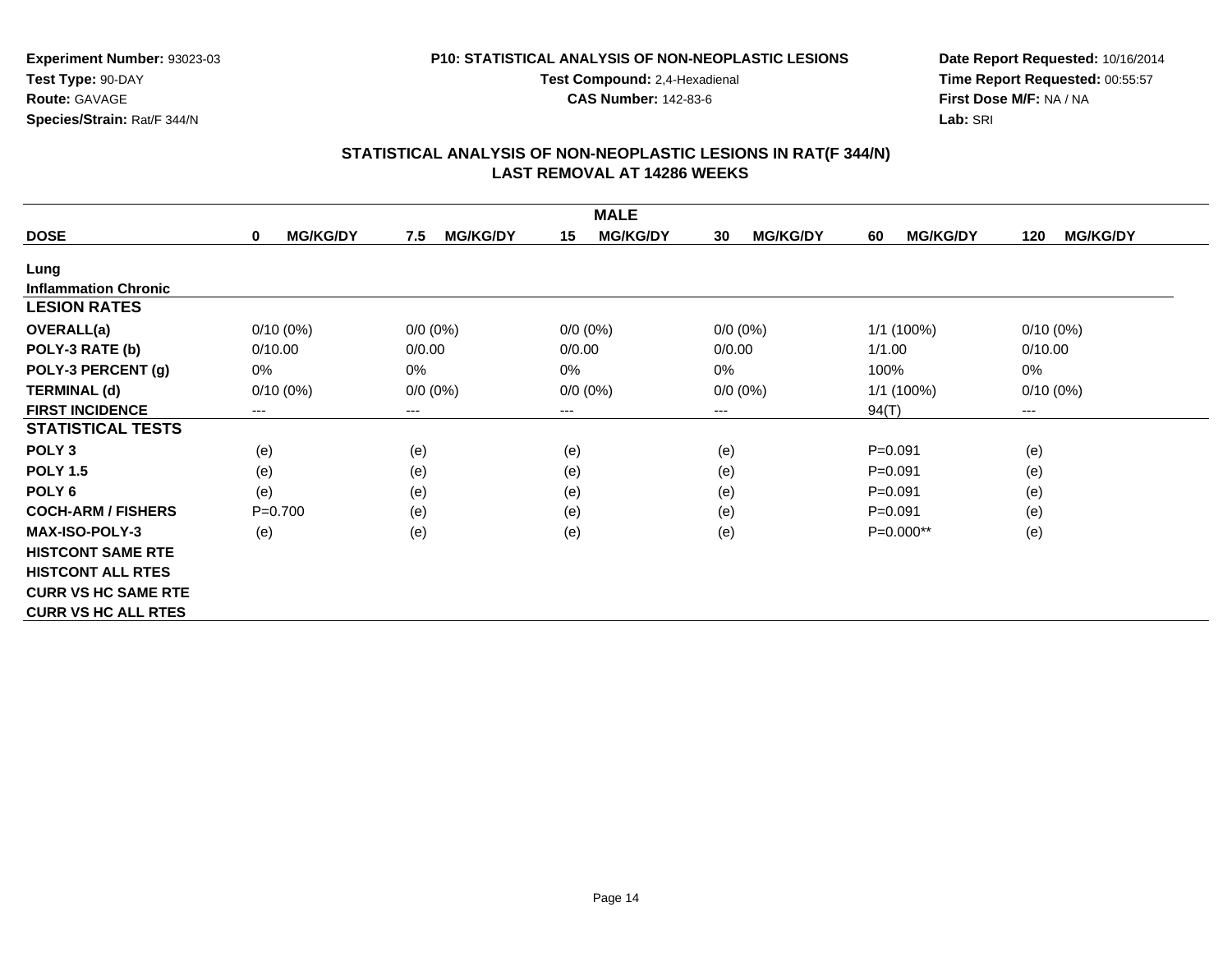### **P10: STATISTICAL ANALYSIS OF NON-NEOPLASTIC LESIONS**

**Test Compound:** 2,4-Hexadienal

**CAS Number:** 142-83-6

**Date Report Requested:** 10/16/2014**Time Report Requested:** 00:55:57**First Dose M/F:** NA / NA**Lab:** SRI

| <b>MALE</b>                |                      |                        |                       |                       |                       |                        |  |
|----------------------------|----------------------|------------------------|-----------------------|-----------------------|-----------------------|------------------------|--|
| <b>DOSE</b>                | <b>MG/KG/DY</b><br>0 | <b>MG/KG/DY</b><br>7.5 | <b>MG/KG/DY</b><br>15 | <b>MG/KG/DY</b><br>30 | <b>MG/KG/DY</b><br>60 | <b>MG/KG/DY</b><br>120 |  |
| Lung: Alveolar Epith       |                      |                        |                       |                       |                       |                        |  |
| Hyperplasia                |                      |                        |                       |                       |                       |                        |  |
| <b>LESION RATES</b>        |                      |                        |                       |                       |                       |                        |  |
| <b>OVERALL(a)</b>          | $0/10(0\%)$          | $0/0 (0\%)$            | $0/0(0\%)$            | $0/0 (0\%)$           | 1/1 (100%)            | $0/10(0\%)$            |  |
| POLY-3 RATE (b)            | 0/10.00              | 0/0.00                 | 0/0.00                | 0/0.00                | 1/1.00                | 0/10.00                |  |
| POLY-3 PERCENT (g)         | 0%                   | 0%                     | 0%                    | 0%                    | 100%                  | 0%                     |  |
| <b>TERMINAL (d)</b>        | $0/10(0\%)$          | $0/0 (0\%)$            | $0/0 (0\%)$           | $0/0 (0\%)$           | 1/1 (100%)            | $0/10(0\%)$            |  |
| <b>FIRST INCIDENCE</b>     | ---                  | $---$                  | $--$                  | ---                   | 94(T)                 | ---                    |  |
| <b>STATISTICAL TESTS</b>   |                      |                        |                       |                       |                       |                        |  |
| POLY <sub>3</sub>          | (e)                  | (e)                    | (e)                   | (e)                   | $P = 0.091$           | (e)                    |  |
| <b>POLY 1.5</b>            | (e)                  | (e)                    | (e)                   | (e)                   | $P = 0.091$           | (e)                    |  |
| POLY <sub>6</sub>          | (e)                  | (e)                    | (e)                   | (e)                   | $P = 0.091$           | (e)                    |  |
| <b>COCH-ARM / FISHERS</b>  | $P = 0.700$          | (e)                    | (e)                   | (e)                   | $P = 0.091$           | (e)                    |  |
| <b>MAX-ISO-POLY-3</b>      | (e)                  | (e)                    | (e)                   | (e)                   | P=0.000**             | (e)                    |  |
| <b>HISTCONT SAME RTE</b>   |                      |                        |                       |                       |                       |                        |  |
| <b>HISTCONT ALL RTES</b>   |                      |                        |                       |                       |                       |                        |  |
| <b>CURR VS HC SAME RTE</b> |                      |                        |                       |                       |                       |                        |  |
| <b>CURR VS HC ALL RTES</b> |                      |                        |                       |                       |                       |                        |  |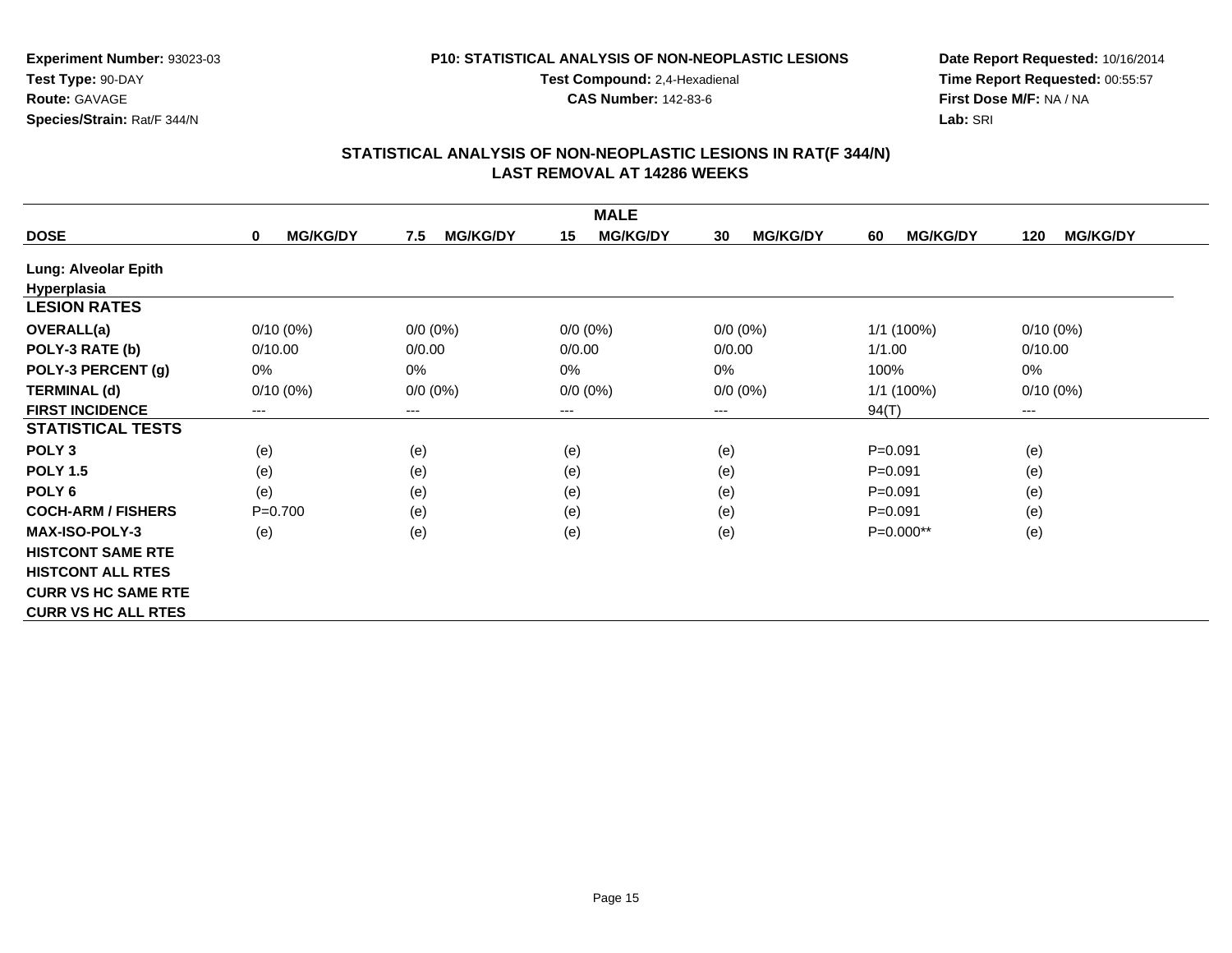### **P10: STATISTICAL ANALYSIS OF NON-NEOPLASTIC LESIONS**

**Test Compound:** 2,4-Hexadienal

**CAS Number:** 142-83-6

**Date Report Requested:** 10/16/2014**Time Report Requested:** 00:55:57**First Dose M/F:** NA / NA**Lab:** SRI

| <b>MALE</b>                |                             |                        |                       |                       |                       |                        |  |
|----------------------------|-----------------------------|------------------------|-----------------------|-----------------------|-----------------------|------------------------|--|
| <b>DOSE</b>                | <b>MG/KG/DY</b><br>$\bf{0}$ | <b>MG/KG/DY</b><br>7.5 | <b>MG/KG/DY</b><br>15 | <b>MG/KG/DY</b><br>30 | 60<br><b>MG/KG/DY</b> | <b>MG/KG/DY</b><br>120 |  |
| Lymph Node, Mandibular     |                             |                        |                       |                       |                       |                        |  |
| Hemorrhage                 |                             |                        |                       |                       |                       |                        |  |
| <b>LESION RATES</b>        |                             |                        |                       |                       |                       |                        |  |
| <b>OVERALL(a)</b>          | 3/10 (30%)                  | $0/0 (0\%)$            | $0/0 (0\%)$           | $0/0 (0\%)$           | $0/0 (0\%)$           | 3/10 (30%)             |  |
| POLY-3 RATE (b)            | 3/10.00                     | 0/0.00                 | 0/0.00                | 0/0.00                | 0/0.00                | 3/10.00                |  |
| POLY-3 PERCENT (g)         | 30%                         | 0%                     | 0%                    | $0\%$                 | 0%                    | 30%                    |  |
| <b>TERMINAL (d)</b>        | 3/10 (30%)                  | $0/0 (0\%)$            | $0/0 (0\%)$           | $0/0 (0\%)$           | $0/0 (0\%)$           | 3/10 (30%)             |  |
| <b>FIRST INCIDENCE</b>     | 94(T)                       | ---                    | ---                   | $---$                 | $--$                  | 94(T)                  |  |
| <b>STATISTICAL TESTS</b>   |                             |                        |                       |                       |                       |                        |  |
| POLY <sub>3</sub>          | (e)                         | (e)                    | (e)                   | (e)                   | (e)                   | $P = 0.678$            |  |
| <b>POLY 1.5</b>            | (e)                         | (e)                    | (e)                   | (e)                   | (e)                   | $P = 0.678$            |  |
| POLY <sub>6</sub>          | (e)                         | (e)                    | (e)                   | (e)                   | (e)                   | $P = 0.678$            |  |
| <b>COCH-ARM / FISHERS</b>  | $P = 0.596$                 | (e)                    | (e)                   | (e)                   | (e)                   | P=0.686N               |  |
| <b>MAX-ISO-POLY-3</b>      | (e)                         | (e)                    | (e)                   | (e)                   | (e)                   | $P = 1.000$            |  |
| <b>HISTCONT SAME RTE</b>   |                             |                        |                       |                       |                       |                        |  |
| <b>HISTCONT ALL RTES</b>   |                             |                        |                       |                       |                       |                        |  |
| <b>CURR VS HC SAME RTE</b> |                             |                        |                       |                       |                       |                        |  |
| <b>CURR VS HC ALL RTES</b> |                             |                        |                       |                       |                       |                        |  |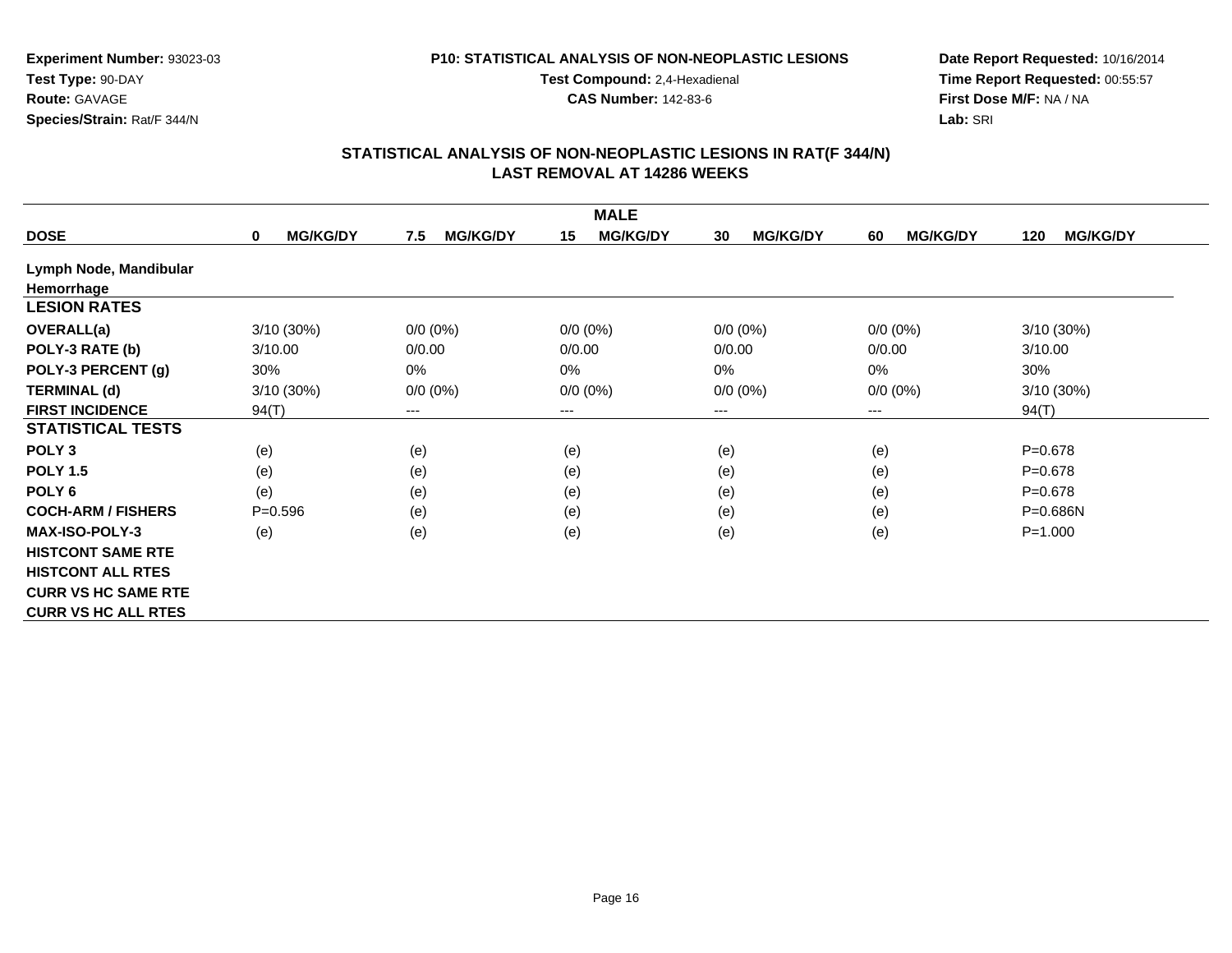### **P10: STATISTICAL ANALYSIS OF NON-NEOPLASTIC LESIONS**

**Test Compound:** 2,4-Hexadienal

**CAS Number:** 142-83-6

**Date Report Requested:** 10/16/2014**Time Report Requested:** 00:55:57**First Dose M/F:** NA / NA**Lab:** SRI

| <b>MALE</b>                |                             |                        |                       |                       |                       |                        |  |
|----------------------------|-----------------------------|------------------------|-----------------------|-----------------------|-----------------------|------------------------|--|
| <b>DOSE</b>                | <b>MG/KG/DY</b><br>$\bf{0}$ | <b>MG/KG/DY</b><br>7.5 | <b>MG/KG/DY</b><br>15 | <b>MG/KG/DY</b><br>30 | 60<br><b>MG/KG/DY</b> | <b>MG/KG/DY</b><br>120 |  |
| Lymph Node, Mesenteric     |                             |                        |                       |                       |                       |                        |  |
| Hemorrhage                 |                             |                        |                       |                       |                       |                        |  |
| <b>LESION RATES</b>        |                             |                        |                       |                       |                       |                        |  |
| <b>OVERALL(a)</b>          | 1/10 (10%)                  | $0/0 (0\%)$            | $0/0 (0\%)$           | $0/0 (0\%)$           | $0/0 (0\%)$           | $0/10(0\%)$            |  |
| POLY-3 RATE (b)            | 1/10.00                     | 0/0.00                 | 0/0.00                | 0/0.00                | 0/0.00                | 0/10.00                |  |
| POLY-3 PERCENT (g)         | 10%                         | 0%                     | 0%                    | $0\%$                 | 0%                    | 0%                     |  |
| <b>TERMINAL (d)</b>        | 1/10 (10%)                  | $0/0 (0\%)$            | $0/0 (0\%)$           | $0/0 (0\%)$           | $0/0 (0\%)$           | $0/10(0\%)$            |  |
| <b>FIRST INCIDENCE</b>     | 94(T)                       | ---                    | ---                   | $---$                 | $--$                  | $---$                  |  |
| <b>STATISTICAL TESTS</b>   |                             |                        |                       |                       |                       |                        |  |
| POLY <sub>3</sub>          | (e)                         | (e)                    | (e)                   | (e)                   | (e)                   | $P = 0.500N$           |  |
| <b>POLY 1.5</b>            | (e)                         | (e)                    | (e)                   | (e)                   | (e)                   | P=0.500N               |  |
| POLY <sub>6</sub>          | (e)                         | (e)                    | (e)                   | (e)                   | (e)                   | $P = 0.500N$           |  |
| <b>COCH-ARM / FISHERS</b>  | P=0.304N                    | (e)                    | (e)                   | (e)                   | (e)                   | $P = 0.500N$           |  |
| <b>MAX-ISO-POLY-3</b>      | (e)                         | (e)                    | (e)                   | (e)                   | (e)                   | P=0.159N               |  |
| <b>HISTCONT SAME RTE</b>   |                             |                        |                       |                       |                       |                        |  |
| <b>HISTCONT ALL RTES</b>   |                             |                        |                       |                       |                       |                        |  |
| <b>CURR VS HC SAME RTE</b> |                             |                        |                       |                       |                       |                        |  |
| <b>CURR VS HC ALL RTES</b> |                             |                        |                       |                       |                       |                        |  |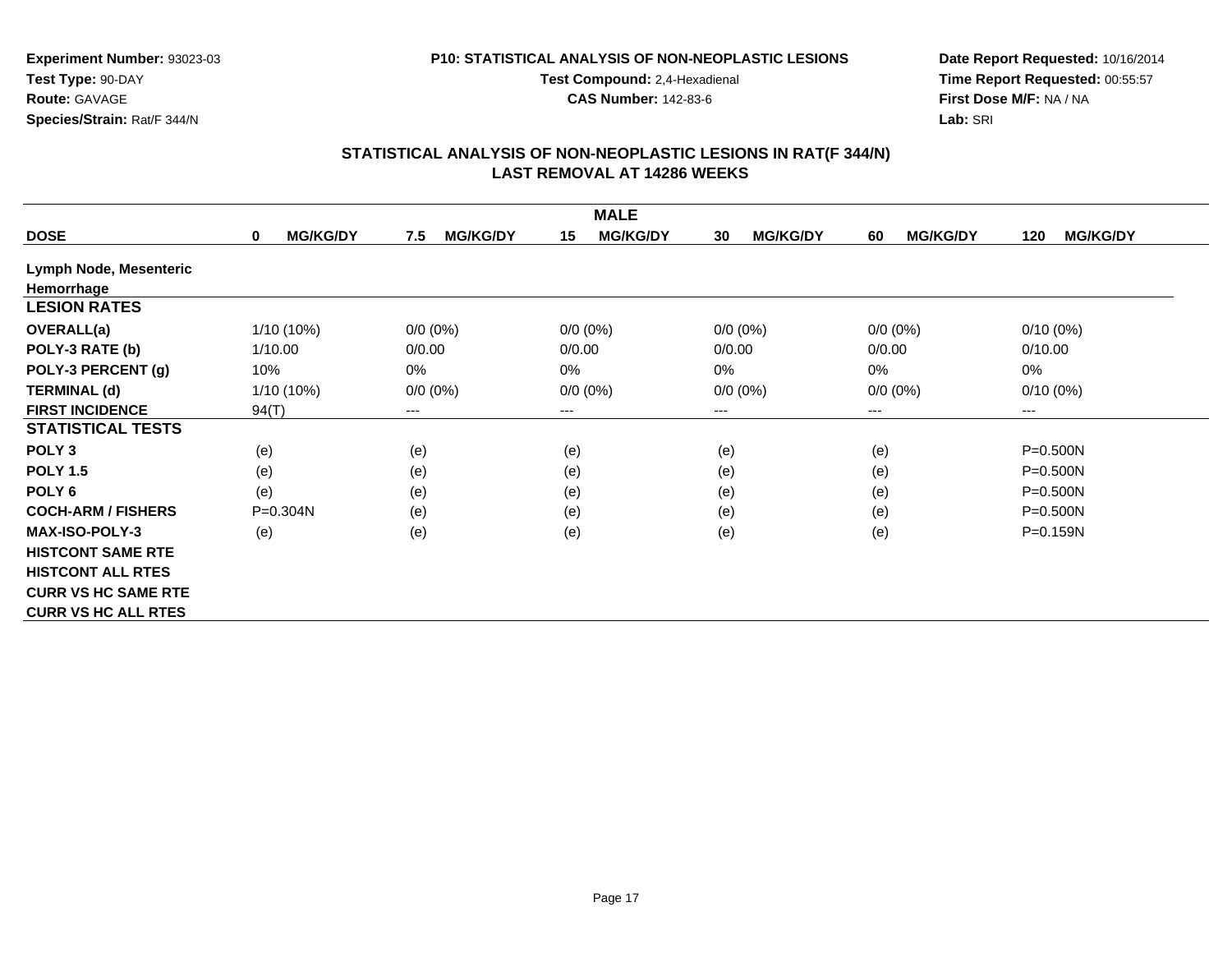### **P10: STATISTICAL ANALYSIS OF NON-NEOPLASTIC LESIONS**

**Test Compound:** 2,4-Hexadienal

**CAS Number:** 142-83-6

**Date Report Requested:** 10/16/2014 **Time Report Requested:** 00:55:57**First Dose M/F:** NA / NA**Lab:** SRI

| <b>MALE</b>                |                                |                        |                        |                       |                       |                        |  |
|----------------------------|--------------------------------|------------------------|------------------------|-----------------------|-----------------------|------------------------|--|
| <b>DOSE</b>                | <b>MG/KG/DY</b><br>$\mathbf 0$ | <b>MG/KG/DY</b><br>7.5 | <b>MG/KG/DY</b><br>15  | <b>MG/KG/DY</b><br>30 | <b>MG/KG/DY</b><br>60 | <b>MG/KG/DY</b><br>120 |  |
| <b>Nose</b>                |                                |                        |                        |                       |                       |                        |  |
| <b>Exudate</b>             |                                |                        |                        |                       |                       |                        |  |
| <b>LESION RATES</b>        |                                |                        |                        |                       |                       |                        |  |
| <b>OVERALL(a)</b>          | $0/10(0\%)$                    | $0/10(0\%)$            | $0/10(0\%)$            | $0/10(0\%)$           | $0/10(0\%)$           | 5/10 (50%)             |  |
| POLY-3 RATE (b)            | 0/10.00                        | 0/10.00                | 0/10.00                | 0/10.00               | 0/10.00               | 5/10.00                |  |
| POLY-3 PERCENT (g)         | 0%                             | 0%                     | 0%                     | 0%                    | 0%                    | 50%                    |  |
| <b>TERMINAL (d)</b>        | $0/10(0\%)$                    | $0/10(0\%)$            | $0/10(0\%)$            | $0/10(0\%)$           | $0/10(0\%)$           | 5/10 (50%)             |  |
| <b>FIRST INCIDENCE</b>     | ---                            | ---                    | $\qquad \qquad \cdots$ | ---                   | ---                   | 94(T)                  |  |
| <b>STATISTICAL TESTS</b>   |                                |                        |                        |                       |                       |                        |  |
| POLY <sub>3</sub>          | P=0.000**                      | (e)                    | (e)                    | (e)                   | (e)                   | P=0.008**              |  |
| <b>POLY 1.5</b>            | $P=0.000**$                    | (e)                    | (e)                    | (e)                   | (e)                   | $P=0.008**$            |  |
| POLY <sub>6</sub>          | $P=0.000**$                    | (e)                    | (e)                    | (e)                   | (e)                   | P=0.008**              |  |
| <b>COCH-ARM / FISHERS</b>  | $P=0.000**$                    | (e)                    | (e)                    | (e)                   | (e)                   | $P=0.016*$             |  |
| <b>MAX-ISO-POLY-3</b>      | P=0.000**                      | (e)                    | (e)                    | (e)                   | (e)                   | P<0.001**              |  |
| <b>HISTCONT SAME RTE</b>   |                                |                        |                        |                       |                       |                        |  |
| <b>HISTCONT ALL RTES</b>   |                                |                        |                        |                       |                       |                        |  |
| <b>CURR VS HC SAME RTE</b> |                                |                        |                        |                       |                       |                        |  |
| <b>CURR VS HC ALL RTES</b> |                                |                        |                        |                       |                       |                        |  |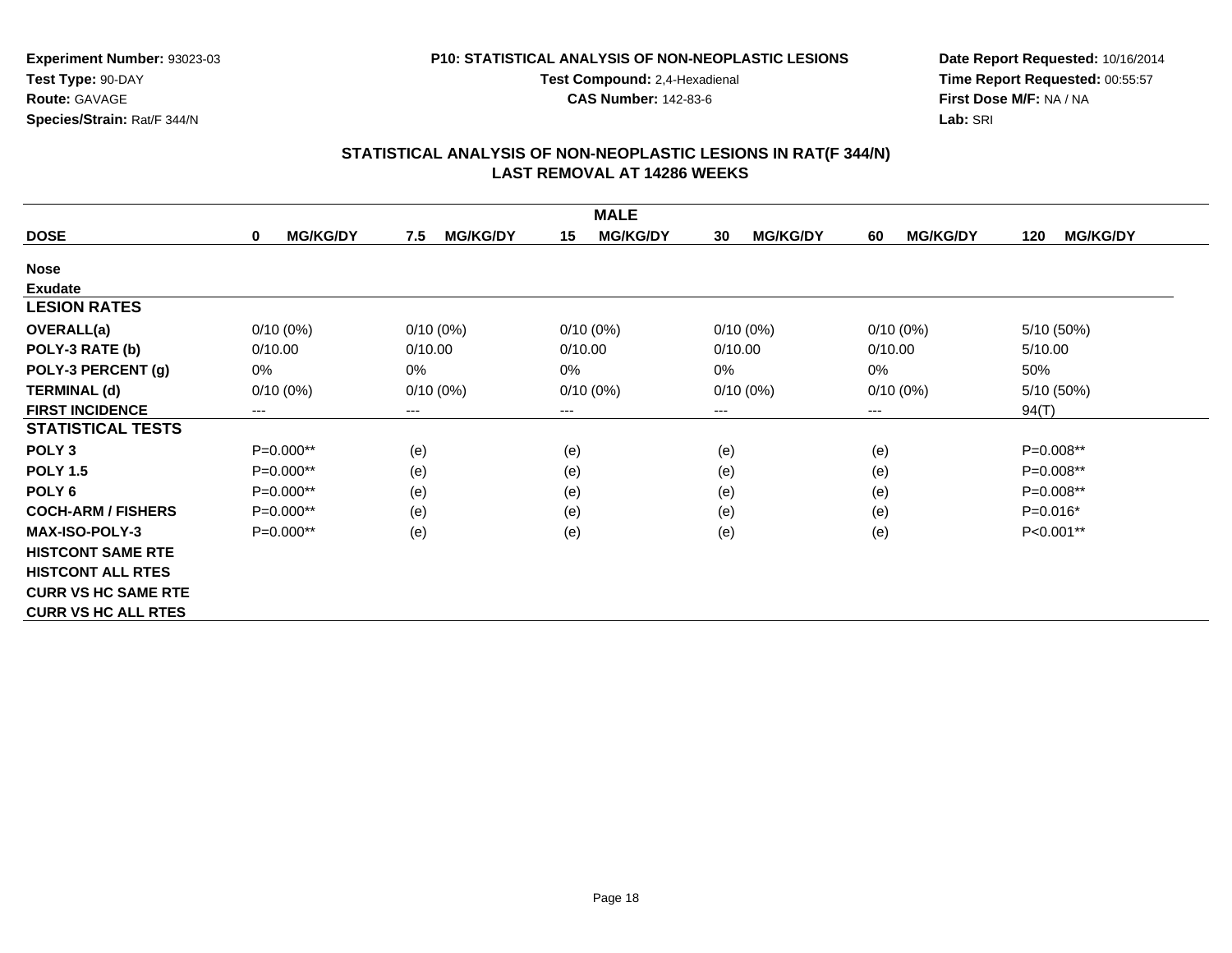### **P10: STATISTICAL ANALYSIS OF NON-NEOPLASTIC LESIONS**

**Test Compound:** 2,4-Hexadienal

**CAS Number:** 142-83-6

**Date Report Requested:** 10/16/2014 **Time Report Requested:** 00:55:57**First Dose M/F:** NA / NA**Lab:** SRI

| <b>MALE</b>                 |                                |                        |                        |                       |                       |                        |  |
|-----------------------------|--------------------------------|------------------------|------------------------|-----------------------|-----------------------|------------------------|--|
| <b>DOSE</b>                 | <b>MG/KG/DY</b><br>$\mathbf 0$ | 7.5<br><b>MG/KG/DY</b> | <b>MG/KG/DY</b><br>15  | <b>MG/KG/DY</b><br>30 | <b>MG/KG/DY</b><br>60 | <b>MG/KG/DY</b><br>120 |  |
| <b>Nose</b>                 |                                |                        |                        |                       |                       |                        |  |
| <b>Inflammation Chronic</b> |                                |                        |                        |                       |                       |                        |  |
| <b>LESION RATES</b>         |                                |                        |                        |                       |                       |                        |  |
| <b>OVERALL(a)</b>           | $0/10(0\%)$                    | $0/10(0\%)$            | $0/10(0\%)$            | $0/10(0\%)$           | $0/10(0\%)$           | $0/10(0\%)$            |  |
| POLY-3 RATE (b)             | 0/10.00                        | 0/10.00                | 0/10.00                | 0/10.00               | 0/10.00               | 0/10.00                |  |
| POLY-3 PERCENT (g)          | $0\%$                          | 0%                     | 0%                     | $0\%$                 | 0%                    | $0\%$                  |  |
| <b>TERMINAL (d)</b>         | $0/10(0\%)$                    | $0/10(0\%)$            | $0/10(0\%)$            | $0/10(0\%)$           | $0/10(0\%)$           | $0/10(0\%)$            |  |
| <b>FIRST INCIDENCE</b>      | $\qquad \qquad \cdots$         | ---                    | $\qquad \qquad \cdots$ | ---                   | ---                   | $\qquad \qquad \cdots$ |  |
| <b>STATISTICAL TESTS</b>    |                                |                        |                        |                       |                       |                        |  |
| POLY <sub>3</sub>           | (n)                            | (n)                    | (n)                    | (n)                   | (n)                   | (n)                    |  |
| <b>POLY 1.5</b>             | (n)                            | (n)                    | (n)                    | (n)                   | (n)                   | (n)                    |  |
| POLY <sub>6</sub>           | (n)                            | (n)                    | (n)                    | (n)                   | (n)                   | (n)                    |  |
| <b>COCH-ARM / FISHERS</b>   | (n)                            | (n)                    | (n)                    | (n)                   | (n)                   | (n)                    |  |
| <b>MAX-ISO-POLY-3</b>       | (n)                            | (n)                    | (n)                    | (n)                   | (n)                   | (n)                    |  |
| <b>HISTCONT SAME RTE</b>    |                                |                        |                        |                       |                       |                        |  |
| <b>HISTCONT ALL RTES</b>    |                                |                        |                        |                       |                       |                        |  |
| <b>CURR VS HC SAME RTE</b>  |                                |                        |                        |                       |                       |                        |  |
| <b>CURR VS HC ALL RTES</b>  |                                |                        |                        |                       |                       |                        |  |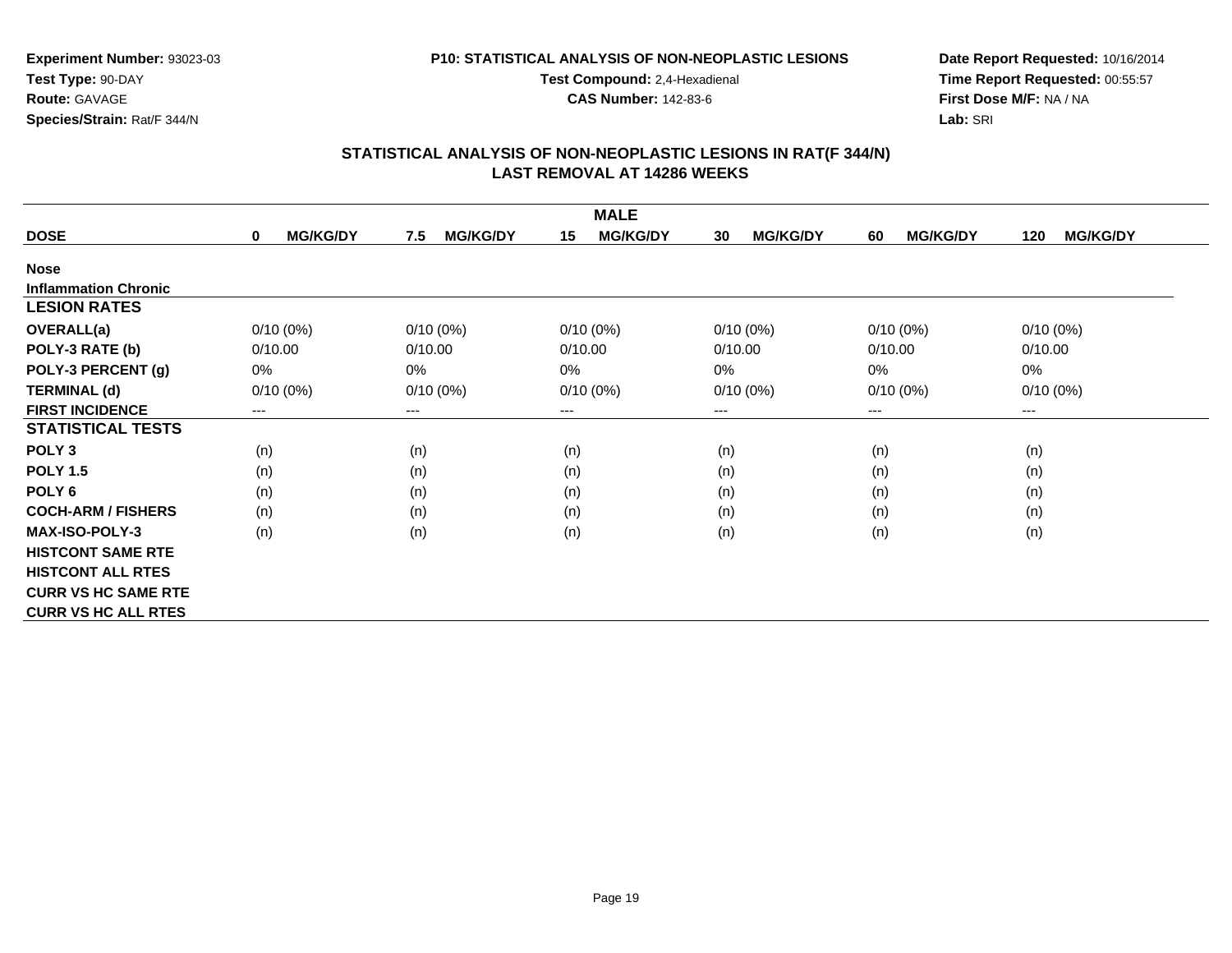### **P10: STATISTICAL ANALYSIS OF NON-NEOPLASTIC LESIONS**

**Test Compound:** 2,4-Hexadienal

**CAS Number:** 142-83-6

**Date Report Requested:** 10/16/2014 **Time Report Requested:** 00:55:57**First Dose M/F:** NA / NA**Lab:** SRI

|                            | <b>MALE</b>                    |                        |                        |                       |                       |                        |  |  |
|----------------------------|--------------------------------|------------------------|------------------------|-----------------------|-----------------------|------------------------|--|--|
| <b>DOSE</b>                | <b>MG/KG/DY</b><br>$\mathbf 0$ | 7.5<br><b>MG/KG/DY</b> | <b>MG/KG/DY</b><br>15  | <b>MG/KG/DY</b><br>30 | <b>MG/KG/DY</b><br>60 | <b>MG/KG/DY</b><br>120 |  |  |
| <b>Nose: Olfactory Epi</b> |                                |                        |                        |                       |                       |                        |  |  |
| <b>Atrophy</b>             |                                |                        |                        |                       |                       |                        |  |  |
| <b>LESION RATES</b>        |                                |                        |                        |                       |                       |                        |  |  |
| <b>OVERALL(a)</b>          | $0/10(0\%)$                    | $0/10(0\%)$            | $0/10(0\%)$            | $0/10(0\%)$           | $0/10(0\%)$           | 8/10 (80%)             |  |  |
| POLY-3 RATE (b)            | 0/10.00                        | 0/10.00                | 0/10.00                | 0/10.00               | 0/10.00               | 8/10.00                |  |  |
| POLY-3 PERCENT (g)         | 0%                             | 0%                     | 0%                     | $0\%$                 | 0%                    | 80%                    |  |  |
| <b>TERMINAL (d)</b>        | $0/10(0\%)$                    | $0/10(0\%)$            | $0/10(0\%)$            | $0/10(0\%)$           | $0/10(0\%)$           | 8/10 (80%)             |  |  |
| <b>FIRST INCIDENCE</b>     | ---                            | ---                    | $\qquad \qquad \cdots$ | $---$                 | ---                   | 94(T)                  |  |  |
| <b>STATISTICAL TESTS</b>   |                                |                        |                        |                       |                       |                        |  |  |
| POLY <sub>3</sub>          | $P=0.000**$                    | (e)                    | (e)                    | (e)                   | (e)                   | $P=0.000**$            |  |  |
| <b>POLY 1.5</b>            | $P=0.000**$                    | (e)                    | (e)                    | (e)                   | (e)                   | $P=0.000**$            |  |  |
| POLY <sub>6</sub>          | $P=0.000**$                    | (e)                    | (e)                    | (e)                   | (e)                   | P=0.000**              |  |  |
| <b>COCH-ARM / FISHERS</b>  | $P=0.000**$                    | (e)                    | (e)                    | (e)                   | (e)                   | $P=0.000**$            |  |  |
| <b>MAX-ISO-POLY-3</b>      | P=0.000**                      | (e)                    | (e)                    | (e)                   | (e)                   | $P=0.000**$            |  |  |
| <b>HISTCONT SAME RTE</b>   |                                |                        |                        |                       |                       |                        |  |  |
| <b>HISTCONT ALL RTES</b>   |                                |                        |                        |                       |                       |                        |  |  |
| <b>CURR VS HC SAME RTE</b> |                                |                        |                        |                       |                       |                        |  |  |
| <b>CURR VS HC ALL RTES</b> |                                |                        |                        |                       |                       |                        |  |  |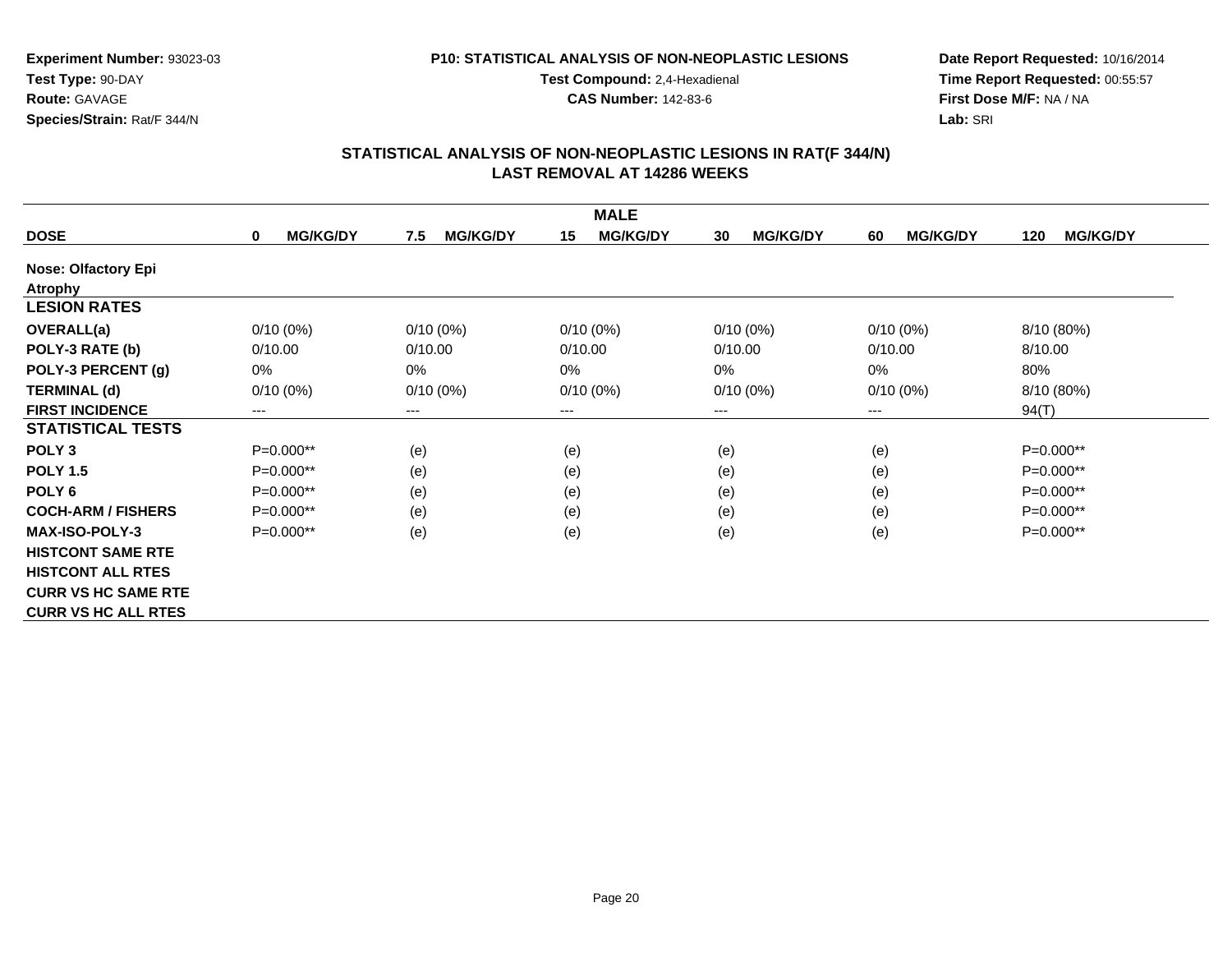### **P10: STATISTICAL ANALYSIS OF NON-NEOPLASTIC LESIONS**

**Test Compound:** 2,4-Hexadienal

**CAS Number:** 142-83-6

**Date Report Requested:** 10/16/2014 **Time Report Requested:** 00:55:57**First Dose M/F:** NA / NA**Lab:** SRI

|                             |                                 |                        | <b>MALE</b>            |                       |                       |                        |
|-----------------------------|---------------------------------|------------------------|------------------------|-----------------------|-----------------------|------------------------|
| <b>DOSE</b>                 | <b>MG/KG/DY</b><br>$\mathbf{0}$ | <b>MG/KG/DY</b><br>7.5 | <b>MG/KG/DY</b><br>15  | <b>MG/KG/DY</b><br>30 | <b>MG/KG/DY</b><br>60 | <b>MG/KG/DY</b><br>120 |
| <b>Nose: Olfactory Epi</b>  |                                 |                        |                        |                       |                       |                        |
| <b>Inflammation Chronic</b> |                                 |                        |                        |                       |                       |                        |
| <b>LESION RATES</b>         |                                 |                        |                        |                       |                       |                        |
| OVERALL(a)                  | $0/10(0\%)$                     | $0/10(0\%)$            | $0/10(0\%)$            | $0/10(0\%)$           | $0/10(0\%)$           | $1/10(10\%)$           |
| POLY-3 RATE (b)             | 0/10.00                         | 0/10.00                | 0/10.00                | 0/10.00               | 0/10.00               | 1/10.00                |
| POLY-3 PERCENT (g)          | 0%                              | $0\%$                  | 0%                     | 0%                    | 0%                    | 10%                    |
| <b>TERMINAL (d)</b>         | $0/10(0\%)$                     | $0/10(0\%)$            | $0/10(0\%)$            | $0/10(0\%)$           | $0/10(0\%)$           | 1/10 (10%)             |
| <b>FIRST INCIDENCE</b>      | ---                             | $\qquad \qquad \cdots$ | $\qquad \qquad \cdots$ | $---$                 | $---$                 | 94(T)                  |
| <b>STATISTICAL TESTS</b>    |                                 |                        |                        |                       |                       |                        |
| POLY <sub>3</sub>           | $P = 0.107$                     | (e)                    | (e)                    | (e)                   | (e)                   | $P = 0.500$            |
| <b>POLY 1.5</b>             | $P=0.107$                       | (e)                    | (e)                    | (e)                   | (e)                   | $P = 0.500$            |
| POLY <sub>6</sub>           | $P = 0.107$                     | (e)                    | (e)                    | (e)                   | (e)                   | $P = 0.500$            |
| <b>COCH-ARM / FISHERS</b>   | $P=0.105$                       | (e)                    | (e)                    | (e)                   | (e)                   | $P = 0.500$            |
| <b>MAX-ISO-POLY-3</b>       | $P = 0.075$                     | (e)                    | (e)                    | (e)                   | (e)                   | $P = 0.159$            |
| <b>HISTCONT SAME RTE</b>    |                                 |                        |                        |                       |                       |                        |
| <b>HISTCONT ALL RTES</b>    |                                 |                        |                        |                       |                       |                        |
| <b>CURR VS HC SAME RTE</b>  |                                 |                        |                        |                       |                       |                        |
| <b>CURR VS HC ALL RTES</b>  |                                 |                        |                        |                       |                       |                        |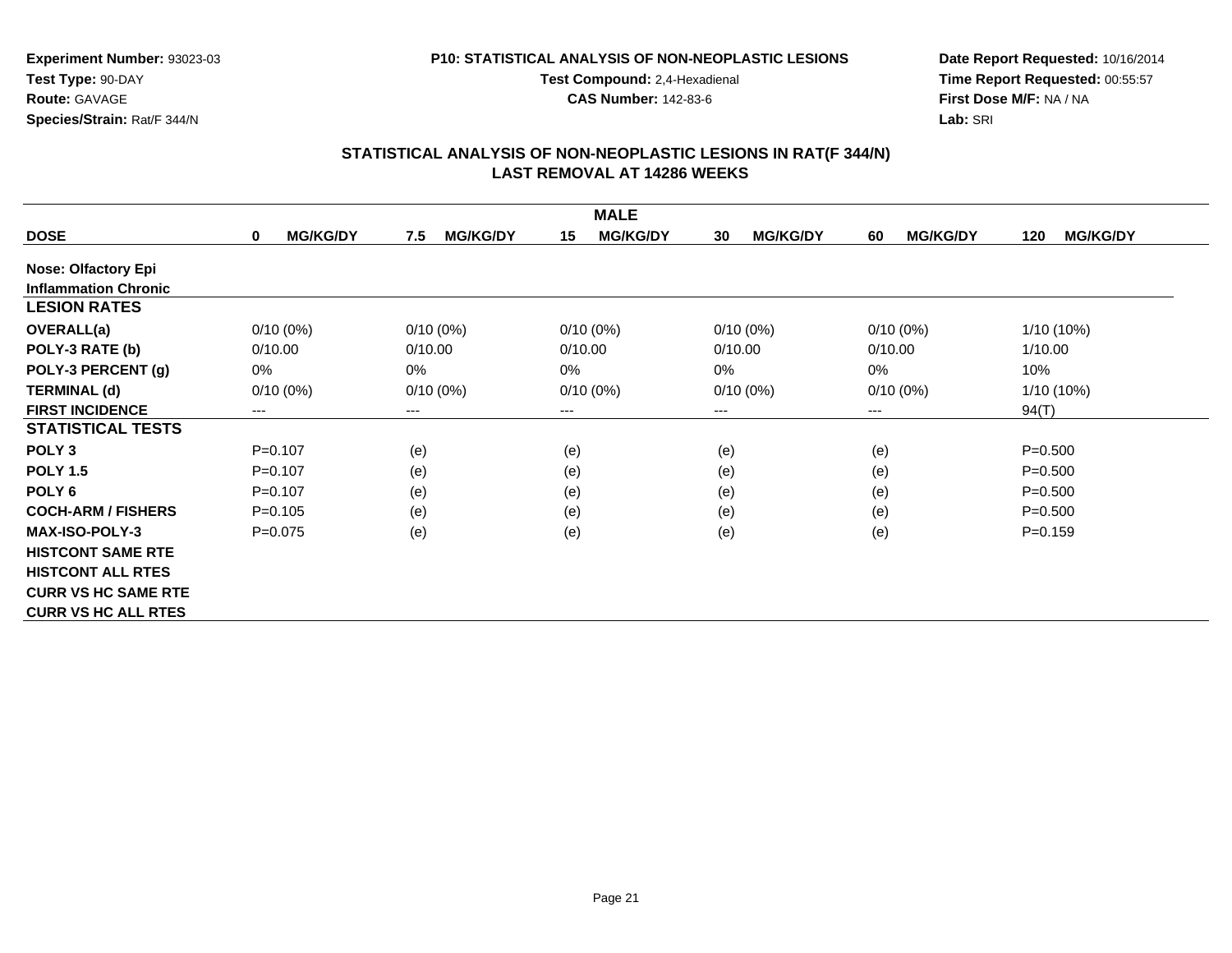### **P10: STATISTICAL ANALYSIS OF NON-NEOPLASTIC LESIONS**

**Test Compound:** 2,4-Hexadienal **CAS Number:** 142-83-6

**Date Report Requested:** 10/16/2014**Time Report Requested:** 00:55:58**First Dose M/F:** NA / NA**Lab:** SRI

| <b>MALE</b>                |                                |                        |                        |                       |                       |                        |  |
|----------------------------|--------------------------------|------------------------|------------------------|-----------------------|-----------------------|------------------------|--|
| <b>DOSE</b>                | <b>MG/KG/DY</b><br>$\mathbf 0$ | 7.5<br><b>MG/KG/DY</b> | <b>MG/KG/DY</b><br>15  | <b>MG/KG/DY</b><br>30 | <b>MG/KG/DY</b><br>60 | <b>MG/KG/DY</b><br>120 |  |
| <b>Nose: Olfactory Epi</b> |                                |                        |                        |                       |                       |                        |  |
| <b>Necrosis</b>            |                                |                        |                        |                       |                       |                        |  |
| <b>LESION RATES</b>        |                                |                        |                        |                       |                       |                        |  |
| <b>OVERALL(a)</b>          | $0/10(0\%)$                    | $0/10(0\%)$            | $0/10(0\%)$            | $0/10(0\%)$           | $0/10(0\%)$           | $0/10(0\%)$            |  |
| POLY-3 RATE (b)            | 0/10.00                        | 0/10.00                | 0/10.00                | 0/10.00               | 0/10.00               | 0/10.00                |  |
| POLY-3 PERCENT (g)         | 0%                             | 0%                     | 0%                     | $0\%$                 | 0%                    | $0\%$                  |  |
| <b>TERMINAL (d)</b>        | $0/10(0\%)$                    | $0/10(0\%)$            | $0/10(0\%)$            | $0/10(0\%)$           | $0/10(0\%)$           | $0/10(0\%)$            |  |
| <b>FIRST INCIDENCE</b>     | ---                            | ---                    | $\qquad \qquad \cdots$ | ---                   | ---                   | $\qquad \qquad \cdots$ |  |
| <b>STATISTICAL TESTS</b>   |                                |                        |                        |                       |                       |                        |  |
| POLY <sub>3</sub>          | (n)                            | (n)                    | (n)                    | (n)                   | (n)                   | (n)                    |  |
| <b>POLY 1.5</b>            | (n)                            | (n)                    | (n)                    | (n)                   | (n)                   | (n)                    |  |
| POLY <sub>6</sub>          | (n)                            | (n)                    | (n)                    | (n)                   | (n)                   | (n)                    |  |
| <b>COCH-ARM / FISHERS</b>  | (n)                            | (n)                    | (n)                    | (n)                   | (n)                   | (n)                    |  |
| <b>MAX-ISO-POLY-3</b>      | (n)                            | (n)                    | (n)                    | (n)                   | (n)                   | (n)                    |  |
| <b>HISTCONT SAME RTE</b>   |                                |                        |                        |                       |                       |                        |  |
| <b>HISTCONT ALL RTES</b>   |                                |                        |                        |                       |                       |                        |  |
| <b>CURR VS HC SAME RTE</b> |                                |                        |                        |                       |                       |                        |  |
| <b>CURR VS HC ALL RTES</b> |                                |                        |                        |                       |                       |                        |  |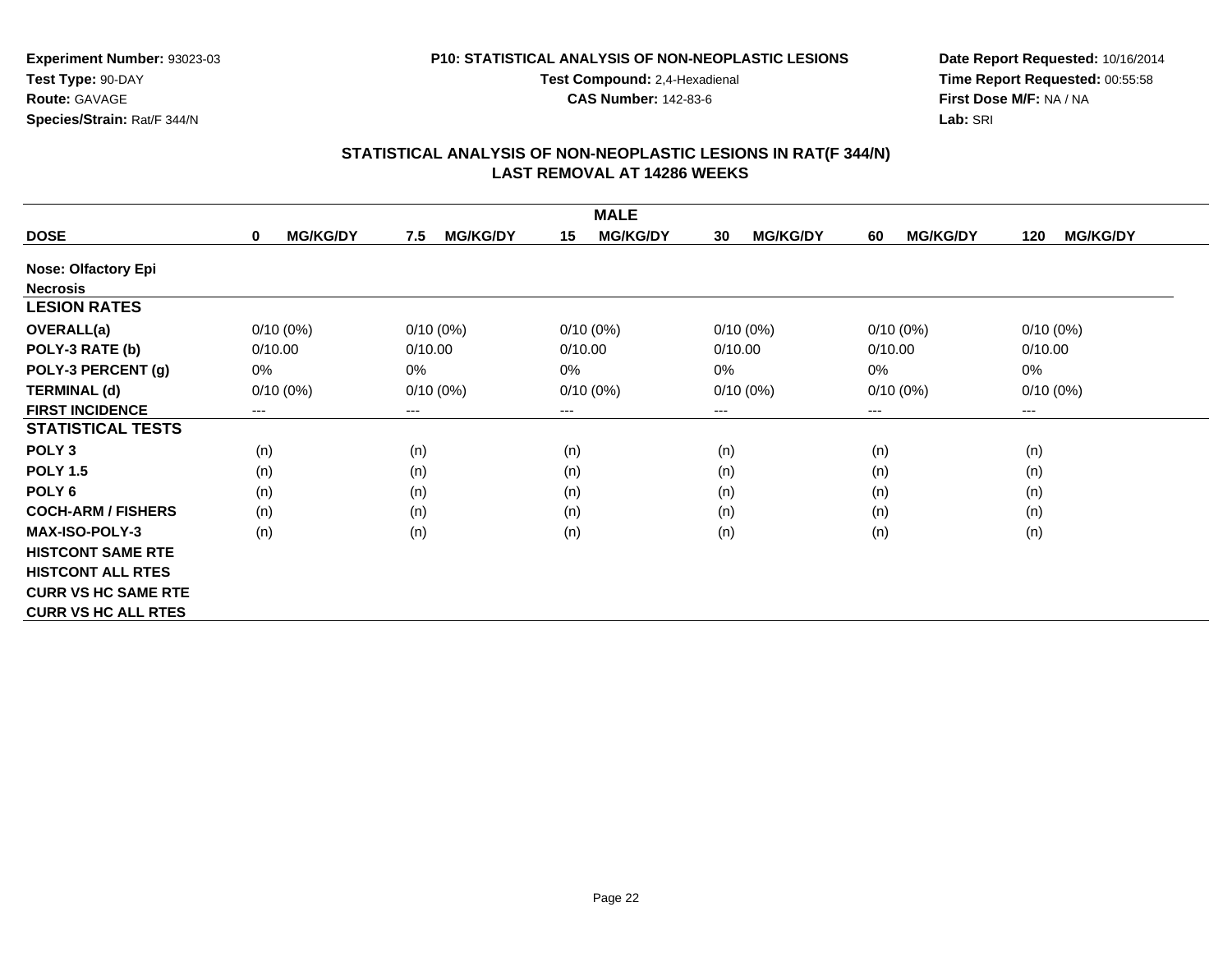### **P10: STATISTICAL ANALYSIS OF NON-NEOPLASTIC LESIONS**

**Test Compound:** 2,4-Hexadienal **CAS Number:** 142-83-6

**Date Report Requested:** 10/16/2014**Time Report Requested:** 00:55:58**First Dose M/F:** NA / NA**Lab:** SRI

| <b>MALE</b>                |                      |                        |                        |                       |                       |                        |  |
|----------------------------|----------------------|------------------------|------------------------|-----------------------|-----------------------|------------------------|--|
| <b>DOSE</b>                | <b>MG/KG/DY</b><br>0 | <b>MG/KG/DY</b><br>7.5 | <b>MG/KG/DY</b><br>15  | <b>MG/KG/DY</b><br>30 | <b>MG/KG/DY</b><br>60 | <b>MG/KG/DY</b><br>120 |  |
| Nose: Turbinate            |                      |                        |                        |                       |                       |                        |  |
| <b>Osteofibrosis</b>       |                      |                        |                        |                       |                       |                        |  |
| <b>LESION RATES</b>        |                      |                        |                        |                       |                       |                        |  |
| <b>OVERALL(a)</b>          | $0/10(0\%)$          | $0/10(0\%)$            | $0/10(0\%)$            | $0/10(0\%)$           | $0/10(0\%)$           | 8/10 (80%)             |  |
| POLY-3 RATE (b)            | 0/10.00              | 0/10.00                | 0/10.00                | 0/10.00               | 0/10.00               | 8/10.00                |  |
| POLY-3 PERCENT (g)         | $0\%$                | 0%                     | 0%                     | 0%                    | 0%                    | 80%                    |  |
| <b>TERMINAL (d)</b>        | $0/10(0\%)$          | $0/10(0\%)$            | $0/10(0\%)$            | $0/10(0\%)$           | $0/10(0\%)$           | 8/10 (80%)             |  |
| <b>FIRST INCIDENCE</b>     | ---                  | $---$                  | $\qquad \qquad \cdots$ | ---                   | $--$                  | 94(T)                  |  |
| <b>STATISTICAL TESTS</b>   |                      |                        |                        |                       |                       |                        |  |
| POLY <sub>3</sub>          | P=0.000**            | (e)                    | (e)                    | (e)                   | (e)                   | P=0.000**              |  |
| <b>POLY 1.5</b>            | $P=0.000**$          | (e)                    | (e)                    | (e)                   | (e)                   | P=0.000**              |  |
| POLY <sub>6</sub>          | $P=0.000**$          | (e)                    | (e)                    | (e)                   | (e)                   | P=0.000**              |  |
| <b>COCH-ARM / FISHERS</b>  | $P=0.000**$          | (e)                    | (e)                    | (e)                   | (e)                   | $P=0.000**$            |  |
| <b>MAX-ISO-POLY-3</b>      | P=0.000**            | (e)                    | (e)                    | (e)                   | (e)                   | $P=0.000**$            |  |
| <b>HISTCONT SAME RTE</b>   |                      |                        |                        |                       |                       |                        |  |
| <b>HISTCONT ALL RTES</b>   |                      |                        |                        |                       |                       |                        |  |
| <b>CURR VS HC SAME RTE</b> |                      |                        |                        |                       |                       |                        |  |
| <b>CURR VS HC ALL RTES</b> |                      |                        |                        |                       |                       |                        |  |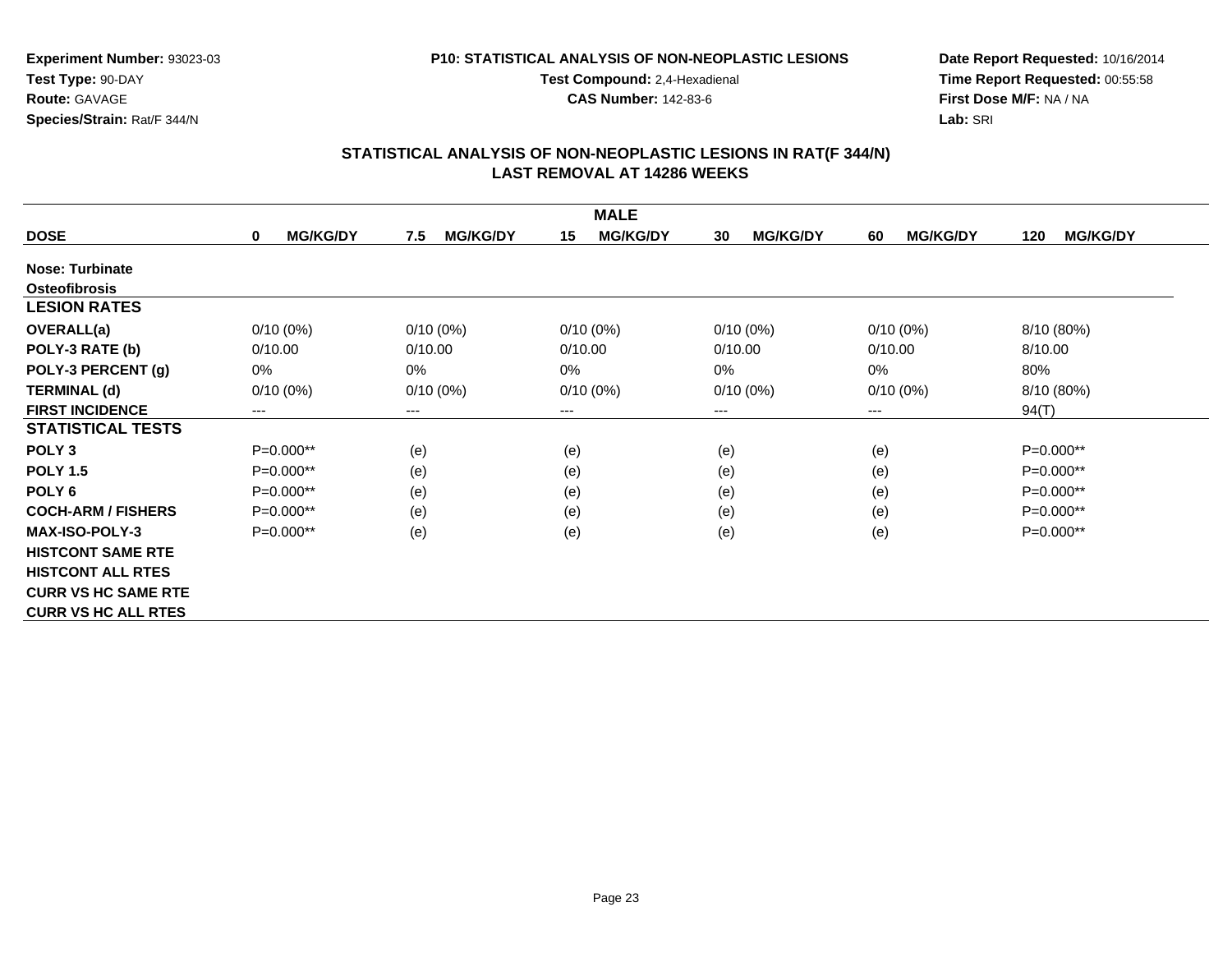### **P10: STATISTICAL ANALYSIS OF NON-NEOPLASTIC LESIONS**

**Test Compound:** 2,4-Hexadienal

**CAS Number:** 142-83-6

**Date Report Requested:** 10/16/2014**Time Report Requested:** 00:55:58**First Dose M/F:** NA / NA**Lab:** SRI

| <b>MALE</b>                |                                 |                        |                       |                       |                       |                        |  |
|----------------------------|---------------------------------|------------------------|-----------------------|-----------------------|-----------------------|------------------------|--|
| <b>DOSE</b>                | <b>MG/KG/DY</b><br>$\mathbf{0}$ | <b>MG/KG/DY</b><br>7.5 | <b>MG/KG/DY</b><br>15 | <b>MG/KG/DY</b><br>30 | <b>MG/KG/DY</b><br>60 | <b>MG/KG/DY</b><br>120 |  |
| <b>Pancreas</b>            |                                 |                        |                       |                       |                       |                        |  |
| <b>Atrophy</b>             |                                 |                        |                       |                       |                       |                        |  |
| <b>LESION RATES</b>        |                                 |                        |                       |                       |                       |                        |  |
| OVERALL(a)                 | 1/10 (10%)                      | $0/0 (0\%)$            | $0/0(0\%)$            | $0/0 (0\%)$           | $0/0 (0\%)$           | $0/10(0\%)$            |  |
| POLY-3 RATE (b)            | 1/10.00                         | 0/0.00                 | 0/0.00                | 0/0.00                | 0/0.00                | 0/10.00                |  |
| POLY-3 PERCENT (g)         | 10%                             | 0%                     | 0%                    | 0%                    | 0%                    | 0%                     |  |
| <b>TERMINAL (d)</b>        | $1/10(10\%)$                    | $0/0 (0\%)$            | $0/0 (0\%)$           | $0/0 (0\%)$           | $0/0 (0\%)$           | $0/10(0\%)$            |  |
| <b>FIRST INCIDENCE</b>     | 94(T)                           | ---                    | ---                   | ---                   | $--$                  | ---                    |  |
| <b>STATISTICAL TESTS</b>   |                                 |                        |                       |                       |                       |                        |  |
| POLY <sub>3</sub>          | (e)                             | (e)                    | (e)                   | (e)                   | (e)                   | P=0.500N               |  |
| <b>POLY 1.5</b>            | (e)                             | (e)                    | (e)                   | (e)                   | (e)                   | $P = 0.500N$           |  |
| POLY 6                     | (e)                             | (e)                    | (e)                   | (e)                   | (e)                   | P=0.500N               |  |
| <b>COCH-ARM / FISHERS</b>  | $P = 0.304N$                    | (e)                    | (e)                   | (e)                   | (e)                   | P=0.500N               |  |
| <b>MAX-ISO-POLY-3</b>      | (e)                             | (e)                    | (e)                   | (e)                   | (e)                   | P=0.159N               |  |
| <b>HISTCONT SAME RTE</b>   |                                 |                        |                       |                       |                       |                        |  |
| <b>HISTCONT ALL RTES</b>   |                                 |                        |                       |                       |                       |                        |  |
| <b>CURR VS HC SAME RTE</b> |                                 |                        |                       |                       |                       |                        |  |
| <b>CURR VS HC ALL RTES</b> |                                 |                        |                       |                       |                       |                        |  |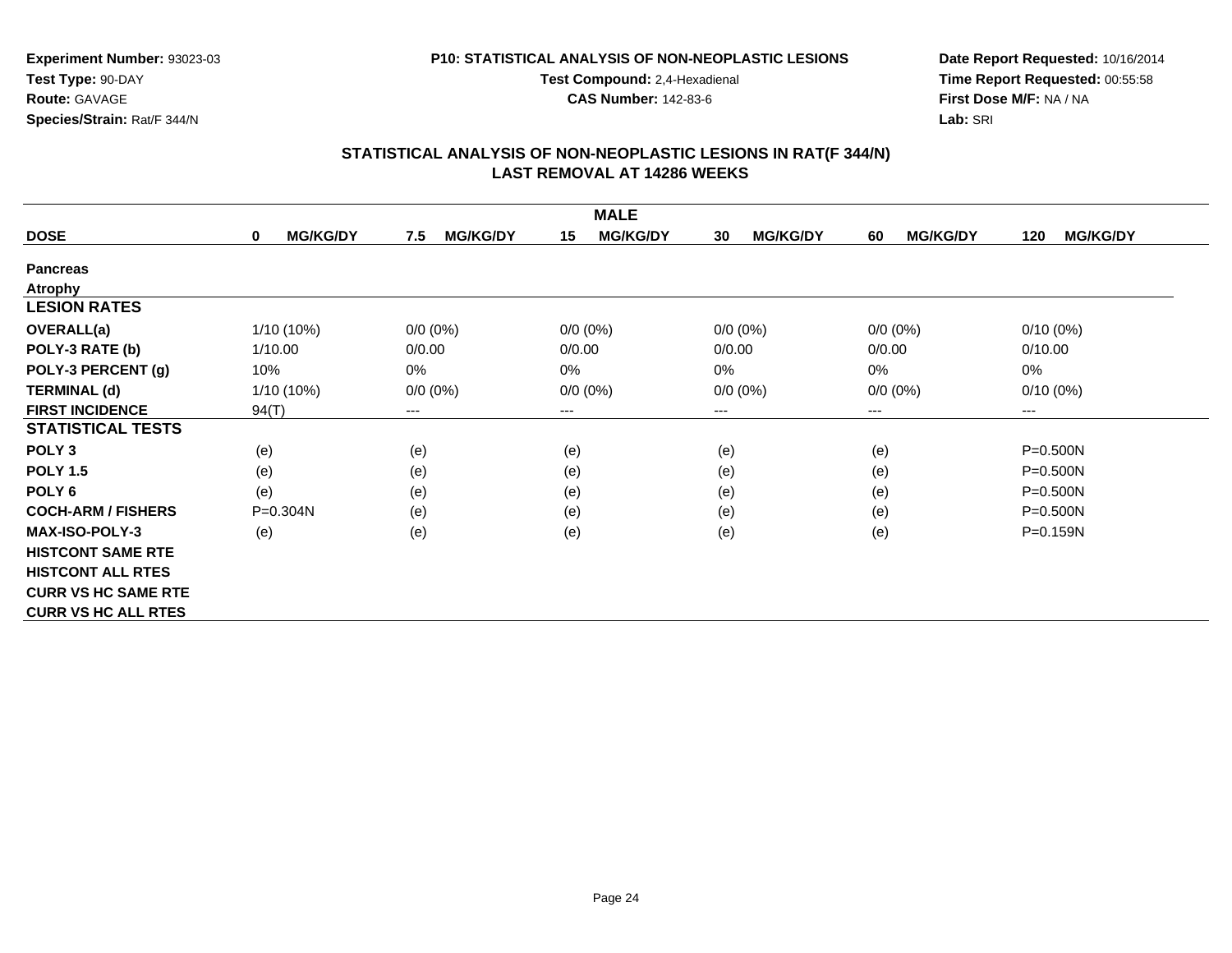### **P10: STATISTICAL ANALYSIS OF NON-NEOPLASTIC LESIONS**

**Test Compound:** 2,4-Hexadienal

**CAS Number:** 142-83-6

**Date Report Requested:** 10/16/2014**Time Report Requested:** 00:55:58**First Dose M/F:** NA / NA**Lab:** SRI

|                                       | <b>MALE</b>                 |                        |                       |                       |                       |                        |  |  |  |
|---------------------------------------|-----------------------------|------------------------|-----------------------|-----------------------|-----------------------|------------------------|--|--|--|
| <b>DOSE</b>                           | <b>MG/KG/DY</b><br>$\bf{0}$ | <b>MG/KG/DY</b><br>7.5 | <b>MG/KG/DY</b><br>15 | <b>MG/KG/DY</b><br>30 | <b>MG/KG/DY</b><br>60 | <b>MG/KG/DY</b><br>120 |  |  |  |
| <b>Pituitary Gland: Pars Distalis</b> |                             |                        |                       |                       |                       |                        |  |  |  |
| Cyst                                  |                             |                        |                       |                       |                       |                        |  |  |  |
| <b>LESION RATES</b>                   |                             |                        |                       |                       |                       |                        |  |  |  |
| <b>OVERALL(a)</b>                     | $0/10(0\%)$                 | $0/0 (0\%)$            | $0/0 (0\%)$           | $0/0 (0\%)$           | $0/0 (0\%)$           | $0/10(0\%)$            |  |  |  |
| POLY-3 RATE (b)                       | 0/10.00                     | 0/0.00                 | 0/0.00                | 0/0.00                | 0/0.00                | 0/10.00                |  |  |  |
| POLY-3 PERCENT (g)                    | 0%                          | $0\%$                  | 0%                    | 0%                    | $0\%$                 | 0%                     |  |  |  |
| <b>TERMINAL (d)</b>                   | $0/10(0\%)$                 | $0/0 (0\%)$            | $0/0 (0\%)$           | $0/0 (0\%)$           | $0/0 (0\%)$           | $0/10(0\%)$            |  |  |  |
| <b>FIRST INCIDENCE</b>                | ---                         | $--$                   | $--$                  | ---                   | ---                   | ---                    |  |  |  |
| <b>STATISTICAL TESTS</b>              |                             |                        |                       |                       |                       |                        |  |  |  |
| POLY <sub>3</sub>                     | (n)                         | (n)                    | (n)                   | (n)                   | (n)                   | (n)                    |  |  |  |
| <b>POLY 1.5</b>                       | (n)                         | (n)                    | (n)                   | (n)                   | (n)                   | (n)                    |  |  |  |
| POLY <sub>6</sub>                     | (n)                         | (n)                    | (n)                   | (n)                   | (n)                   | (n)                    |  |  |  |
| <b>COCH-ARM / FISHERS</b>             | (n)                         | (n)                    | (n)                   | (n)                   | (n)                   | (n)                    |  |  |  |
| <b>MAX-ISO-POLY-3</b>                 | (n)                         | (n)                    | (n)                   | (n)                   | (n)                   | (n)                    |  |  |  |
| <b>HISTCONT SAME RTE</b>              |                             |                        |                       |                       |                       |                        |  |  |  |
| <b>HISTCONT ALL RTES</b>              |                             |                        |                       |                       |                       |                        |  |  |  |
| <b>CURR VS HC SAME RTE</b>            |                             |                        |                       |                       |                       |                        |  |  |  |
| <b>CURR VS HC ALL RTES</b>            |                             |                        |                       |                       |                       |                        |  |  |  |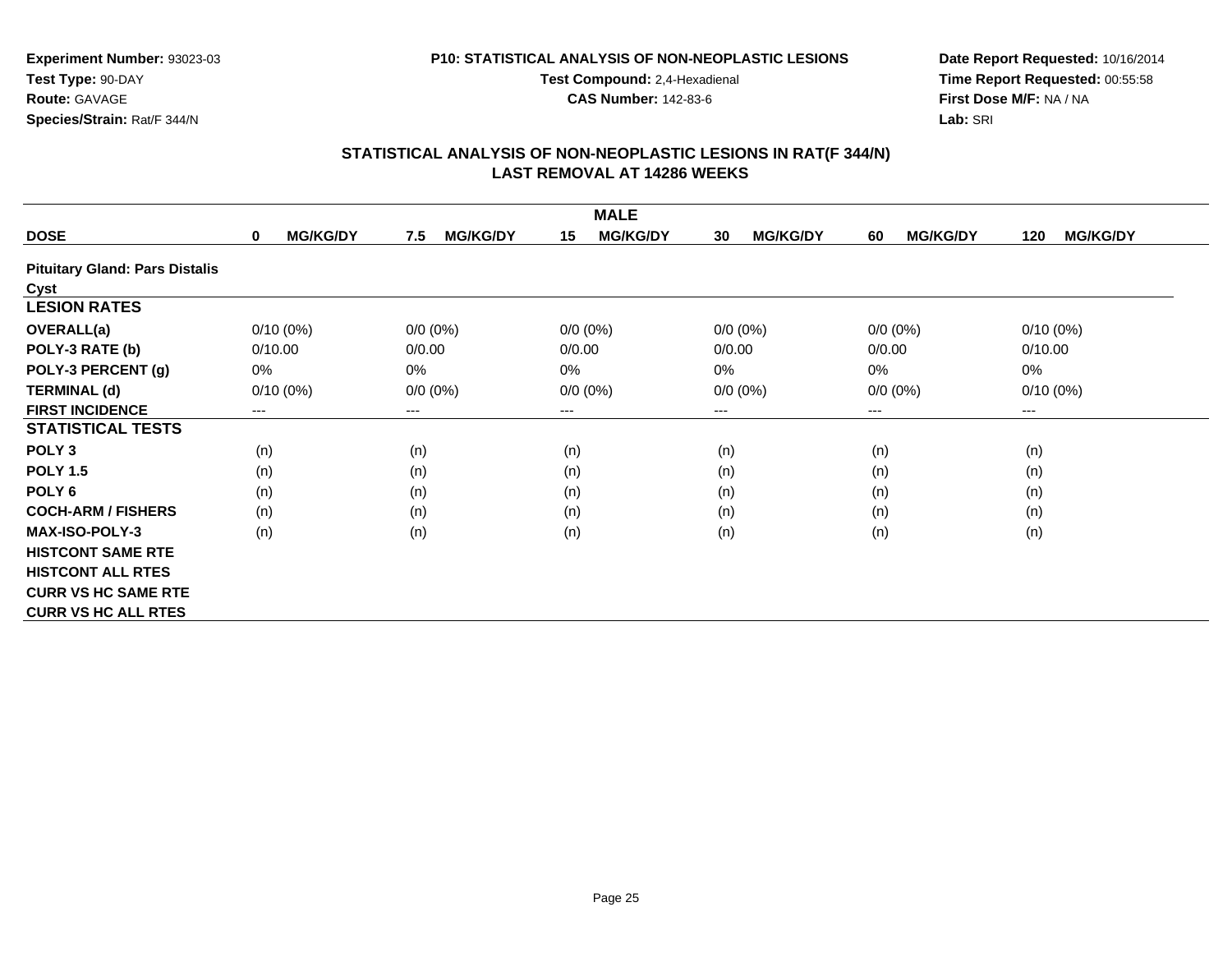### **P10: STATISTICAL ANALYSIS OF NON-NEOPLASTIC LESIONS**

**Test Compound:** 2,4-Hexadienal

**CAS Number:** 142-83-6

**Date Report Requested:** 10/16/2014**Time Report Requested:** 00:55:58**First Dose M/F:** NA / NA**Lab:** SRI

|                            |                                |                        | <b>MALE</b>           |                       |                       |                        |
|----------------------------|--------------------------------|------------------------|-----------------------|-----------------------|-----------------------|------------------------|
| <b>DOSE</b>                | <b>MG/KG/DY</b><br>$\mathbf 0$ | <b>MG/KG/DY</b><br>7.5 | <b>MG/KG/DY</b><br>15 | <b>MG/KG/DY</b><br>30 | <b>MG/KG/DY</b><br>60 | <b>MG/KG/DY</b><br>120 |
| Stomach, Forestomach       |                                |                        |                       |                       |                       |                        |
| Edema                      |                                |                        |                       |                       |                       |                        |
| <b>LESION RATES</b>        |                                |                        |                       |                       |                       |                        |
| OVERALL(a)                 | $0/10(0\%)$                    | $0/10(0\%)$            | $0/10(0\%)$           | $0/10(0\%)$           | $0/9(0\%)$            | 1/10 (10%)             |
| POLY-3 RATE (b)            | 0/10.00                        | 0/10.00                | 0/10.00               | 0/10.00               | 0/9.00                | 1/10.00                |
| POLY-3 PERCENT (g)         | 0%                             | $0\%$                  | 0%                    | 0%                    | 0%                    | 10%                    |
| <b>TERMINAL (d)</b>        | $0/10(0\%)$                    | $0/10(0\%)$            | $0/10(0\%)$           | $0/10(0\%)$           | $0/9(0\%)$            | 1/10 (10%)             |
| <b>FIRST INCIDENCE</b>     | ---                            | ---                    | $--$                  | ---                   | ---                   | 94(T)                  |
| <b>STATISTICAL TESTS</b>   |                                |                        |                       |                       |                       |                        |
| POLY <sub>3</sub>          | $P = 0.107$                    | (e)                    | (e)                   | (e)                   | (e)                   | $P = 0.500$            |
| <b>POLY 1.5</b>            | $P=0.107$                      | (e)                    | (e)                   | (e)                   | (e)                   | $P = 0.500$            |
| POLY <sub>6</sub>          | $P = 0.107$                    | (e)                    | (e)                   | (e)                   | (e)                   | $P = 0.500$            |
| <b>COCH-ARM / FISHERS</b>  | $P=0.104$                      | (e)                    | (e)                   | (e)                   | (e)                   | $P = 0.500$            |
| <b>MAX-ISO-POLY-3</b>      | $P=0.077$                      | (e)                    | (e)                   | (e)                   | (e)                   | $P = 0.159$            |
| <b>HISTCONT SAME RTE</b>   |                                |                        |                       |                       |                       |                        |
| <b>HISTCONT ALL RTES</b>   |                                |                        |                       |                       |                       |                        |
| <b>CURR VS HC SAME RTE</b> |                                |                        |                       |                       |                       |                        |
| <b>CURR VS HC ALL RTES</b> |                                |                        |                       |                       |                       |                        |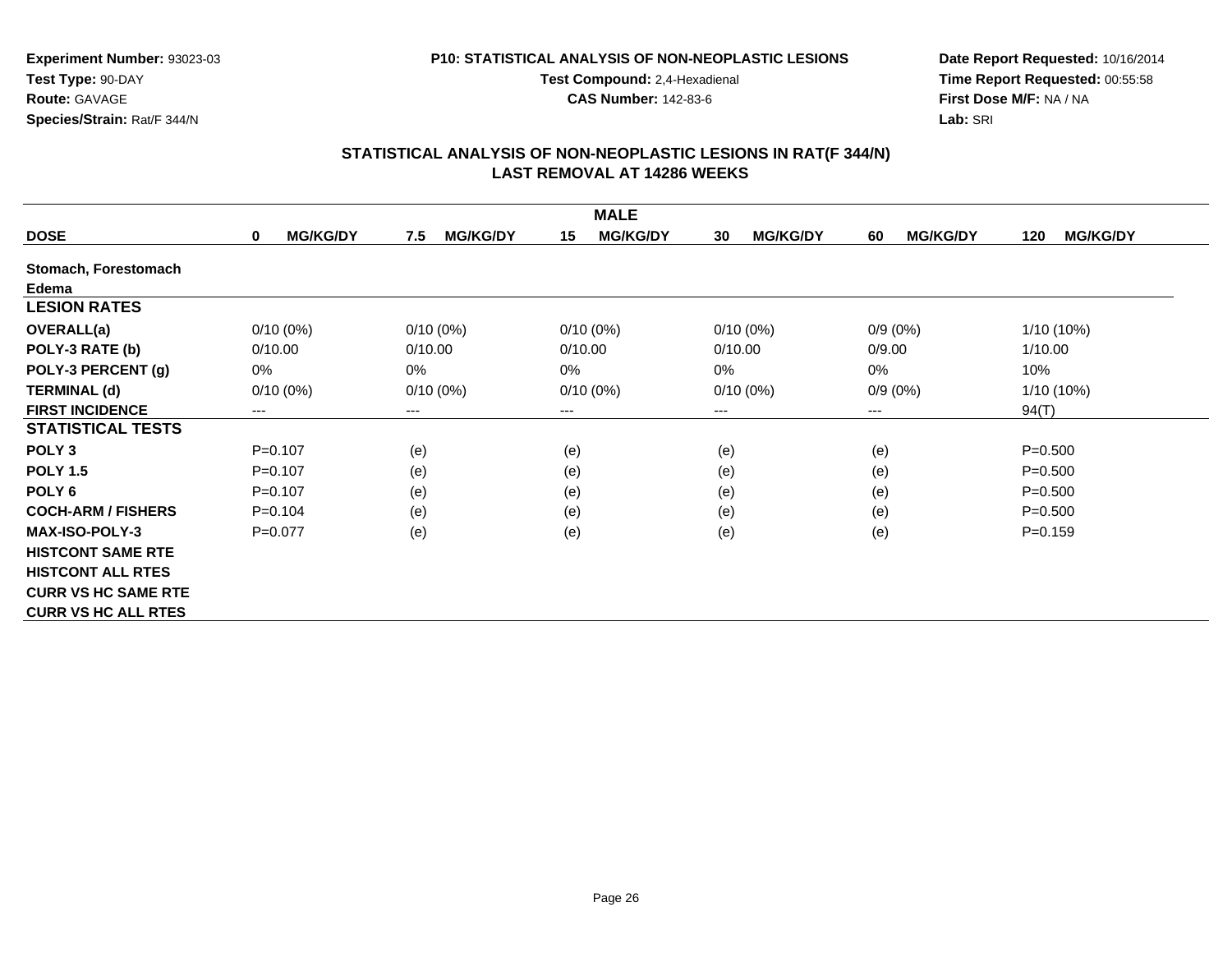### **P10: STATISTICAL ANALYSIS OF NON-NEOPLASTIC LESIONS**

**Test Compound:** 2,4-Hexadienal **CAS Number:** 142-83-6

**Date Report Requested:** 10/16/2014**Time Report Requested:** 00:55:58**First Dose M/F:** NA / NA**Lab:** SRI

|                            |                                |                        | <b>MALE</b>           |                       |                       |                        |
|----------------------------|--------------------------------|------------------------|-----------------------|-----------------------|-----------------------|------------------------|
| <b>DOSE</b>                | <b>MG/KG/DY</b><br>$\mathbf 0$ | <b>MG/KG/DY</b><br>7.5 | <b>MG/KG/DY</b><br>15 | <b>MG/KG/DY</b><br>30 | <b>MG/KG/DY</b><br>60 | <b>MG/KG/DY</b><br>120 |
| Stomach, Forestomach       |                                |                        |                       |                       |                       |                        |
| <b>Foreign Body</b>        |                                |                        |                       |                       |                       |                        |
| <b>LESION RATES</b>        |                                |                        |                       |                       |                       |                        |
| <b>OVERALL(a)</b>          | $0/10(0\%)$                    | $0/10(0\%)$            | $0/10(0\%)$           | $0/10(0\%)$           | $0/9(0\%)$            | 4/10 (40%)             |
| POLY-3 RATE (b)            | 0/10.00                        | 0/10.00                | 0/10.00               | 0/10.00               | 0/9.00                | 4/10.00                |
| POLY-3 PERCENT (g)         | $0\%$                          | $0\%$                  | 0%                    | 0%                    | 0%                    | 40%                    |
| <b>TERMINAL (d)</b>        | $0/10(0\%)$                    | $0/10(0\%)$            | $0/10(0\%)$           | $0/10(0\%)$           | $0/9(0\%)$            | 4/10 (40%)             |
| <b>FIRST INCIDENCE</b>     | ---                            | ---                    | $---$                 | $---$                 | $---$                 | 94(T)                  |
| <b>STATISTICAL TESTS</b>   |                                |                        |                       |                       |                       |                        |
| POLY <sub>3</sub>          | $P=0.000**$                    | (e)                    | (e)                   | (e)                   | (e)                   | $P=0.033*$             |
| <b>POLY 1.5</b>            | $P=0.000**$                    | (e)                    | (e)                   | (e)                   | (e)                   | $P=0.033*$             |
| POLY <sub>6</sub>          | $P=0.000**$                    | (e)                    | (e)                   | (e)                   | (e)                   | $P=0.033*$             |
| <b>COCH-ARM / FISHERS</b>  | $P=0.000**$                    | (e)                    | (e)                   | (e)                   | (e)                   | $P=0.043*$             |
| <b>MAX-ISO-POLY-3</b>      | P=0.000**                      | (e)                    | (e)                   | (e)                   | (e)                   | P=0.007**              |
| <b>HISTCONT SAME RTE</b>   |                                |                        |                       |                       |                       |                        |
| <b>HISTCONT ALL RTES</b>   |                                |                        |                       |                       |                       |                        |
| <b>CURR VS HC SAME RTE</b> |                                |                        |                       |                       |                       |                        |
| <b>CURR VS HC ALL RTES</b> |                                |                        |                       |                       |                       |                        |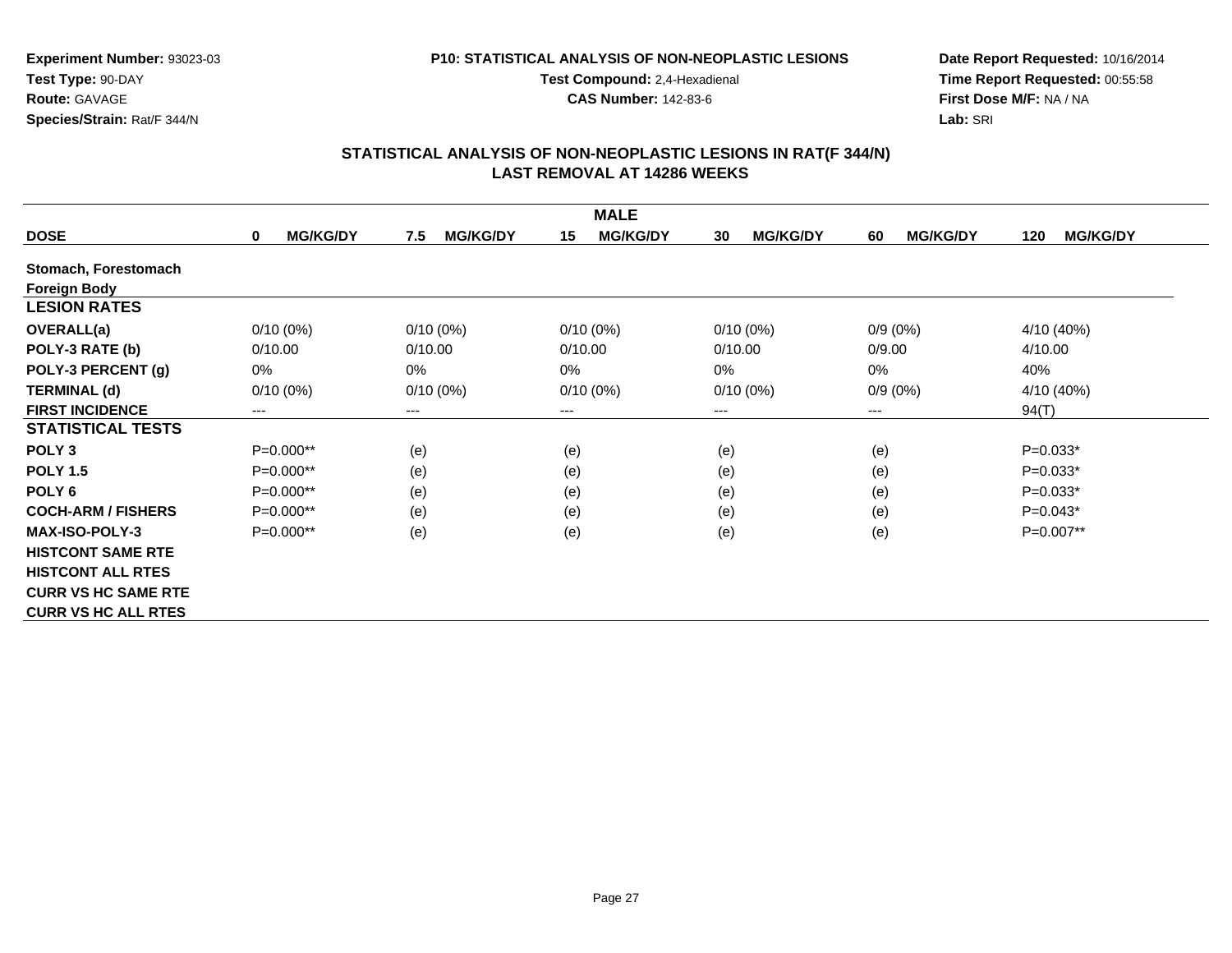### **P10: STATISTICAL ANALYSIS OF NON-NEOPLASTIC LESIONS**

**Test Compound:** 2,4-Hexadienal

**CAS Number:** 142-83-6

**Date Report Requested:** 10/16/2014**Time Report Requested:** 00:55:58**First Dose M/F:** NA / NA**Lab:** SRI

| <b>MALE</b>                 |                                |                        |                       |                       |                       |                        |  |
|-----------------------------|--------------------------------|------------------------|-----------------------|-----------------------|-----------------------|------------------------|--|
| <b>DOSE</b>                 | <b>MG/KG/DY</b><br>$\mathbf 0$ | <b>MG/KG/DY</b><br>7.5 | <b>MG/KG/DY</b><br>15 | <b>MG/KG/DY</b><br>30 | <b>MG/KG/DY</b><br>60 | <b>MG/KG/DY</b><br>120 |  |
| Stomach, Forestomach        |                                |                        |                       |                       |                       |                        |  |
| <b>Inflammation Chronic</b> |                                |                        |                       |                       |                       |                        |  |
| <b>LESION RATES</b>         |                                |                        |                       |                       |                       |                        |  |
| <b>OVERALL(a)</b>           | $0/10(0\%)$                    | $0/10(0\%)$            | $0/10(0\%)$           | $0/10(0\%)$           | $0/9(0\%)$            | 10/10 (100%)           |  |
| POLY-3 RATE (b)             | 0/10.00                        | 0/10.00                | 0/10.00               | 0/10.00               | 0/9.00                | 10/10.00               |  |
| POLY-3 PERCENT (g)          | $0\%$                          | $0\%$                  | 0%                    | 0%                    | 0%                    | 100%                   |  |
| <b>TERMINAL (d)</b>         | $0/10(0\%)$                    | $0/10(0\%)$            | $0/10(0\%)$           | $0/10(0\%)$           | $0/9(0\%)$            | 10/10 (100%)           |  |
| <b>FIRST INCIDENCE</b>      | ---                            | ---                    | $--$                  | ---                   | $--$                  | 94(T)                  |  |
| <b>STATISTICAL TESTS</b>    |                                |                        |                       |                       |                       |                        |  |
| POLY <sub>3</sub>           | $P=0.000**$                    | (e)                    | (e)                   | (e)                   | (e)                   | $P = NA$               |  |
| <b>POLY 1.5</b>             | $P=0.000**$                    | (e)                    | (e)                   | (e)                   | (e)                   | $P = NA$               |  |
| POLY <sub>6</sub>           | $P=0.000**$                    | (e)                    | (e)                   | (e)                   | (e)                   | $P = NA$               |  |
| <b>COCH-ARM / FISHERS</b>   | $P=0.000**$                    | (e)                    | (e)                   | (e)                   | (e)                   | $P=0.000**$            |  |
| <b>MAX-ISO-POLY-3</b>       | $P=0.000**$                    | (e)                    | (e)                   | (e)                   | (e)                   | (e)                    |  |
| <b>HISTCONT SAME RTE</b>    |                                |                        |                       |                       |                       |                        |  |
| <b>HISTCONT ALL RTES</b>    |                                |                        |                       |                       |                       |                        |  |
| <b>CURR VS HC SAME RTE</b>  |                                |                        |                       |                       |                       |                        |  |
| <b>CURR VS HC ALL RTES</b>  |                                |                        |                       |                       |                       |                        |  |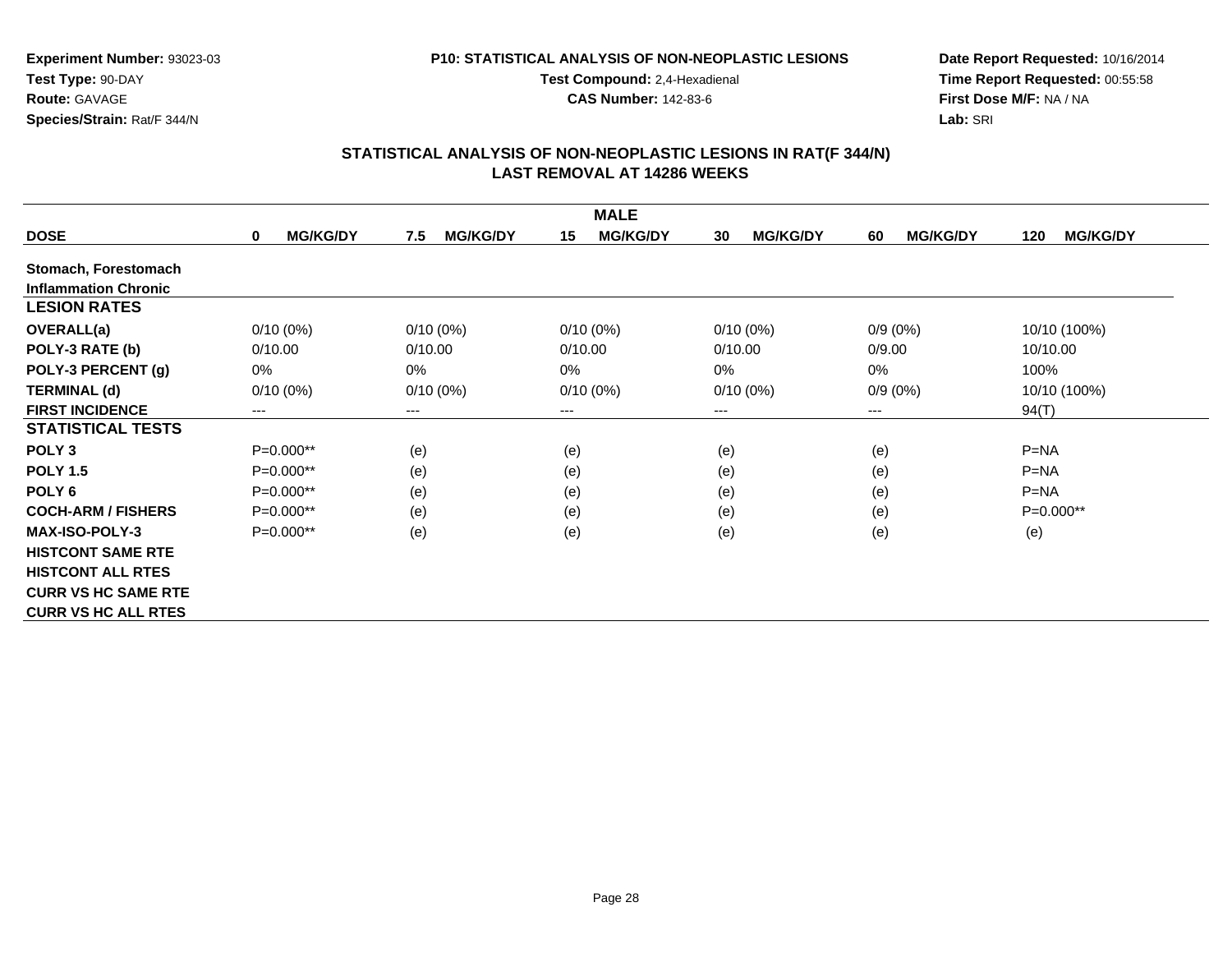### **P10: STATISTICAL ANALYSIS OF NON-NEOPLASTIC LESIONS**

**Test Compound:** 2,4-Hexadienal

**CAS Number:** 142-83-6

**Date Report Requested:** 10/16/2014**Time Report Requested:** 00:55:58**First Dose M/F:** NA / NA**Lab:** SRI

|                            |                                |                        | <b>MALE</b>           |                       |                       |                        |
|----------------------------|--------------------------------|------------------------|-----------------------|-----------------------|-----------------------|------------------------|
| <b>DOSE</b>                | <b>MG/KG/DY</b><br>$\mathbf 0$ | <b>MG/KG/DY</b><br>7.5 | <b>MG/KG/DY</b><br>15 | <b>MG/KG/DY</b><br>30 | <b>MG/KG/DY</b><br>60 | <b>MG/KG/DY</b><br>120 |
| Stomach, Forestomach       |                                |                        |                       |                       |                       |                        |
| <b>Ulcer</b>               |                                |                        |                       |                       |                       |                        |
| <b>LESION RATES</b>        |                                |                        |                       |                       |                       |                        |
| <b>OVERALL(a)</b>          | $0/10(0\%)$                    | $0/10(0\%)$            | $0/10(0\%)$           | $0/10(0\%)$           | $0/9(0\%)$            | 1/10 (10%)             |
| POLY-3 RATE (b)            | 0/10.00                        | 0/10.00                | 0/10.00               | 0/10.00               | 0/9.00                | 1/10.00                |
| POLY-3 PERCENT (g)         | $0\%$                          | $0\%$                  | 0%                    | 0%                    | 0%                    | 10%                    |
| <b>TERMINAL (d)</b>        | $0/10(0\%)$                    | $0/10(0\%)$            | $0/10(0\%)$           | $0/10(0\%)$           | $0/9(0\%)$            | 1/10 (10%)             |
| <b>FIRST INCIDENCE</b>     | ---                            | ---                    | $---$                 | ---                   | $--$                  | 94(T)                  |
| <b>STATISTICAL TESTS</b>   |                                |                        |                       |                       |                       |                        |
| POLY <sub>3</sub>          | $P = 0.107$                    | (e)                    | (e)                   | (e)                   | (e)                   | $P = 0.500$            |
| <b>POLY 1.5</b>            | $P=0.107$                      | (e)                    | (e)                   | (e)                   | (e)                   | $P = 0.500$            |
| POLY <sub>6</sub>          | $P = 0.107$                    | (e)                    | (e)                   | (e)                   | (e)                   | $P = 0.500$            |
| <b>COCH-ARM / FISHERS</b>  | $P=0.104$                      | (e)                    | (e)                   | (e)                   | (e)                   | $P = 0.500$            |
| <b>MAX-ISO-POLY-3</b>      | $P=0.077$                      | (e)                    | (e)                   | (e)                   | (e)                   | $P = 0.159$            |
| <b>HISTCONT SAME RTE</b>   |                                |                        |                       |                       |                       |                        |
| <b>HISTCONT ALL RTES</b>   |                                |                        |                       |                       |                       |                        |
| <b>CURR VS HC SAME RTE</b> |                                |                        |                       |                       |                       |                        |
| <b>CURR VS HC ALL RTES</b> |                                |                        |                       |                       |                       |                        |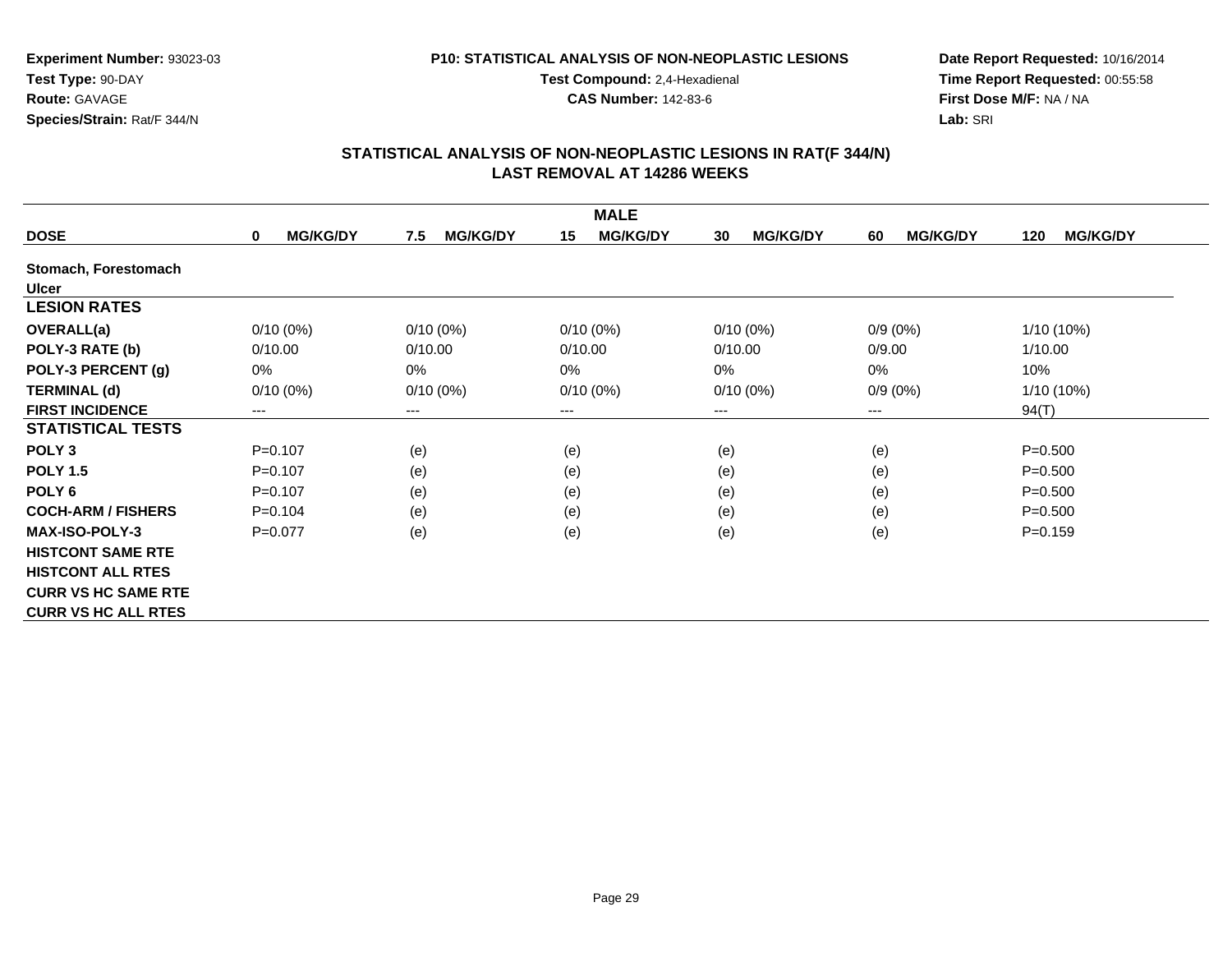### **P10: STATISTICAL ANALYSIS OF NON-NEOPLASTIC LESIONS**

**Test Compound:** 2,4-Hexadienal

**CAS Number:** 142-83-6

**Date Report Requested:** 10/16/2014**Time Report Requested:** 00:55:58**First Dose M/F:** NA / NA**Lab:** SRI

| <b>MALE</b>                      |                                |                        |                       |                       |                       |                        |  |  |
|----------------------------------|--------------------------------|------------------------|-----------------------|-----------------------|-----------------------|------------------------|--|--|
| <b>DOSE</b>                      | <b>MG/KG/DY</b><br>$\mathbf 0$ | <b>MG/KG/DY</b><br>7.5 | 15<br><b>MG/KG/DY</b> | <b>MG/KG/DY</b><br>30 | <b>MG/KG/DY</b><br>60 | <b>MG/KG/DY</b><br>120 |  |  |
| Stomach, Forestomach: Epithelium |                                |                        |                       |                       |                       |                        |  |  |
| <b>Degeneration</b>              |                                |                        |                       |                       |                       |                        |  |  |
| <b>LESION RATES</b>              |                                |                        |                       |                       |                       |                        |  |  |
| <b>OVERALL(a)</b>                | $0/10(0\%)$                    | $0/10(0\%)$            | $0/10(0\%)$           | $0/10(0\%)$           | $0/9(0\%)$            | 8/10 (80%)             |  |  |
| POLY-3 RATE (b)                  | 0/10.00                        | 0/10.00                | 0/10.00               | 0/10.00               | 0/9.00                | 8/10.00                |  |  |
| POLY-3 PERCENT (g)               | 0%                             | $0\%$                  | 0%                    | 0%                    | 0%                    | 80%                    |  |  |
| <b>TERMINAL (d)</b>              | $0/10(0\%)$                    | $0/10(0\%)$            | $0/10(0\%)$           | $0/10(0\%)$           | $0/9(0\%)$            | 8/10 (80%)             |  |  |
| <b>FIRST INCIDENCE</b>           | ---                            | ---                    | $---$                 | ---                   | $--$                  | 94(T)                  |  |  |
| <b>STATISTICAL TESTS</b>         |                                |                        |                       |                       |                       |                        |  |  |
| POLY <sub>3</sub>                | $P=0.000**$                    | (e)                    | (e)                   | (e)                   | (e)                   | $P=0.000**$            |  |  |
| <b>POLY 1.5</b>                  | $P=0.000**$                    | (e)                    | (e)                   | (e)                   | (e)                   | $P=0.000**$            |  |  |
| POLY <sub>6</sub>                | $P=0.000**$                    | (e)                    | (e)                   | (e)                   | (e)                   | $P=0.000**$            |  |  |
| <b>COCH-ARM / FISHERS</b>        | $P=0.000**$                    | (e)                    | (e)                   | (e)                   | (e)                   | $P=0.000**$            |  |  |
| <b>MAX-ISO-POLY-3</b>            | $P=0.000**$                    | (e)                    | (e)                   | (e)                   | (e)                   | $P=0.000**$            |  |  |
| <b>HISTCONT SAME RTE</b>         |                                |                        |                       |                       |                       |                        |  |  |
| <b>HISTCONT ALL RTES</b>         |                                |                        |                       |                       |                       |                        |  |  |
| <b>CURR VS HC SAME RTE</b>       |                                |                        |                       |                       |                       |                        |  |  |
| <b>CURR VS HC ALL RTES</b>       |                                |                        |                       |                       |                       |                        |  |  |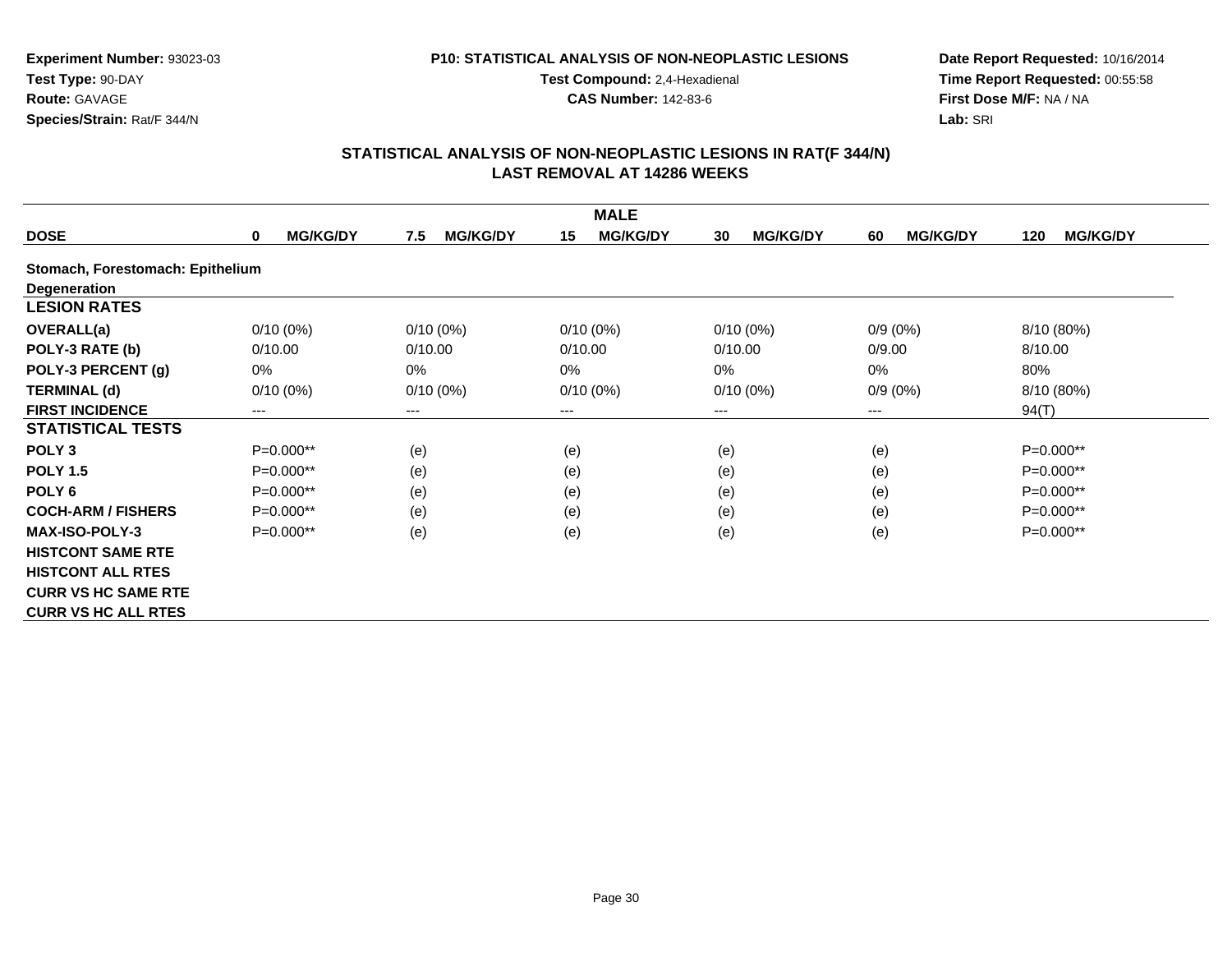### **P10: STATISTICAL ANALYSIS OF NON-NEOPLASTIC LESIONS**

**Test Compound:** 2,4-Hexadienal

**CAS Number:** 142-83-6

**Date Report Requested:** 10/16/2014**Time Report Requested:** 00:55:58**First Dose M/F:** NA / NA**Lab:** SRI

| <b>MALE</b>                      |                                |                        |                            |                       |                       |                        |  |  |
|----------------------------------|--------------------------------|------------------------|----------------------------|-----------------------|-----------------------|------------------------|--|--|
| <b>DOSE</b>                      | <b>MG/KG/DY</b><br>$\mathbf 0$ | <b>MG/KG/DY</b><br>7.5 | <b>MG/KG/DY</b><br>15      | <b>MG/KG/DY</b><br>30 | <b>MG/KG/DY</b><br>60 | <b>MG/KG/DY</b><br>120 |  |  |
| Stomach, Forestomach: Epithelium |                                |                        |                            |                       |                       |                        |  |  |
| Hyperplasia                      |                                |                        |                            |                       |                       |                        |  |  |
| <b>LESION RATES</b>              |                                |                        |                            |                       |                       |                        |  |  |
| <b>OVERALL(a)</b>                | $0/10(0\%)$                    | $0/10(0\%)$            | $0/10(0\%)$                | $0/10(0\%)$           | $0/9(0\%)$            | 10/10 (100%)           |  |  |
| POLY-3 RATE (b)                  | 0/10.00                        | 0/10.00                | 0/10.00                    | 0/10.00               | 0/9.00                | 10/10.00               |  |  |
| POLY-3 PERCENT (g)               | $0\%$                          | 0%                     | 0%                         | $0\%$                 | 0%                    | 100%                   |  |  |
| <b>TERMINAL (d)</b>              | $0/10(0\%)$                    | $0/10(0\%)$            | $0/10(0\%)$                | $0/10(0\%)$           | $0/9(0\%)$            | 10/10 (100%)           |  |  |
| <b>FIRST INCIDENCE</b>           | ---                            | ---                    | $\qquad \qquad - \qquad -$ | ---                   | ---                   | 94(T)                  |  |  |
| <b>STATISTICAL TESTS</b>         |                                |                        |                            |                       |                       |                        |  |  |
| POLY <sub>3</sub>                | $P=0.000**$                    | (e)                    | (e)                        | (e)                   | (e)                   | $P=NA$                 |  |  |
| <b>POLY 1.5</b>                  | $P=0.000**$                    | (e)                    | (e)                        | (e)                   | (e)                   | $P=NA$                 |  |  |
| POLY <sub>6</sub>                | $P=0.000**$                    | (e)                    | (e)                        | (e)                   | (e)                   | $P=NA$                 |  |  |
| <b>COCH-ARM / FISHERS</b>        | $P=0.000**$                    | (e)                    | (e)                        | (e)                   | (e)                   | $P=0.000**$            |  |  |
| <b>MAX-ISO-POLY-3</b>            | P=0.000**                      | (e)                    | (e)                        | (e)                   | (e)                   | (e)                    |  |  |
| <b>HISTCONT SAME RTE</b>         |                                |                        |                            |                       |                       |                        |  |  |
| <b>HISTCONT ALL RTES</b>         |                                |                        |                            |                       |                       |                        |  |  |
| <b>CURR VS HC SAME RTE</b>       |                                |                        |                            |                       |                       |                        |  |  |
| <b>CURR VS HC ALL RTES</b>       |                                |                        |                            |                       |                       |                        |  |  |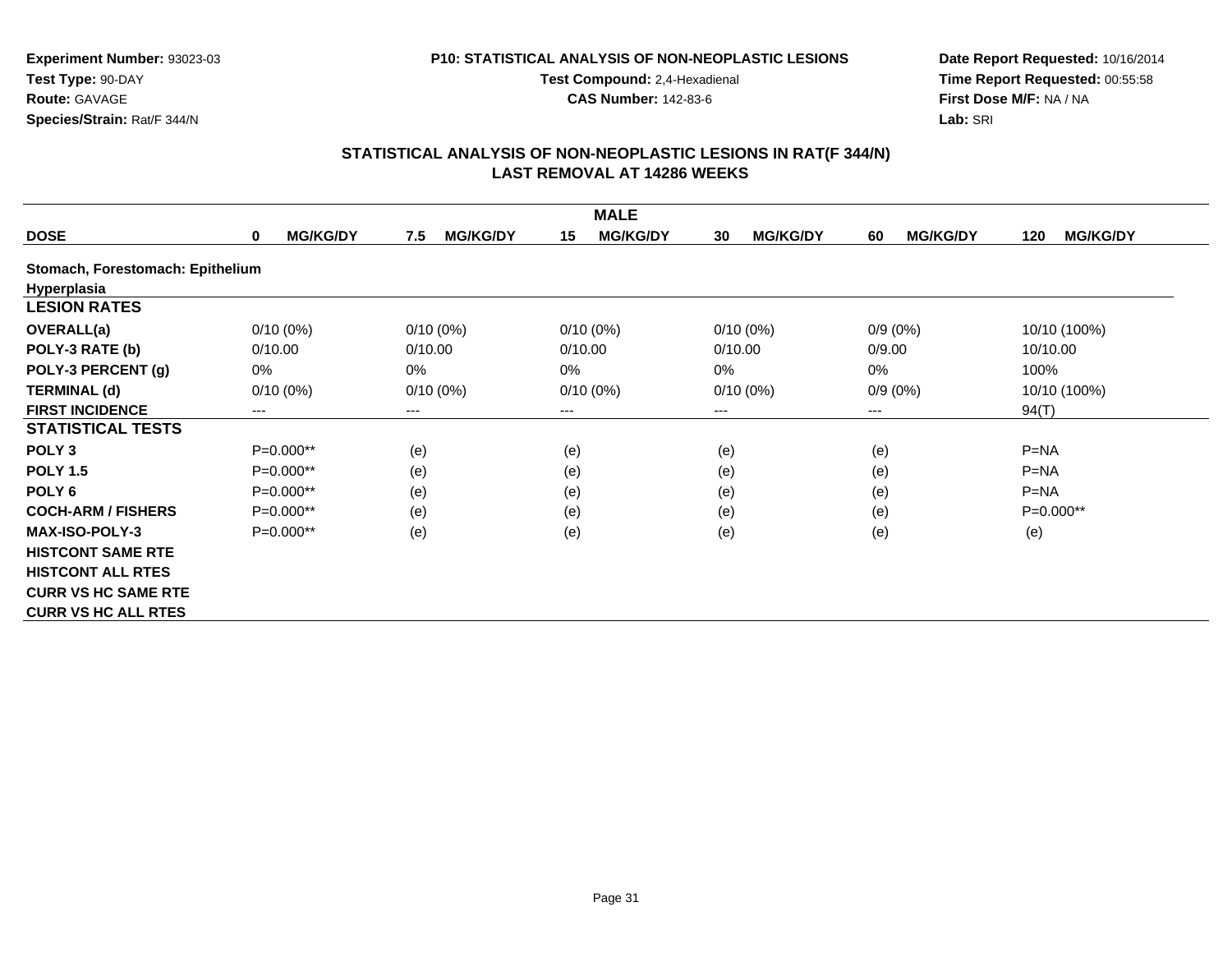### **P10: STATISTICAL ANALYSIS OF NON-NEOPLASTIC LESIONS**

**Test Compound:** 2,4-Hexadienal

**CAS Number:** 142-83-6

**Date Report Requested:** 10/16/2014**Time Report Requested:** 00:55:58**First Dose M/F:** NA / NA**Lab:** SRI

|                             |                                |                        | <b>MALE</b>                |                            |                       |                        |
|-----------------------------|--------------------------------|------------------------|----------------------------|----------------------------|-----------------------|------------------------|
| <b>DOSE</b>                 | <b>MG/KG/DY</b><br>$\mathbf 0$ | <b>MG/KG/DY</b><br>7.5 | <b>MG/KG/DY</b><br>15      | <b>MG/KG/DY</b><br>30      | <b>MG/KG/DY</b><br>60 | <b>MG/KG/DY</b><br>120 |
| <b>Thyroid Gland</b>        |                                |                        |                            |                            |                       |                        |
| <b>Ultimobranchial Cyst</b> |                                |                        |                            |                            |                       |                        |
| <b>LESION RATES</b>         |                                |                        |                            |                            |                       |                        |
| <b>OVERALL(a)</b>           | 1/10 (10%)                     | $0/0 (0\%)$            | $0/0 (0\%)$                | $0/0 (0\%)$                | $0/0 (0\%)$           | $0/10(0\%)$            |
| POLY-3 RATE (b)             | 1/10.00                        | 0/0.00                 | 0/0.00                     | 0/0.00                     | 0/0.00                | 0/10.00                |
| POLY-3 PERCENT (g)          | 10%                            | 0%                     | 0%                         | 0%                         | $0\%$                 | 0%                     |
| <b>TERMINAL (d)</b>         | $1/10(10\%)$                   | $0/0 (0\%)$            | $0/0 (0\%)$                | $0/0 (0\%)$                | $0/0 (0\%)$           | $0/10(0\%)$            |
| <b>FIRST INCIDENCE</b>      | 94(T)                          | ---                    | $\qquad \qquad - \qquad -$ | $\qquad \qquad - \qquad -$ | $---$                 | ---                    |
| <b>STATISTICAL TESTS</b>    |                                |                        |                            |                            |                       |                        |
| POLY <sub>3</sub>           | (e)                            | (e)                    | (e)                        | (e)                        | (e)                   | $P = 0.500N$           |
| <b>POLY 1.5</b>             | (e)                            | (e)                    | (e)                        | (e)                        | (e)                   | $P = 0.500N$           |
| POLY <sub>6</sub>           | (e)                            | (e)                    | (e)                        | (e)                        | (e)                   | $P = 0.500N$           |
| <b>COCH-ARM / FISHERS</b>   | $P = 0.304N$                   | (e)                    | (e)                        | (e)                        | (e)                   | $P = 0.500N$           |
| <b>MAX-ISO-POLY-3</b>       | (e)                            | (e)                    | (e)                        | (e)                        | (e)                   | $P = 0.159N$           |
| <b>HISTCONT SAME RTE</b>    |                                |                        |                            |                            |                       |                        |
| <b>HISTCONT ALL RTES</b>    |                                |                        |                            |                            |                       |                        |
| <b>CURR VS HC SAME RTE</b>  |                                |                        |                            |                            |                       |                        |
| <b>CURR VS HC ALL RTES</b>  |                                |                        |                            |                            |                       |                        |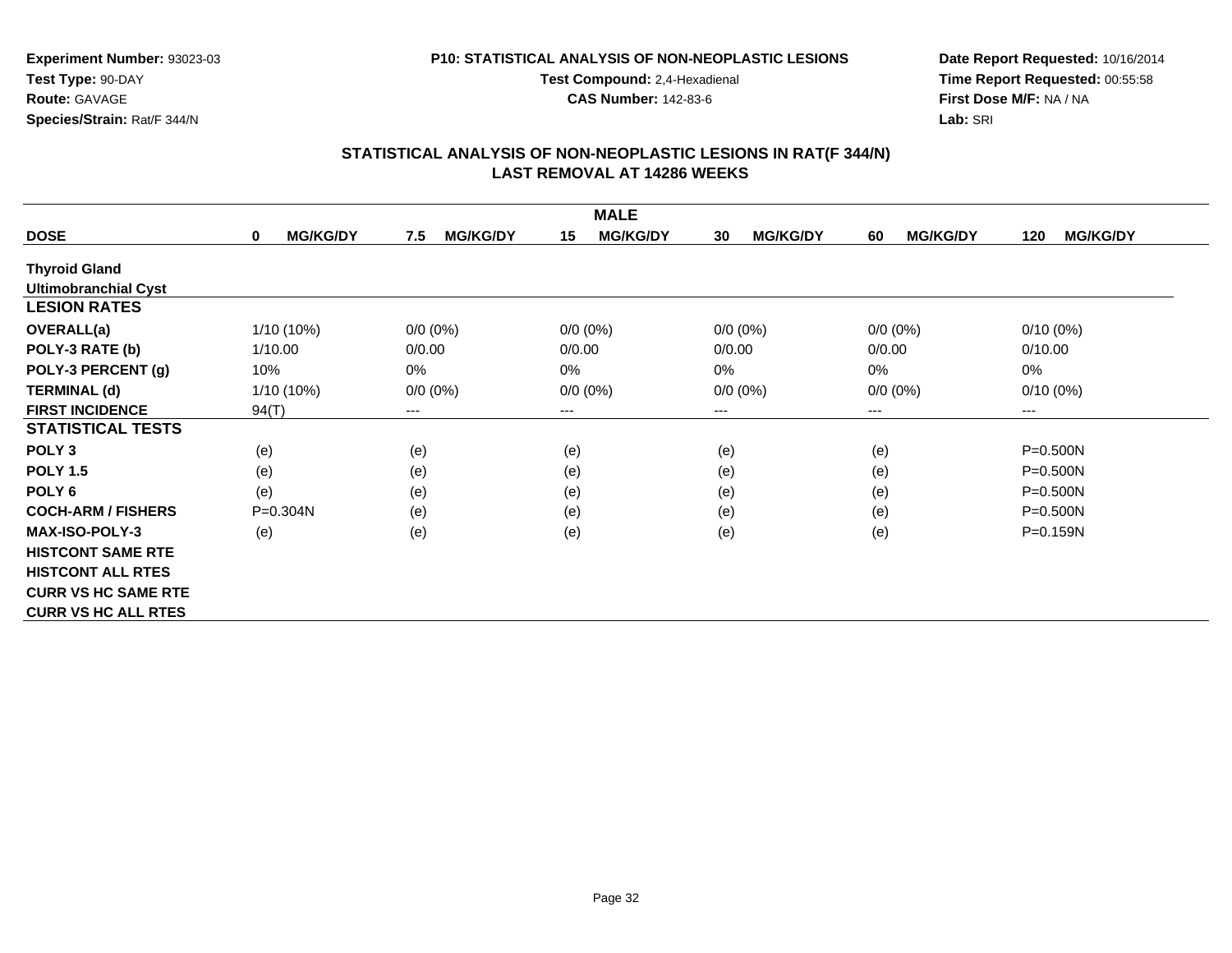### **P10: STATISTICAL ANALYSIS OF NON-NEOPLASTIC LESIONS**

**Test Compound:** 2,4-Hexadienal

**CAS Number:** 142-83-6

**Date Report Requested:** 10/16/2014**Time Report Requested:** 00:55:58**First Dose M/F:** NA / NA**Lab:** SRI

|                                          |                                |                            | <b>FEMALE</b>         |                       |                       |                        |
|------------------------------------------|--------------------------------|----------------------------|-----------------------|-----------------------|-----------------------|------------------------|
| <b>DOSE</b>                              | <b>MG/KG/DY</b><br>$\mathbf 0$ | <b>MG/KG/DY</b><br>7.5     | <b>MG/KG/DY</b><br>15 | <b>MG/KG/DY</b><br>30 | <b>MG/KG/DY</b><br>60 | <b>MG/KG/DY</b><br>120 |
| <b>Adrenal Cortex</b>                    |                                |                            |                       |                       |                       |                        |
| <b>Accessory Adrenal Cortical Nodule</b> |                                |                            |                       |                       |                       |                        |
| <b>LESION RATES</b>                      |                                |                            |                       |                       |                       |                        |
| <b>OVERALL(a)</b>                        | 1/10 (10%)                     | $0/0 (0\%)$                | $0/0 (0\%)$           | $0/0 (0\%)$           | $0/0 (0\%)$           | 1/10 (10%)             |
| POLY-3 RATE (b)                          | 1/10.00                        | 0/0.00                     | 0/0.00                | 0/0.00                | 0/0.00                | 1/10.00                |
| POLY-3 PERCENT (g)                       | 10%                            | 0%                         | 0%                    | 0%                    | 0%                    | 10%                    |
| <b>TERMINAL (d)</b>                      | 1/10 (10%)                     | $0/0 (0\%)$                | $0/0 (0\%)$           | $0/0 (0\%)$           | $0/0 (0\%)$           | $1/10(10\%)$           |
| <b>FIRST INCIDENCE</b>                   | 94(T)                          | $\qquad \qquad - \qquad -$ | $---$                 | $---$                 | ---                   | 94(T)                  |
| <b>STATISTICAL TESTS</b>                 |                                |                            |                       |                       |                       |                        |
| POLY <sub>3</sub>                        | (e)                            | (e)                        | (e)                   | (e)                   | (e)                   | $P = 0.760$            |
| <b>POLY 1.5</b>                          | (e)                            | (e)                        | (e)                   | (e)                   | (e)                   | $P = 0.760$            |
| POLY <sub>6</sub>                        | (e)                            | (e)                        | (e)                   | (e)                   | (e)                   | $P = 0.760$            |
| <b>COCH-ARM / FISHERS</b>                | $P = 0.645$                    | (e)                        | (e)                   | (e)                   | (e)                   | $P = 0.763N$           |
| <b>MAX-ISO-POLY-3</b>                    | (e)                            | (e)                        | (e)                   | (e)                   | (e)                   | $P = 1.000$            |
| <b>HISTCONT SAME RTE</b>                 |                                |                            |                       |                       |                       |                        |
| <b>HISTCONT ALL RTES</b>                 |                                |                            |                       |                       |                       |                        |
| <b>CURR VS HC SAME RTE</b>               |                                |                            |                       |                       |                       |                        |
| <b>CURR VS HC ALL RTES</b>               |                                |                            |                       |                       |                       |                        |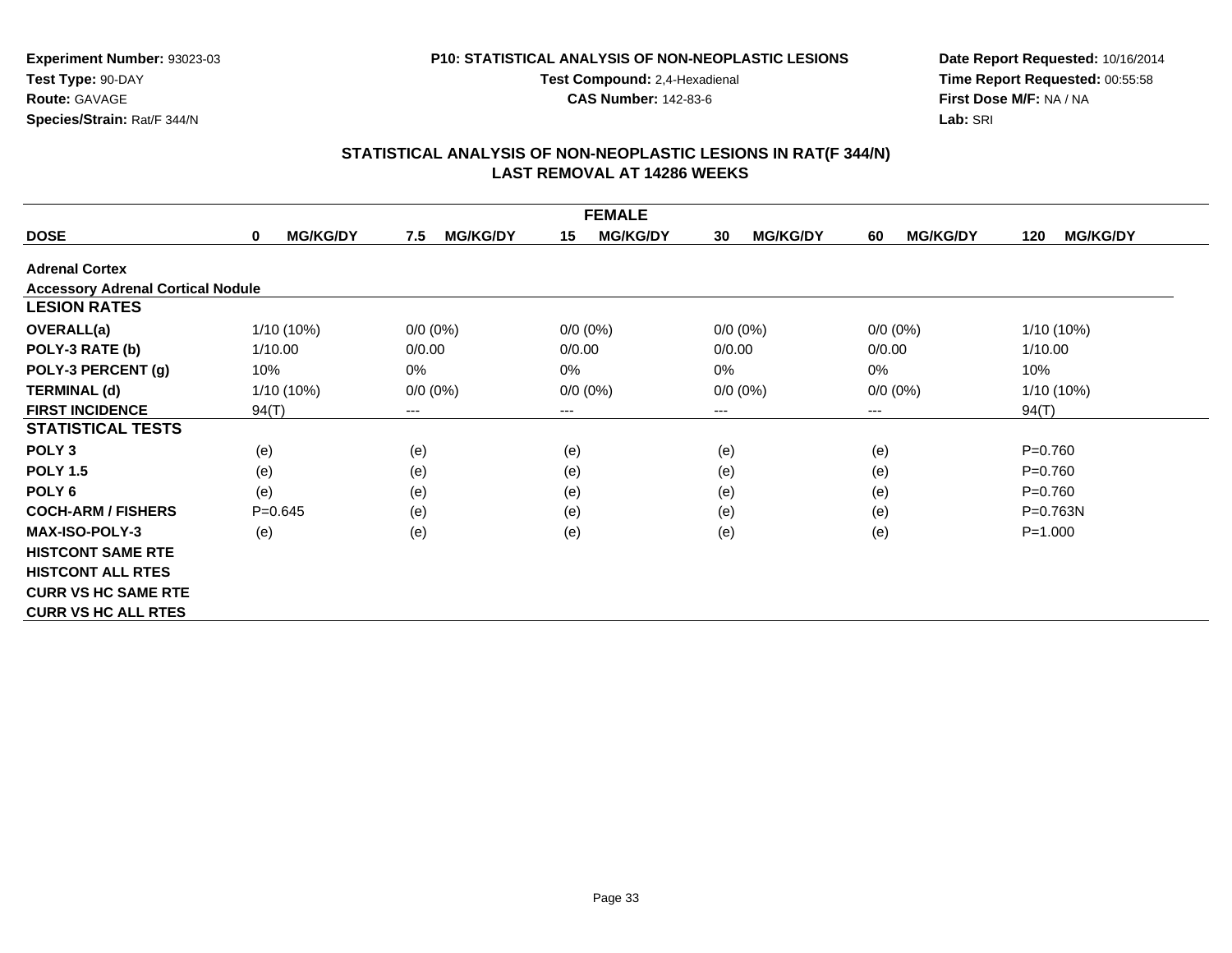### **P10: STATISTICAL ANALYSIS OF NON-NEOPLASTIC LESIONS**

**Test Compound:** 2,4-Hexadienal

**CAS Number:** 142-83-6

**Date Report Requested:** 10/16/2014**Time Report Requested:** 00:55:58**First Dose M/F:** NA / NA**Lab:** SRI

| <b>FEMALE</b>              |                                |                        |                       |                       |                       |                        |  |
|----------------------------|--------------------------------|------------------------|-----------------------|-----------------------|-----------------------|------------------------|--|
| <b>DOSE</b>                | <b>MG/KG/DY</b><br>$\mathbf 0$ | <b>MG/KG/DY</b><br>7.5 | <b>MG/KG/DY</b><br>15 | <b>MG/KG/DY</b><br>30 | <b>MG/KG/DY</b><br>60 | <b>MG/KG/DY</b><br>120 |  |
| <b>Adrenal Cortex</b>      |                                |                        |                       |                       |                       |                        |  |
| Hypertrophy                |                                |                        |                       |                       |                       |                        |  |
| <b>LESION RATES</b>        |                                |                        |                       |                       |                       |                        |  |
| <b>OVERALL(a)</b>          | $0/10(0\%)$                    | $0/0 (0\%)$            | $0/0 (0\%)$           | $0/0 (0\%)$           | $0/0 (0\%)$           | $0/10(0\%)$            |  |
| POLY-3 RATE (b)            | 0/10.00                        | 0/0.00                 | 0/0.00                | 0/0.00                | 0/0.00                | 0/10.00                |  |
| POLY-3 PERCENT (g)         | 0%                             | 0%                     | 0%                    | 0%                    | 0%                    | $0\%$                  |  |
| <b>TERMINAL (d)</b>        | $0/10(0\%)$                    | $0/0 (0\%)$            | $0/0 (0\%)$           | $0/0 (0\%)$           | $0/0 (0\%)$           | $0/10(0\%)$            |  |
| <b>FIRST INCIDENCE</b>     | ---                            | $---$                  | $--$                  | ---                   | $--$                  | $--$                   |  |
| <b>STATISTICAL TESTS</b>   |                                |                        |                       |                       |                       |                        |  |
| POLY <sub>3</sub>          | (n)                            | (n)                    | (n)                   | (n)                   | (n)                   | (n)                    |  |
| <b>POLY 1.5</b>            | (n)                            | (n)                    | (n)                   | (n)                   | (n)                   | (n)                    |  |
| POLY <sub>6</sub>          | (n)                            | (n)                    | (n)                   | (n)                   | (n)                   | (n)                    |  |
| <b>COCH-ARM / FISHERS</b>  | (n)                            | (n)                    | (n)                   | (n)                   | (n)                   | (n)                    |  |
| <b>MAX-ISO-POLY-3</b>      | (n)                            | (n)                    | (n)                   | (n)                   | (n)                   | (n)                    |  |
| <b>HISTCONT SAME RTE</b>   |                                |                        |                       |                       |                       |                        |  |
| <b>HISTCONT ALL RTES</b>   |                                |                        |                       |                       |                       |                        |  |
| <b>CURR VS HC SAME RTE</b> |                                |                        |                       |                       |                       |                        |  |
| <b>CURR VS HC ALL RTES</b> |                                |                        |                       |                       |                       |                        |  |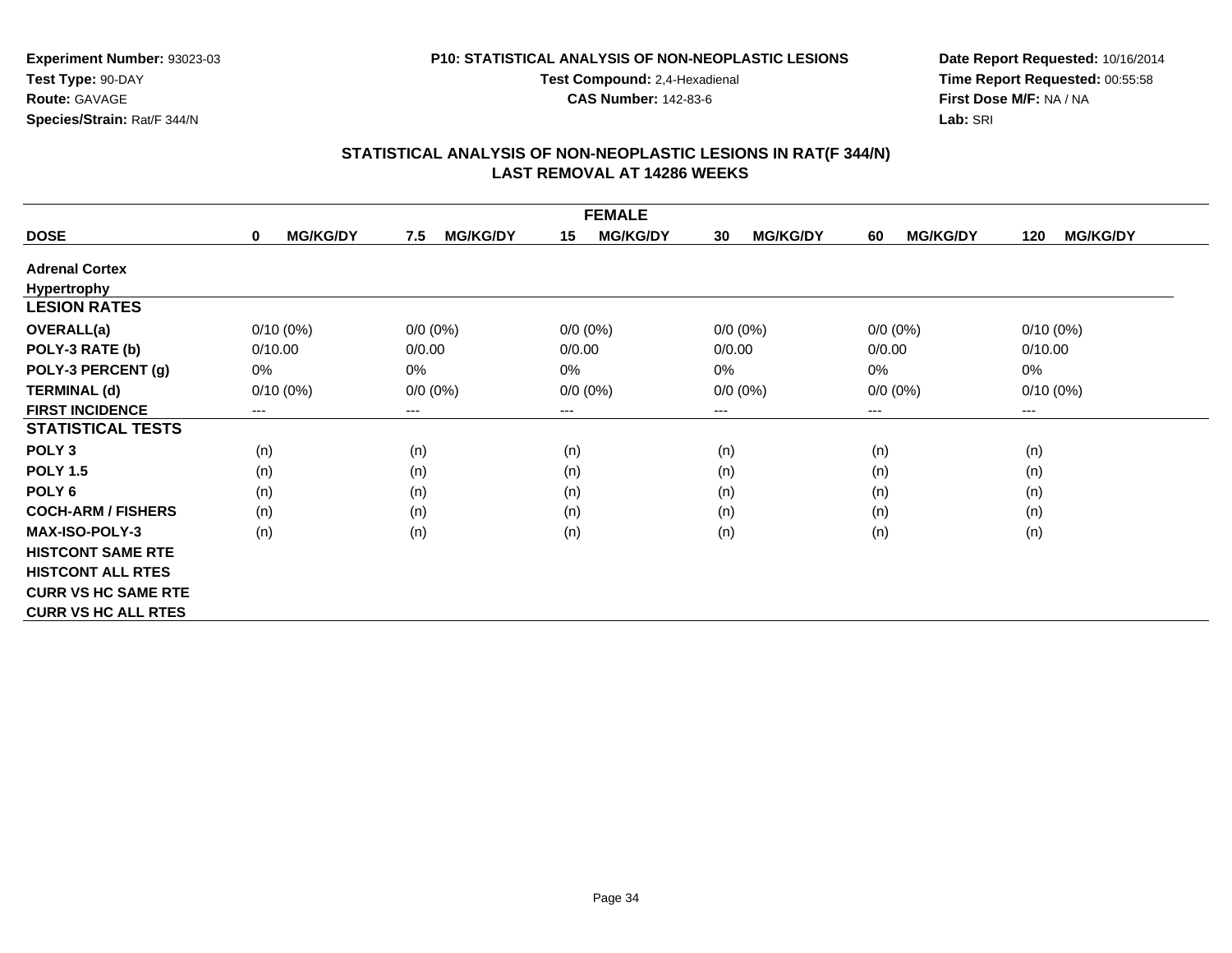### **P10: STATISTICAL ANALYSIS OF NON-NEOPLASTIC LESIONS**

**Test Compound:** 2,4-Hexadienal

**CAS Number:** 142-83-6

**Date Report Requested:** 10/16/2014**Time Report Requested:** 00:55:58**First Dose M/F:** NA / NA**Lab:** SRI

|                                         | <b>FEMALE</b>                  |                        |                       |                       |                       |                        |  |  |  |
|-----------------------------------------|--------------------------------|------------------------|-----------------------|-----------------------|-----------------------|------------------------|--|--|--|
| <b>DOSE</b>                             | <b>MG/KG/DY</b><br>$\mathbf 0$ | <b>MG/KG/DY</b><br>7.5 | <b>MG/KG/DY</b><br>15 | <b>MG/KG/DY</b><br>30 | <b>MG/KG/DY</b><br>60 | <b>MG/KG/DY</b><br>120 |  |  |  |
| <b>Bone Marrow</b>                      |                                |                        |                       |                       |                       |                        |  |  |  |
| <b>Infiltration Cellular Histiocyte</b> |                                |                        |                       |                       |                       |                        |  |  |  |
| <b>LESION RATES</b>                     |                                |                        |                       |                       |                       |                        |  |  |  |
| <b>OVERALL(a)</b>                       | $0/10(0\%)$                    | $0/0 (0\%)$            | $0/0 (0\%)$           | $0/0 (0\%)$           | $0/0 (0\%)$           | 2/10(20%)              |  |  |  |
| POLY-3 RATE (b)                         | 0/10.00                        | 0/0.00                 | 0/0.00                | 0/0.00                | 0/0.00                | 2/10.00                |  |  |  |
| POLY-3 PERCENT (g)                      | $0\%$                          | 0%                     | 0%                    | $0\%$                 | 0%                    | 20%                    |  |  |  |
| <b>TERMINAL (d)</b>                     | $0/10(0\%)$                    | $0/0 (0\%)$            | $0/0 (0\%)$           | $0/0 (0\%)$           | $0/0 (0\%)$           | 2/10(20%)              |  |  |  |
| <b>FIRST INCIDENCE</b>                  | ---                            | ---                    | $--$                  | ---                   | ---                   | 94(T)                  |  |  |  |
| <b>STATISTICAL TESTS</b>                |                                |                        |                       |                       |                       |                        |  |  |  |
| POLY <sub>3</sub>                       | (e)                            | (e)                    | (e)                   | (e)                   | (e)                   | $P=0.227$              |  |  |  |
| <b>POLY 1.5</b>                         | (e)                            | (e)                    | (e)                   | (e)                   | (e)                   | $P=0.227$              |  |  |  |
| POLY <sub>6</sub>                       | (e)                            | (e)                    | (e)                   | (e)                   | (e)                   | $P=0.227$              |  |  |  |
| <b>COCH-ARM / FISHERS</b>               | $P = 0.132$                    | (e)                    | (e)                   | (e)                   | (e)                   | $P = 0.237$            |  |  |  |
| <b>MAX-ISO-POLY-3</b>                   | (e)                            | (e)                    | (e)                   | (e)                   | (e)                   | $P=0.067$              |  |  |  |
| <b>HISTCONT SAME RTE</b>                |                                |                        |                       |                       |                       |                        |  |  |  |
| <b>HISTCONT ALL RTES</b>                |                                |                        |                       |                       |                       |                        |  |  |  |
| <b>CURR VS HC SAME RTE</b>              |                                |                        |                       |                       |                       |                        |  |  |  |
| <b>CURR VS HC ALL RTES</b>              |                                |                        |                       |                       |                       |                        |  |  |  |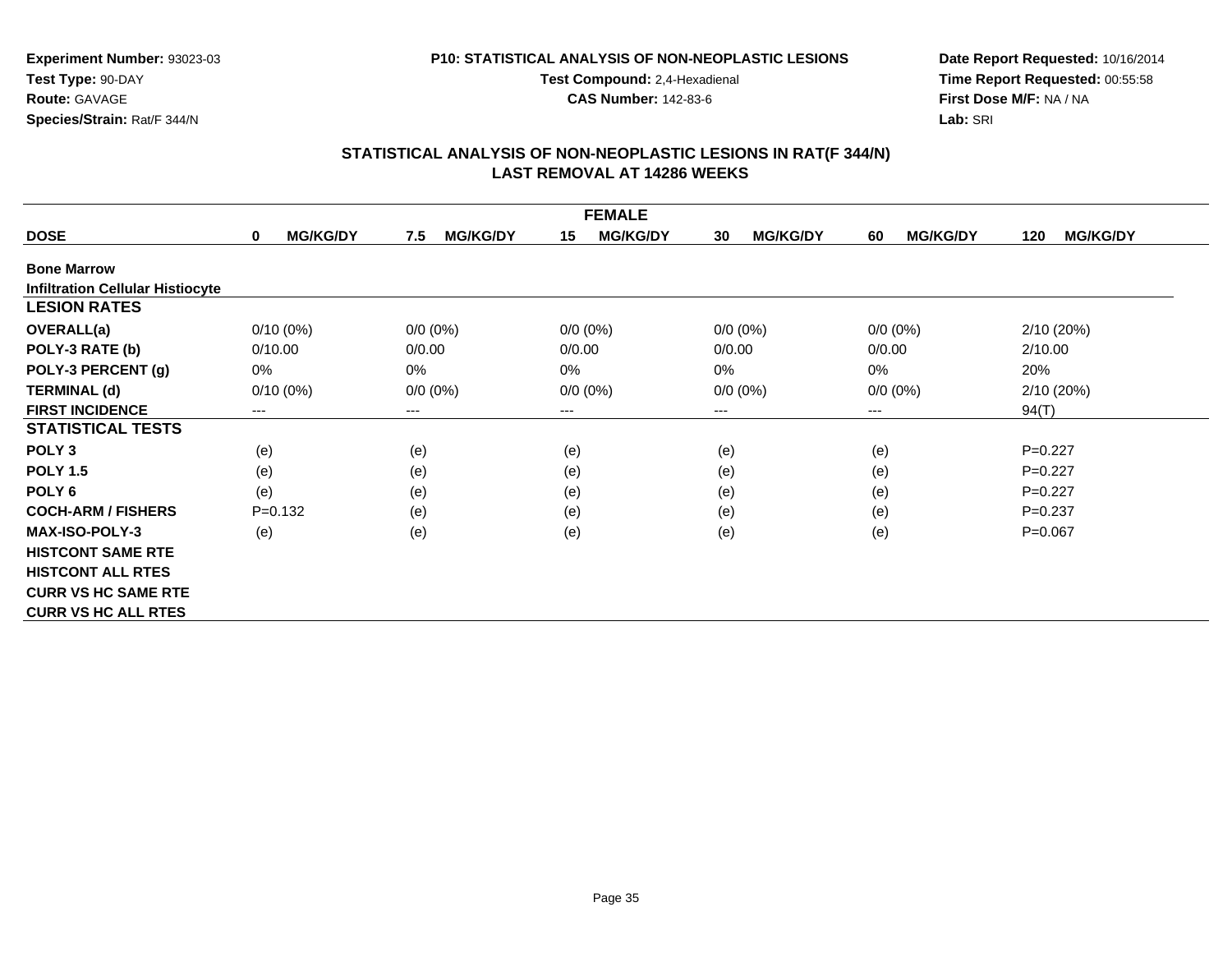### **P10: STATISTICAL ANALYSIS OF NON-NEOPLASTIC LESIONS**

**Test Compound:** 2,4-Hexadienal

**CAS Number:** 142-83-6

**Date Report Requested:** 10/16/2014**Time Report Requested:** 00:55:58**First Dose M/F:** NA / NA**Lab:** SRI

| <b>FEMALE</b>              |                                |                        |                       |                       |                       |                        |  |
|----------------------------|--------------------------------|------------------------|-----------------------|-----------------------|-----------------------|------------------------|--|
| <b>DOSE</b>                | <b>MG/KG/DY</b><br>$\mathbf 0$ | <b>MG/KG/DY</b><br>7.5 | <b>MG/KG/DY</b><br>15 | <b>MG/KG/DY</b><br>30 | <b>MG/KG/DY</b><br>60 | <b>MG/KG/DY</b><br>120 |  |
| Heart                      |                                |                        |                       |                       |                       |                        |  |
| Cardiomyopathy             |                                |                        |                       |                       |                       |                        |  |
| <b>LESION RATES</b>        |                                |                        |                       |                       |                       |                        |  |
| <b>OVERALL(a)</b>          | 1/10 (10%)                     | $0/0$ (0%)             | $0/0 (0\%)$           | $0/0 (0\%)$           | $0/0 (0\%)$           | $0/10(0\%)$            |  |
| POLY-3 RATE (b)            | 1/10.00                        | 0/0.00                 | 0/0.00                | 0/0.00                | 0/0.00                | 0/10.00                |  |
| POLY-3 PERCENT (g)         | 10%                            | 0%                     | 0%                    | 0%                    | 0%                    | 0%                     |  |
| <b>TERMINAL (d)</b>        | $1/10(10\%)$                   | $0/0 (0\%)$            | $0/0 (0\%)$           | $0/0 (0\%)$           | $0/0 (0\%)$           | $0/10(0\%)$            |  |
| <b>FIRST INCIDENCE</b>     | 94(T)                          | ---                    | $--$                  | ---                   | ---                   | ---                    |  |
| <b>STATISTICAL TESTS</b>   |                                |                        |                       |                       |                       |                        |  |
| POLY <sub>3</sub>          | (e)                            | (e)                    | (e)                   | (e)                   | (e)                   | $P = 0.500N$           |  |
| <b>POLY 1.5</b>            | (e)                            | (e)                    | (e)                   | (e)                   | (e)                   | $P = 0.500N$           |  |
| POLY 6                     | (e)                            | (e)                    | (e)                   | (e)                   | (e)                   | $P = 0.500N$           |  |
| <b>COCH-ARM / FISHERS</b>  | $P = 0.304N$                   | (e)                    | (e)                   | (e)                   | (e)                   | $P = 0.500N$           |  |
| MAX-ISO-POLY-3             | (e)                            | (e)                    | (e)                   | (e)                   | (e)                   | P=0.159N               |  |
| <b>HISTCONT SAME RTE</b>   |                                |                        |                       |                       |                       |                        |  |
| <b>HISTCONT ALL RTES</b>   |                                |                        |                       |                       |                       |                        |  |
| <b>CURR VS HC SAME RTE</b> |                                |                        |                       |                       |                       |                        |  |
| <b>CURR VS HC ALL RTES</b> |                                |                        |                       |                       |                       |                        |  |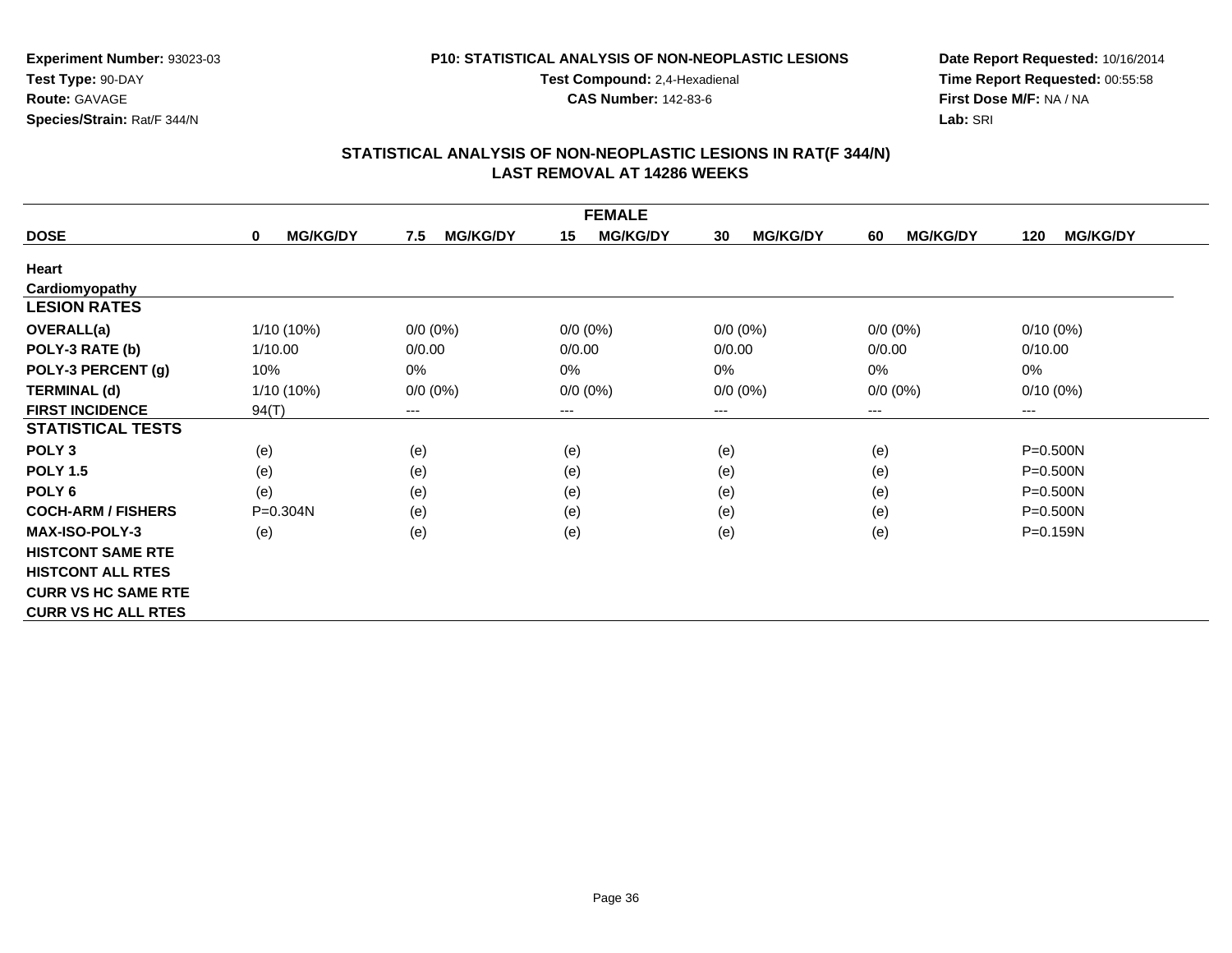### **P10: STATISTICAL ANALYSIS OF NON-NEOPLASTIC LESIONS**

**Test Compound:** 2,4-Hexadienal

**CAS Number:** 142-83-6

**Date Report Requested:** 10/16/2014**Time Report Requested:** 00:55:58**First Dose M/F:** NA / NA**Lab:** SRI

| <b>FEMALE</b>              |                                |                        |                       |                       |                       |                        |  |
|----------------------------|--------------------------------|------------------------|-----------------------|-----------------------|-----------------------|------------------------|--|
| <b>DOSE</b>                | <b>MG/KG/DY</b><br>$\mathbf 0$ | <b>MG/KG/DY</b><br>7.5 | <b>MG/KG/DY</b><br>15 | <b>MG/KG/DY</b><br>30 | <b>MG/KG/DY</b><br>60 | <b>MG/KG/DY</b><br>120 |  |
| Kidney                     |                                |                        |                       |                       |                       |                        |  |
| <b>Hydronephrosis</b>      |                                |                        |                       |                       |                       |                        |  |
| <b>LESION RATES</b>        |                                |                        |                       |                       |                       |                        |  |
| <b>OVERALL(a)</b>          | $0/10(0\%)$                    | $0/0 (0\%)$            | $0/0 (0\%)$           | $0/0 (0\%)$           | $0/0 (0\%)$           | $0/10(0\%)$            |  |
| POLY-3 RATE (b)            | 0/10.00                        | 0/0.00                 | 0/0.00                | 0/0.00                | 0/0.00                | 0/10.00                |  |
| POLY-3 PERCENT (g)         | 0%                             | 0%                     | 0%                    | $0\%$                 | 0%                    | $0\%$                  |  |
| <b>TERMINAL (d)</b>        | $0/10(0\%)$                    | $0/0 (0\%)$            | $0/0 (0\%)$           | $0/0 (0\%)$           | $0/0 (0\%)$           | $0/10(0\%)$            |  |
| <b>FIRST INCIDENCE</b>     | $\qquad \qquad \cdots$         | ---                    | $--$                  | ---                   | ---                   | $--$                   |  |
| <b>STATISTICAL TESTS</b>   |                                |                        |                       |                       |                       |                        |  |
| POLY <sub>3</sub>          | (n)                            | (n)                    | (n)                   | (n)                   | (n)                   | (n)                    |  |
| <b>POLY 1.5</b>            | (n)                            | (n)                    | (n)                   | (n)                   | (n)                   | (n)                    |  |
| POLY 6                     | (n)                            | (n)                    | (n)                   | (n)                   | (n)                   | (n)                    |  |
| <b>COCH-ARM / FISHERS</b>  | (n)                            | (n)                    | (n)                   | (n)                   | (n)                   | (n)                    |  |
| <b>MAX-ISO-POLY-3</b>      | (n)                            | (n)                    | (n)                   | (n)                   | (n)                   | (n)                    |  |
| <b>HISTCONT SAME RTE</b>   |                                |                        |                       |                       |                       |                        |  |
| <b>HISTCONT ALL RTES</b>   |                                |                        |                       |                       |                       |                        |  |
| <b>CURR VS HC SAME RTE</b> |                                |                        |                       |                       |                       |                        |  |
| <b>CURR VS HC ALL RTES</b> |                                |                        |                       |                       |                       |                        |  |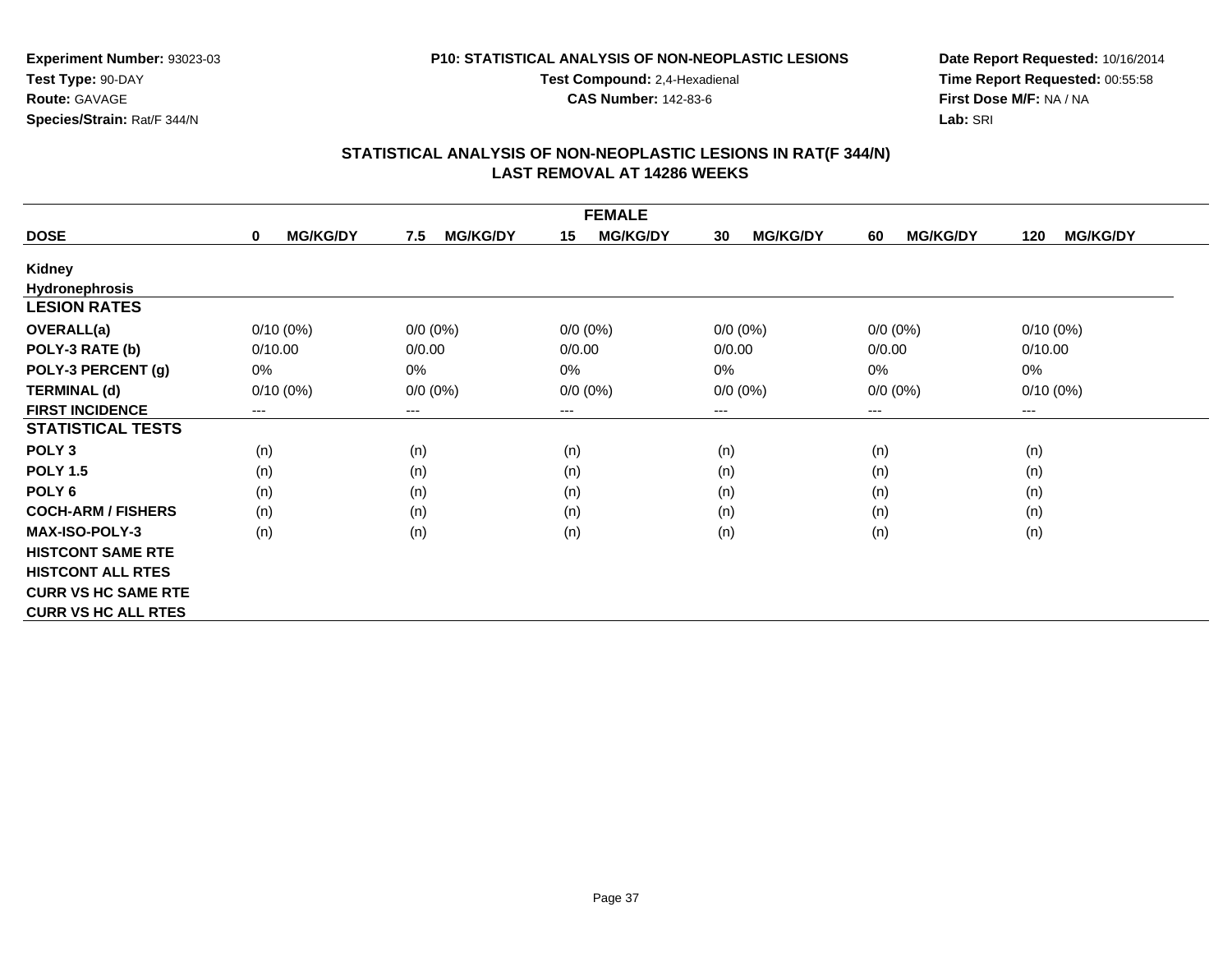### **P10: STATISTICAL ANALYSIS OF NON-NEOPLASTIC LESIONS**

**Test Compound:** 2,4-Hexadienal

**CAS Number:** 142-83-6

**Date Report Requested:** 10/16/2014**Time Report Requested:** 00:55:58**First Dose M/F:** NA / NA**Lab:** SRI

|                             | <b>FEMALE</b>                  |                        |                       |                       |                       |                        |  |  |
|-----------------------------|--------------------------------|------------------------|-----------------------|-----------------------|-----------------------|------------------------|--|--|
| <b>DOSE</b>                 | <b>MG/KG/DY</b><br>$\mathbf 0$ | 7.5<br><b>MG/KG/DY</b> | 15<br><b>MG/KG/DY</b> | <b>MG/KG/DY</b><br>30 | <b>MG/KG/DY</b><br>60 | <b>MG/KG/DY</b><br>120 |  |  |
| Kidney                      |                                |                        |                       |                       |                       |                        |  |  |
| <b>Inflammation Chronic</b> |                                |                        |                       |                       |                       |                        |  |  |
| <b>LESION RATES</b>         |                                |                        |                       |                       |                       |                        |  |  |
| <b>OVERALL(a)</b>           | $1/10(10\%)$                   | $0/0 (0\%)$            | $0/0 (0\%)$           | $0/0 (0\%)$           | $0/0 (0\%)$           | $0/10(0\%)$            |  |  |
| POLY-3 RATE (b)             | 1/10.00                        | 0/0.00                 | 0/0.00                | 0/0.00                | 0/0.00                | 0/10.00                |  |  |
| POLY-3 PERCENT (g)          | 10%                            | $0\%$                  | 0%                    | 0%                    | 0%                    | 0%                     |  |  |
| <b>TERMINAL (d)</b>         | $1/10(10\%)$                   | $0/0 (0\%)$            | $0/0 (0\%)$           | $0/0 (0\%)$           | $0/0 (0\%)$           | $0/10(0\%)$            |  |  |
| <b>FIRST INCIDENCE</b>      | 94(T)                          | ---                    | $---$                 | ---                   | $--$                  | ---                    |  |  |
| <b>STATISTICAL TESTS</b>    |                                |                        |                       |                       |                       |                        |  |  |
| POLY <sub>3</sub>           | (e)                            | (e)                    | (e)                   | (e)                   | (e)                   | $P = 0.500N$           |  |  |
| <b>POLY 1.5</b>             | (e)                            | (e)                    | (e)                   | (e)                   | (e)                   | $P = 0.500N$           |  |  |
| POLY <sub>6</sub>           | (e)                            | (e)                    | (e)                   | (e)                   | (e)                   | $P = 0.500N$           |  |  |
| <b>COCH-ARM / FISHERS</b>   | $P = 0.304N$                   | (e)                    | (e)                   | (e)                   | (e)                   | $P = 0.500N$           |  |  |
| <b>MAX-ISO-POLY-3</b>       | (e)                            | (e)                    | (e)                   | (e)                   | (e)                   | P=0.159N               |  |  |
| <b>HISTCONT SAME RTE</b>    |                                |                        |                       |                       |                       |                        |  |  |
| <b>HISTCONT ALL RTES</b>    |                                |                        |                       |                       |                       |                        |  |  |
| <b>CURR VS HC SAME RTE</b>  |                                |                        |                       |                       |                       |                        |  |  |
| <b>CURR VS HC ALL RTES</b>  |                                |                        |                       |                       |                       |                        |  |  |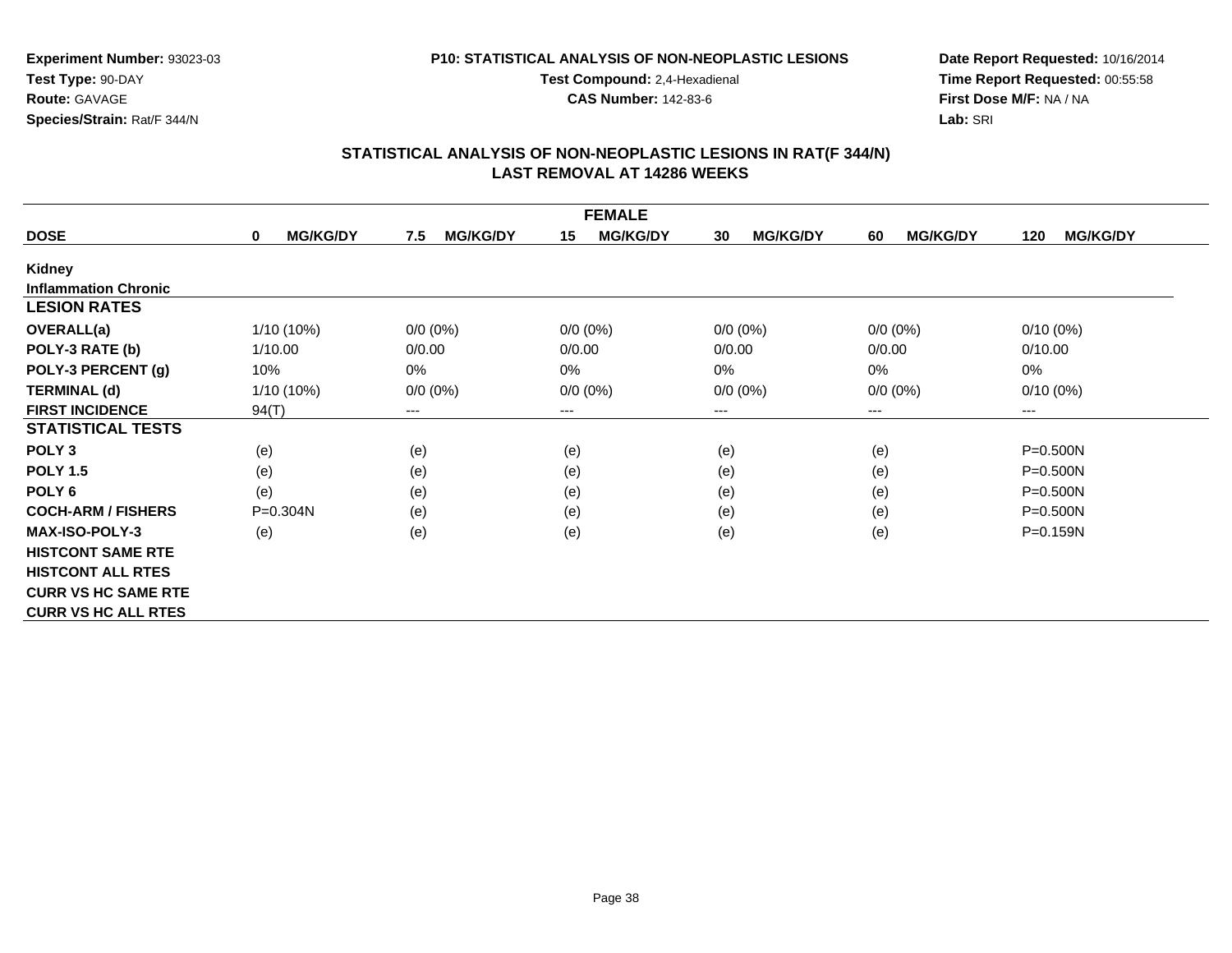### **P10: STATISTICAL ANALYSIS OF NON-NEOPLASTIC LESIONS**

**Test Compound:** 2,4-Hexadienal

**CAS Number:** 142-83-6

**Date Report Requested:** 10/16/2014**Time Report Requested:** 00:55:58**First Dose M/F:** NA / NA**Lab:** SRI

| <b>FEMALE</b>              |                                |                        |                       |                       |                       |                        |  |
|----------------------------|--------------------------------|------------------------|-----------------------|-----------------------|-----------------------|------------------------|--|
| <b>DOSE</b>                | <b>MG/KG/DY</b><br>$\mathbf 0$ | <b>MG/KG/DY</b><br>7.5 | <b>MG/KG/DY</b><br>15 | <b>MG/KG/DY</b><br>30 | <b>MG/KG/DY</b><br>60 | <b>MG/KG/DY</b><br>120 |  |
| Kidney                     |                                |                        |                       |                       |                       |                        |  |
| <b>Nephropathy</b>         |                                |                        |                       |                       |                       |                        |  |
| <b>LESION RATES</b>        |                                |                        |                       |                       |                       |                        |  |
| <b>OVERALL(a)</b>          | $0/10(0\%)$                    | $0/0 (0\%)$            | $0/0 (0\%)$           | $0/0 (0\%)$           | $0/0 (0\%)$           | $0/10(0\%)$            |  |
| POLY-3 RATE (b)            | 0/10.00                        | 0/0.00                 | 0/0.00                | 0/0.00                | 0/0.00                | 0/10.00                |  |
| POLY-3 PERCENT (g)         | 0%                             | 0%                     | 0%                    | 0%                    | 0%                    | 0%                     |  |
| <b>TERMINAL (d)</b>        | $0/10(0\%)$                    | $0/0 (0\%)$            | $0/0 (0\%)$           | $0/0 (0\%)$           | $0/0 (0\%)$           | $0/10(0\%)$            |  |
| <b>FIRST INCIDENCE</b>     | ---                            | ---                    | $---$                 | ---                   | $---$                 | ---                    |  |
| <b>STATISTICAL TESTS</b>   |                                |                        |                       |                       |                       |                        |  |
| POLY <sub>3</sub>          | (n)                            | (n)                    | (n)                   | (n)                   | (n)                   | (n)                    |  |
| <b>POLY 1.5</b>            | (n)                            | (n)                    | (n)                   | (n)                   | (n)                   | (n)                    |  |
| POLY <sub>6</sub>          | (n)                            | (n)                    | (n)                   | (n)                   | (n)                   | (n)                    |  |
| <b>COCH-ARM / FISHERS</b>  | (n)                            | (n)                    | (n)                   | (n)                   | (n)                   | (n)                    |  |
| <b>MAX-ISO-POLY-3</b>      | (n)                            | (n)                    | (n)                   | (n)                   | (n)                   | (n)                    |  |
| <b>HISTCONT SAME RTE</b>   |                                |                        |                       |                       |                       |                        |  |
| <b>HISTCONT ALL RTES</b>   |                                |                        |                       |                       |                       |                        |  |
| <b>CURR VS HC SAME RTE</b> |                                |                        |                       |                       |                       |                        |  |
| <b>CURR VS HC ALL RTES</b> |                                |                        |                       |                       |                       |                        |  |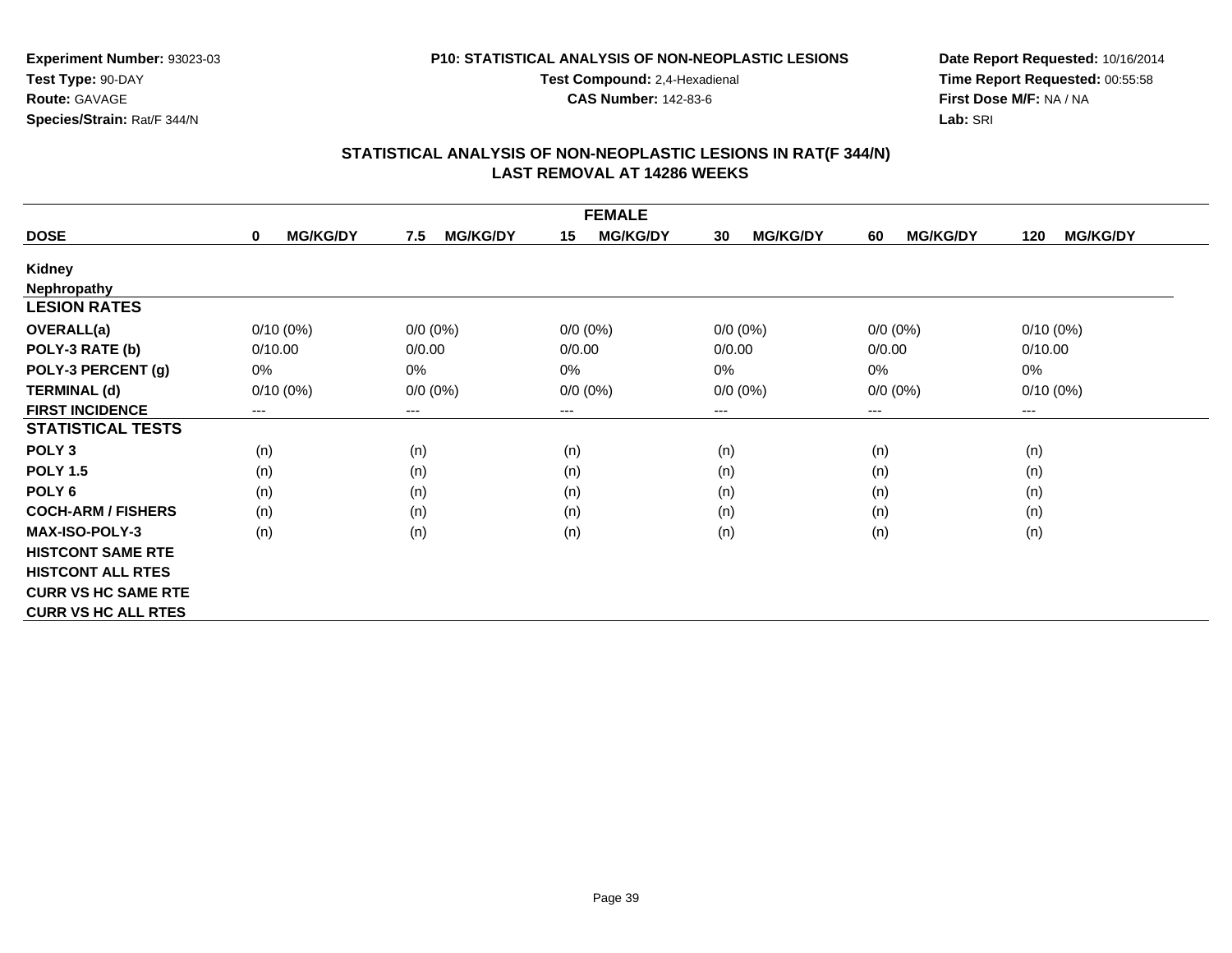### **P10: STATISTICAL ANALYSIS OF NON-NEOPLASTIC LESIONS**

**Test Compound:** 2,4-Hexadienal

**CAS Number:** 142-83-6

**Date Report Requested:** 10/16/2014**Time Report Requested:** 00:55:58**First Dose M/F:** NA / NA**Lab:** SRI

|                                   |                                |                        | <b>FEMALE</b>          |                       |                       |                        |
|-----------------------------------|--------------------------------|------------------------|------------------------|-----------------------|-----------------------|------------------------|
| <b>DOSE</b>                       | <b>MG/KG/DY</b><br>$\mathbf 0$ | <b>MG/KG/DY</b><br>7.5 | <b>MG/KG/DY</b><br>15  | <b>MG/KG/DY</b><br>30 | <b>MG/KG/DY</b><br>60 | <b>MG/KG/DY</b><br>120 |
| Liver                             |                                |                        |                        |                       |                       |                        |
| <b>Hepatodiaphragmatic Nodule</b> |                                |                        |                        |                       |                       |                        |
| <b>LESION RATES</b>               |                                |                        |                        |                       |                       |                        |
| OVERALL(a)                        | 2/10 (20%)                     | $0/0 (0\%)$            | $0/0 (0\%)$            | 2/2(100%)             | 3/3(100%)             | 3/10 (30%)             |
| POLY-3 RATE (b)                   | 2/10.00                        | 0/0.00                 | 0/0.00                 | 2/2.00                | 3/3.00                | 3/10.00                |
| POLY-3 PERCENT (g)                | 20%                            | $0\%$                  | 0%                     | 100%                  | 100%                  | 30%                    |
| <b>TERMINAL (d)</b>               | 2/10(20%)                      | $0/0 (0\%)$            | $0/0 (0\%)$            | $2/2(100\%)$          | $3/3(100\%)$          | $3/10(30\%)$           |
| <b>FIRST INCIDENCE</b>            | 94(T)                          | $--$                   | $\qquad \qquad \cdots$ | 94(T)                 | 94(T)                 | 94(T)                  |
| <b>STATISTICAL TESTS</b>          |                                |                        |                        |                       |                       |                        |
| POLY <sub>3</sub>                 | (e)                            | (e)                    | (e)                    | $P=0.053$             | P=0.010**             | $P = 0.500$            |
| <b>POLY 1.5</b>                   | (e)                            | (e)                    | (e)                    | $P=0.053$             | $P=0.010**$           | $P = 0.500$            |
| POLY <sub>6</sub>                 | (e)                            | (e)                    | (e)                    | $P = 0.053$           | $P=0.010**$           | $P = 0.500$            |
| <b>COCH-ARM / FISHERS</b>         | $P = 0.518$                    | (e)                    | (e)                    | $P = 0.091$           | $P=0.035*$            | $P = 0.500$            |
| <b>MAX-ISO-POLY-3</b>             | (e)                            | (e)                    | (e)                    | $P=0.023*$            | P=0.005**             | $P = 0.311$            |
| <b>HISTCONT SAME RTE</b>          |                                |                        |                        |                       |                       |                        |
| <b>HISTCONT ALL RTES</b>          |                                |                        |                        |                       |                       |                        |
| <b>CURR VS HC SAME RTE</b>        |                                |                        |                        |                       |                       |                        |
| <b>CURR VS HC ALL RTES</b>        |                                |                        |                        |                       |                       |                        |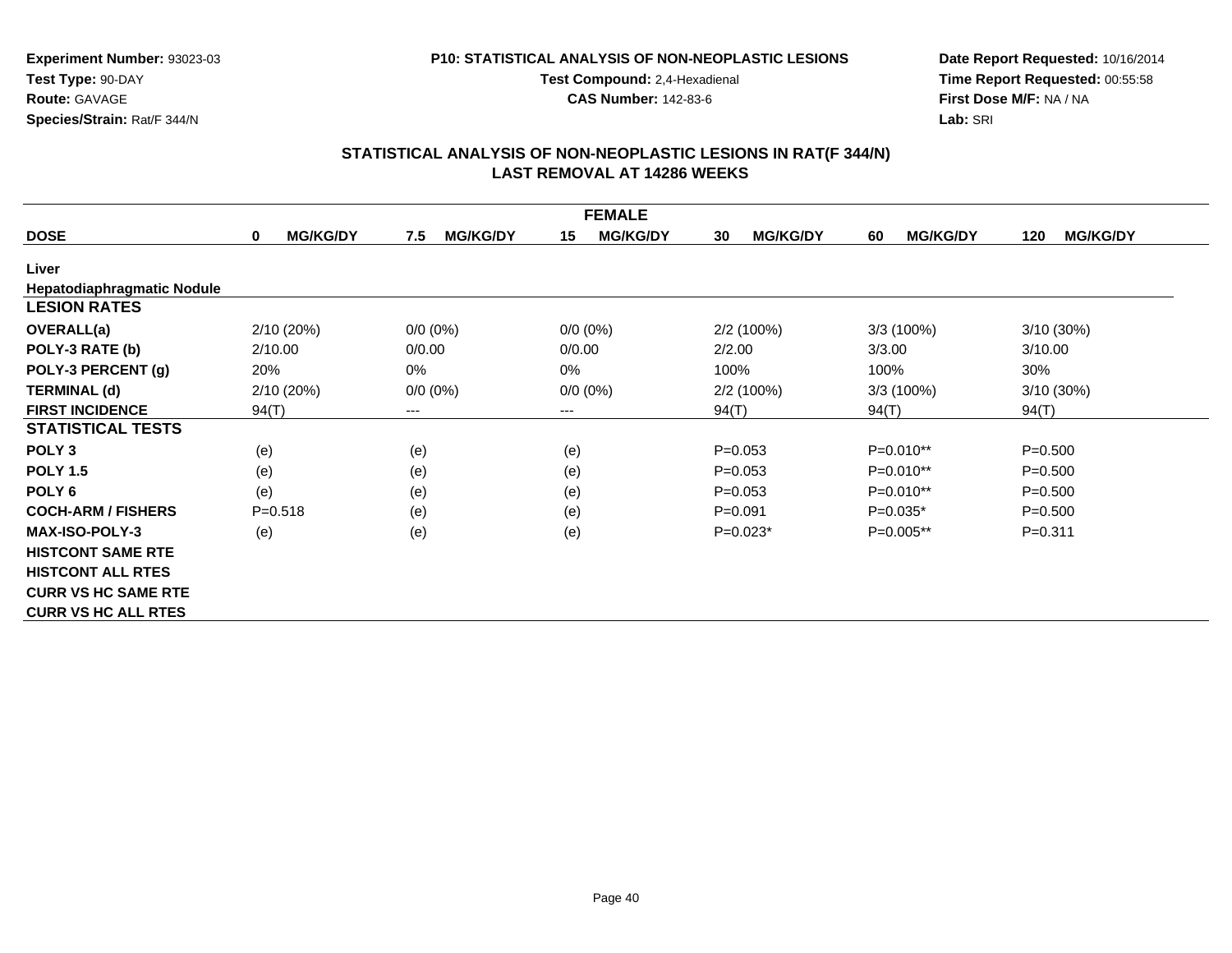### **P10: STATISTICAL ANALYSIS OF NON-NEOPLASTIC LESIONS**

**Test Compound:** 2,4-Hexadienal

**CAS Number:** 142-83-6

**Date Report Requested:** 10/16/2014**Time Report Requested:** 00:55:58**First Dose M/F:** NA / NA**Lab:** SRI

|                                         |                      |                        | <b>FEMALE</b>         |                       |                       |                        |
|-----------------------------------------|----------------------|------------------------|-----------------------|-----------------------|-----------------------|------------------------|
| <b>DOSE</b>                             | <b>MG/KG/DY</b><br>0 | <b>MG/KG/DY</b><br>7.5 | <b>MG/KG/DY</b><br>15 | <b>MG/KG/DY</b><br>30 | <b>MG/KG/DY</b><br>60 | <b>MG/KG/DY</b><br>120 |
| Liver                                   |                      |                        |                       |                       |                       |                        |
| <b>Infiltration Cellular Mixed Cell</b> |                      |                        |                       |                       |                       |                        |
| <b>LESION RATES</b>                     |                      |                        |                       |                       |                       |                        |
| <b>OVERALL(a)</b>                       | 4/10 (40%)           | $0/0 (0\%)$            | $0/0 (0\%)$           | 0/2(0%)               | $0/3(0\%)$            | 4/10 (40%)             |
| POLY-3 RATE (b)                         | 4/10.00              | 0/0.00                 | 0/0.00                | 0/2.00                | 0/3.00                | 4/10.00                |
| POLY-3 PERCENT (g)                      | 40%                  | $0\%$                  | 0%                    | $0\%$                 | 0%                    | 40%                    |
| <b>TERMINAL (d)</b>                     | 4/10 (40%)           | $0/0 (0\%)$            | $0/0 (0\%)$           | 0/2(0%)               | $0/3(0\%)$            | 4/10 (40%)             |
| <b>FIRST INCIDENCE</b>                  | 94(T)                | $\qquad \qquad \cdots$ | $--$                  | ---                   | ---                   | 94(T)                  |
| <b>STATISTICAL TESTS</b>                |                      |                        |                       |                       |                       |                        |
| POLY <sub>3</sub>                       | (e)                  | (e)                    | (e)                   | P=0.396N              | P=0.276N              | $P=0.667$              |
| <b>POLY 1.5</b>                         | (e)                  | (e)                    | (e)                   | $P = 0.396N$          | P=0.276N              | $P=0.667$              |
| POLY <sub>6</sub>                       | (e)                  | (e)                    | (e)                   | $P = 0.396N$          | $P = 0.276N$          | $P=0.667$              |
| <b>COCH-ARM / FISHERS</b>               | $P = 0.534$          | (e)                    | (e)                   | $P=0.424N$            | $P=0.294N$            | $P = 0.675N$           |
| <b>MAX-ISO-POLY-3</b>                   | (e)                  | (e)                    | (e)                   | $P = 0.207N$          | $P = 0.148N$          | $P = 1.000$            |
| <b>HISTCONT SAME RTE</b>                |                      |                        |                       |                       |                       |                        |
| <b>HISTCONT ALL RTES</b>                |                      |                        |                       |                       |                       |                        |
| <b>CURR VS HC SAME RTE</b>              |                      |                        |                       |                       |                       |                        |
| <b>CURR VS HC ALL RTES</b>              |                      |                        |                       |                       |                       |                        |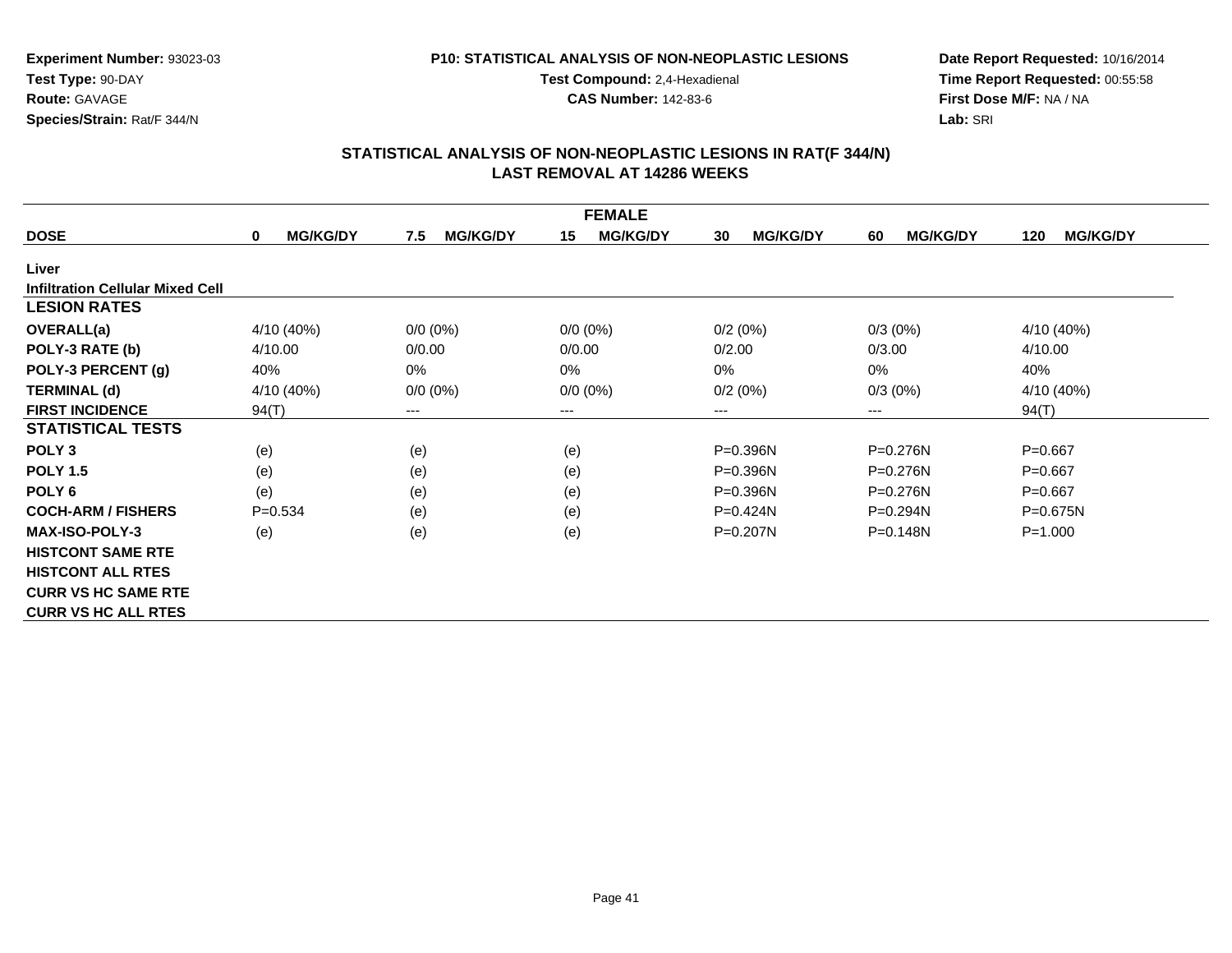### **P10: STATISTICAL ANALYSIS OF NON-NEOPLASTIC LESIONS**

**Test Compound:** 2,4-Hexadienal

**CAS Number:** 142-83-6

**Date Report Requested:** 10/16/2014**Time Report Requested:** 00:55:58**First Dose M/F:** NA / NA**Lab:** SRI

| <b>FEMALE</b>              |                                |                        |                       |                       |                       |                        |  |
|----------------------------|--------------------------------|------------------------|-----------------------|-----------------------|-----------------------|------------------------|--|
| <b>DOSE</b>                | <b>MG/KG/DY</b><br>$\mathbf 0$ | <b>MG/KG/DY</b><br>7.5 | <b>MG/KG/DY</b><br>15 | <b>MG/KG/DY</b><br>30 | <b>MG/KG/DY</b><br>60 | <b>MG/KG/DY</b><br>120 |  |
| Lung                       |                                |                        |                       |                       |                       |                        |  |
| <b>Foreign Body</b>        |                                |                        |                       |                       |                       |                        |  |
| <b>LESION RATES</b>        |                                |                        |                       |                       |                       |                        |  |
| <b>OVERALL(a)</b>          | $0/10(0\%)$                    | $0/0 (0\%)$            | $0/0 (0\%)$           | $0/0 (0\%)$           | $0/0 (0\%)$           | $0/10(0\%)$            |  |
| POLY-3 RATE (b)            | 0/10.00                        | 0/0.00                 | 0/0.00                | 0/0.00                | 0/0.00                | 0/10.00                |  |
| POLY-3 PERCENT (g)         | 0%                             | 0%                     | 0%                    | 0%                    | 0%                    | $0\%$                  |  |
| <b>TERMINAL (d)</b>        | $0/10(0\%)$                    | $0/0 (0\%)$            | $0/0 (0\%)$           | $0/0 (0\%)$           | $0/0 (0\%)$           | $0/10(0\%)$            |  |
| <b>FIRST INCIDENCE</b>     | ---                            | ---                    | $--$                  | ---                   | $--$                  | $--$                   |  |
| <b>STATISTICAL TESTS</b>   |                                |                        |                       |                       |                       |                        |  |
| POLY <sub>3</sub>          | (n)                            | (n)                    | (n)                   | (n)                   | (n)                   | (n)                    |  |
| <b>POLY 1.5</b>            | (n)                            | (n)                    | (n)                   | (n)                   | (n)                   | (n)                    |  |
| POLY <sub>6</sub>          | (n)                            | (n)                    | (n)                   | (n)                   | (n)                   | (n)                    |  |
| <b>COCH-ARM / FISHERS</b>  | (n)                            | (n)                    | (n)                   | (n)                   | (n)                   | (n)                    |  |
| <b>MAX-ISO-POLY-3</b>      | (n)                            | (n)                    | (n)                   | (n)                   | (n)                   | (n)                    |  |
| <b>HISTCONT SAME RTE</b>   |                                |                        |                       |                       |                       |                        |  |
| <b>HISTCONT ALL RTES</b>   |                                |                        |                       |                       |                       |                        |  |
| <b>CURR VS HC SAME RTE</b> |                                |                        |                       |                       |                       |                        |  |
| <b>CURR VS HC ALL RTES</b> |                                |                        |                       |                       |                       |                        |  |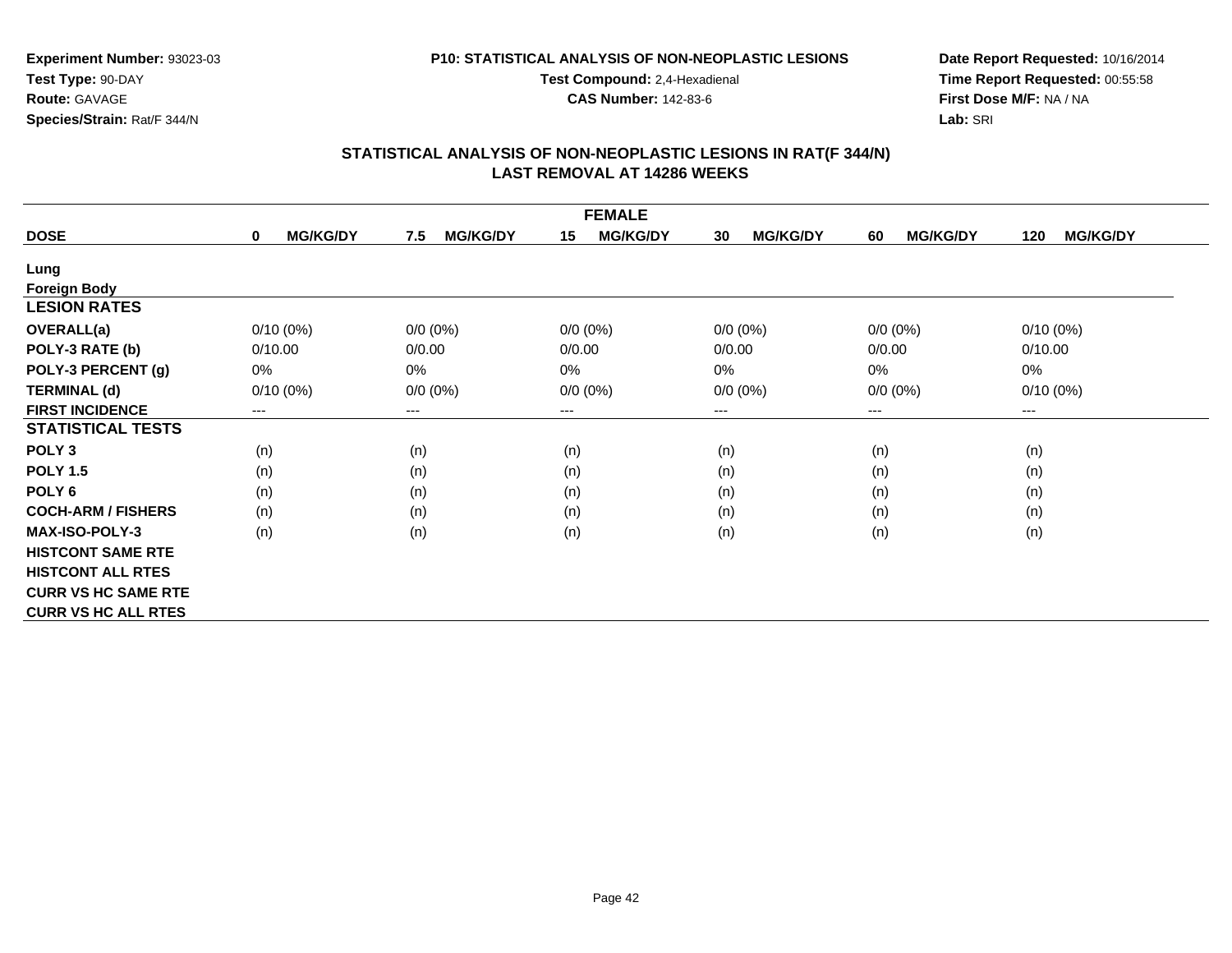### **P10: STATISTICAL ANALYSIS OF NON-NEOPLASTIC LESIONS**

**Test Compound:** 2,4-Hexadienal

**CAS Number:** 142-83-6

**Date Report Requested:** 10/16/2014**Time Report Requested:** 00:55:58**First Dose M/F:** NA / NA**Lab:** SRI

| <b>FEMALE</b>              |                                |                        |                       |                       |                       |                        |  |
|----------------------------|--------------------------------|------------------------|-----------------------|-----------------------|-----------------------|------------------------|--|
| <b>DOSE</b>                | <b>MG/KG/DY</b><br>$\mathbf 0$ | <b>MG/KG/DY</b><br>7.5 | <b>MG/KG/DY</b><br>15 | <b>MG/KG/DY</b><br>30 | <b>MG/KG/DY</b><br>60 | <b>MG/KG/DY</b><br>120 |  |
| Lung                       |                                |                        |                       |                       |                       |                        |  |
| Hemorrhage                 |                                |                        |                       |                       |                       |                        |  |
| <b>LESION RATES</b>        |                                |                        |                       |                       |                       |                        |  |
| <b>OVERALL(a)</b>          | $0/10(0\%)$                    | $0/0 (0\%)$            | $0/0 (0\%)$           | $0/0 (0\%)$           | $0/0 (0\%)$           | $0/10(0\%)$            |  |
| POLY-3 RATE (b)            | 0/10.00                        | 0/0.00                 | 0/0.00                | 0/0.00                | 0/0.00                | 0/10.00                |  |
| POLY-3 PERCENT (g)         | 0%                             | 0%                     | 0%                    | 0%                    | 0%                    | $0\%$                  |  |
| <b>TERMINAL (d)</b>        | $0/10(0\%)$                    | $0/0 (0\%)$            | $0/0 (0\%)$           | $0/0 (0\%)$           | $0/0 (0\%)$           | $0/10(0\%)$            |  |
| <b>FIRST INCIDENCE</b>     | ---                            | ---                    | $--$                  | ---                   | $--$                  | $--$                   |  |
| <b>STATISTICAL TESTS</b>   |                                |                        |                       |                       |                       |                        |  |
| POLY <sub>3</sub>          | (n)                            | (n)                    | (n)                   | (n)                   | (n)                   | (n)                    |  |
| <b>POLY 1.5</b>            | (n)                            | (n)                    | (n)                   | (n)                   | (n)                   | (n)                    |  |
| POLY <sub>6</sub>          | (n)                            | (n)                    | (n)                   | (n)                   | (n)                   | (n)                    |  |
| <b>COCH-ARM / FISHERS</b>  | (n)                            | (n)                    | (n)                   | (n)                   | (n)                   | (n)                    |  |
| <b>MAX-ISO-POLY-3</b>      | (n)                            | (n)                    | (n)                   | (n)                   | (n)                   | (n)                    |  |
| <b>HISTCONT SAME RTE</b>   |                                |                        |                       |                       |                       |                        |  |
| <b>HISTCONT ALL RTES</b>   |                                |                        |                       |                       |                       |                        |  |
| <b>CURR VS HC SAME RTE</b> |                                |                        |                       |                       |                       |                        |  |
| <b>CURR VS HC ALL RTES</b> |                                |                        |                       |                       |                       |                        |  |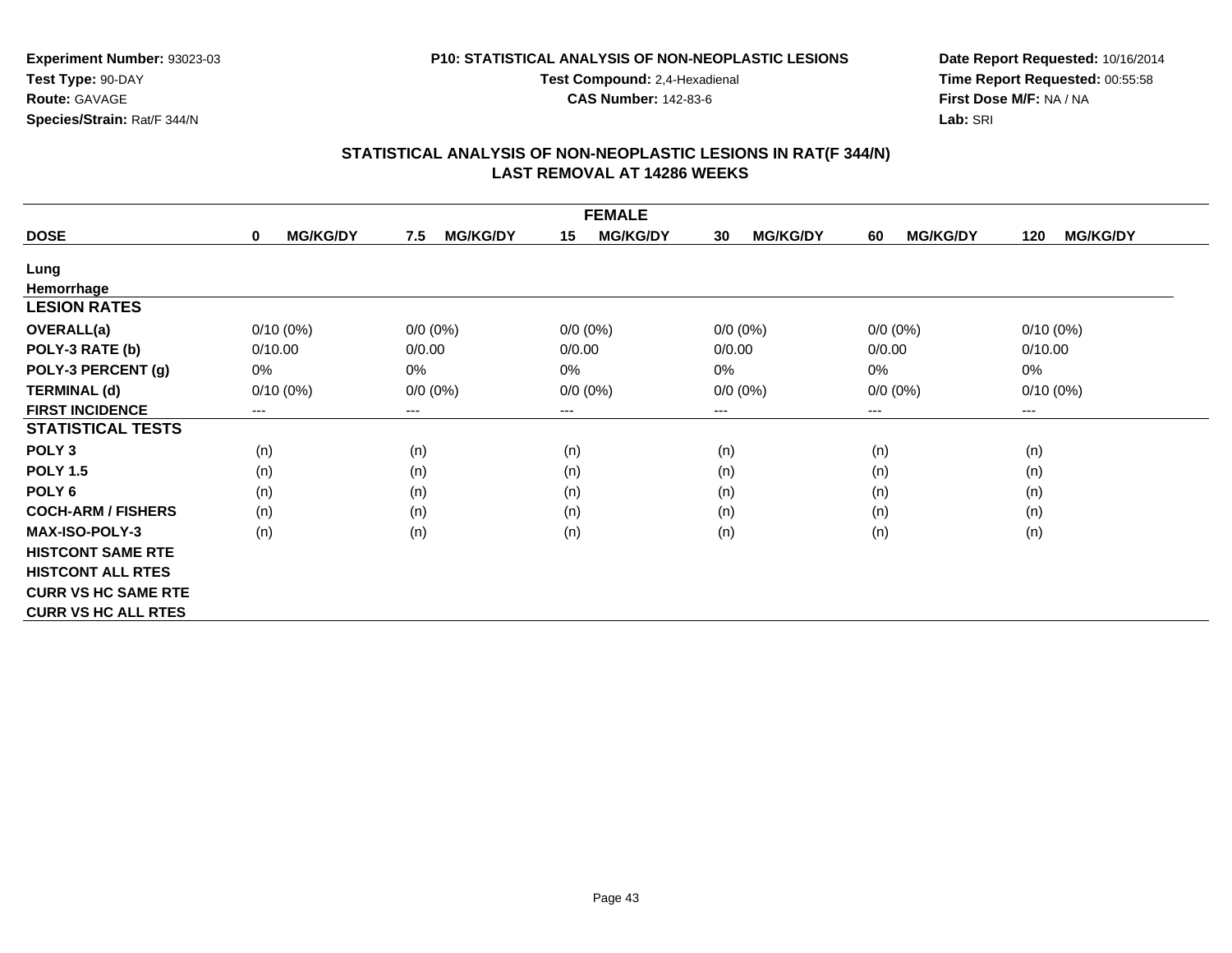### **P10: STATISTICAL ANALYSIS OF NON-NEOPLASTIC LESIONS**

**Test Compound:** 2,4-Hexadienal

**CAS Number:** 142-83-6

**Date Report Requested:** 10/16/2014**Time Report Requested:** 00:55:58**First Dose M/F:** NA / NA**Lab:** SRI

| <b>FEMALE</b>               |                                |                        |                       |                       |                       |                        |  |
|-----------------------------|--------------------------------|------------------------|-----------------------|-----------------------|-----------------------|------------------------|--|
| <b>DOSE</b>                 | <b>MG/KG/DY</b><br>$\mathbf 0$ | <b>MG/KG/DY</b><br>7.5 | <b>MG/KG/DY</b><br>15 | <b>MG/KG/DY</b><br>30 | <b>MG/KG/DY</b><br>60 | <b>MG/KG/DY</b><br>120 |  |
| Lung                        |                                |                        |                       |                       |                       |                        |  |
| <b>Inflammation Chronic</b> |                                |                        |                       |                       |                       |                        |  |
| <b>LESION RATES</b>         |                                |                        |                       |                       |                       |                        |  |
| <b>OVERALL(a)</b>           | $0/10(0\%)$                    | $0/0 (0\%)$            | $0/0 (0\%)$           | $0/0 (0\%)$           | $0/0 (0\%)$           | $0/10(0\%)$            |  |
| POLY-3 RATE (b)             | 0/10.00                        | 0/0.00                 | 0/0.00                | 0/0.00                | 0/0.00                | 0/10.00                |  |
| POLY-3 PERCENT (g)          | 0%                             | 0%                     | 0%                    | 0%                    | 0%                    | 0%                     |  |
| <b>TERMINAL (d)</b>         | $0/10(0\%)$                    | $0/0 (0\%)$            | $0/0 (0\%)$           | $0/0 (0\%)$           | $0/0 (0\%)$           | $0/10(0\%)$            |  |
| <b>FIRST INCIDENCE</b>      | ---                            | ---                    | $---$                 | ---                   | $---$                 | ---                    |  |
| <b>STATISTICAL TESTS</b>    |                                |                        |                       |                       |                       |                        |  |
| POLY <sub>3</sub>           | (n)                            | (n)                    | (n)                   | (n)                   | (n)                   | (n)                    |  |
| <b>POLY 1.5</b>             | (n)                            | (n)                    | (n)                   | (n)                   | (n)                   | (n)                    |  |
| POLY 6                      | (n)                            | (n)                    | (n)                   | (n)                   | (n)                   | (n)                    |  |
| <b>COCH-ARM / FISHERS</b>   | (n)                            | (n)                    | (n)                   | (n)                   | (n)                   | (n)                    |  |
| <b>MAX-ISO-POLY-3</b>       | (n)                            | (n)                    | (n)                   | (n)                   | (n)                   | (n)                    |  |
| <b>HISTCONT SAME RTE</b>    |                                |                        |                       |                       |                       |                        |  |
| <b>HISTCONT ALL RTES</b>    |                                |                        |                       |                       |                       |                        |  |
| <b>CURR VS HC SAME RTE</b>  |                                |                        |                       |                       |                       |                        |  |
| <b>CURR VS HC ALL RTES</b>  |                                |                        |                       |                       |                       |                        |  |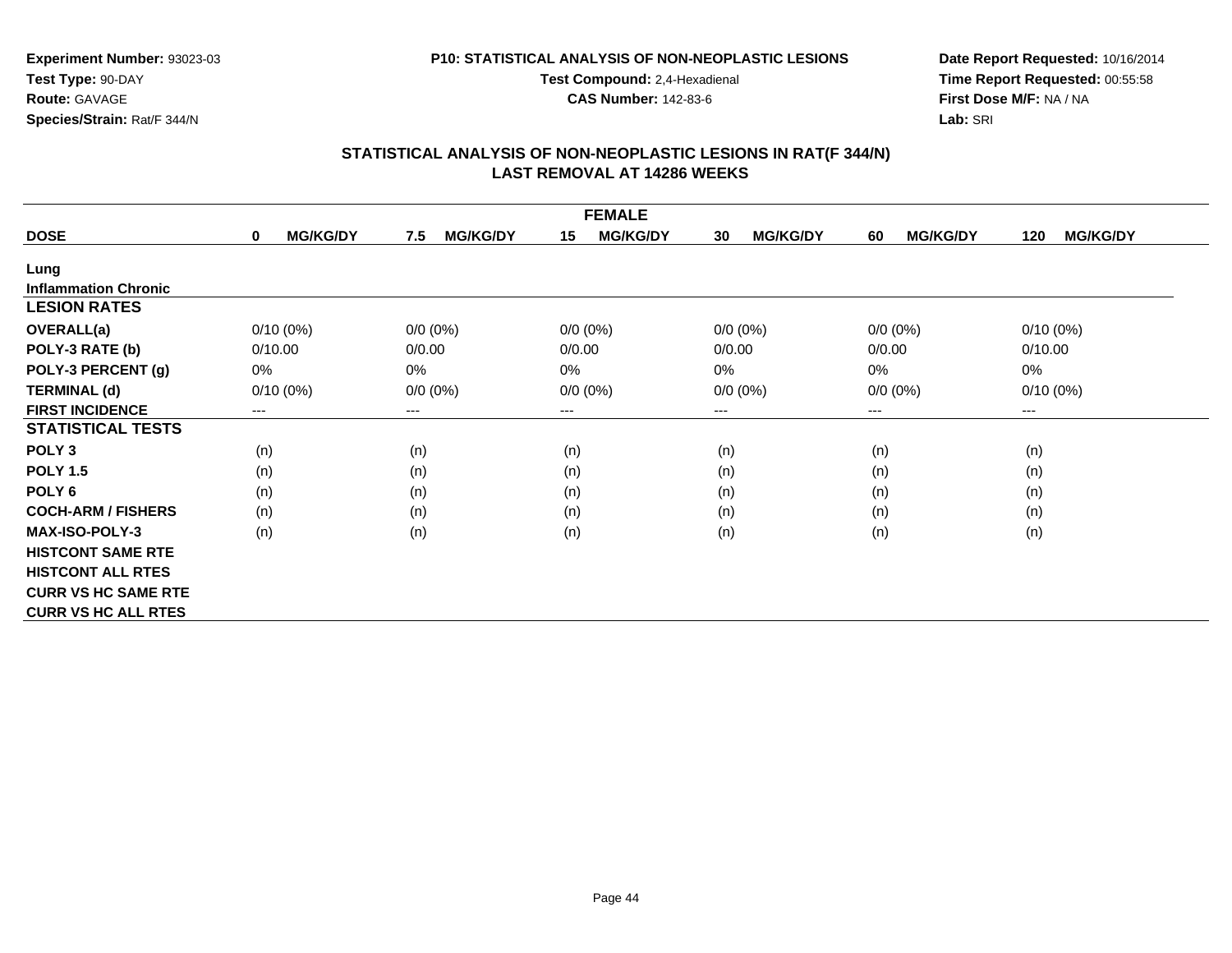### **P10: STATISTICAL ANALYSIS OF NON-NEOPLASTIC LESIONS**

**Test Compound:** 2,4-Hexadienal

**CAS Number:** 142-83-6

**Date Report Requested:** 10/16/2014**Time Report Requested:** 00:55:58**First Dose M/F:** NA / NA**Lab:** SRI

|                             | <b>FEMALE</b>                  |                        |                       |                        |                       |                        |  |  |
|-----------------------------|--------------------------------|------------------------|-----------------------|------------------------|-----------------------|------------------------|--|--|
| <b>DOSE</b>                 | <b>MG/KG/DY</b><br>$\mathbf 0$ | <b>MG/KG/DY</b><br>7.5 | 15<br><b>MG/KG/DY</b> | 30<br><b>MG/KG/DY</b>  | <b>MG/KG/DY</b><br>60 | <b>MG/KG/DY</b><br>120 |  |  |
| <b>Lung: Alveolar Epith</b> |                                |                        |                       |                        |                       |                        |  |  |
| Hyperplasia                 |                                |                        |                       |                        |                       |                        |  |  |
| <b>LESION RATES</b>         |                                |                        |                       |                        |                       |                        |  |  |
| <b>OVERALL(a)</b>           | $0/10(0\%)$                    | $0/0 (0\%)$            | $0/0 (0\%)$           | $0/0 (0\%)$            | $0/0 (0\%)$           | $0/10(0\%)$            |  |  |
| POLY-3 RATE (b)             | 0/10.00                        | 0/0.00                 | 0/0.00                | 0/0.00                 | 0/0.00                | 0/10.00                |  |  |
| POLY-3 PERCENT (g)          | $0\%$                          | 0%                     | 0%                    | 0%                     | $0\%$                 | 0%                     |  |  |
| <b>TERMINAL (d)</b>         | $0/10(0\%)$                    | $0/0 (0\%)$            | $0/0 (0\%)$           | $0/0 (0\%)$            | $0/0 (0\%)$           | $0/10(0\%)$            |  |  |
| <b>FIRST INCIDENCE</b>      | ---                            | ---                    | ---                   | $\qquad \qquad \cdots$ | $--$                  | ---                    |  |  |
| <b>STATISTICAL TESTS</b>    |                                |                        |                       |                        |                       |                        |  |  |
| POLY <sub>3</sub>           | (n)                            | (n)                    | (n)                   | (n)                    | (n)                   | (n)                    |  |  |
| <b>POLY 1.5</b>             | (n)                            | (n)                    | (n)                   | (n)                    | (n)                   | (n)                    |  |  |
| POLY <sub>6</sub>           | (n)                            | (n)                    | (n)                   | (n)                    | (n)                   | (n)                    |  |  |
| <b>COCH-ARM / FISHERS</b>   | (n)                            | (n)                    | (n)                   | (n)                    | (n)                   | (n)                    |  |  |
| <b>MAX-ISO-POLY-3</b>       | (n)                            | (n)                    | (n)                   | (n)                    | (n)                   | (n)                    |  |  |
| <b>HISTCONT SAME RTE</b>    |                                |                        |                       |                        |                       |                        |  |  |
| <b>HISTCONT ALL RTES</b>    |                                |                        |                       |                        |                       |                        |  |  |
| <b>CURR VS HC SAME RTE</b>  |                                |                        |                       |                        |                       |                        |  |  |
| <b>CURR VS HC ALL RTES</b>  |                                |                        |                       |                        |                       |                        |  |  |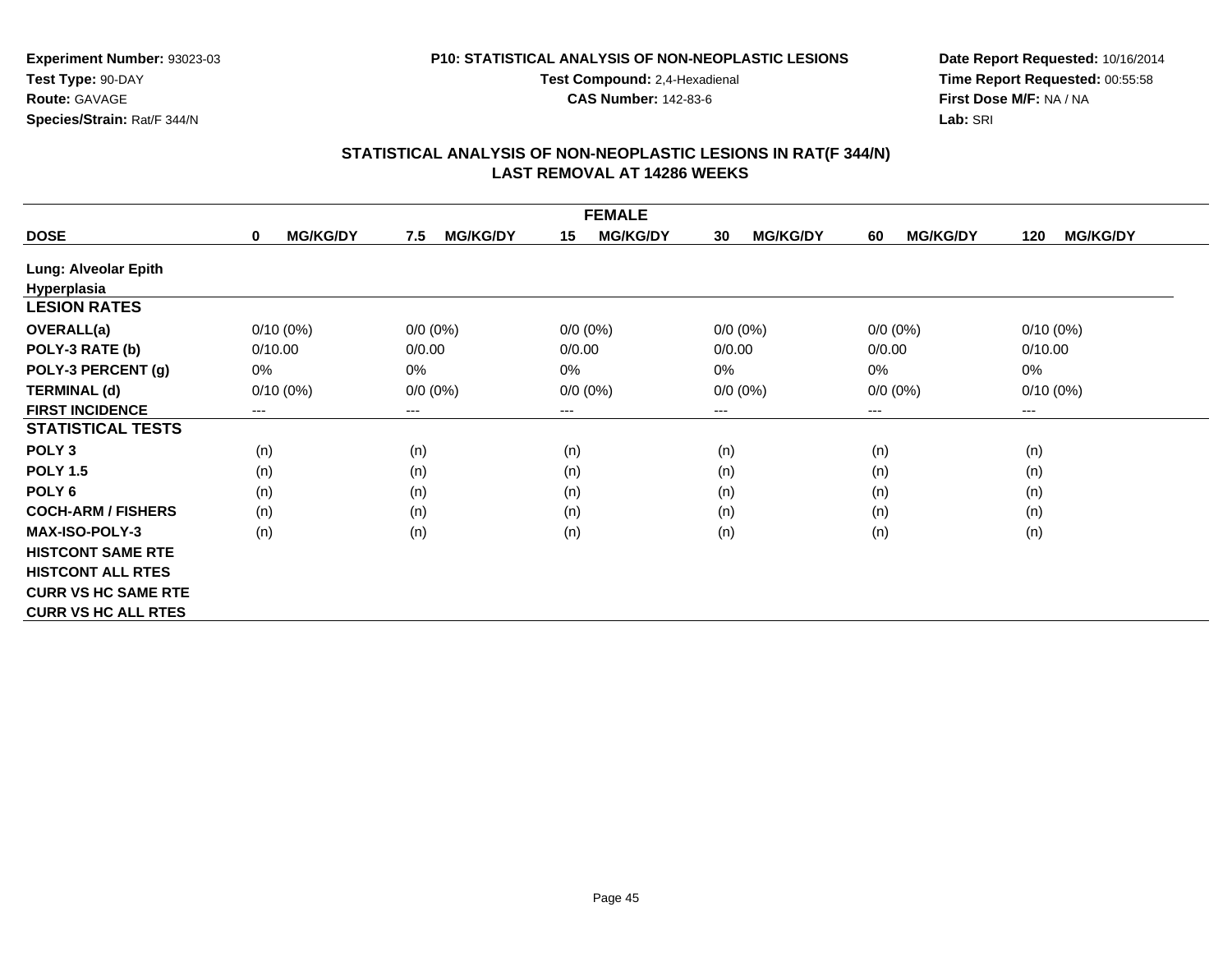### **P10: STATISTICAL ANALYSIS OF NON-NEOPLASTIC LESIONS**

**Test Compound:** 2,4-Hexadienal

**CAS Number:** 142-83-6

**Date Report Requested:** 10/16/2014**Time Report Requested:** 00:55:58**First Dose M/F:** NA / NA**Lab:** SRI

|                            | <b>FEMALE</b>               |                        |                       |                        |                       |                        |  |  |
|----------------------------|-----------------------------|------------------------|-----------------------|------------------------|-----------------------|------------------------|--|--|
| <b>DOSE</b>                | <b>MG/KG/DY</b><br>$\bf{0}$ | <b>MG/KG/DY</b><br>7.5 | 15<br><b>MG/KG/DY</b> | <b>MG/KG/DY</b><br>30  | <b>MG/KG/DY</b><br>60 | <b>MG/KG/DY</b><br>120 |  |  |
| Lymph Node, Mandibular     |                             |                        |                       |                        |                       |                        |  |  |
| Hemorrhage                 |                             |                        |                       |                        |                       |                        |  |  |
| <b>LESION RATES</b>        |                             |                        |                       |                        |                       |                        |  |  |
| <b>OVERALL(a)</b>          | 2/10 (20%)                  | $0/0 (0\%)$            | $0/0 (0\%)$           | $0/0 (0\%)$            | $0/0 (0\%)$           | 1/10 (10%)             |  |  |
| POLY-3 RATE (b)            | 2/10.00                     | 0/0.00                 | 0/0.00                | 0/0.00                 | 0/0.00                | 1/10.00                |  |  |
| POLY-3 PERCENT (g)         | 20%                         | 0%                     | 0%                    | 0%                     | $0\%$                 | 10%                    |  |  |
| <b>TERMINAL (d)</b>        | 2/10 (20%)                  | $0/0 (0\%)$            | $0/0 (0\%)$           | $0/0 (0\%)$            | $0/0 (0\%)$           | 1/10 (10%)             |  |  |
| <b>FIRST INCIDENCE</b>     | 94(T)                       | ---                    | ---                   | $\qquad \qquad \cdots$ | $--$                  | 94(T)                  |  |  |
| <b>STATISTICAL TESTS</b>   |                             |                        |                       |                        |                       |                        |  |  |
| POLY <sub>3</sub>          | (e)                         | (e)                    | (e)                   | (e)                    | (e)                   | $P = 0.500N$           |  |  |
| <b>POLY 1.5</b>            | (e)                         | (e)                    | (e)                   | (e)                    | (e)                   | $P = 0.500N$           |  |  |
| POLY <sub>6</sub>          | (e)                         | (e)                    | (e)                   | (e)                    | (e)                   | $P = 0.500N$           |  |  |
| <b>COCH-ARM / FISHERS</b>  | P=0.377N                    | (e)                    | (e)                   | (e)                    | (e)                   | $P = 0.500N$           |  |  |
| <b>MAX-ISO-POLY-3</b>      | (e)                         | (e)                    | (e)                   | (e)                    | (e)                   | P=0.274N               |  |  |
| <b>HISTCONT SAME RTE</b>   |                             |                        |                       |                        |                       |                        |  |  |
| <b>HISTCONT ALL RTES</b>   |                             |                        |                       |                        |                       |                        |  |  |
| <b>CURR VS HC SAME RTE</b> |                             |                        |                       |                        |                       |                        |  |  |
| <b>CURR VS HC ALL RTES</b> |                             |                        |                       |                        |                       |                        |  |  |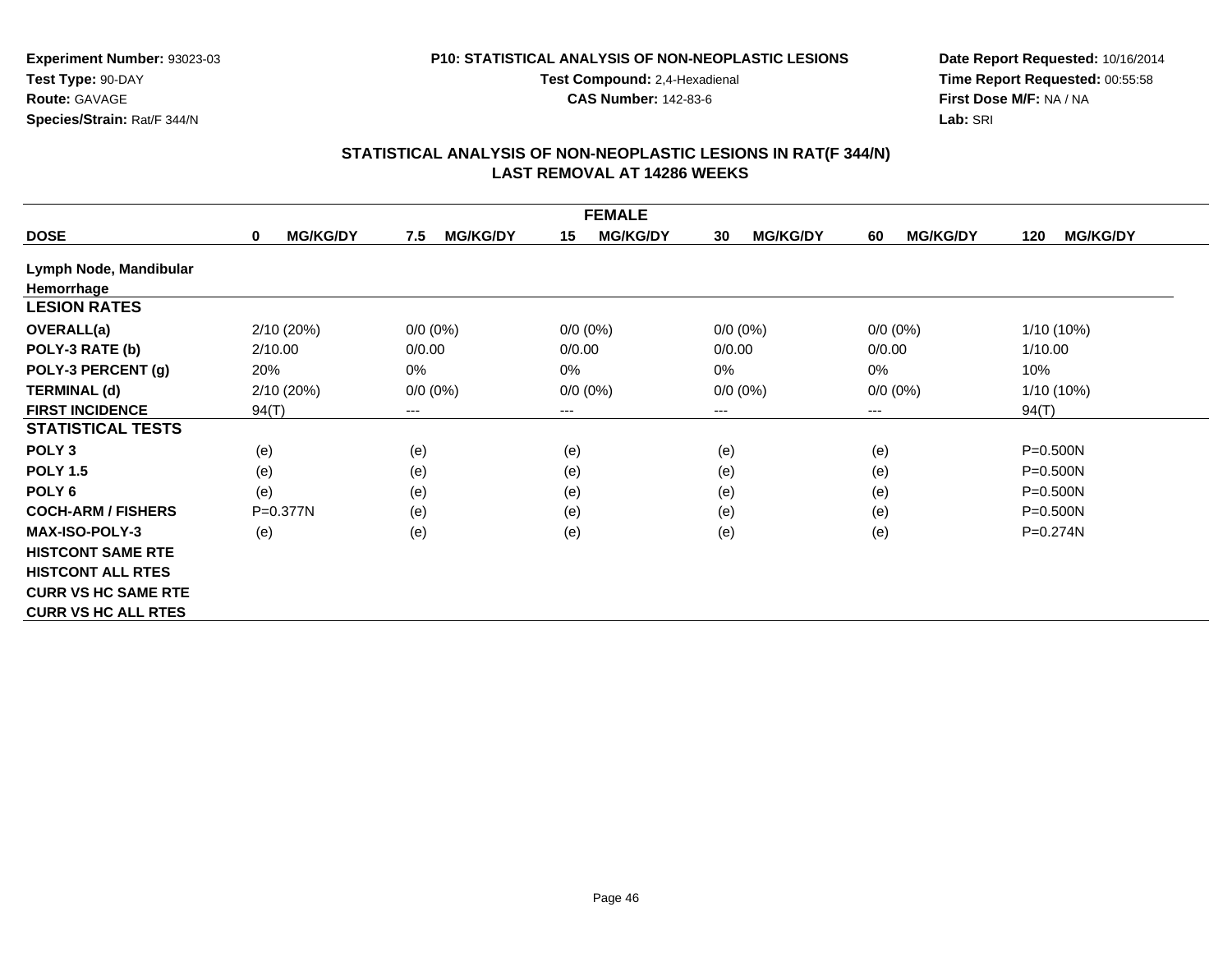### **P10: STATISTICAL ANALYSIS OF NON-NEOPLASTIC LESIONS**

**Test Compound:** 2,4-Hexadienal

**CAS Number:** 142-83-6

**Date Report Requested:** 10/16/2014**Time Report Requested:** 00:55:58**First Dose M/F:** NA / NA**Lab:** SRI

|                            | <b>FEMALE</b>                  |                        |                       |                       |                       |                        |  |  |
|----------------------------|--------------------------------|------------------------|-----------------------|-----------------------|-----------------------|------------------------|--|--|
| <b>DOSE</b>                | <b>MG/KG/DY</b><br>$\mathbf 0$ | <b>MG/KG/DY</b><br>7.5 | <b>MG/KG/DY</b><br>15 | <b>MG/KG/DY</b><br>30 | <b>MG/KG/DY</b><br>60 | <b>MG/KG/DY</b><br>120 |  |  |
| Lymph Node, Mesenteric     |                                |                        |                       |                       |                       |                        |  |  |
| Hemorrhage                 |                                |                        |                       |                       |                       |                        |  |  |
| <b>LESION RATES</b>        |                                |                        |                       |                       |                       |                        |  |  |
| <b>OVERALL(a)</b>          | $0/10(0\%)$                    | $0/0 (0\%)$            | $0/0 (0\%)$           | $0/0 (0\%)$           | $0/0 (0\%)$           | $0/10(0\%)$            |  |  |
| POLY-3 RATE (b)            | 0/10.00                        | 0/0.00                 | 0/0.00                | 0/0.00                | 0/0.00                | 0/10.00                |  |  |
| POLY-3 PERCENT (g)         | 0%                             | 0%                     | 0%                    | 0%                    | $0\%$                 | $0\%$                  |  |  |
| <b>TERMINAL (d)</b>        | $0/10(0\%)$                    | $0/0 (0\%)$            | $0/0 (0\%)$           | $0/0 (0\%)$           | $0/0 (0\%)$           | $0/10(0\%)$            |  |  |
| <b>FIRST INCIDENCE</b>     | ---                            | $---$                  | $--$                  | ---                   | $--$                  | $--$                   |  |  |
| <b>STATISTICAL TESTS</b>   |                                |                        |                       |                       |                       |                        |  |  |
| POLY <sub>3</sub>          | (n)                            | (n)                    | (n)                   | (n)                   | (n)                   | (n)                    |  |  |
| <b>POLY 1.5</b>            | (n)                            | (n)                    | (n)                   | (n)                   | (n)                   | (n)                    |  |  |
| POLY <sub>6</sub>          | (n)                            | (n)                    | (n)                   | (n)                   | (n)                   | (n)                    |  |  |
| <b>COCH-ARM / FISHERS</b>  | (n)                            | (n)                    | (n)                   | (n)                   | (n)                   | (n)                    |  |  |
| <b>MAX-ISO-POLY-3</b>      | (n)                            | (n)                    | (n)                   | (n)                   | (n)                   | (n)                    |  |  |
| <b>HISTCONT SAME RTE</b>   |                                |                        |                       |                       |                       |                        |  |  |
| <b>HISTCONT ALL RTES</b>   |                                |                        |                       |                       |                       |                        |  |  |
| <b>CURR VS HC SAME RTE</b> |                                |                        |                       |                       |                       |                        |  |  |
| <b>CURR VS HC ALL RTES</b> |                                |                        |                       |                       |                       |                        |  |  |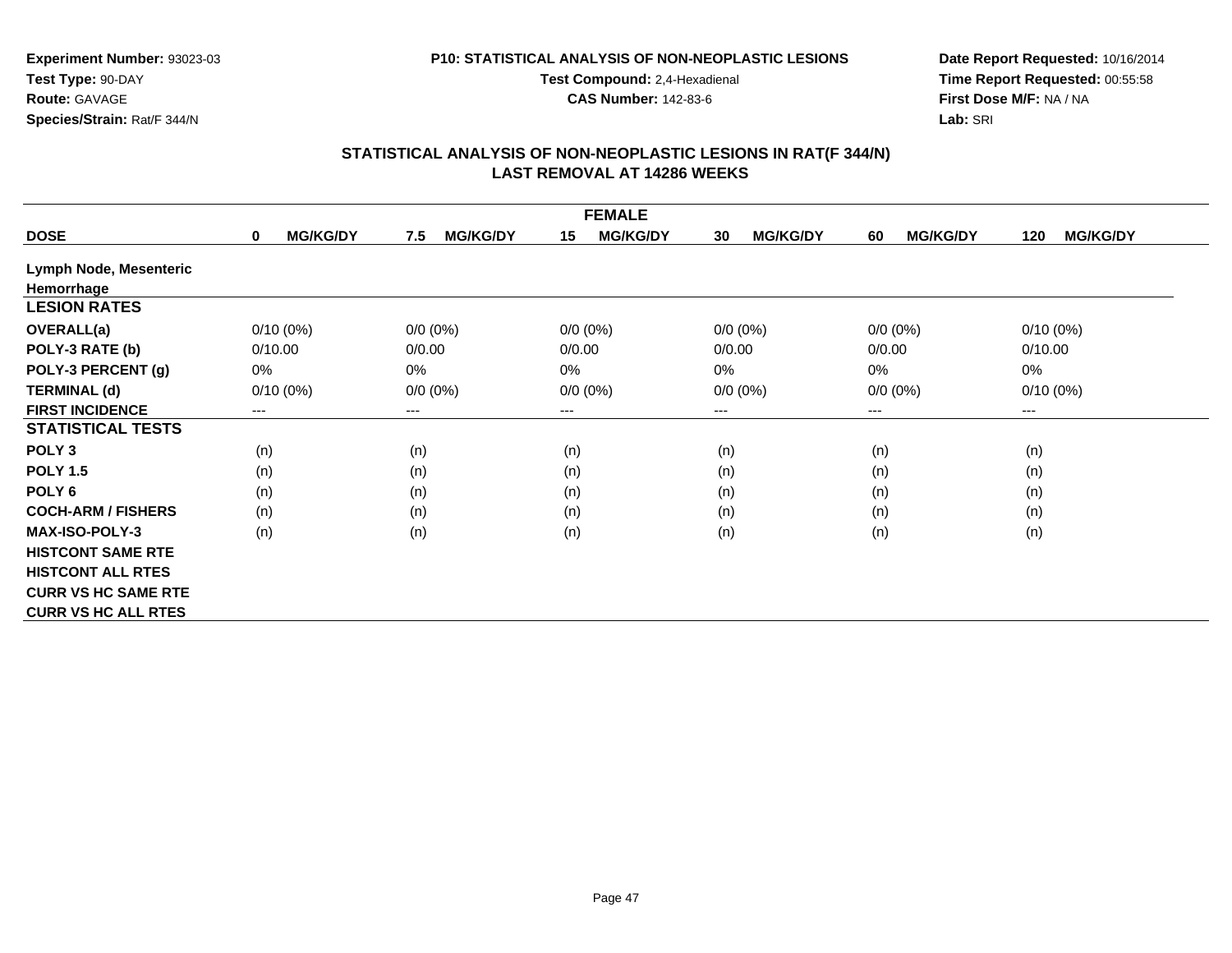### **P10: STATISTICAL ANALYSIS OF NON-NEOPLASTIC LESIONS**

**Test Compound:** 2,4-Hexadienal

**CAS Number:** 142-83-6

**Date Report Requested:** 10/16/2014**Time Report Requested:** 00:55:58**First Dose M/F:** NA / NA**Lab:** SRI

| <b>FEMALE</b>              |                                |                        |                       |                       |                       |                        |  |
|----------------------------|--------------------------------|------------------------|-----------------------|-----------------------|-----------------------|------------------------|--|
| <b>DOSE</b>                | <b>MG/KG/DY</b><br>$\mathbf 0$ | <b>MG/KG/DY</b><br>7.5 | <b>MG/KG/DY</b><br>15 | <b>MG/KG/DY</b><br>30 | <b>MG/KG/DY</b><br>60 | <b>MG/KG/DY</b><br>120 |  |
| <b>Nose</b>                |                                |                        |                       |                       |                       |                        |  |
| <b>Exudate</b>             |                                |                        |                       |                       |                       |                        |  |
| <b>LESION RATES</b>        |                                |                        |                       |                       |                       |                        |  |
| <b>OVERALL(a)</b>          | $0/10(0\%)$                    | $0/10(0\%)$            | $0/10(0\%)$           | $0/10(0\%)$           | $0/10(0\%)$           | $0/10(0\%)$            |  |
| POLY-3 RATE (b)            | 0/10.00                        | 0/10.00                | 0/10.00               | 0/10.00               | 0/10.00               | 0/10.00                |  |
| POLY-3 PERCENT (g)         | 0%                             | 0%                     | 0%                    | 0%                    | 0%                    | $0\%$                  |  |
| <b>TERMINAL (d)</b>        | $0/10(0\%)$                    | $0/10(0\%)$            | $0/10(0\%)$           | $0/10(0\%)$           | $0/10(0\%)$           | $0/10(0\%)$            |  |
| <b>FIRST INCIDENCE</b>     | ---                            | ---                    | $--$                  | ---                   | $--$                  | $--$                   |  |
| <b>STATISTICAL TESTS</b>   |                                |                        |                       |                       |                       |                        |  |
| POLY <sub>3</sub>          | (n)                            | (n)                    | (n)                   | (n)                   | (n)                   | (n)                    |  |
| <b>POLY 1.5</b>            | (n)                            | (n)                    | (n)                   | (n)                   | (n)                   | (n)                    |  |
| POLY <sub>6</sub>          | (n)                            | (n)                    | (n)                   | (n)                   | (n)                   | (n)                    |  |
| <b>COCH-ARM / FISHERS</b>  | (n)                            | (n)                    | (n)                   | (n)                   | (n)                   | (n)                    |  |
| <b>MAX-ISO-POLY-3</b>      | (n)                            | (n)                    | (n)                   | (n)                   | (n)                   | (n)                    |  |
| <b>HISTCONT SAME RTE</b>   |                                |                        |                       |                       |                       |                        |  |
| <b>HISTCONT ALL RTES</b>   |                                |                        |                       |                       |                       |                        |  |
| <b>CURR VS HC SAME RTE</b> |                                |                        |                       |                       |                       |                        |  |
| <b>CURR VS HC ALL RTES</b> |                                |                        |                       |                       |                       |                        |  |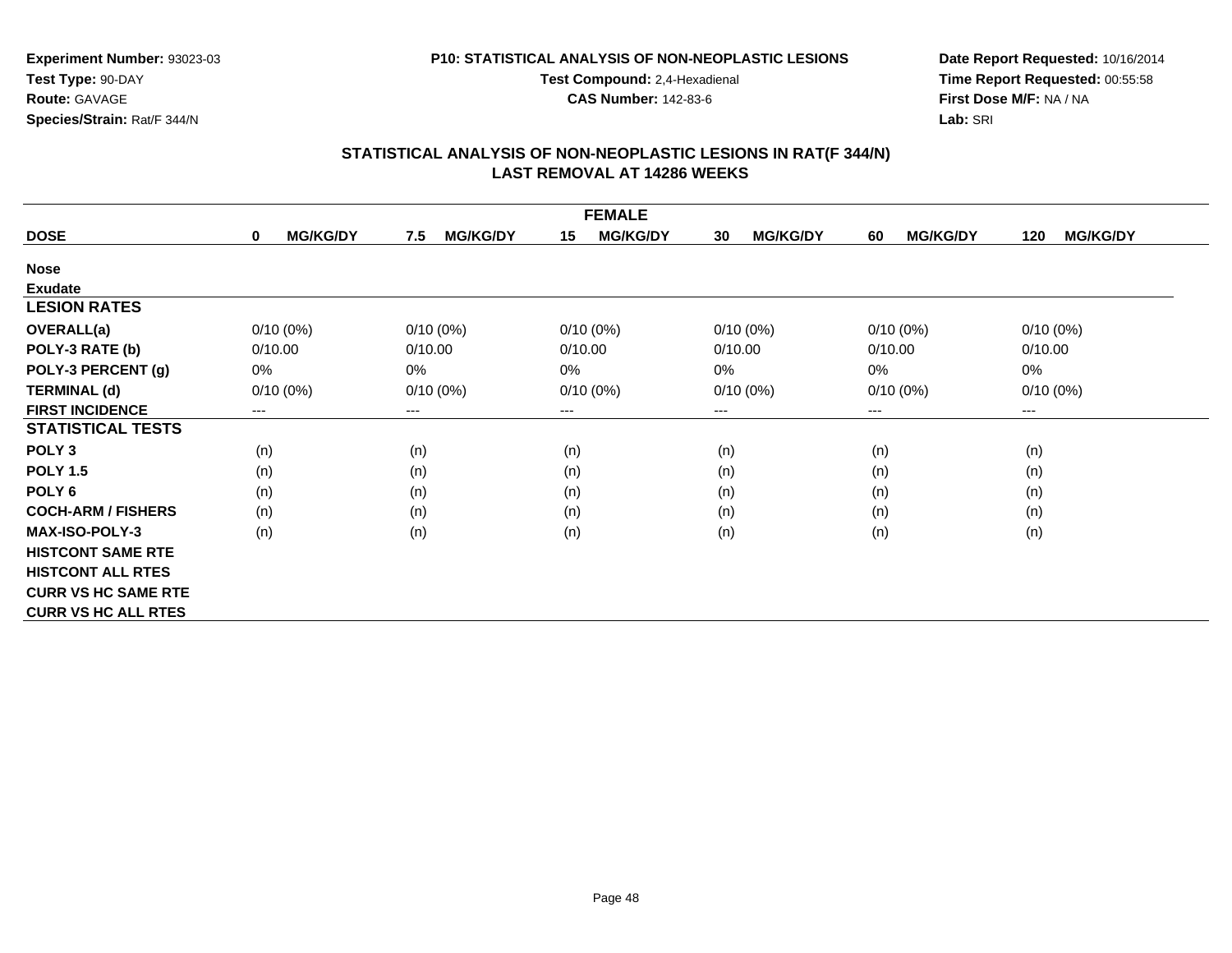### **P10: STATISTICAL ANALYSIS OF NON-NEOPLASTIC LESIONS**

**Test Compound:** 2,4-Hexadienal

**CAS Number:** 142-83-6

**Date Report Requested:** 10/16/2014**Time Report Requested:** 00:55:58**First Dose M/F:** NA / NA**Lab:** SRI

| <b>FEMALE</b>               |                                |                        |                            |                       |                       |                            |  |
|-----------------------------|--------------------------------|------------------------|----------------------------|-----------------------|-----------------------|----------------------------|--|
| <b>DOSE</b>                 | <b>MG/KG/DY</b><br>$\mathbf 0$ | <b>MG/KG/DY</b><br>7.5 | <b>MG/KG/DY</b><br>15      | <b>MG/KG/DY</b><br>30 | <b>MG/KG/DY</b><br>60 | <b>MG/KG/DY</b><br>120     |  |
| <b>Nose</b>                 |                                |                        |                            |                       |                       |                            |  |
| <b>Inflammation Chronic</b> |                                |                        |                            |                       |                       |                            |  |
| <b>LESION RATES</b>         |                                |                        |                            |                       |                       |                            |  |
| <b>OVERALL(a)</b>           | $0/10(0\%)$                    | 1/10 (10%)             | $0/10(0\%)$                | $0/10(0\%)$           | $0/10(0\%)$           | $0/10(0\%)$                |  |
| POLY-3 RATE (b)             | 0/10.00                        | 1/10.00                | 0/10.00                    | 0/10.00               | 0/10.00               | 0/10.00                    |  |
| POLY-3 PERCENT (g)          | 0%                             | 10%                    | 0%                         | 0%                    | 0%                    | 0%                         |  |
| <b>TERMINAL (d)</b>         | $0/10(0\%)$                    | 1/10 (10%)             | $0/10(0\%)$                | $0/10(0\%)$           | $0/10(0\%)$           | $0/10(0\%)$                |  |
| <b>FIRST INCIDENCE</b>      | ---                            | 94(T)                  | $\qquad \qquad - \qquad -$ | ---                   | ---                   | $\qquad \qquad - \qquad -$ |  |
| <b>STATISTICAL TESTS</b>    |                                |                        |                            |                       |                       |                            |  |
| POLY <sub>3</sub>           | $P = 0.488N$                   | $P = 0.500$            | (e)                        | (e)                   | (e)                   | (e)                        |  |
| <b>POLY 1.5</b>             | P=0.488N                       | $P = 0.500$            | (e)                        | (e)                   | (e)                   | (e)                        |  |
| POLY <sub>6</sub>           | $P = 0.488N$                   | $P = 0.500$            | (e)                        | (e)                   | (e)                   | (e)                        |  |
| <b>COCH-ARM / FISHERS</b>   | $P = 0.488N$                   | $P = 0.500$            | (e)                        | (e)                   | (e)                   | (e)                        |  |
| <b>MAX-ISO-POLY-3</b>       | P=0.356N                       | $P=0.159$              | (e)                        | (e)                   | (e)                   | (e)                        |  |
| <b>HISTCONT SAME RTE</b>    |                                |                        |                            |                       |                       |                            |  |
| <b>HISTCONT ALL RTES</b>    |                                |                        |                            |                       |                       |                            |  |
| <b>CURR VS HC SAME RTE</b>  |                                |                        |                            |                       |                       |                            |  |
| <b>CURR VS HC ALL RTES</b>  |                                |                        |                            |                       |                       |                            |  |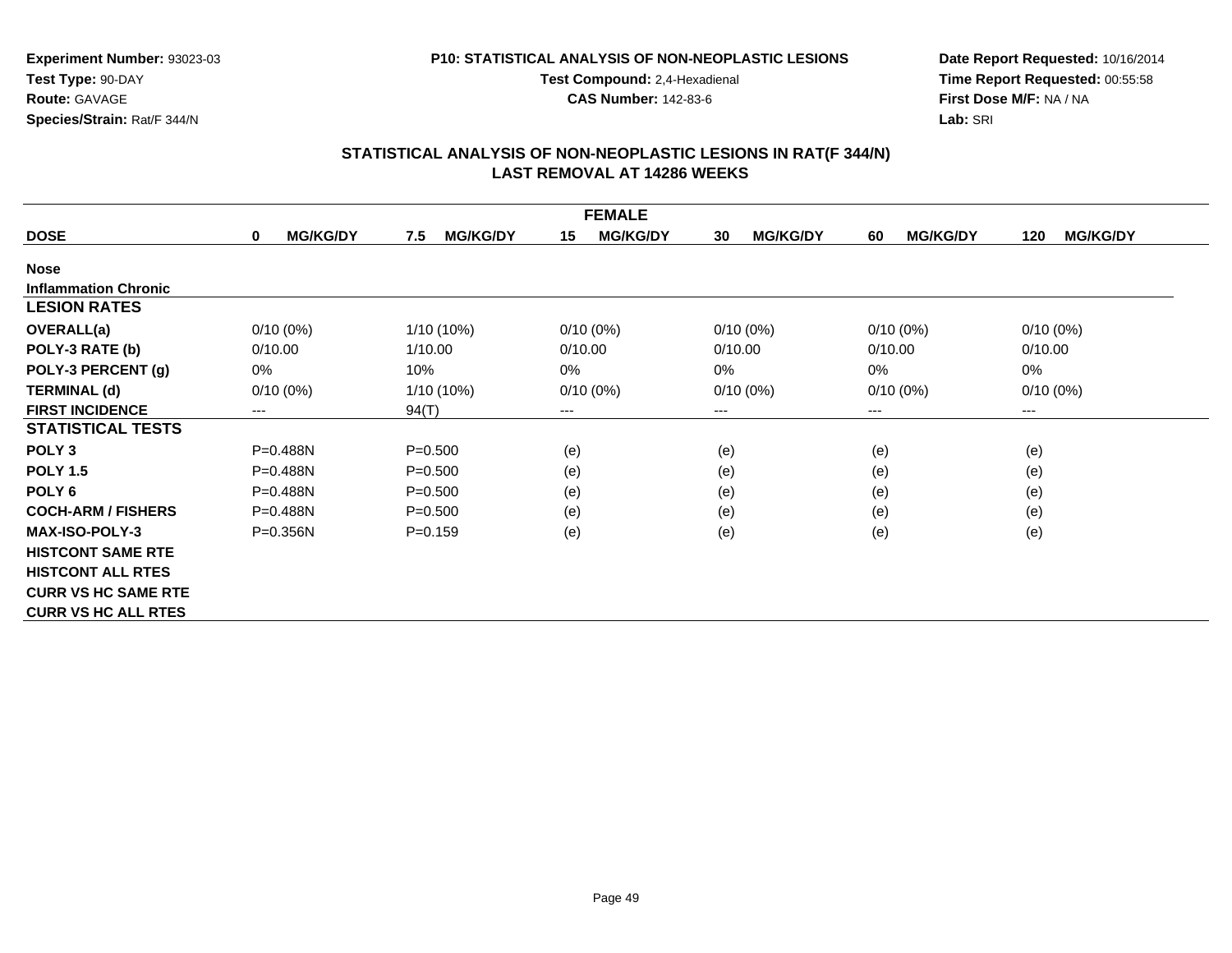### **P10: STATISTICAL ANALYSIS OF NON-NEOPLASTIC LESIONS**

**Test Compound:** 2,4-Hexadienal

**CAS Number:** 142-83-6

**Date Report Requested:** 10/16/2014**Time Report Requested:** 00:55:58**First Dose M/F:** NA / NA**Lab:** SRI

| <b>FEMALE</b>              |                                |                        |                       |                       |                       |                        |  |
|----------------------------|--------------------------------|------------------------|-----------------------|-----------------------|-----------------------|------------------------|--|
| <b>DOSE</b>                | <b>MG/KG/DY</b><br>$\mathbf 0$ | <b>MG/KG/DY</b><br>7.5 | <b>MG/KG/DY</b><br>15 | <b>MG/KG/DY</b><br>30 | <b>MG/KG/DY</b><br>60 | <b>MG/KG/DY</b><br>120 |  |
| <b>Nose: Olfactory Epi</b> |                                |                        |                       |                       |                       |                        |  |
| <b>Atrophy</b>             |                                |                        |                       |                       |                       |                        |  |
| <b>LESION RATES</b>        |                                |                        |                       |                       |                       |                        |  |
| <b>OVERALL(a)</b>          | $0/10(0\%)$                    | $0/10(0\%)$            | $0/10(0\%)$           | $0/10(0\%)$           | $0/10(0\%)$           | $0/10(0\%)$            |  |
| POLY-3 RATE (b)            | 0/10.00                        | 0/10.00                | 0/10.00               | 0/10.00               | 0/10.00               | 0/10.00                |  |
| POLY-3 PERCENT (g)         | 0%                             | 0%                     | 0%                    | $0\%$                 | 0%                    | $0\%$                  |  |
| <b>TERMINAL (d)</b>        | $0/10(0\%)$                    | $0/10(0\%)$            | $0/10(0\%)$           | $0/10(0\%)$           | $0/10(0\%)$           | $0/10(0\%)$            |  |
| <b>FIRST INCIDENCE</b>     | $\qquad \qquad \cdots$         | ---                    | $--$                  | ---                   | ---                   | $--$                   |  |
| <b>STATISTICAL TESTS</b>   |                                |                        |                       |                       |                       |                        |  |
| POLY <sub>3</sub>          | (n)                            | (n)                    | (n)                   | (n)                   | (n)                   | (n)                    |  |
| <b>POLY 1.5</b>            | (n)                            | (n)                    | (n)                   | (n)                   | (n)                   | (n)                    |  |
| POLY 6                     | (n)                            | (n)                    | (n)                   | (n)                   | (n)                   | (n)                    |  |
| <b>COCH-ARM / FISHERS</b>  | (n)                            | (n)                    | (n)                   | (n)                   | (n)                   | (n)                    |  |
| <b>MAX-ISO-POLY-3</b>      | (n)                            | (n)                    | (n)                   | (n)                   | (n)                   | (n)                    |  |
| <b>HISTCONT SAME RTE</b>   |                                |                        |                       |                       |                       |                        |  |
| <b>HISTCONT ALL RTES</b>   |                                |                        |                       |                       |                       |                        |  |
| <b>CURR VS HC SAME RTE</b> |                                |                        |                       |                       |                       |                        |  |
| <b>CURR VS HC ALL RTES</b> |                                |                        |                       |                       |                       |                        |  |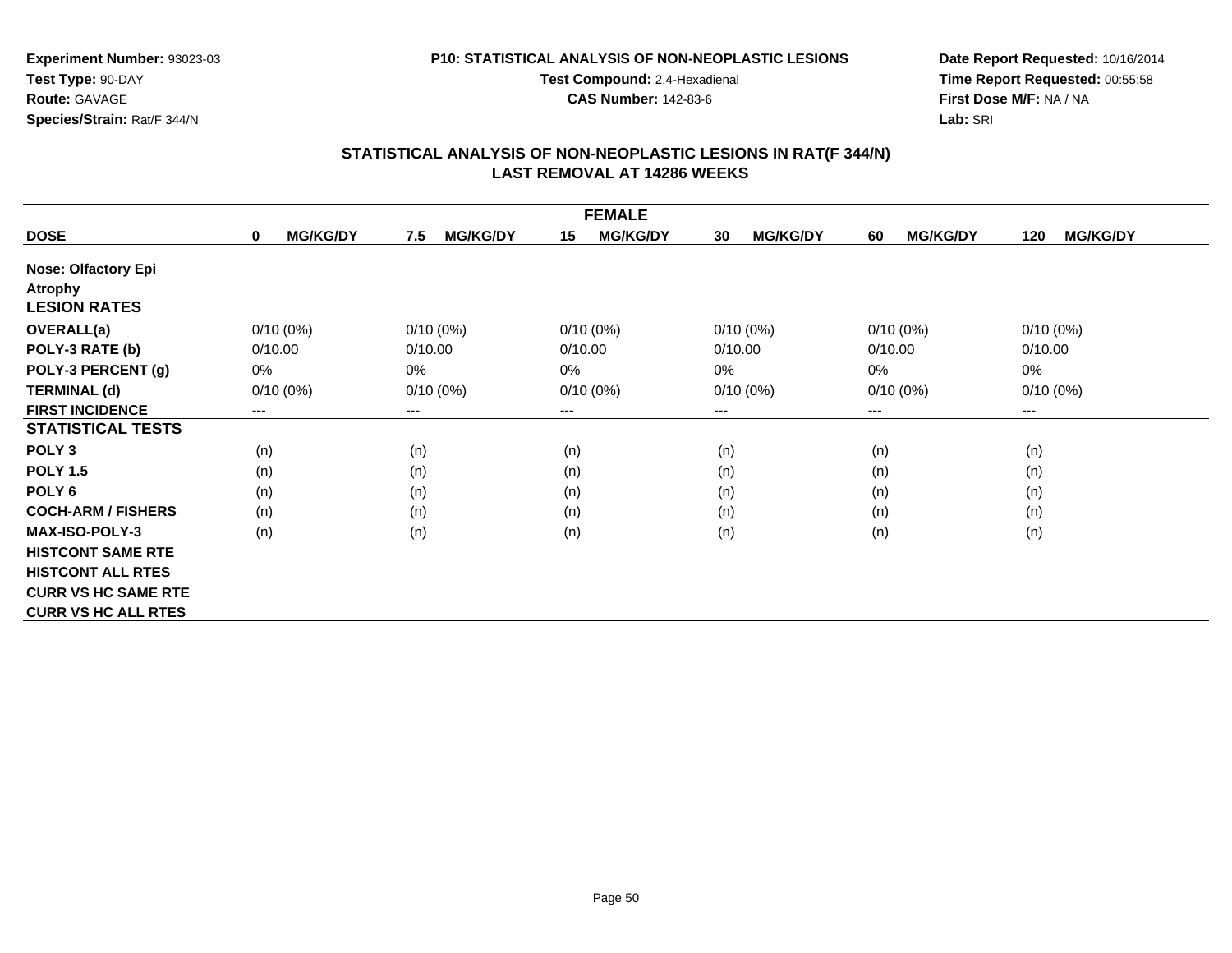### **P10: STATISTICAL ANALYSIS OF NON-NEOPLASTIC LESIONS**

**Test Compound:** 2,4-Hexadienal

**CAS Number:** 142-83-6

**Date Report Requested:** 10/16/2014**Time Report Requested:** 00:55:58**First Dose M/F:** NA / NA**Lab:** SRI

|                             | <b>FEMALE</b>               |                            |                       |                       |                       |                        |  |  |
|-----------------------------|-----------------------------|----------------------------|-----------------------|-----------------------|-----------------------|------------------------|--|--|
| <b>DOSE</b>                 | <b>MG/KG/DY</b><br>$\bf{0}$ | <b>MG/KG/DY</b><br>7.5     | 15<br><b>MG/KG/DY</b> | <b>MG/KG/DY</b><br>30 | <b>MG/KG/DY</b><br>60 | <b>MG/KG/DY</b><br>120 |  |  |
| <b>Nose: Olfactory Epi</b>  |                             |                            |                       |                       |                       |                        |  |  |
| <b>Inflammation Chronic</b> |                             |                            |                       |                       |                       |                        |  |  |
| <b>LESION RATES</b>         |                             |                            |                       |                       |                       |                        |  |  |
| <b>OVERALL(a)</b>           | $0/10(0\%)$                 | $0/10(0\%)$                | $0/10(0\%)$           | $0/10(0\%)$           | $0/10(0\%)$           | $0/10(0\%)$            |  |  |
| POLY-3 RATE (b)             | 0/10.00                     | 0/10.00                    | 0/10.00               | 0/10.00               | 0/10.00               | 0/10.00                |  |  |
| POLY-3 PERCENT (g)          | 0%                          | 0%                         | 0%                    | $0\%$                 | 0%                    | 0%                     |  |  |
| <b>TERMINAL (d)</b>         | $0/10(0\%)$                 | $0/10(0\%)$                | $0/10(0\%)$           | $0/10(0\%)$           | $0/10(0\%)$           | $0/10(0\%)$            |  |  |
| <b>FIRST INCIDENCE</b>      | $--$                        | $\qquad \qquad - \qquad -$ | ---                   | ---                   | $--$                  | ---                    |  |  |
| <b>STATISTICAL TESTS</b>    |                             |                            |                       |                       |                       |                        |  |  |
| POLY <sub>3</sub>           | (n)                         | (n)                        | (n)                   | (n)                   | (n)                   | (n)                    |  |  |
| <b>POLY 1.5</b>             | (n)                         | (n)                        | (n)                   | (n)                   | (n)                   | (n)                    |  |  |
| POLY <sub>6</sub>           | (n)                         | (n)                        | (n)                   | (n)                   | (n)                   | (n)                    |  |  |
| <b>COCH-ARM / FISHERS</b>   | (n)                         | (n)                        | (n)                   | (n)                   | (n)                   | (n)                    |  |  |
| <b>MAX-ISO-POLY-3</b>       | (n)                         | (n)                        | (n)                   | (n)                   | (n)                   | (n)                    |  |  |
| <b>HISTCONT SAME RTE</b>    |                             |                            |                       |                       |                       |                        |  |  |
| <b>HISTCONT ALL RTES</b>    |                             |                            |                       |                       |                       |                        |  |  |
| <b>CURR VS HC SAME RTE</b>  |                             |                            |                       |                       |                       |                        |  |  |
| <b>CURR VS HC ALL RTES</b>  |                             |                            |                       |                       |                       |                        |  |  |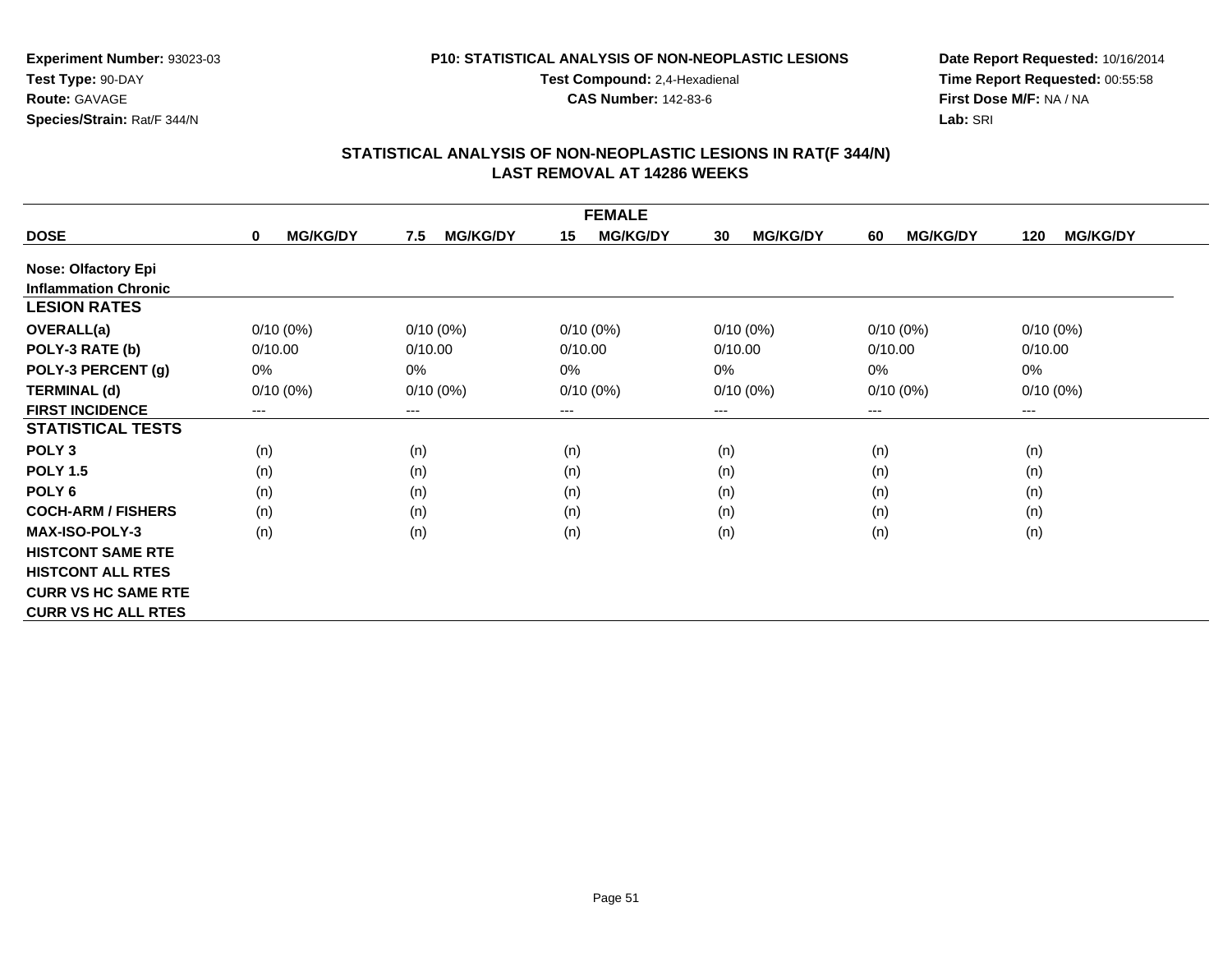### **P10: STATISTICAL ANALYSIS OF NON-NEOPLASTIC LESIONS**

**Test Compound:** 2,4-Hexadienal

**CAS Number:** 142-83-6

**Date Report Requested:** 10/16/2014**Time Report Requested:** 00:55:58**First Dose M/F:** NA / NA**Lab:** SRI

| <b>FEMALE</b>              |                                |                        |                       |                       |                       |                        |  |
|----------------------------|--------------------------------|------------------------|-----------------------|-----------------------|-----------------------|------------------------|--|
| <b>DOSE</b>                | <b>MG/KG/DY</b><br>$\mathbf 0$ | <b>MG/KG/DY</b><br>7.5 | 15<br><b>MG/KG/DY</b> | <b>MG/KG/DY</b><br>30 | <b>MG/KG/DY</b><br>60 | <b>MG/KG/DY</b><br>120 |  |
| <b>Nose: Olfactory Epi</b> |                                |                        |                       |                       |                       |                        |  |
| <b>Necrosis</b>            |                                |                        |                       |                       |                       |                        |  |
| <b>LESION RATES</b>        |                                |                        |                       |                       |                       |                        |  |
| <b>OVERALL(a)</b>          | $0/10(0\%)$                    | $0/10(0\%)$            | $0/10(0\%)$           | $0/10(0\%)$           | $1/10(10\%)$          | 2/10(20%)              |  |
| POLY-3 RATE (b)            | 0/10.00                        | 0/10.00                | 0/10.00               | 0/10.00               | 1/10.00               | 2/10.00                |  |
| POLY-3 PERCENT (g)         | $0\%$                          | $0\%$                  | 0%                    | 0%                    | 10%                   | 20%                    |  |
| <b>TERMINAL (d)</b>        | $0/10(0\%)$                    | $0/10(0\%)$            | $0/10(0\%)$           | $0/10(0\%)$           | 1/10 (10%)            | 2/10(20%)              |  |
| <b>FIRST INCIDENCE</b>     | ---                            | ---                    | $--$                  | ---                   | 94(T)                 | 94(T)                  |  |
| <b>STATISTICAL TESTS</b>   |                                |                        |                       |                       |                       |                        |  |
| POLY <sub>3</sub>          | $P=0.013*$                     | (e)                    | (e)                   | (e)                   | $P = 0.500$           | $P=0.227$              |  |
| <b>POLY 1.5</b>            | $P=0.013*$                     | (e)                    | (e)                   | (e)                   | $P = 0.500$           | $P=0.227$              |  |
| POLY <sub>6</sub>          | $P=0.013*$                     | (e)                    | (e)                   | (e)                   | $P = 0.500$           | $P=0.227$              |  |
| <b>COCH-ARM / FISHERS</b>  | $P=0.013*$                     | (e)                    | (e)                   | (e)                   | $P = 0.500$           | $P=0.237$              |  |
| <b>MAX-ISO-POLY-3</b>      | $P=0.022*$                     | (e)                    | (e)                   | (e)                   | $P=0.159$             | $P = 0.067$            |  |
| <b>HISTCONT SAME RTE</b>   |                                |                        |                       |                       |                       |                        |  |
| <b>HISTCONT ALL RTES</b>   |                                |                        |                       |                       |                       |                        |  |
| <b>CURR VS HC SAME RTE</b> |                                |                        |                       |                       |                       |                        |  |
| <b>CURR VS HC ALL RTES</b> |                                |                        |                       |                       |                       |                        |  |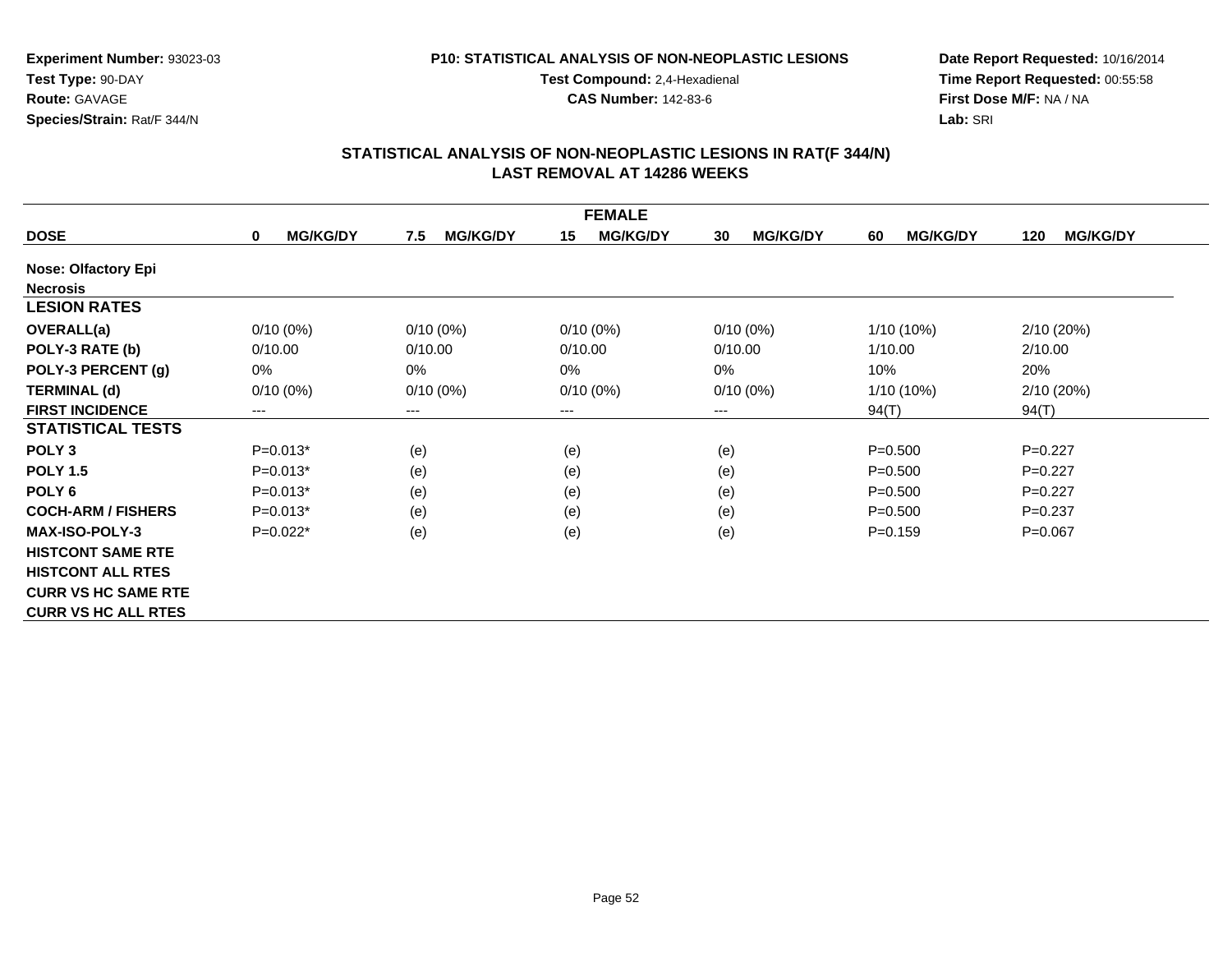### **P10: STATISTICAL ANALYSIS OF NON-NEOPLASTIC LESIONS**

**Test Compound:** 2,4-Hexadienal

**CAS Number:** 142-83-6

**Date Report Requested:** 10/16/2014**Time Report Requested:** 00:55:58**First Dose M/F:** NA / NA**Lab:** SRI

| <b>FEMALE</b>              |                                |                        |                       |                       |                       |                        |  |
|----------------------------|--------------------------------|------------------------|-----------------------|-----------------------|-----------------------|------------------------|--|
| <b>DOSE</b>                | <b>MG/KG/DY</b><br>$\mathbf 0$ | <b>MG/KG/DY</b><br>7.5 | <b>MG/KG/DY</b><br>15 | <b>MG/KG/DY</b><br>30 | <b>MG/KG/DY</b><br>60 | <b>MG/KG/DY</b><br>120 |  |
| <b>Nose: Turbinate</b>     |                                |                        |                       |                       |                       |                        |  |
| <b>Osteofibrosis</b>       |                                |                        |                       |                       |                       |                        |  |
| <b>LESION RATES</b>        |                                |                        |                       |                       |                       |                        |  |
| <b>OVERALL(a)</b>          | $0/10(0\%)$                    | $0/10(0\%)$            | $0/10(0\%)$           | $0/10(0\%)$           | $0/10(0\%)$           | $0/10(0\%)$            |  |
| POLY-3 RATE (b)            | 0/10.00                        | 0/10.00                | 0/10.00               | 0/10.00               | 0/10.00               | 0/10.00                |  |
| POLY-3 PERCENT (g)         | 0%                             | 0%                     | 0%                    | 0%                    | 0%                    | $0\%$                  |  |
| <b>TERMINAL (d)</b>        | $0/10(0\%)$                    | $0/10(0\%)$            | $0/10(0\%)$           | $0/10(0\%)$           | $0/10(0\%)$           | $0/10(0\%)$            |  |
| <b>FIRST INCIDENCE</b>     | ---                            | $---$                  | $--$                  | ---                   | $--$                  | $--$                   |  |
| <b>STATISTICAL TESTS</b>   |                                |                        |                       |                       |                       |                        |  |
| POLY <sub>3</sub>          | (n)                            | (n)                    | (n)                   | (n)                   | (n)                   | (n)                    |  |
| <b>POLY 1.5</b>            | (n)                            | (n)                    | (n)                   | (n)                   | (n)                   | (n)                    |  |
| POLY <sub>6</sub>          | (n)                            | (n)                    | (n)                   | (n)                   | (n)                   | (n)                    |  |
| <b>COCH-ARM / FISHERS</b>  | (n)                            | (n)                    | (n)                   | (n)                   | (n)                   | (n)                    |  |
| <b>MAX-ISO-POLY-3</b>      | (n)                            | (n)                    | (n)                   | (n)                   | (n)                   | (n)                    |  |
| <b>HISTCONT SAME RTE</b>   |                                |                        |                       |                       |                       |                        |  |
| <b>HISTCONT ALL RTES</b>   |                                |                        |                       |                       |                       |                        |  |
| <b>CURR VS HC SAME RTE</b> |                                |                        |                       |                       |                       |                        |  |
| <b>CURR VS HC ALL RTES</b> |                                |                        |                       |                       |                       |                        |  |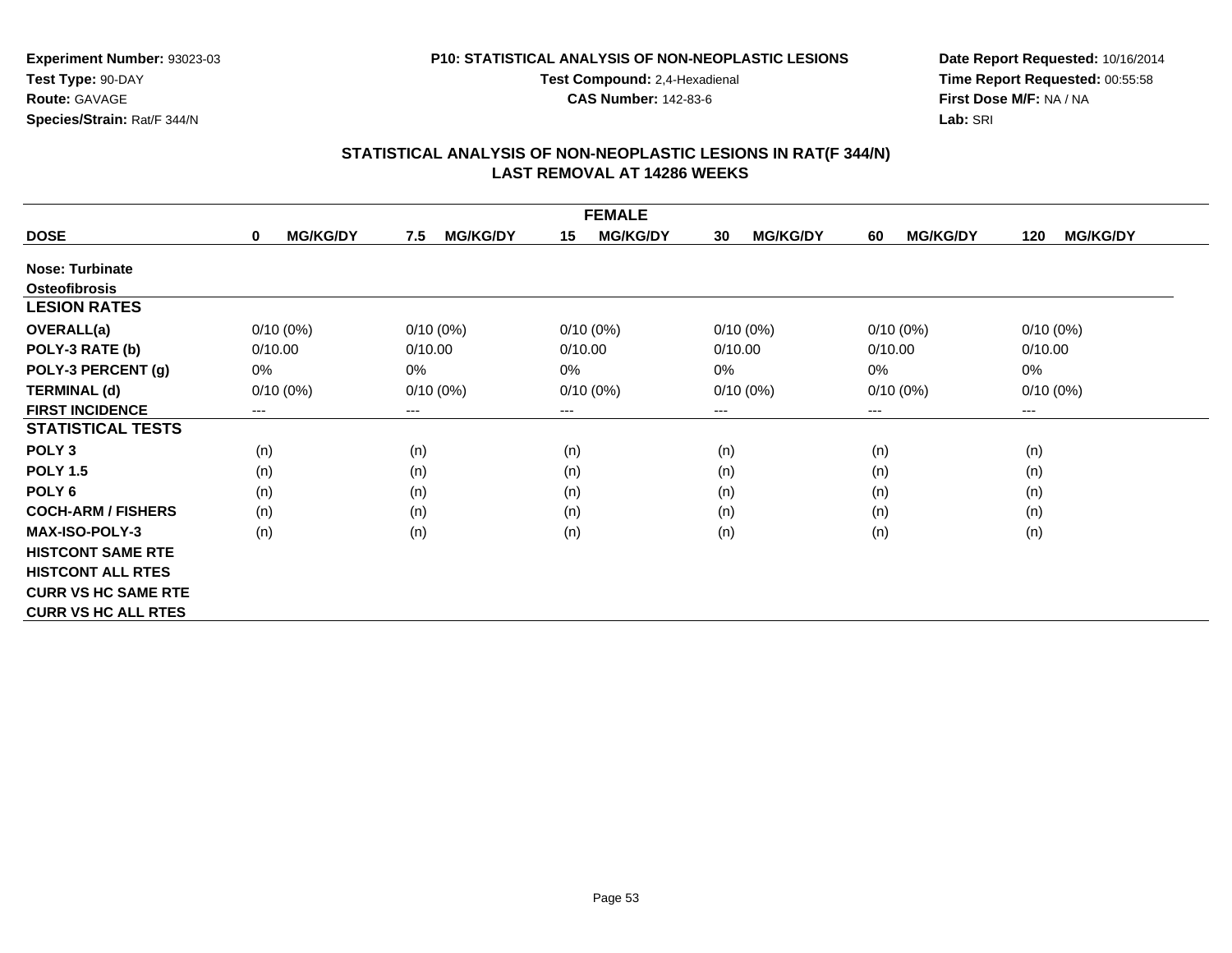### **P10: STATISTICAL ANALYSIS OF NON-NEOPLASTIC LESIONS**

**Test Compound:** 2,4-Hexadienal

**CAS Number:** 142-83-6

**Date Report Requested:** 10/16/2014**Time Report Requested:** 00:55:58**First Dose M/F:** NA / NA**Lab:** SRI

| <b>FEMALE</b>              |                      |                        |                        |                       |                       |                        |  |
|----------------------------|----------------------|------------------------|------------------------|-----------------------|-----------------------|------------------------|--|
| <b>DOSE</b>                | <b>MG/KG/DY</b><br>0 | <b>MG/KG/DY</b><br>7.5 | <b>MG/KG/DY</b><br>15  | <b>MG/KG/DY</b><br>30 | <b>MG/KG/DY</b><br>60 | <b>MG/KG/DY</b><br>120 |  |
| Ovary                      |                      |                        |                        |                       |                       |                        |  |
| Cyst                       |                      |                        |                        |                       |                       |                        |  |
| <b>LESION RATES</b>        |                      |                        |                        |                       |                       |                        |  |
| <b>OVERALL(a)</b>          | 2/10 (20%)           | $0/0 (0\%)$            | $0/0(0\%)$             | $1/1(100\%)$          | $3/3(100\%)$          | 1/10 (10%)             |  |
| POLY-3 RATE (b)            | 2/10.00              | 0/0.00                 | 0/0.00                 | 1/1.00                | 3/3.00                | 1/10.00                |  |
| POLY-3 PERCENT (g)         | 20%                  | 0%                     | 0%                     | 100%                  | 100%                  | 10%                    |  |
| <b>TERMINAL (d)</b>        | 2/10 (20%)           | $0/0 (0\%)$            | $0/0 (0\%)$            | $1/1(100\%)$          | $3/3(100\%)$          | $1/10(10\%)$           |  |
| <b>FIRST INCIDENCE</b>     | 94(T)                | ---                    | $\qquad \qquad \cdots$ | 94(T)                 | 94(T)                 | 94(T)                  |  |
| <b>STATISTICAL TESTS</b>   |                      |                        |                        |                       |                       |                        |  |
| POLY <sub>3</sub>          | (e)                  | (e)                    | (e)                    | $P = 0.286$           | $P=0.010**$           | $P = 0.500N$           |  |
| <b>POLY 1.5</b>            | (e)                  | (e)                    | (e)                    | $P=0.286$             | $P=0.010**$           | $P = 0.500N$           |  |
| POLY <sub>6</sub>          | (e)                  | (e)                    | (e)                    | $P = 0.286$           | P=0.010**             | $P = 0.500N$           |  |
| <b>COCH-ARM / FISHERS</b>  | P=0.338N             | (e)                    | (e)                    | $P = 0.273$           | $P=0.035*$            | $P = 0.500N$           |  |
| <b>MAX-ISO-POLY-3</b>      | (e)                  | (e)                    | (e)                    | $P = 0.090$           | P=0.005**             | P=0.274N               |  |
| <b>HISTCONT SAME RTE</b>   |                      |                        |                        |                       |                       |                        |  |
| <b>HISTCONT ALL RTES</b>   |                      |                        |                        |                       |                       |                        |  |
| <b>CURR VS HC SAME RTE</b> |                      |                        |                        |                       |                       |                        |  |
| <b>CURR VS HC ALL RTES</b> |                      |                        |                        |                       |                       |                        |  |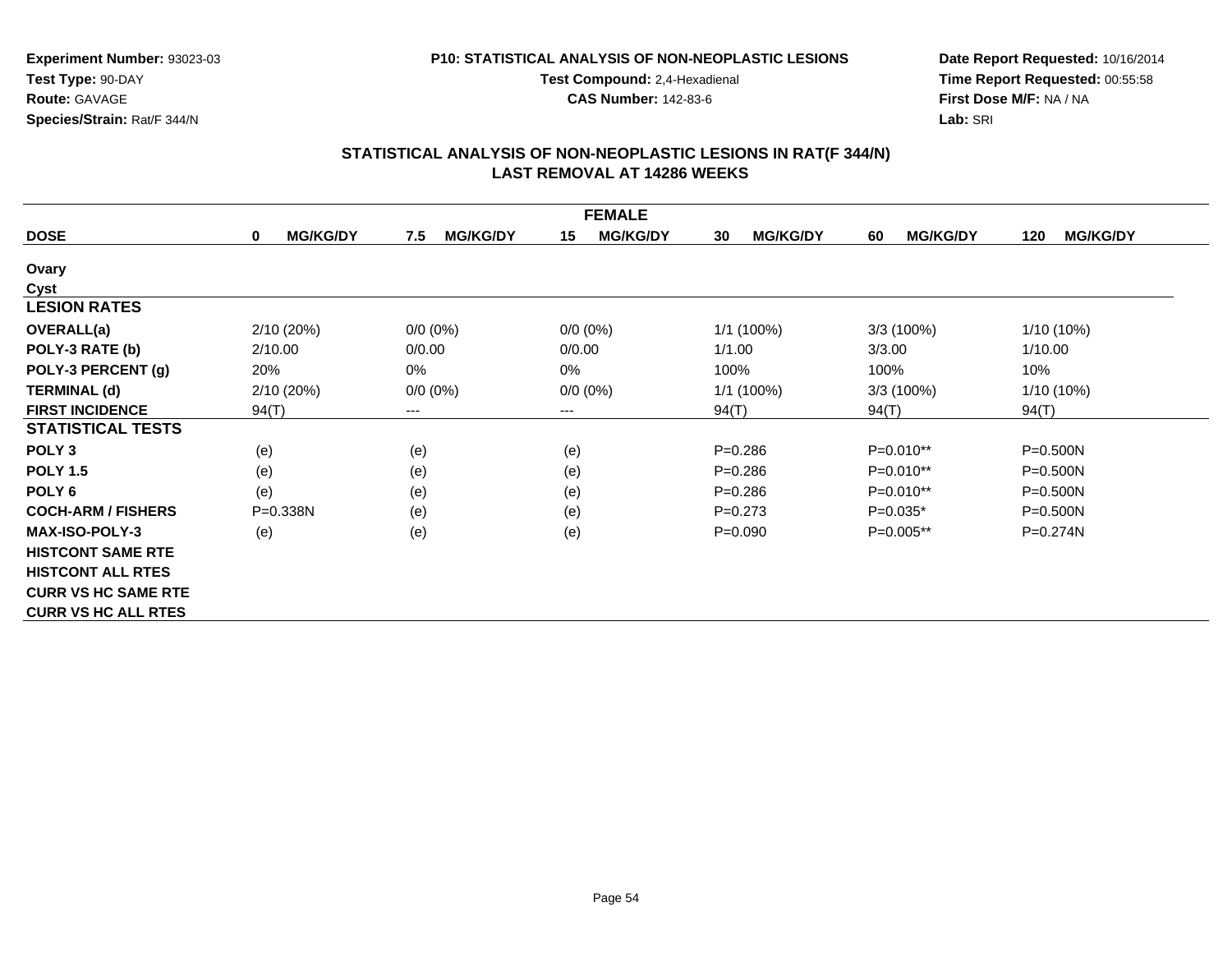### **P10: STATISTICAL ANALYSIS OF NON-NEOPLASTIC LESIONS**

**Test Compound:** 2,4-Hexadienal

**CAS Number:** 142-83-6

**Date Report Requested:** 10/16/2014**Time Report Requested:** 00:55:58**First Dose M/F:** NA / NA**Lab:** SRI

| <b>FEMALE</b>              |                                |                        |                        |                       |                       |                        |  |
|----------------------------|--------------------------------|------------------------|------------------------|-----------------------|-----------------------|------------------------|--|
| <b>DOSE</b>                | <b>MG/KG/DY</b><br>$\mathbf 0$ | <b>MG/KG/DY</b><br>7.5 | <b>MG/KG/DY</b><br>15  | <b>MG/KG/DY</b><br>30 | <b>MG/KG/DY</b><br>60 | <b>MG/KG/DY</b><br>120 |  |
| <b>Pancreas</b>            |                                |                        |                        |                       |                       |                        |  |
| <b>Atrophy</b>             |                                |                        |                        |                       |                       |                        |  |
| <b>LESION RATES</b>        |                                |                        |                        |                       |                       |                        |  |
| <b>OVERALL(a)</b>          | $0/10(0\%)$                    | $0/0 (0\%)$            | $0/0 (0\%)$            | $0/0 (0\%)$           | $0/0 (0\%)$           | $0/10(0\%)$            |  |
| POLY-3 RATE (b)            | 0/10.00                        | 0/0.00                 | 0/0.00                 | 0/0.00                | 0/0.00                | 0/10.00                |  |
| POLY-3 PERCENT (g)         | 0%                             | 0%                     | 0%                     | 0%                    | 0%                    | 0%                     |  |
| <b>TERMINAL (d)</b>        | $0/10(0\%)$                    | $0/0 (0\%)$            | $0/0 (0\%)$            | $0/0 (0\%)$           | $0/0 (0\%)$           | $0/10(0\%)$            |  |
| <b>FIRST INCIDENCE</b>     | ---                            | ---                    | $\qquad \qquad \cdots$ | ---                   | $---$                 | ---                    |  |
| <b>STATISTICAL TESTS</b>   |                                |                        |                        |                       |                       |                        |  |
| POLY <sub>3</sub>          | (n)                            | (n)                    | (n)                    | (n)                   | (n)                   | (n)                    |  |
| <b>POLY 1.5</b>            | (n)                            | (n)                    | (n)                    | (n)                   | (n)                   | (n)                    |  |
| POLY 6                     | (n)                            | (n)                    | (n)                    | (n)                   | (n)                   | (n)                    |  |
| <b>COCH-ARM / FISHERS</b>  | (n)                            | (n)                    | (n)                    | (n)                   | (n)                   | (n)                    |  |
| <b>MAX-ISO-POLY-3</b>      | (n)                            | (n)                    | (n)                    | (n)                   | (n)                   | (n)                    |  |
| <b>HISTCONT SAME RTE</b>   |                                |                        |                        |                       |                       |                        |  |
| <b>HISTCONT ALL RTES</b>   |                                |                        |                        |                       |                       |                        |  |
| <b>CURR VS HC SAME RTE</b> |                                |                        |                        |                       |                       |                        |  |
| <b>CURR VS HC ALL RTES</b> |                                |                        |                        |                       |                       |                        |  |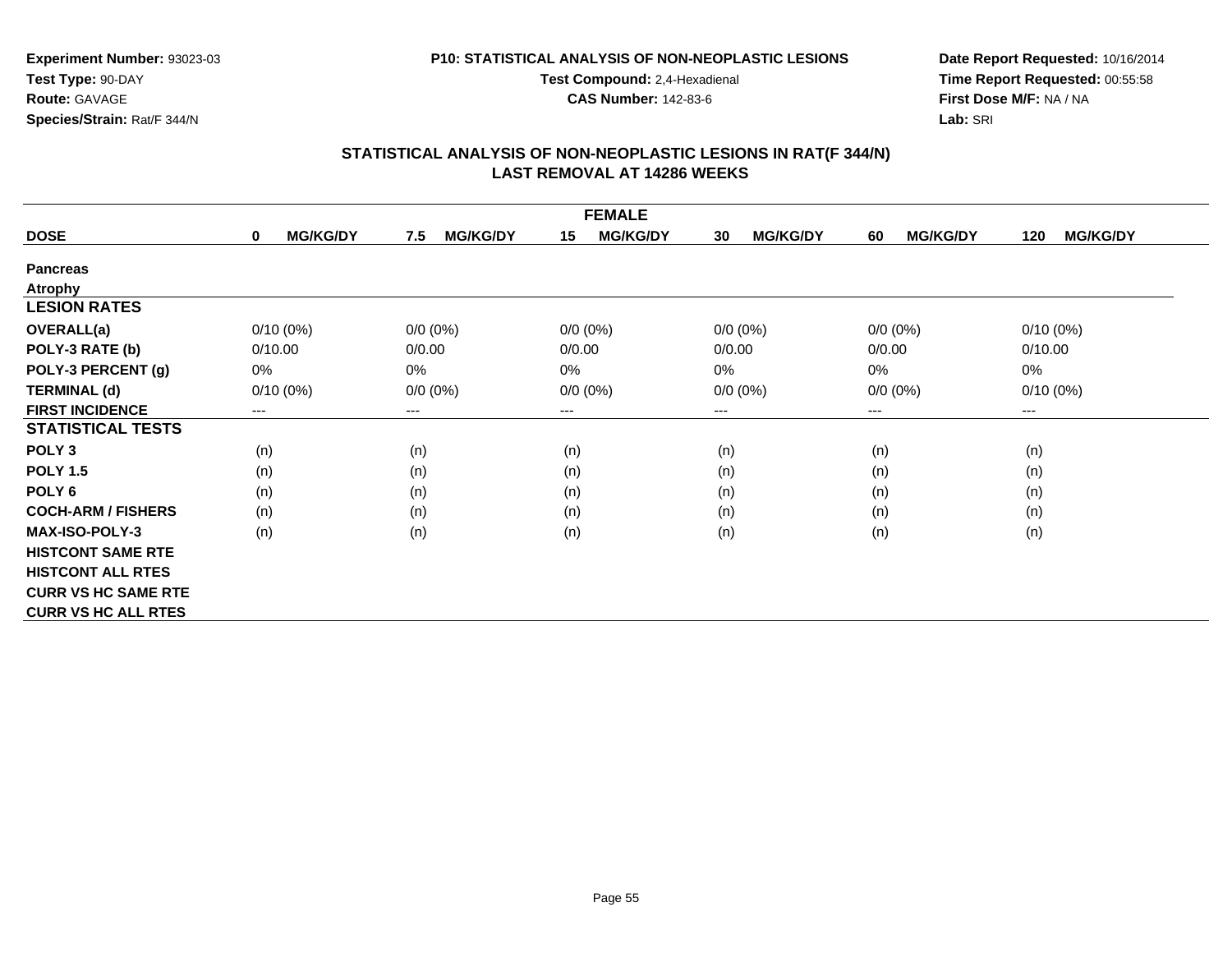### **P10: STATISTICAL ANALYSIS OF NON-NEOPLASTIC LESIONS**

**Test Compound:** 2,4-Hexadienal

**CAS Number:** 142-83-6

**Date Report Requested:** 10/16/2014**Time Report Requested:** 00:55:58**First Dose M/F:** NA / NA**Lab:** SRI

|                                       |                                |                        | <b>FEMALE</b>         |                       |                       |                        |
|---------------------------------------|--------------------------------|------------------------|-----------------------|-----------------------|-----------------------|------------------------|
| <b>DOSE</b>                           | <b>MG/KG/DY</b><br>$\mathbf 0$ | <b>MG/KG/DY</b><br>7.5 | <b>MG/KG/DY</b><br>15 | <b>MG/KG/DY</b><br>30 | <b>MG/KG/DY</b><br>60 | <b>MG/KG/DY</b><br>120 |
| <b>Pituitary Gland: Pars Distalis</b> |                                |                        |                       |                       |                       |                        |
| Cyst                                  |                                |                        |                       |                       |                       |                        |
| <b>LESION RATES</b>                   |                                |                        |                       |                       |                       |                        |
| <b>OVERALL(a)</b>                     | 1/10 (10%)                     | $0/0 (0\%)$            | $0/0 (0\%)$           | $0/0 (0\%)$           | $0/0 (0\%)$           | $0/10(0\%)$            |
| POLY-3 RATE (b)                       | 1/10.00                        | 0/0.00                 | 0/0.00                | 0/0.00                | 0/0.00                | 0/10.00                |
| POLY-3 PERCENT (g)                    | 10%                            | 0%                     | 0%                    | $0\%$                 | 0%                    | $0\%$                  |
| <b>TERMINAL (d)</b>                   | $1/10(10\%)$                   | $0/0 (0\%)$            | $0/0 (0\%)$           | $0/0 (0\%)$           | $0/0 (0\%)$           | $0/10(0\%)$            |
| <b>FIRST INCIDENCE</b>                | 94(T)                          | ---                    | $--$                  | ---                   | ---                   | ---                    |
| <b>STATISTICAL TESTS</b>              |                                |                        |                       |                       |                       |                        |
| POLY <sub>3</sub>                     | (e)                            | (e)                    | (e)                   | (e)                   | (e)                   | $P = 0.500N$           |
| <b>POLY 1.5</b>                       | (e)                            | (e)                    | (e)                   | (e)                   | (e)                   | $P = 0.500N$           |
| POLY 6                                | (e)                            | (e)                    | (e)                   | (e)                   | (e)                   | $P = 0.500N$           |
| <b>COCH-ARM / FISHERS</b>             | $P = 0.304N$                   | (e)                    | (e)                   | (e)                   | (e)                   | $P = 0.500N$           |
| <b>MAX-ISO-POLY-3</b>                 | (e)                            | (e)                    | (e)                   | (e)                   | (e)                   | $P = 0.159N$           |
| <b>HISTCONT SAME RTE</b>              |                                |                        |                       |                       |                       |                        |
| <b>HISTCONT ALL RTES</b>              |                                |                        |                       |                       |                       |                        |
| <b>CURR VS HC SAME RTE</b>            |                                |                        |                       |                       |                       |                        |
| <b>CURR VS HC ALL RTES</b>            |                                |                        |                       |                       |                       |                        |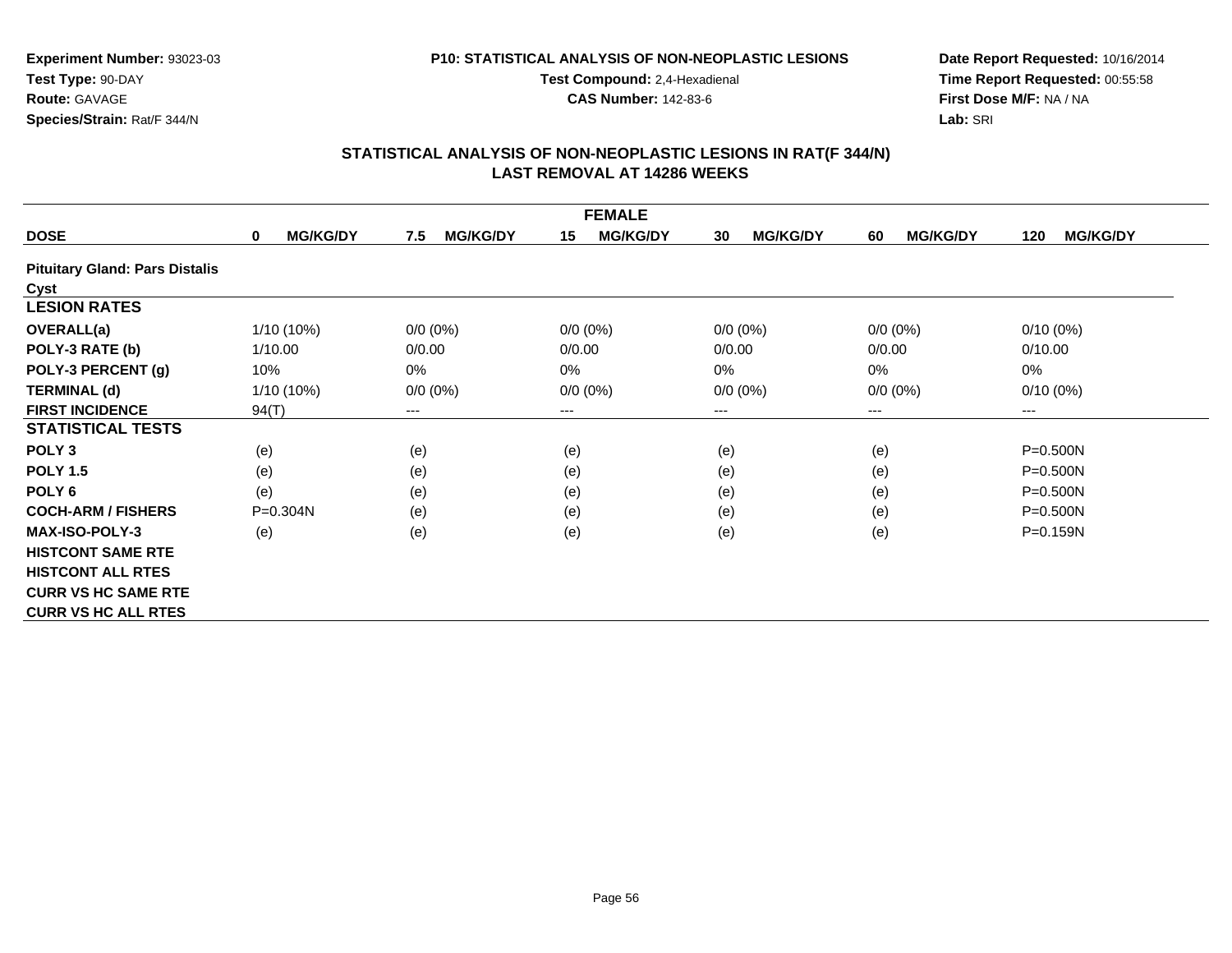### **P10: STATISTICAL ANALYSIS OF NON-NEOPLASTIC LESIONS**

**Test Compound:** 2,4-Hexadienal

**CAS Number:** 142-83-6

**Date Report Requested:** 10/16/2014**Time Report Requested:** 00:55:58**First Dose M/F:** NA / NA**Lab:** SRI

|                            |                                |                        | <b>FEMALE</b>         |                       |                       |                        |
|----------------------------|--------------------------------|------------------------|-----------------------|-----------------------|-----------------------|------------------------|
| <b>DOSE</b>                | <b>MG/KG/DY</b><br>$\mathbf 0$ | <b>MG/KG/DY</b><br>7.5 | <b>MG/KG/DY</b><br>15 | <b>MG/KG/DY</b><br>30 | <b>MG/KG/DY</b><br>60 | <b>MG/KG/DY</b><br>120 |
| Stomach, Forestomach       |                                |                        |                       |                       |                       |                        |
| Edema                      |                                |                        |                       |                       |                       |                        |
| <b>LESION RATES</b>        |                                |                        |                       |                       |                       |                        |
| <b>OVERALL(a)</b>          | $0/10(0\%)$                    | $0/10(0\%)$            | $0/10(0\%)$           | $0/10(0\%)$           | $0/10(0\%)$           | $0/10(0\%)$            |
| POLY-3 RATE (b)            | 0/10.00                        | 0/10.00                | 0/10.00               | 0/10.00               | 0/10.00               | 0/10.00                |
| POLY-3 PERCENT (g)         | $0\%$                          | 0%                     | 0%                    | $0\%$                 | 0%                    | $0\%$                  |
| <b>TERMINAL (d)</b>        | $0/10(0\%)$                    | $0/10(0\%)$            | $0/10(0\%)$           | $0/10(0\%)$           | $0/10(0\%)$           | $0/10(0\%)$            |
| <b>FIRST INCIDENCE</b>     | ---                            | ---                    | $--$                  | $---$                 | ---                   | $--$                   |
| <b>STATISTICAL TESTS</b>   |                                |                        |                       |                       |                       |                        |
| POLY <sub>3</sub>          | (n)                            | (n)                    | (n)                   | (n)                   | (n)                   | (n)                    |
| <b>POLY 1.5</b>            | (n)                            | (n)                    | (n)                   | (n)                   | (n)                   | (n)                    |
| POLY 6                     | (n)                            | (n)                    | (n)                   | (n)                   | (n)                   | (n)                    |
| <b>COCH-ARM / FISHERS</b>  | (n)                            | (n)                    | (n)                   | (n)                   | (n)                   | (n)                    |
| <b>MAX-ISO-POLY-3</b>      | (n)                            | (n)                    | (n)                   | (n)                   | (n)                   | (n)                    |
| <b>HISTCONT SAME RTE</b>   |                                |                        |                       |                       |                       |                        |
| <b>HISTCONT ALL RTES</b>   |                                |                        |                       |                       |                       |                        |
| <b>CURR VS HC SAME RTE</b> |                                |                        |                       |                       |                       |                        |
| <b>CURR VS HC ALL RTES</b> |                                |                        |                       |                       |                       |                        |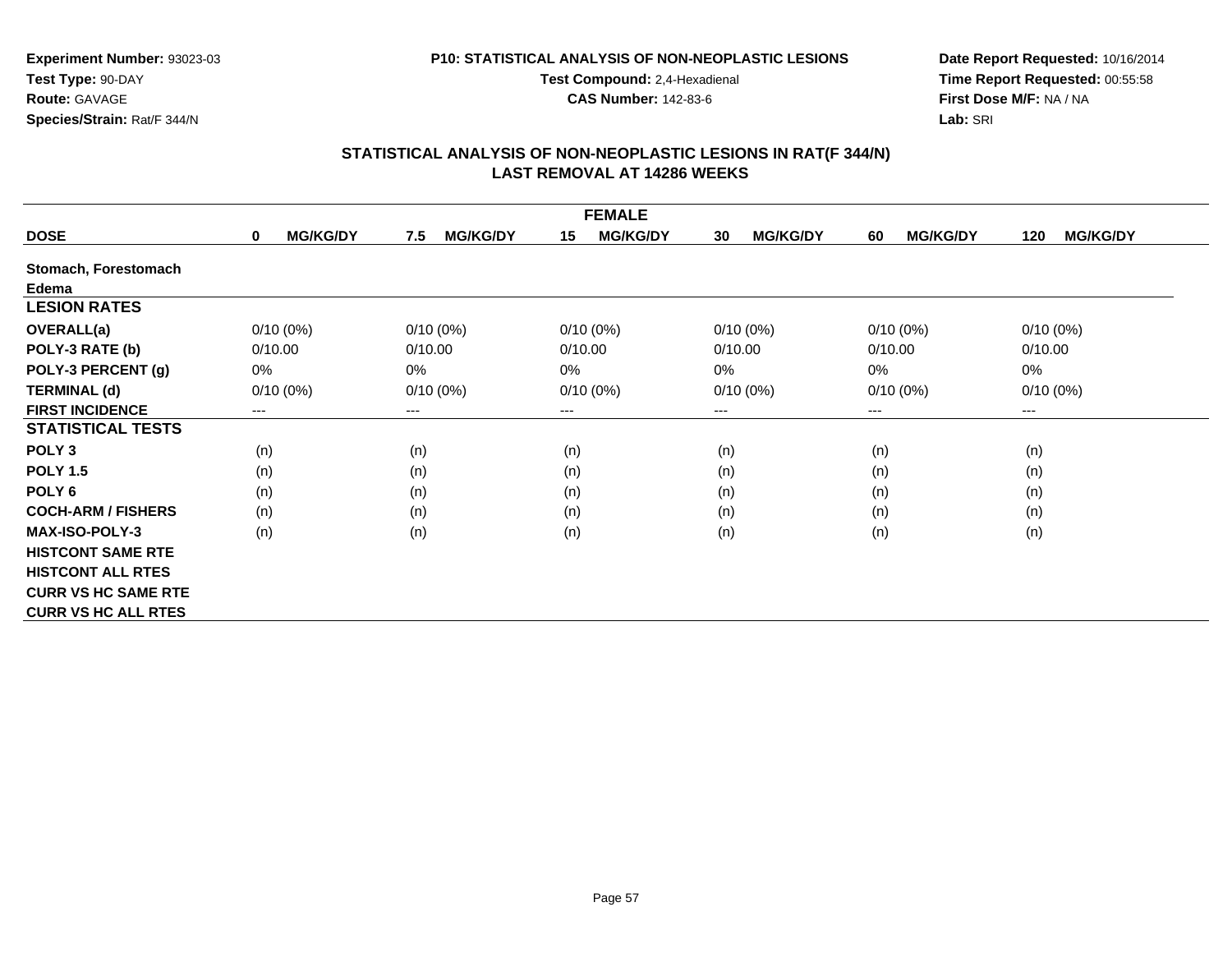#### **P10: STATISTICAL ANALYSIS OF NON-NEOPLASTIC LESIONS**

**Test Compound:** 2,4-Hexadienal

**CAS Number:** 142-83-6

**Date Report Requested:** 10/16/2014**Time Report Requested:** 00:55:58**First Dose M/F:** NA / NA**Lab:** SRI

|                            | <b>FEMALE</b>                  |                        |                       |                       |                       |                        |  |  |
|----------------------------|--------------------------------|------------------------|-----------------------|-----------------------|-----------------------|------------------------|--|--|
| <b>DOSE</b>                | <b>MG/KG/DY</b><br>$\mathbf 0$ | 7.5<br><b>MG/KG/DY</b> | 15<br><b>MG/KG/DY</b> | <b>MG/KG/DY</b><br>30 | <b>MG/KG/DY</b><br>60 | 120<br><b>MG/KG/DY</b> |  |  |
| Stomach, Forestomach       |                                |                        |                       |                       |                       |                        |  |  |
| <b>Foreign Body</b>        |                                |                        |                       |                       |                       |                        |  |  |
| <b>LESION RATES</b>        |                                |                        |                       |                       |                       |                        |  |  |
| <b>OVERALL(a)</b>          | $0/10(0\%)$                    | $0/10(0\%)$            | $0/10(0\%)$           | $0/10(0\%)$           | $0/10(0\%)$           | 2/10(20%)              |  |  |
| POLY-3 RATE (b)            | 0/10.00                        | 0/10.00                | 0/10.00               | 0/10.00               | 0/10.00               | 2/10.00                |  |  |
| POLY-3 PERCENT (g)         | $0\%$                          | 0%                     | 0%                    | $0\%$                 | 0%                    | 20%                    |  |  |
| <b>TERMINAL (d)</b>        | $0/10(0\%)$                    | $0/10(0\%)$            | $0/10(0\%)$           | $0/10(0\%)$           | $0/10(0\%)$           | 2/10(20%)              |  |  |
| <b>FIRST INCIDENCE</b>     | ---                            | ---                    | $---$                 | ---                   | ---                   | 94(T)                  |  |  |
| <b>STATISTICAL TESTS</b>   |                                |                        |                       |                       |                       |                        |  |  |
| POLY <sub>3</sub>          | $P=0.008**$                    | (e)                    | (e)                   | (e)                   | (e)                   | $P=0.227$              |  |  |
| <b>POLY 1.5</b>            | P=0.008**                      | (e)                    | (e)                   | (e)                   | (e)                   | $P=0.227$              |  |  |
| POLY <sub>6</sub>          | $P=0.008**$                    | (e)                    | (e)                   | (e)                   | (e)                   | $P=0.227$              |  |  |
| <b>COCH-ARM / FISHERS</b>  | $P=0.010**$                    | (e)                    | (e)                   | (e)                   | (e)                   | $P=0.237$              |  |  |
| <b>MAX-ISO-POLY-3</b>      | $P=0.008**$                    | (e)                    | (e)                   | (e)                   | (e)                   | $P=0.067$              |  |  |
| <b>HISTCONT SAME RTE</b>   |                                |                        |                       |                       |                       |                        |  |  |
| <b>HISTCONT ALL RTES</b>   |                                |                        |                       |                       |                       |                        |  |  |
| <b>CURR VS HC SAME RTE</b> |                                |                        |                       |                       |                       |                        |  |  |
| <b>CURR VS HC ALL RTES</b> |                                |                        |                       |                       |                       |                        |  |  |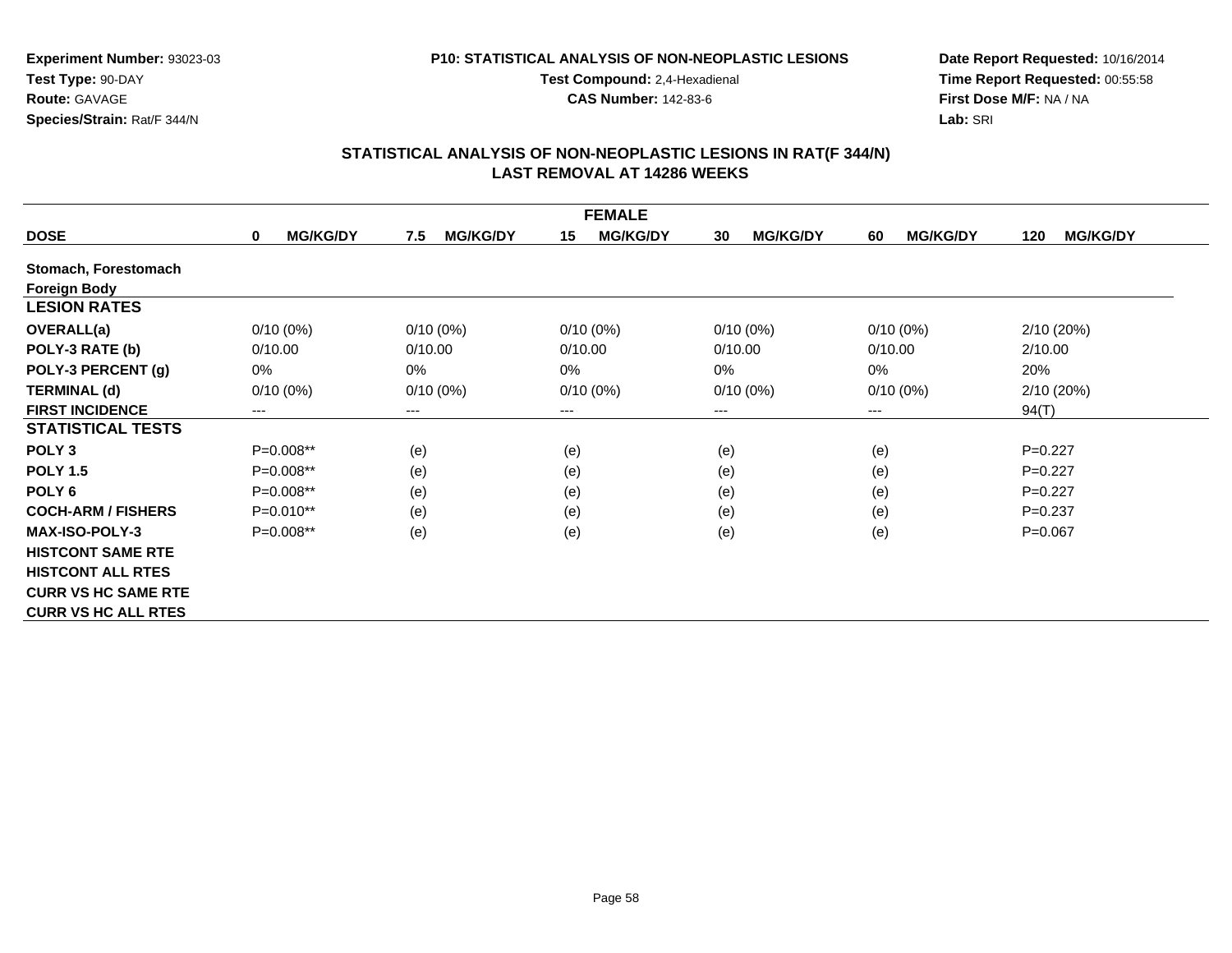#### **P10: STATISTICAL ANALYSIS OF NON-NEOPLASTIC LESIONS**

**Test Compound:** 2,4-Hexadienal

**CAS Number:** 142-83-6

**Date Report Requested:** 10/16/2014**Time Report Requested:** 00:55:58**First Dose M/F:** NA / NA**Lab:** SRI

|                             | <b>FEMALE</b>                  |                        |                       |                       |                       |                        |  |  |
|-----------------------------|--------------------------------|------------------------|-----------------------|-----------------------|-----------------------|------------------------|--|--|
| <b>DOSE</b>                 | <b>MG/KG/DY</b><br>$\mathbf 0$ | <b>MG/KG/DY</b><br>7.5 | 15<br><b>MG/KG/DY</b> | <b>MG/KG/DY</b><br>30 | <b>MG/KG/DY</b><br>60 | <b>MG/KG/DY</b><br>120 |  |  |
| Stomach, Forestomach        |                                |                        |                       |                       |                       |                        |  |  |
| <b>Inflammation Chronic</b> |                                |                        |                       |                       |                       |                        |  |  |
| <b>LESION RATES</b>         |                                |                        |                       |                       |                       |                        |  |  |
| <b>OVERALL(a)</b>           | $0/10(0\%)$                    | $0/10(0\%)$            | $0/10(0\%)$           | $0/10(0\%)$           | $0/10(0\%)$           | 5/10 (50%)             |  |  |
| POLY-3 RATE (b)             | 0/10.00                        | 0/10.00                | 0/10.00               | 0/10.00               | 0/10.00               | 5/10.00                |  |  |
| POLY-3 PERCENT (g)          | $0\%$                          | $0\%$                  | 0%                    | 0%                    | 0%                    | 50%                    |  |  |
| <b>TERMINAL (d)</b>         | $0/10(0\%)$                    | $0/10(0\%)$            | $0/10(0\%)$           | $0/10(0\%)$           | $0/10(0\%)$           | 5/10 (50%)             |  |  |
| <b>FIRST INCIDENCE</b>      | ---                            | ---                    | $--$                  | ---                   | $--$                  | 94(T)                  |  |  |
| <b>STATISTICAL TESTS</b>    |                                |                        |                       |                       |                       |                        |  |  |
| POLY <sub>3</sub>           | $P=0.000**$                    | (e)                    | (e)                   | (e)                   | (e)                   | $P=0.008**$            |  |  |
| <b>POLY 1.5</b>             | $P=0.000**$                    | (e)                    | (e)                   | (e)                   | (e)                   | $P=0.008**$            |  |  |
| POLY <sub>6</sub>           | $P=0.000**$                    | (e)                    | (e)                   | (e)                   | (e)                   | P=0.008**              |  |  |
| <b>COCH-ARM / FISHERS</b>   | $P=0.000**$                    | (e)                    | (e)                   | (e)                   | (e)                   | $P=0.016*$             |  |  |
| <b>MAX-ISO-POLY-3</b>       | $P=0.000**$                    | (e)                    | (e)                   | (e)                   | (e)                   | P<0.001**              |  |  |
| <b>HISTCONT SAME RTE</b>    |                                |                        |                       |                       |                       |                        |  |  |
| <b>HISTCONT ALL RTES</b>    |                                |                        |                       |                       |                       |                        |  |  |
| <b>CURR VS HC SAME RTE</b>  |                                |                        |                       |                       |                       |                        |  |  |
| <b>CURR VS HC ALL RTES</b>  |                                |                        |                       |                       |                       |                        |  |  |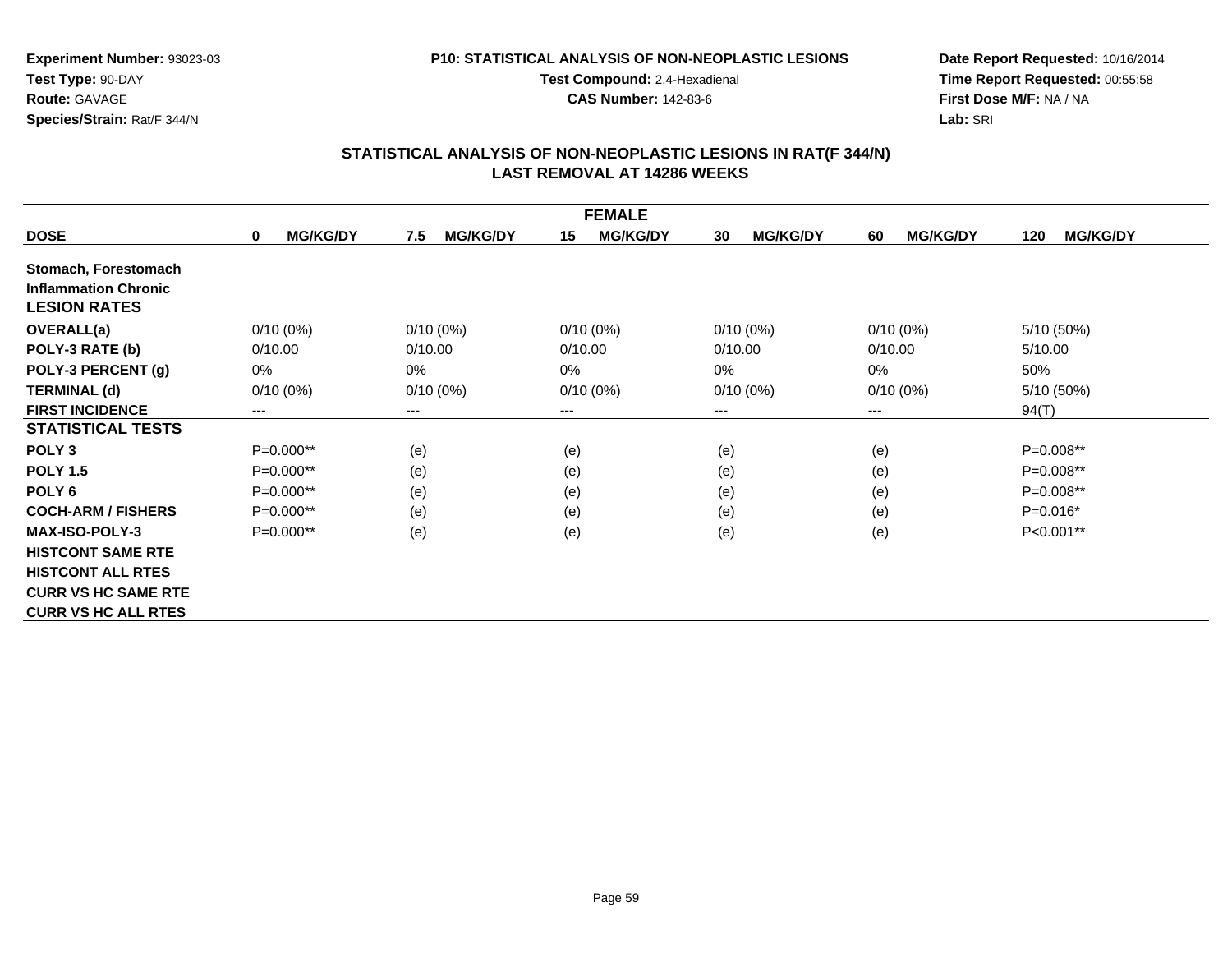### **P10: STATISTICAL ANALYSIS OF NON-NEOPLASTIC LESIONS**

**Test Compound:** 2,4-Hexadienal

**CAS Number:** 142-83-6

**Date Report Requested:** 10/16/2014**Time Report Requested:** 00:55:58**First Dose M/F:** NA / NA**Lab:** SRI

|                            |                                |                        | <b>FEMALE</b>         |                       |                       |                        |
|----------------------------|--------------------------------|------------------------|-----------------------|-----------------------|-----------------------|------------------------|
| <b>DOSE</b>                | <b>MG/KG/DY</b><br>$\mathbf 0$ | <b>MG/KG/DY</b><br>7.5 | <b>MG/KG/DY</b><br>15 | <b>MG/KG/DY</b><br>30 | <b>MG/KG/DY</b><br>60 | <b>MG/KG/DY</b><br>120 |
| Stomach, Forestomach       |                                |                        |                       |                       |                       |                        |
| <b>Ulcer</b>               |                                |                        |                       |                       |                       |                        |
| <b>LESION RATES</b>        |                                |                        |                       |                       |                       |                        |
| <b>OVERALL(a)</b>          | $0/10(0\%)$                    | $0/10(0\%)$            | $0/10(0\%)$           | $0/10(0\%)$           | $0/10(0\%)$           | $0/10(0\%)$            |
| POLY-3 RATE (b)            | 0/10.00                        | 0/10.00                | 0/10.00               | 0/10.00               | 0/10.00               | 0/10.00                |
| POLY-3 PERCENT (g)         | $0\%$                          | 0%                     | 0%                    | $0\%$                 | 0%                    | $0\%$                  |
| <b>TERMINAL (d)</b>        | $0/10(0\%)$                    | $0/10(0\%)$            | $0/10(0\%)$           | $0/10(0\%)$           | $0/10(0\%)$           | $0/10(0\%)$            |
| <b>FIRST INCIDENCE</b>     | ---                            | ---                    | $--$                  | $---$                 | ---                   | $--$                   |
| <b>STATISTICAL TESTS</b>   |                                |                        |                       |                       |                       |                        |
| POLY <sub>3</sub>          | (n)                            | (n)                    | (n)                   | (n)                   | (n)                   | (n)                    |
| <b>POLY 1.5</b>            | (n)                            | (n)                    | (n)                   | (n)                   | (n)                   | (n)                    |
| POLY 6                     | (n)                            | (n)                    | (n)                   | (n)                   | (n)                   | (n)                    |
| <b>COCH-ARM / FISHERS</b>  | (n)                            | (n)                    | (n)                   | (n)                   | (n)                   | (n)                    |
| <b>MAX-ISO-POLY-3</b>      | (n)                            | (n)                    | (n)                   | (n)                   | (n)                   | (n)                    |
| <b>HISTCONT SAME RTE</b>   |                                |                        |                       |                       |                       |                        |
| <b>HISTCONT ALL RTES</b>   |                                |                        |                       |                       |                       |                        |
| <b>CURR VS HC SAME RTE</b> |                                |                        |                       |                       |                       |                        |
| <b>CURR VS HC ALL RTES</b> |                                |                        |                       |                       |                       |                        |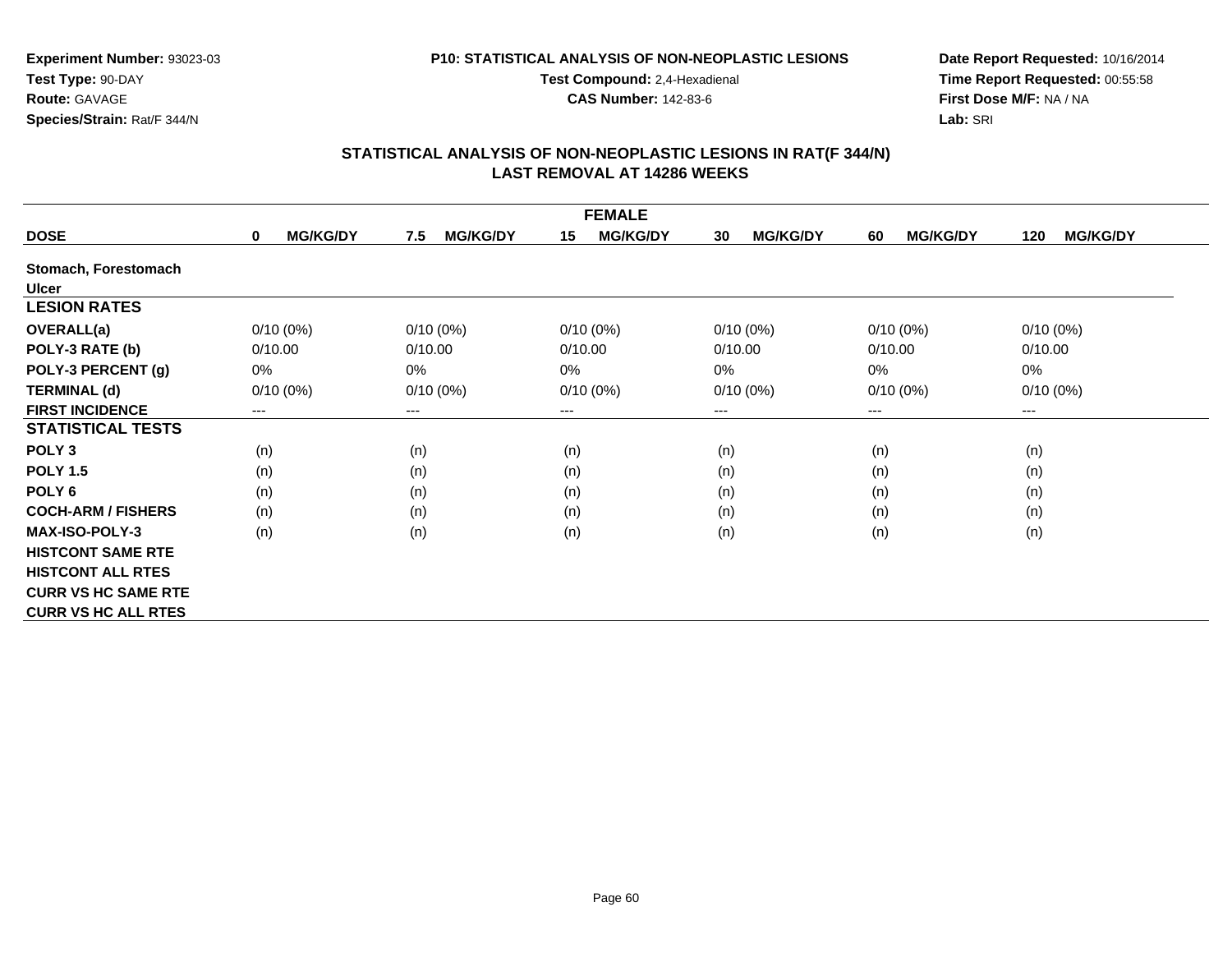#### **P10: STATISTICAL ANALYSIS OF NON-NEOPLASTIC LESIONS**

**Test Compound:** 2,4-Hexadienal

**CAS Number:** 142-83-6

**Date Report Requested:** 10/16/2014**Time Report Requested:** 00:55:58**First Dose M/F:** NA / NA**Lab:** SRI

|                                  |                                |                        | <b>FEMALE</b>         |                       |                       |                        |
|----------------------------------|--------------------------------|------------------------|-----------------------|-----------------------|-----------------------|------------------------|
| <b>DOSE</b>                      | <b>MG/KG/DY</b><br>$\mathbf 0$ | <b>MG/KG/DY</b><br>7.5 | <b>MG/KG/DY</b><br>15 | <b>MG/KG/DY</b><br>30 | <b>MG/KG/DY</b><br>60 | <b>MG/KG/DY</b><br>120 |
| Stomach, Forestomach: Epithelium |                                |                        |                       |                       |                       |                        |
| Degeneration                     |                                |                        |                       |                       |                       |                        |
| <b>LESION RATES</b>              |                                |                        |                       |                       |                       |                        |
| <b>OVERALL(a)</b>                | $0/10(0\%)$                    | $0/10(0\%)$            | $0/10(0\%)$           | $0/10(0\%)$           | $0/10(0\%)$           | 4/10 (40%)             |
| POLY-3 RATE (b)                  | 0/10.00                        | 0/10.00                | 0/10.00               | 0/10.00               | 0/10.00               | 4/10.00                |
| POLY-3 PERCENT (g)               | $0\%$                          | $0\%$                  | 0%                    | 0%                    | 0%                    | 40%                    |
| <b>TERMINAL (d)</b>              | $0/10(0\%)$                    | $0/10(0\%)$            | $0/10(0\%)$           | $0/10(0\%)$           | $0/10(0\%)$           | 4/10 (40%)             |
| <b>FIRST INCIDENCE</b>           | ---                            | ---                    | $---$                 | ---                   | $--$                  | 94(T)                  |
| <b>STATISTICAL TESTS</b>         |                                |                        |                       |                       |                       |                        |
| POLY <sub>3</sub>                | $P=0.000**$                    | (e)                    | (e)                   | (e)                   | (e)                   | $P=0.033*$             |
| <b>POLY 1.5</b>                  | P=0.000**                      | (e)                    | (e)                   | (e)                   | (e)                   | $P=0.033*$             |
| POLY <sub>6</sub>                | $P=0.000**$                    | (e)                    | (e)                   | (e)                   | (e)                   | $P=0.033*$             |
| <b>COCH-ARM / FISHERS</b>        | $P=0.000**$                    | (e)                    | (e)                   | (e)                   | (e)                   | $P=0.043*$             |
| <b>MAX-ISO-POLY-3</b>            | $P=0.000**$                    | (e)                    | (e)                   | (e)                   | (e)                   | P=0.007**              |
| <b>HISTCONT SAME RTE</b>         |                                |                        |                       |                       |                       |                        |
| <b>HISTCONT ALL RTES</b>         |                                |                        |                       |                       |                       |                        |
| <b>CURR VS HC SAME RTE</b>       |                                |                        |                       |                       |                       |                        |
| <b>CURR VS HC ALL RTES</b>       |                                |                        |                       |                       |                       |                        |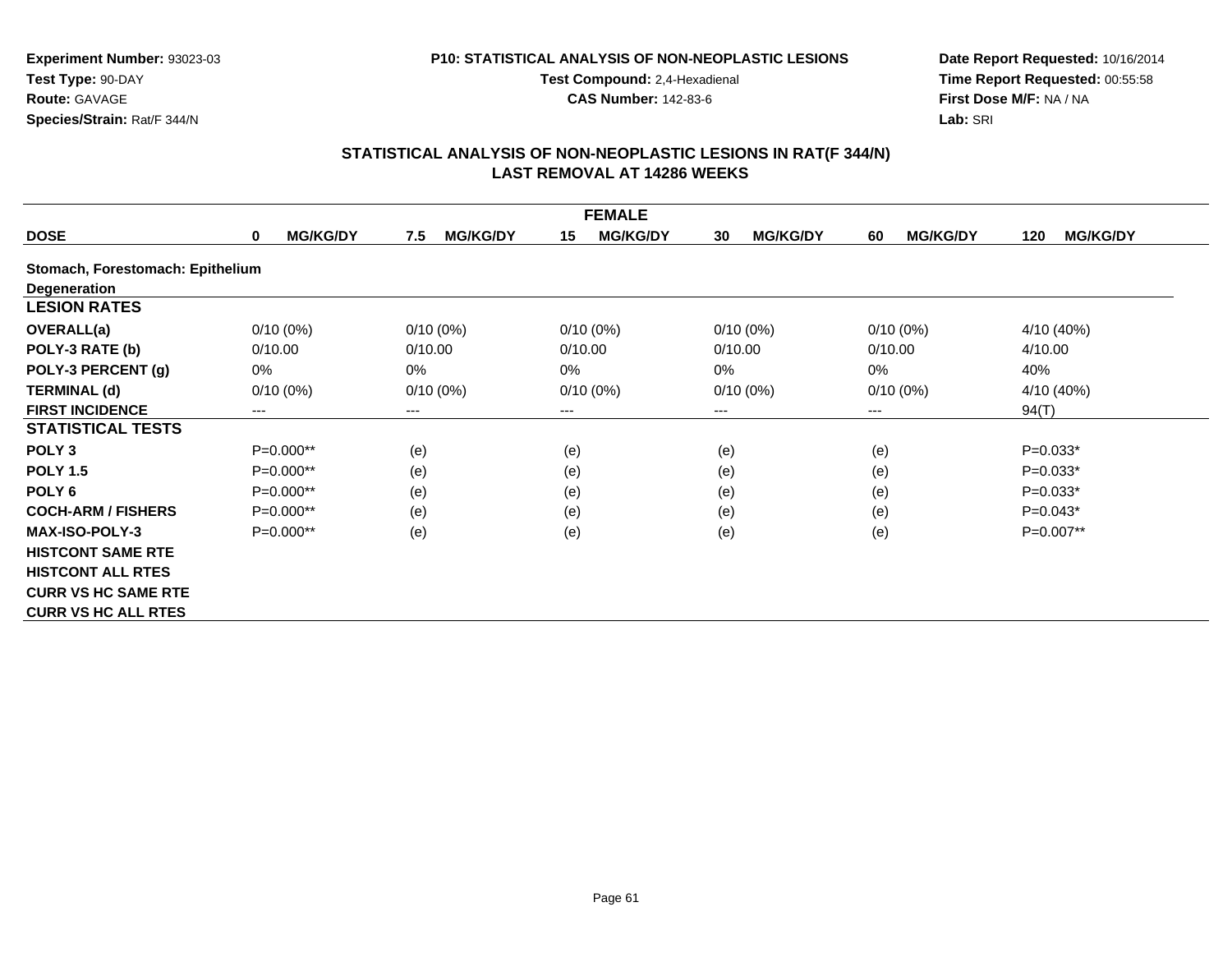#### **P10: STATISTICAL ANALYSIS OF NON-NEOPLASTIC LESIONS**

**Test Compound:** 2,4-Hexadienal

**CAS Number:** 142-83-6

**Date Report Requested:** 10/16/2014**Time Report Requested:** 00:55:58**First Dose M/F:** NA / NA**Lab:** SRI

|                                  |                                 |                        | <b>FEMALE</b>         |                       |                       |                        |
|----------------------------------|---------------------------------|------------------------|-----------------------|-----------------------|-----------------------|------------------------|
| <b>DOSE</b>                      | <b>MG/KG/DY</b><br>$\mathbf{0}$ | <b>MG/KG/DY</b><br>7.5 | 15<br><b>MG/KG/DY</b> | <b>MG/KG/DY</b><br>30 | <b>MG/KG/DY</b><br>60 | <b>MG/KG/DY</b><br>120 |
| Stomach, Forestomach: Epithelium |                                 |                        |                       |                       |                       |                        |
| <b>Hyperplasia</b>               |                                 |                        |                       |                       |                       |                        |
| <b>LESION RATES</b>              |                                 |                        |                       |                       |                       |                        |
| <b>OVERALL(a)</b>                | $0/10(0\%)$                     | $0/10(0\%)$            | $0/10(0\%)$           | $0/10(0\%)$           | $0/10(0\%)$           | 10/10 (100%)           |
| POLY-3 RATE (b)                  | 0/10.00                         | 0/10.00                | 0/10.00               | 0/10.00               | 0/10.00               | 10/10.00               |
| POLY-3 PERCENT (g)               | 0%                              | $0\%$                  | 0%                    | 0%                    | 0%                    | 100%                   |
| <b>TERMINAL (d)</b>              | $0/10(0\%)$                     | $0/10(0\%)$            | $0/10(0\%)$           | $0/10(0\%)$           | $0/10(0\%)$           | 10/10 (100%)           |
| <b>FIRST INCIDENCE</b>           | ---                             | ---                    | ---                   | ---                   | $---$                 | 94(T)                  |
| <b>STATISTICAL TESTS</b>         |                                 |                        |                       |                       |                       |                        |
| POLY <sub>3</sub>                | $P=0.000**$                     | (e)                    | (e)                   | (e)                   | (e)                   | $P=NA$                 |
| <b>POLY 1.5</b>                  | $P=0.000**$                     | (e)                    | (e)                   | (e)                   | (e)                   | $P=NA$                 |
| POLY <sub>6</sub>                | $P=0.000**$                     | (e)                    | (e)                   | (e)                   | (e)                   | $P=NA$                 |
| <b>COCH-ARM / FISHERS</b>        | $P=0.000**$                     | (e)                    | (e)                   | (e)                   | (e)                   | $P=0.000**$            |
| <b>MAX-ISO-POLY-3</b>            | $P=0.000**$                     | (e)                    | (e)                   | (e)                   | (e)                   | (e)                    |
| <b>HISTCONT SAME RTE</b>         |                                 |                        |                       |                       |                       |                        |
| <b>HISTCONT ALL RTES</b>         |                                 |                        |                       |                       |                       |                        |
| <b>CURR VS HC SAME RTE</b>       |                                 |                        |                       |                       |                       |                        |
| <b>CURR VS HC ALL RTES</b>       |                                 |                        |                       |                       |                       |                        |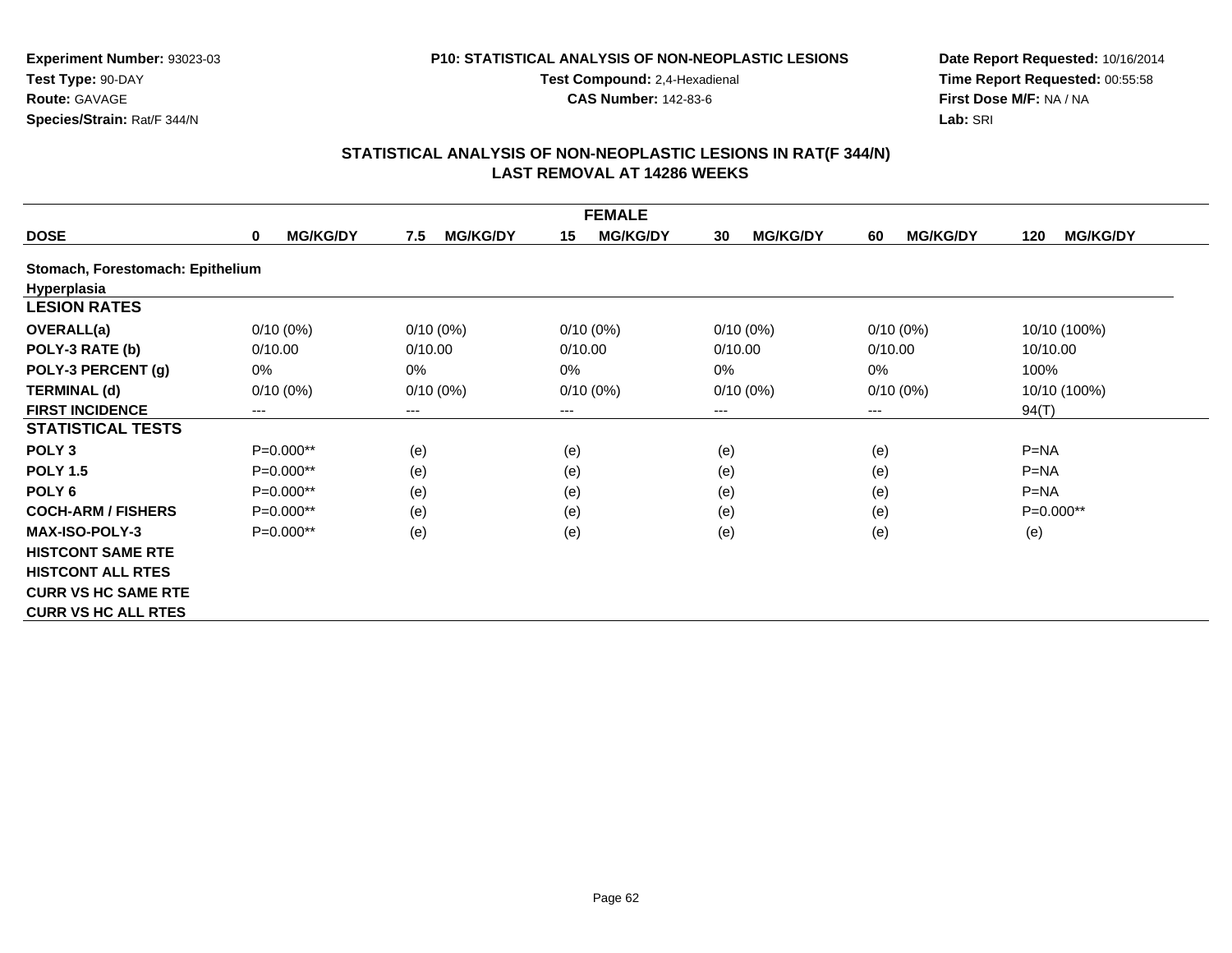### **P10: STATISTICAL ANALYSIS OF NON-NEOPLASTIC LESIONS**

**Test Compound:** 2,4-Hexadienal

**CAS Number:** 142-83-6

**Date Report Requested:** 10/16/2014**Time Report Requested:** 00:55:58**First Dose M/F:** NA / NA**Lab:** SRI

|                             |                                |                        | <b>FEMALE</b>         |                       |                       |                        |
|-----------------------------|--------------------------------|------------------------|-----------------------|-----------------------|-----------------------|------------------------|
| <b>DOSE</b>                 | <b>MG/KG/DY</b><br>$\mathbf 0$ | <b>MG/KG/DY</b><br>7.5 | 15<br><b>MG/KG/DY</b> | <b>MG/KG/DY</b><br>30 | <b>MG/KG/DY</b><br>60 | <b>MG/KG/DY</b><br>120 |
| <b>Thyroid Gland</b>        |                                |                        |                       |                       |                       |                        |
| <b>Ultimobranchial Cyst</b> |                                |                        |                       |                       |                       |                        |
| <b>LESION RATES</b>         |                                |                        |                       |                       |                       |                        |
| <b>OVERALL(a)</b>           | 1/10 (10%)                     | $0/0 (0\%)$            | $0/0 (0\%)$           | $0/0 (0\%)$           | $0/0 (0\%)$           | $0/10(0\%)$            |
| POLY-3 RATE (b)             | 1/10.00                        | 0/0.00                 | 0/0.00                | 0/0.00                | 0/0.00                | 0/10.00                |
| POLY-3 PERCENT (g)          | 10%                            | $0\%$                  | 0%                    | 0%                    | 0%                    | 0%                     |
| <b>TERMINAL (d)</b>         | $1/10(10\%)$                   | $0/0 (0\%)$            | $0/0 (0\%)$           | $0/0 (0\%)$           | $0/0 (0\%)$           | $0/10(0\%)$            |
| <b>FIRST INCIDENCE</b>      | 94(T)                          | ---                    | ---                   | ---                   | $---$                 | ---                    |
| <b>STATISTICAL TESTS</b>    |                                |                        |                       |                       |                       |                        |
| POLY <sub>3</sub>           | (e)                            | (e)                    | (e)                   | (e)                   | (e)                   | $P = 0.500N$           |
| <b>POLY 1.5</b>             | (e)                            | (e)                    | (e)                   | (e)                   | (e)                   | $P = 0.500N$           |
| POLY <sub>6</sub>           | (e)                            | (e)                    | (e)                   | (e)                   | (e)                   | $P = 0.500N$           |
| <b>COCH-ARM / FISHERS</b>   | P=0.304N                       | (e)                    | (e)                   | (e)                   | (e)                   | $P = 0.500N$           |
| <b>MAX-ISO-POLY-3</b>       | (e)                            | (e)                    | (e)                   | (e)                   | (e)                   | P=0.159N               |
| <b>HISTCONT SAME RTE</b>    |                                |                        |                       |                       |                       |                        |
| <b>HISTCONT ALL RTES</b>    |                                |                        |                       |                       |                       |                        |
| <b>CURR VS HC SAME RTE</b>  |                                |                        |                       |                       |                       |                        |
| <b>CURR VS HC ALL RTES</b>  |                                |                        |                       |                       |                       |                        |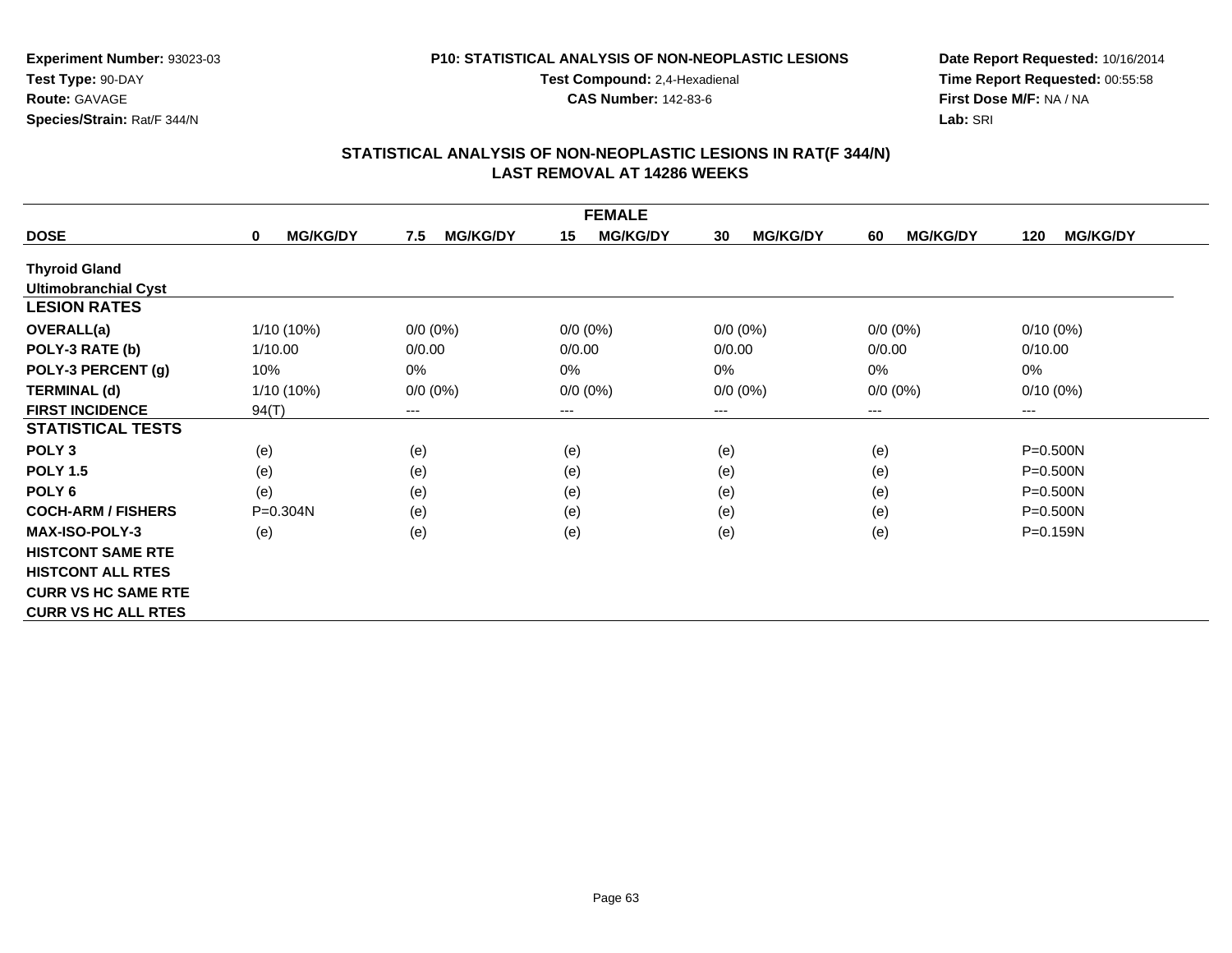### **P10: STATISTICAL ANALYSIS OF NON-NEOPLASTIC LESIONS**

**Test Compound:** 2,4-Hexadienal

**CAS Number:** 142-83-6

**Date Report Requested:** 10/16/2014**Time Report Requested:** 00:55:58**First Dose M/F:** NA / NA**Lab:** SRI

|                            |                      |                        | <b>FEMALE</b>         |                       |                       |                        |
|----------------------------|----------------------|------------------------|-----------------------|-----------------------|-----------------------|------------------------|
| <b>DOSE</b>                | <b>MG/KG/DY</b><br>0 | <b>MG/KG/DY</b><br>7.5 | <b>MG/KG/DY</b><br>15 | <b>MG/KG/DY</b><br>30 | <b>MG/KG/DY</b><br>60 | <b>MG/KG/DY</b><br>120 |
| <b>Uterus</b>              |                      |                        |                       |                       |                       |                        |
| Hydrometra                 |                      |                        |                       |                       |                       |                        |
| <b>LESION RATES</b>        |                      |                        |                       |                       |                       |                        |
| <b>OVERALL(a)</b>          | 3/10 (30%)           | $0/0 (0\%)$            | $0/0 (0\%)$           | 2/2 (100%)            | 2/2(100%)             | 2/10 (20%)             |
| POLY-3 RATE (b)            | 3/10.00              | 0/0.00                 | 0/0.00                | 2/2.00                | 2/2.00                | 2/10.00                |
| POLY-3 PERCENT (g)         | 30%                  | 0%                     | 0%                    | 100%                  | 100%                  | 20%                    |
| <b>TERMINAL (d)</b>        | 3/10 (30%)           | $0/0 (0\%)$            | $0/0 (0\%)$           | 2/2 (100%)            | 2/2(100%)             | 2/10 (20%)             |
| <b>FIRST INCIDENCE</b>     | 94(T)                | ---                    | ---                   | 94(T)                 | 94(T)                 | 94(T)                  |
| <b>STATISTICAL TESTS</b>   |                      |                        |                       |                       |                       |                        |
| POLY <sub>3</sub>          | (e)                  | (e)                    | (e)                   | $P = 0.130$           | $P = 0.130$           | P=0.500N               |
| <b>POLY 1.5</b>            | (e)                  | (e)                    | (e)                   | $P = 0.130$           | $P = 0.130$           | $P = 0.500N$           |
| POLY <sub>6</sub>          | (e)                  | (e)                    | (e)                   | $P = 0.130$           | $P = 0.130$           | $P = 0.500N$           |
| <b>COCH-ARM / FISHERS</b>  | P=0.304N             | (e)                    | (e)                   | $P=0.152$             | $P=0.152$             | $P = 0.500N$           |
| <b>MAX-ISO-POLY-3</b>      | (e)                  | (e)                    | (e)                   | $P = 0.063$           | $P = 0.063$           | $P = 0.311N$           |
| <b>HISTCONT SAME RTE</b>   |                      |                        |                       |                       |                       |                        |
| <b>HISTCONT ALL RTES</b>   |                      |                        |                       |                       |                       |                        |
| <b>CURR VS HC SAME RTE</b> |                      |                        |                       |                       |                       |                        |
| <b>CURR VS HC ALL RTES</b> |                      |                        |                       |                       |                       |                        |